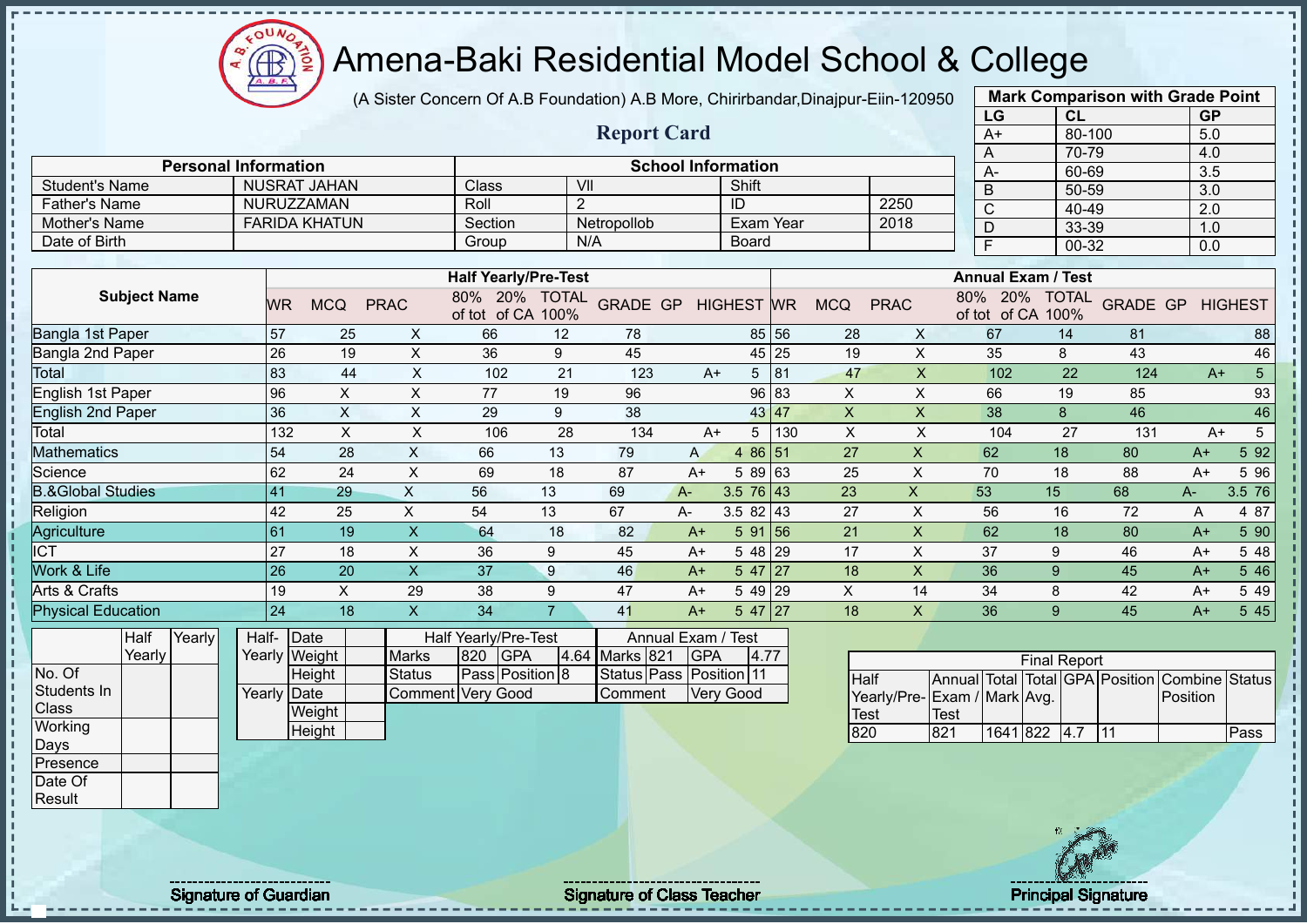$\Omega$ **CB** 

# Amena-Baki Residential Model School & College

(A Sister Concern Of A.B Foundation) A.B More, Chirirbandar,Dinajpur-Eiin-120950

|                              |        |                             |                           |                           |                             |      |                         |                |                           |           |                           |                           | LG                              |                     | CL        |                 | <b>GP</b>        |                 |
|------------------------------|--------|-----------------------------|---------------------------|---------------------------|-----------------------------|------|-------------------------|----------------|---------------------------|-----------|---------------------------|---------------------------|---------------------------------|---------------------|-----------|-----------------|------------------|-----------------|
|                              |        |                             |                           |                           |                             |      | <b>Report Card</b>      |                |                           |           |                           |                           | $A+$                            |                     | 80-100    |                 | 5.0              |                 |
|                              |        |                             |                           |                           |                             |      |                         |                |                           |           |                           |                           | A                               |                     | 70-79     |                 | 4.0              |                 |
|                              |        | <b>Personal Information</b> |                           |                           |                             |      |                         |                | <b>School Information</b> |           |                           |                           | A-                              |                     | 60-69     |                 | $\overline{3.5}$ |                 |
| <b>Student's Name</b>        |        |                             | <b>PAROMITA ROY</b>       |                           | Class                       |      | VII                     |                | Shift                     |           |                           |                           | B                               |                     | 50-59     |                 | $\overline{3.0}$ |                 |
| <b>Father's Name</b>         |        |                             | <b>TAPAS KUMAR ROY</b>    |                           | Roll                        |      | $\overline{4}$          |                | ID                        |           |                           | 2260                      | $\overline{\text{c}}$           |                     | 40-49     |                 | $\overline{2.0}$ |                 |
| Mother's Name                |        |                             | <b>SMRITI RANI ROY</b>    |                           | Section                     |      | Netropollob             |                |                           | Exam Year |                           | 2018                      | D                               |                     | 33-39     |                 | 1.0              |                 |
| Date of Birth                |        |                             |                           |                           | Group                       |      | N/A                     |                | <b>Board</b>              |           |                           |                           | F                               |                     | $00 - 32$ |                 | $\overline{0.0}$ |                 |
|                              |        |                             |                           |                           | <b>Half Yearly/Pre-Test</b> |      |                         |                |                           |           |                           |                           | <b>Annual Exam / Test</b>       |                     |           |                 |                  |                 |
| <b>Subject Name</b>          |        |                             |                           |                           | 80% 20% TOTAL               |      |                         |                |                           |           |                           |                           | 80% 20% TOTAL                   |                     |           |                 |                  |                 |
|                              |        | WR                          | <b>MCQ</b>                | <b>PRAC</b>               | of tot of CA 100%           |      | <b>GRADE GP</b>         |                | <b>HIGHEST</b> WR         |           | <b>MCQ</b>                | <b>PRAC</b>               | of tot of CA 100%               |                     |           | <b>GRADE GP</b> |                  | <b>HIGHEST</b>  |
| Bangla 1st Paper             |        | 48                          | 27                        | X                         | 60                          | 12   | 72                      |                |                           | 85 42     | 28                        | X                         | 56                              |                     | 12        | 68              |                  | 88              |
| Bangla 2nd Paper             |        | 24                          | 11                        | $\boldsymbol{\mathsf{X}}$ | 28                          | 8    | 36                      |                |                           | 45 23     | 20                        | $\pmb{\times}$            | 34                              |                     | 8         | 42              |                  | 46              |
| Total                        |        | 72                          | 38                        | X                         | 88                          | 20   | 108                     | Α              | $\overline{4}$            | 65        | 48                        | X                         | 90                              |                     | 20        | 110             | A                | $\overline{4}$  |
| English 1st Paper            |        | 91                          | $\boldsymbol{\mathsf{X}}$ | $\boldsymbol{\mathsf{X}}$ | 73                          | 18   | 91                      |                |                           | 96 86     | X                         | $\pmb{\times}$            | 69                              |                     | 19        | 88              |                  | 93              |
| <b>English 2nd Paper</b>     |        | 36                          | $\boldsymbol{\mathsf{X}}$ | $\boldsymbol{\mathsf{X}}$ | 29                          | 8    | 37                      |                |                           | 43 47     | $\boldsymbol{\mathsf{X}}$ | $\pmb{\times}$            | 38                              |                     | 8         | 46              |                  | 46              |
| Total                        |        | 127                         | $\boldsymbol{\mathsf{X}}$ | $\mathsf X$               | 102                         | 26   | 128                     | $A+$           | 5                         | 133       | $\boldsymbol{\mathsf{X}}$ | $\mathsf X$               | 107                             |                     | 27        | 134             | $A+$             | $5\overline{)}$ |
| <b>Mathematics</b>           |        | 51                          | 27                        | $\boldsymbol{\mathsf{X}}$ | 62                          | 17   | 79                      | A              | 4 86 51                   |           | 29                        | $\mathsf{X}$              | 64                              |                     | 11        | 75              | A                | 4 9 2           |
| Science                      |        | 52                          | $\overline{20}$           | $\sf X$                   | 58                          | 14   | $\overline{72}$         | $\overline{A}$ | 4 89 62                   |           | 26                        | $\times$                  | $\overline{70}$                 |                     | 16        | 86              | $A+$             | 5 96            |
| <b>B.&amp;Global Studies</b> |        | 35                          | 28                        | $\pmb{\times}$            | 50                          | 11   | 61                      | $A -$          | 3.5 76 40                 |           | 23                        | $\boldsymbol{\mathsf{X}}$ | 50                              | 12                  |           | 62              | $A -$            | 3.5 76          |
| Religion                     |        | 52                          | 25                        | $\sf X$                   | 62                          | 15   | 77                      | A              | 4 82 60                   |           | 26                        | $\times$                  | 69                              |                     | 16        | 85              | $A+$             | 5 87            |
| Agriculture                  |        | 50                          | 22                        | $\sf X$                   | 58                          | 15   | 73                      | $\mathsf{A}$   | 4 91 54                   |           | 20                        | $\boldsymbol{\mathsf{X}}$ | 59                              |                     | 18        | 77              | A                | 4 90            |
| <b>ICT</b>                   |        | 25                          | 17                        | $\mathsf X$               | 34                          | 9    | 43                      | $A+$           | 5 48 28                   |           | 17                        | $\mathsf{X}$              | 36                              | 9                   |           | 45              | $A+$             | 5 48            |
| Work & Life                  |        | 24                          | 19                        | $\overline{\mathsf{X}}$   | 34                          | 8    | 42                      | $A+$           | $547$ 27                  |           | 18                        | $\mathsf{x}$              | 36                              | 9                   |           | 45              | $A+$             | 5 4 6           |
| Arts & Crafts                |        | 19                          | $\mathsf X$               | 25                        | 35                          | 8    | 43                      | $A+$           | 5 49 31                   |           | $\times$                  | 13                        | 35                              | 8                   |           | 43              | $A+$             | 5 4 9           |
| <b>Physical Education</b>    |        | 26                          | 18                        | X                         | 35                          | 8    | 43                      | $A+$           | $547$ 26                  |           | 18                        | X                         | 35                              | 9                   |           | 44              | $A+$             | 5 4 5           |
| Half                         | Yearly |                             | Half-Date                 |                           | Half Yearly/Pre-Test        |      | Annual Exam / Test      |                |                           |           |                           |                           |                                 |                     |           |                 |                  |                 |
| Yearly                       |        |                             | Yearly Weight             | <b>Marks</b>              | GPA<br>769                  | 4.41 | Marks 806               | <b>GPA</b>     | 4.59                      |           |                           |                           |                                 | <b>Final Report</b> |           |                 |                  |                 |
| No. Of                       |        |                             | Height                    | <b>Status</b>             | Pass Position 18            |      | Status Pass Position 22 |                |                           |           | <b>Half</b>               |                           | Annual Total Total GPA Position |                     |           |                 | Combine Status   |                 |
| Students In                  |        |                             | Yearly Date               |                           | Comment Good                |      | Comment                 |                | <b>Very Good</b>          |           |                           | Yearly/Pre-               | Exam / Mark Avg.                |                     |           |                 | Position         |                 |
| Class                        |        |                             | Weight                    |                           |                             |      |                         |                |                           |           | <b>Test</b>               |                           | <b>Test</b>                     |                     |           |                 |                  |                 |
| Working                      |        |                             | Height                    |                           |                             |      |                         |                |                           |           | 769                       |                           | 806                             | 1575 788 4.5        |           | 20              |                  | Pass            |
| Days                         |        |                             |                           |                           |                             |      |                         |                |                           |           |                           |                           |                                 |                     |           |                 |                  |                 |
| Presence                     |        |                             |                           |                           |                             |      |                         |                |                           |           |                           |                           |                                 |                     |           |                 |                  |                 |
| Date Of                      |        |                             |                           |                           |                             |      |                         |                |                           |           |                           |                           |                                 |                     |           |                 |                  |                 |
| Result                       |        |                             |                           |                           |                             |      |                         |                |                           |           |                           |                           |                                 |                     |           |                 |                  |                 |

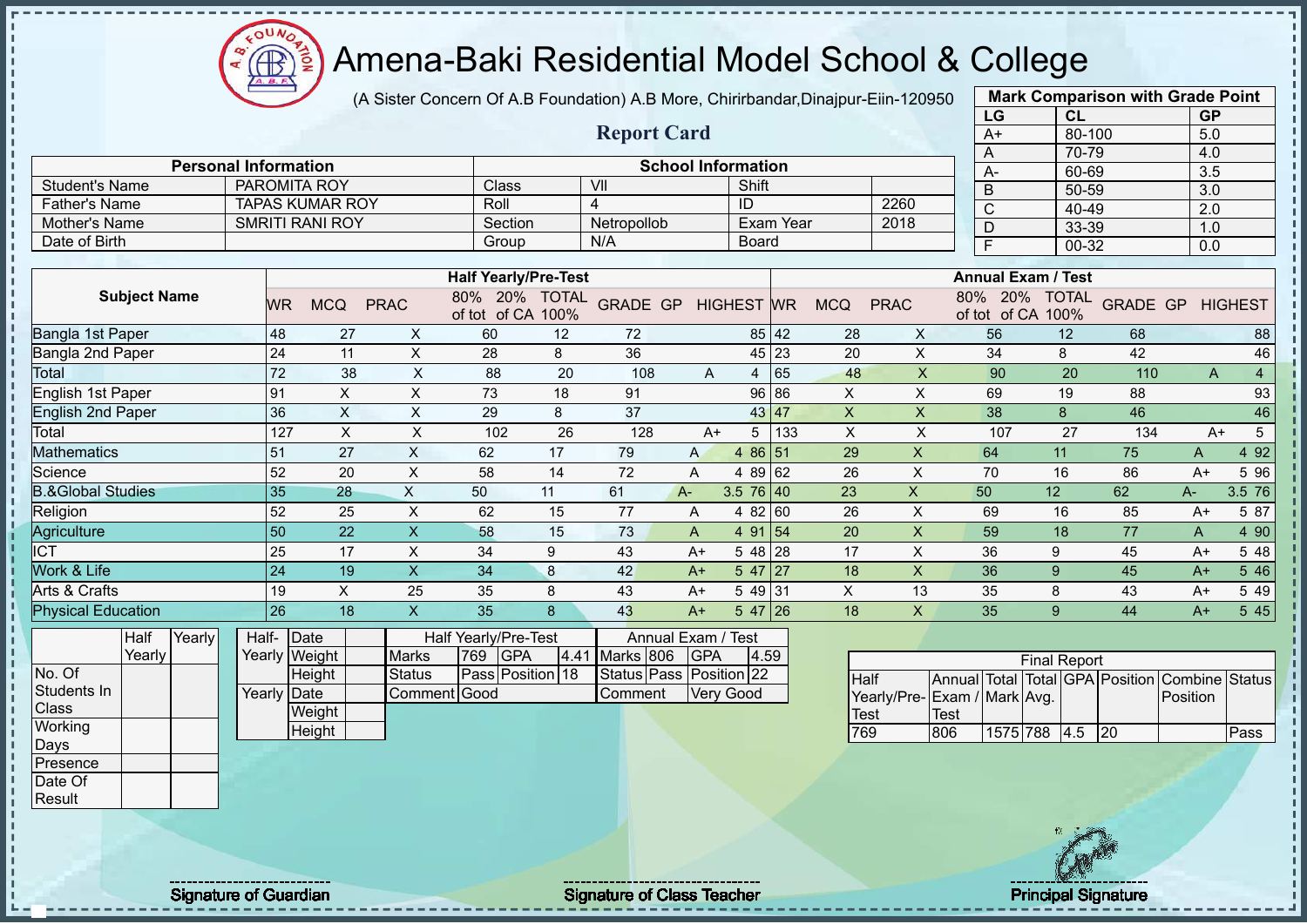$\Omega$ Æ ğ

# Amena-Baki Residential Model School & College

(A Sister Concern Of A.B Foundation) A.B More, Chirirbandar,Dinajpur-Eiin-120950

|                              |                             |                          |                           |                                 |                                    |                |                         |                           |                   |                  |                           |                           | LG                                                  |                                    | CL                  |                                   | <b>GP</b>    |                |
|------------------------------|-----------------------------|--------------------------|---------------------------|---------------------------------|------------------------------------|----------------|-------------------------|---------------------------|-------------------|------------------|---------------------------|---------------------------|-----------------------------------------------------|------------------------------------|---------------------|-----------------------------------|--------------|----------------|
|                              |                             |                          |                           |                                 |                                    |                | <b>Report Card</b>      |                           |                   |                  |                           |                           | $A+$                                                |                                    | 80-100              |                                   | 5.0          |                |
|                              |                             |                          |                           |                                 |                                    |                |                         |                           |                   |                  |                           |                           | A                                                   |                                    | 70-79               |                                   | 4.0          |                |
|                              | <b>Personal Information</b> |                          |                           |                                 |                                    |                |                         | <b>School Information</b> |                   |                  |                           |                           | $A -$                                               |                                    | 60-69               |                                   | 3.5          |                |
| <b>Student's Name</b>        |                             | <b>SHILA AKTER</b>       |                           |                                 | Class                              |                | V <sub>II</sub>         |                           | Shift             |                  |                           |                           | $\overline{B}$                                      |                                    | 50-59               |                                   | 3.0          |                |
| <b>Father's Name</b>         |                             | <b>MD.SHAIDUL SARKAR</b> |                           |                                 | Roll                               |                | 5                       |                           | ID                |                  |                           | 2261                      | $\overline{C}$                                      |                                    | 40-49               |                                   | 2.0          |                |
| Mother's Name                |                             | <b>MST.RUPSANA BEGUM</b> |                           |                                 | Section                            |                | Netropollob             |                           |                   | <b>Exam Year</b> |                           | 2018                      | D                                                   |                                    | 33-39               |                                   | 1.0          |                |
| Date of Birth                |                             |                          |                           |                                 | Group                              |                | N/A                     |                           |                   | Board            |                           |                           | F                                                   |                                    | $00 - 32$           |                                   | 0.0          |                |
|                              |                             |                          |                           |                                 |                                    |                |                         |                           |                   |                  |                           |                           |                                                     |                                    |                     |                                   |              |                |
|                              |                             |                          |                           |                                 | <b>Half Yearly/Pre-Test</b>        |                |                         |                           |                   |                  |                           |                           |                                                     | <b>Annual Exam / Test</b>          |                     |                                   |              |                |
| <b>Subject Name</b>          |                             | <b>WR</b>                | <b>MCQ</b>                | <b>PRAC</b>                     | 80% 20% TOTAL<br>of tot of CA 100% |                | <b>GRADE GP</b>         |                           | <b>HIGHEST WR</b> |                  | <b>MCQ</b>                | <b>PRAC</b>               |                                                     | 80% 20% TOTAL<br>of tot of CA 100% |                     | <b>GRADE GP HIGHEST</b>           |              |                |
| Bangla 1st Paper             |                             | 28                       | 24                        | X                               | 42                                 | 8              | 50                      |                           |                   | 85 28            | 22                        | X                         | 40                                                  |                                    | 11                  | 51                                |              | 88             |
| Bangla 2nd Paper             |                             | 20                       | $9\,$                     | $\boldsymbol{\mathsf{X}}$       | 23                                 | $\,6\,$        | 29                      |                           |                   | 45 20            | 16                        | $\pmb{\times}$            | 29                                                  |                                    | $\boldsymbol{9}$    | 38                                |              | 46             |
| Total                        |                             | 48                       | 33                        | X                               | 65                                 | 14             | 79                      | B                         | 3 <sup>1</sup>    | 48               | 38                        | X                         | 69                                                  |                                    | 20                  | 89                                | B            | $\overline{3}$ |
| English 1st Paper            |                             | 69                       | $\sf X$                   | $\boldsymbol{\mathsf{X}}$       | 55                                 | 14             | 69                      |                           |                   | 96 58            | X                         | $\mathsf X$               | 46                                                  |                                    | 11                  | 57                                |              | 93             |
| <b>English 2nd Paper</b>     |                             | 18                       | $\sf X$                   | $\boldsymbol{\mathsf{X}}$       | 14                                 | 6              | 20                      |                           |                   | 43 20            | $\boldsymbol{\mathsf{X}}$ | $\mathsf X$               | 16                                                  |                                    | 5                   | 21                                |              | $\sqrt{46}$    |
| Total                        |                             | 87                       | $\boldsymbol{\mathsf{X}}$ | $\mathsf X$                     | 69                                 | 20             | 89                      | B                         |                   | $3 \mid 78$      | $\boldsymbol{\mathsf{X}}$ | $\sf X$                   | 62                                                  |                                    | 16                  | 78                                | B            | $\mathbf{3}$   |
| <b>Mathematics</b>           |                             | 25                       | 12                        | $\times$                        | 30                                 | 6              | 36                      | F.                        | $0.086$ 26        |                  | 17                        | X                         | 34                                                  |                                    | 9                   | 43                                | $\mathsf{C}$ | 2 9 2          |
| Science                      |                             | 40                       | 20                        | $\overline{X}$                  | 48                                 | 14             | 62                      | A-                        | 3.5 89 47         |                  | 20                        | X                         | 54                                                  | 10                                 |                     | 64                                | A-           | 3.5 96         |
| <b>B.&amp;Global Studies</b> |                             | 20                       | 22                        | $\mathsf{X}$                    | 34                                 | 9              | 43                      | $\mathsf{C}$              | $276$ 28          |                  | 16                        | $\boldsymbol{\mathsf{X}}$ | 35                                                  |                                    | 9                   | 44                                | $\mathsf{C}$ | 2 76           |
| Religion                     |                             | 28                       | 18                        | $\times$                        | 37                                 | 11             | 48                      | $\mathsf{C}$              | 2 82 30           |                  | 24                        | $\times$                  | 43                                                  |                                    | 12                  | 55                                | B            | 3 87           |
| Agriculture                  |                             | 44                       | 18                        | $\mathsf{X}$                    | 50                                 | 14             | 64                      | $A -$                     | $3.591$ 47        |                  | 17                        | X                         | 51                                                  | 16                                 |                     | 67                                | A-           | 3.5 90         |
| <b>ICT</b>                   |                             | 18                       | 15                        | $\mathsf X$                     | 26                                 | $\overline{7}$ | 33                      | A-                        | $3.548$ 25        |                  | 13                        | $\pmb{\times}$            | 30                                                  |                                    | 8                   | 38                                | A            | 4 4 8          |
| Work & Life                  |                             | 23                       | 17                        | $\overline{\mathsf{X}}$         | 32                                 | 9              | 41                      | $A+$                      | $547$   27        |                  | 18                        | X                         | 36                                                  |                                    | 9                   | 45                                | $A+$         | 5 4 6          |
| Arts & Crafts                |                             | 18                       | $\pmb{\times}$            | 23                              | 33                                 | 8              | 41                      | $A+$                      | 5 49 27           |                  | $\pmb{\times}$            | 12                        | 31                                                  |                                    | 8                   | 39                                | A            | 4 4 9          |
| <b>Physical Education</b>    |                             | 23                       | 18                        | $\pmb{\mathsf{X}}$              | 33                                 | 8              | 41                      | $A+$                      | $547$ 23          |                  | 17                        | $\mathsf{X}$              | 32                                                  |                                    | 8                   | 40                                | $A+$         | 5 4 5          |
| Half<br>Yearly               | Half-                       | Date                     |                           |                                 | Half Yearly/Pre-Test               |                |                         | Annual Exam /             | <b>Test</b>       |                  |                           |                           |                                                     |                                    |                     |                                   |              |                |
| Yearly                       |                             | Yearly Weight            |                           | <b>Marks</b>                    | 577 GPA                            | 0.00           | Marks 602               | <b>GPA</b>                | 3.45              |                  |                           |                           |                                                     |                                    |                     |                                   |              |                |
| No. Of                       |                             | Height                   |                           | <b>Status</b>                   | <b>Fail Position</b>               |                | Status Pass Position 47 |                           |                   |                  |                           |                           |                                                     |                                    | <b>Final Report</b> |                                   |              |                |
| Students In                  |                             | Yearly Date              |                           | <b>Comment Not Satisfactory</b> |                                    |                | Comment                 |                           | <b>Very Good</b>  |                  | Half                      |                           | <b>Annual Total</b><br>Yearly/Pre- Exam / Mark Avg. |                                    |                     | Total GPA Position Combine Status | Position     |                |
| Class                        |                             | Weight                   |                           |                                 |                                    |                |                         |                           |                   |                  | <b>Test</b>               |                           | <b>Test</b>                                         |                                    |                     |                                   |              |                |
| Working                      |                             | Height                   |                           |                                 |                                    |                |                         |                           |                   |                  | 577                       |                           | 602                                                 | 1179 591                           | $3.07$ 48           |                                   |              | Pass           |
| Days                         |                             |                          |                           |                                 |                                    |                |                         |                           |                   |                  |                           |                           |                                                     |                                    |                     |                                   |              |                |
| Presence                     |                             |                          |                           |                                 |                                    |                |                         |                           |                   |                  |                           |                           |                                                     |                                    |                     |                                   |              |                |
| Date Of                      |                             |                          |                           |                                 |                                    |                |                         |                           |                   |                  |                           |                           |                                                     |                                    |                     |                                   |              |                |
| Result                       |                             |                          |                           |                                 |                                    |                |                         |                           |                   |                  |                           |                           |                                                     |                                    |                     |                                   |              |                |



**Mark Comparison with Grade Point**

Signature of Guardian Signature of Class Teacher Principal Signature Principal Signature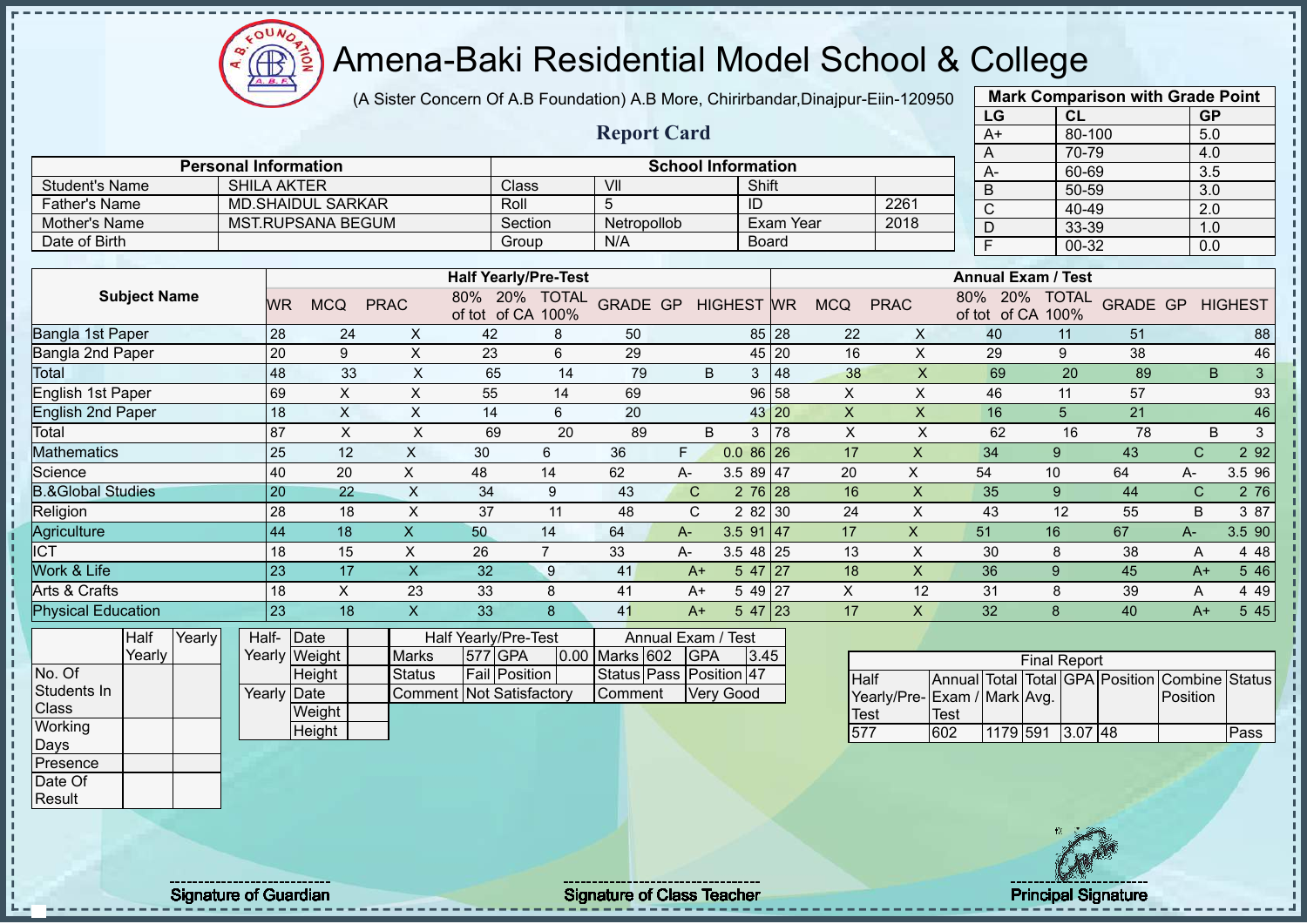(A Sister Concern Of A.B Foundation) A.B More, Chirirbandar,Dinajpur-Eiin-120950

|                                                                                           |                             |                                             |                                                           |                                                                   |    |                                                      |                                               |                 |                  |                           |                                    | LG             | CL                                                                                       |     | <b>GP</b>               |                  |
|-------------------------------------------------------------------------------------------|-----------------------------|---------------------------------------------|-----------------------------------------------------------|-------------------------------------------------------------------|----|------------------------------------------------------|-----------------------------------------------|-----------------|------------------|---------------------------|------------------------------------|----------------|------------------------------------------------------------------------------------------|-----|-------------------------|------------------|
|                                                                                           |                             |                                             |                                                           |                                                                   |    | <b>Report Card</b>                                   |                                               |                 |                  |                           |                                    | $A+$           | 80-100                                                                                   |     | 5.0                     |                  |
|                                                                                           |                             |                                             |                                                           |                                                                   |    |                                                      |                                               |                 |                  |                           |                                    | A              | 70-79                                                                                    |     | 4.0                     |                  |
|                                                                                           | <b>Personal Information</b> |                                             |                                                           |                                                                   |    |                                                      | <b>School Information</b>                     |                 |                  |                           |                                    | A-             | 60-69                                                                                    |     | 3.5                     |                  |
| <b>Student's Name</b>                                                                     |                             | <b>MIFTAHUL JANNAT</b>                      |                                                           | Class                                                             |    | $\overline{\mathsf{V}}$                              |                                               | Shift           |                  |                           |                                    | $\overline{B}$ | $50 - 59$                                                                                |     | $\overline{3.0}$        |                  |
| <b>Father's Name</b>                                                                      |                             | <b>MONJIL HOSSAN</b>                        |                                                           | Roll                                                              |    | $\overline{7}$                                       |                                               | ID              |                  |                           | 2279                               | $\overline{C}$ | 40-49                                                                                    |     | $\overline{2.0}$        |                  |
| Mother's Name                                                                             |                             | <b>MONJUARA BEGUM</b>                       |                                                           | Section                                                           |    | Netropollob                                          |                                               |                 | <b>Exam Year</b> |                           | 2018                               | D              | 33-39                                                                                    |     | 1.0                     |                  |
| Date of Birth                                                                             |                             |                                             |                                                           | Group                                                             |    | N/A                                                  |                                               | <b>Board</b>    |                  |                           |                                    | F              | 00-32                                                                                    |     | 0.0                     |                  |
|                                                                                           |                             |                                             |                                                           |                                                                   |    |                                                      |                                               |                 |                  |                           |                                    |                |                                                                                          |     |                         |                  |
| <b>Subject Name</b>                                                                       | WR.                         | <b>MCQ</b>                                  | <b>PRAC</b>                                               | <b>Half Yearly/Pre-Test</b><br>80% 20% TOTAL<br>of tot of CA 100% |    | <b>GRADE GP HIGHEST WR</b>                           |                                               |                 |                  | <b>MCQ</b>                | <b>PRAC</b>                        |                | <b>Annual Exam / Test</b><br>80% 20% TOTAL<br>of tot of CA 100%                          |     | <b>GRADE GP HIGHEST</b> |                  |
| Bangla 1st Paper                                                                          | 55                          | 27                                          | X                                                         | 66                                                                | 14 | 80                                                   |                                               |                 | 85 47            | 27                        | X                                  | 59             | 15                                                                                       | 74  |                         | 88               |
| <b>Bangla 2nd Paper</b>                                                                   | $\overline{27}$             | 16                                          | X                                                         | 34                                                                | 8  | 42                                                   |                                               |                 | 45 20            | 19                        | $\mathsf{X}$                       | 31             | 9                                                                                        | 40  |                         | 46               |
| <b>Total</b>                                                                              | 82                          | 43                                          | $\boldsymbol{\mathsf{X}}$                                 | 100                                                               | 22 | 122                                                  | $A+$                                          |                 | 5 67             | 46                        | $\times$                           | 90             | 24                                                                                       | 114 | $\overline{A}$          | $\overline{4}$   |
| <b>English 1st Paper</b>                                                                  | 91                          | $\boldsymbol{\mathsf{X}}$                   | X                                                         | 73                                                                | 18 | 91                                                   |                                               |                 | 96 82            | X                         | X                                  | 66             | 17                                                                                       | 83  |                         | 93               |
| <b>English 2nd Paper</b>                                                                  | 34                          | $\times$                                    | $\mathsf{X}$                                              | 27                                                                | 8  | 35                                                   |                                               |                 | 43 42            | $\boldsymbol{\mathsf{X}}$ | $\pmb{\times}$                     | 34             | 9                                                                                        | 43  |                         | 46               |
| Total                                                                                     | 125                         | $\times$                                    | $\boldsymbol{\mathsf{X}}$                                 | 100                                                               | 26 | 126                                                  | $A+$                                          | 5 <sup>1</sup>  | 124              | $\boldsymbol{\mathsf{X}}$ | $\mathsf X$                        | 100            | 26                                                                                       | 126 | $A+$                    | 5                |
| <b>Mathematics</b>                                                                        | 51                          | 26                                          | $\boldsymbol{\mathsf{X}}$                                 | 62                                                                | 16 | 78                                                   | $\mathsf{A}$                                  | 4 86 56         |                  | 25                        | $\mathsf X$                        | 65             | 20                                                                                       | 85  | $A+$                    | 5 9 2            |
| Science                                                                                   | 63                          | 24                                          | $\pmb{\times}$                                            | 70                                                                | 16 | 86                                                   | $A+$                                          | 5 89 62         |                  | 23                        | $\mathsf X$                        | 68             | 18                                                                                       | 86  | $A+$                    | 5 96             |
| <b>B.&amp;Global Studies</b>                                                              | 42                          | 26                                          | $\mathsf{X}% _{0}$                                        | 54                                                                | 13 | 67                                                   | A-                                            | $3.5 \ 76 \ 40$ |                  | 22                        | X                                  | 50             | 14                                                                                       | 64  | $A-$                    | 3.5 76           |
| Religion                                                                                  | 49                          | 26                                          | $\mathsf X$                                               | 60                                                                | 14 | 74                                                   | A                                             | 4 82 53         |                  | 29                        | $\boldsymbol{\mathsf{X}}$          | 66             | 16                                                                                       | 82  | $A+$                    | 5 87             |
| Agriculture                                                                               | 59                          | $\overline{25}$                             | $\mathsf X$                                               | 67                                                                | 18 | 85                                                   | $A+$                                          | $591$ 59        |                  | 21                        | $\mathsf X$                        | 64             | 18                                                                                       | 82  | $A+$                    | 5 90             |
| <b>ICT</b>                                                                                | 27                          | 17                                          | $\pmb{\times}$                                            | 35                                                                | 8  | 43                                                   | $A+$                                          | 5 48 28         |                  | 17                        | X                                  | 36             | 9                                                                                        | 45  | $A+$                    | 5 48             |
| Work & Life                                                                               | 25                          | 20                                          | $\overline{X}$                                            | 36                                                                | 9  | 45                                                   | $A+$                                          | $547$ 27        |                  | 18                        | $\mathsf{X}$                       | 36             | $\boldsymbol{9}$                                                                         | 45  | $A+$                    | $5\overline{46}$ |
| Arts & Crafts                                                                             | 18                          | $\mathsf X$                                 | 29                                                        | 38                                                                | 9  | 47                                                   | $A+$                                          | 5 49 32         |                  | X                         | 13                                 | 36             | $\boldsymbol{9}$                                                                         | 45  | $A+$                    | 5 4 9            |
| <b>Physical Education</b>                                                                 | 26                          | 20                                          | $\mathsf X$                                               | 37                                                                | 8  | 45                                                   | $A+$                                          | $547$ 25        |                  | 16                        | $\mathsf{X}$                       | 33             | 9                                                                                        | 42  | $A+$                    | 5 4 5            |
| Yearly<br>Half<br>Yearly<br>No. Of<br>Students In<br>Class<br>Working<br>Days<br>Presence | Half- Date<br>Yearly Date   | Yearly Weight<br>Height<br>Weight<br>Height | <b>Marks</b><br><b>Status</b><br><b>Comment Very Good</b> | Half Yearly/Pre-Test<br><b>GPA</b><br>818<br>Pass Position 6      |    | 4.68 Marks 816<br>Status Pass Position 12<br>Comment | Annual Exam / Test<br>GPA<br><b>Very Good</b> | 4.77            |                  | Half<br>Test<br>818       | Yearly/Pre-Exam / Mark Avg.<br>816 | <b>Test</b>    | <b>Final Report</b><br>Annual Total Total GPA Position Combine Status<br>1634 817 4.73 8 |     | Position                | Pass             |
| Date Of<br>Result                                                                         |                             |                                             |                                                           |                                                                   |    |                                                      |                                               |                 |                  |                           |                                    |                |                                                                                          |     |                         |                  |

- II ш

J. л

Signature of Guardian Signature Signature of Class Teacher National Signature Principal Signature

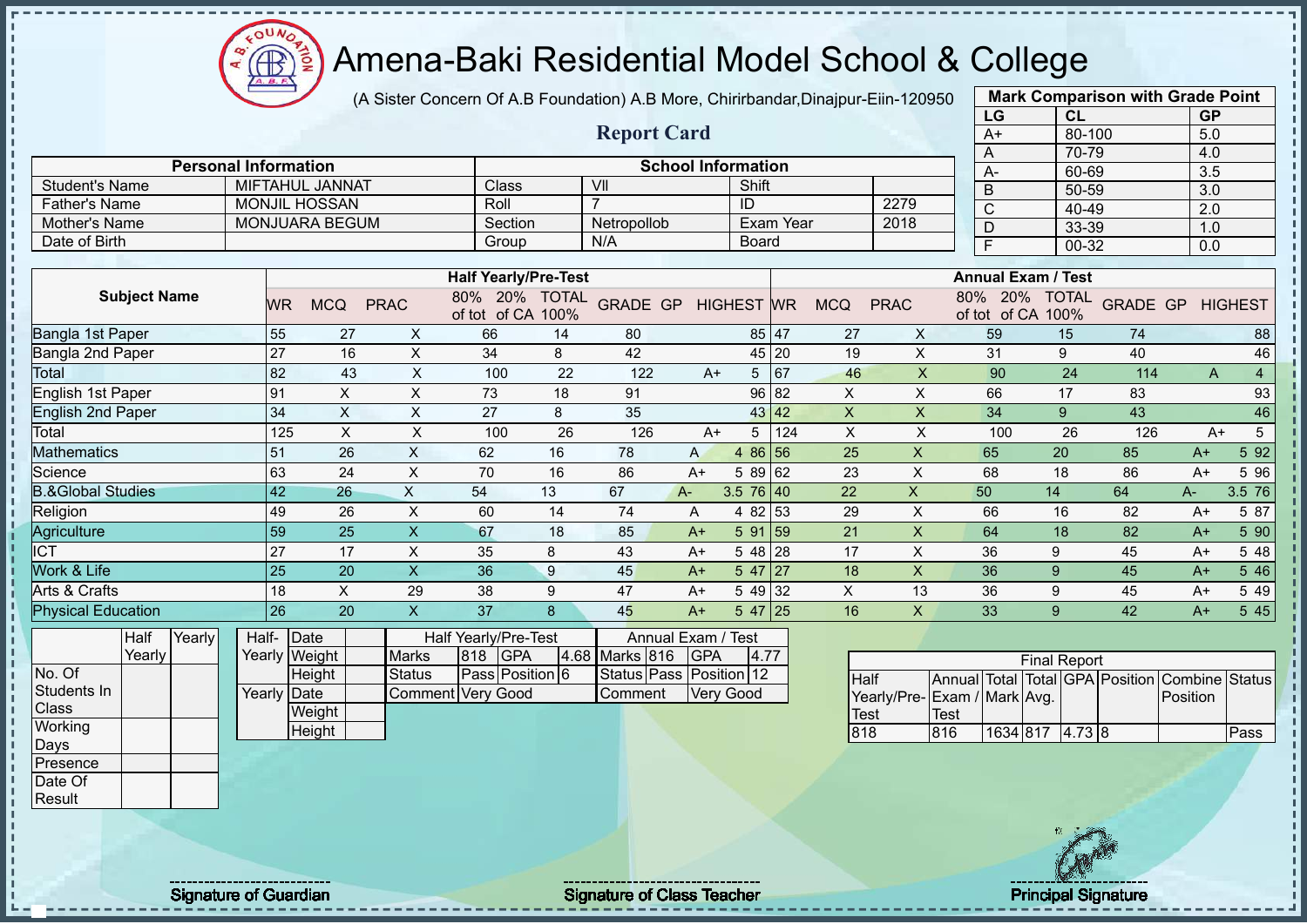$\Omega$ **CB** 

# Amena-Baki Residential Model School & College

(A Sister Concern Of A.B Foundation) A.B More, Chirirbandar,Dinajpur-Eiin-120950

|                              |                             |                            |                           |                          |                                    |                         |              |                           |           |                           |                           | LG                      |                                    | <b>CL</b>                       | <b>GP</b>        |                |
|------------------------------|-----------------------------|----------------------------|---------------------------|--------------------------|------------------------------------|-------------------------|--------------|---------------------------|-----------|---------------------------|---------------------------|-------------------------|------------------------------------|---------------------------------|------------------|----------------|
|                              |                             |                            |                           |                          |                                    | <b>Report Card</b>      |              |                           |           |                           |                           | $A+$                    |                                    | 80-100                          | 5.0              |                |
|                              |                             |                            |                           |                          |                                    |                         |              |                           |           |                           |                           | A                       |                                    | 70-79                           | 4.0              |                |
|                              | <b>Personal Information</b> |                            |                           |                          |                                    |                         |              | <b>School Information</b> |           |                           |                           | A-                      |                                    | 60-69                           | 3.5              |                |
| <b>Student's Name</b>        |                             | PANNA RANI KEYA            |                           |                          | Class                              | $\overline{\mathsf{V}}$ |              | Shift                     |           |                           |                           | $\overline{B}$          |                                    | 50-59                           | $\overline{3.0}$ |                |
| <b>Father's Name</b>         | <b>PABITRO KUMAR</b>        |                            |                           |                          | Roll                               | 9                       |              | ID                        |           |                           | 2281                      | $\overline{\mathsf{C}}$ |                                    | 40-49                           | $\overline{2.0}$ |                |
| <b>Mother's Name</b>         |                             | <b>STEEMOTI RATNA RANI</b> |                           |                          | Section                            | Netropollob             |              |                           | Exam Year |                           | 2018                      | $\overline{D}$          |                                    | 33-39                           | 1.0              |                |
| Date of Birth                |                             |                            |                           |                          | Group                              | N/A                     |              |                           | Board     |                           |                           | $\overline{F}$          |                                    | 00-32                           | 0.0              |                |
|                              |                             |                            |                           |                          |                                    |                         |              |                           |           |                           |                           |                         |                                    |                                 |                  |                |
|                              |                             |                            |                           |                          | <b>Half Yearly/Pre-Test</b>        |                         |              |                           |           |                           |                           |                         | <b>Annual Exam / Test</b>          |                                 |                  |                |
| <b>Subject Name</b>          | <b>WR</b>                   | <b>MCQ</b>                 | <b>PRAC</b>               |                          | 80% 20% TOTAL<br>of tot of CA 100% | <b>GRADE GP</b>         |              | <b>HIGHEST WR</b>         |           | <b>MCQ</b>                | <b>PRAC</b>               |                         | 80% 20% TOTAL<br>of tot of CA 100% | <b>GRADE GP</b>                 |                  | <b>HIGHEST</b> |
| Bangla 1st Paper             | 34                          | 25                         | X                         | 47                       | 4                                  | 51                      |              |                           | 85 26     | 18                        | X                         | 35                      | 10                                 | 45                              |                  | 88             |
| Bangla 2nd Paper             | 17                          | 8                          | $\mathsf X$               | 20                       | 6                                  | 26                      |              |                           | 45 19     | 10                        | $\pmb{\times}$            | 23                      | 8                                  | 31                              |                  | 46             |
| Total                        | 51                          | 33                         | $\pmb{\times}$            | 67                       | 10                                 | 77                      | B            | 3 <sup>1</sup>            | 45        | 28                        | $\overline{\mathsf{X}}$   | 58                      |                                    | 18<br>76                        | B                | $\mathbf{3}$   |
| <b>English 1st Paper</b>     | 60                          | $\boldsymbol{\mathsf{X}}$  | X                         | 48                       | 14                                 | 62                      |              |                           | 96 66     | X                         | $\pmb{\times}$            | 53                      | 9                                  | 62                              |                  | 93             |
| <b>English 2nd Paper</b>     | 21                          | $\times$                   | $\pmb{\times}$            | 17                       | $\overline{4}$                     | 21                      |              |                           | 43 20     | $\boldsymbol{\mathsf{X}}$ | $\boldsymbol{\mathsf{X}}$ | 16                      | $\overline{A}$                     | 20                              |                  | 46             |
| Total                        | 81                          | $\mathsf{X}$               | $\pmb{\times}$            | 65                       | 18                                 | 83                      | $\sf B$      | 3                         | 86        | $\pmb{\times}$            | $\sf X$                   | 69                      |                                    | 82<br>13                        | B                | $\mathfrak{S}$ |
| <b>Mathematics</b>           | 14                          | 12                         | $\boldsymbol{\mathsf{X}}$ | 21                       | 8                                  | 29                      | F.           | $0.086$ 16                |           | 17                        | $\mathsf{X}$              | 26                      | 9                                  | 35                              | F.               | 0.092          |
| Science                      | 42                          | 17                         | $\pmb{\times}$            | 47                       | 12                                 | 59                      | B            | 3 89 45                   |           | 20                        | $\pmb{\times}$            | 52                      | 11                                 | 63                              | А-               | 3.5 96         |
| <b>B.&amp;Global Studies</b> | $\overline{20}$             | 27                         | $\mathsf X$               | 38                       | 8                                  | 46                      | $\mathsf{C}$ | $276$ 23                  |           | 18                        | $\mathsf X$               | 33                      | $\bf 8$                            | 41                              | $\mathsf{C}$     | 2 76           |
| Religion                     | $\overline{47}$             | 28                         | $\boldsymbol{\mathsf{X}}$ | 60                       | 14                                 | 74                      | A            | 4 82 52                   |           | 23                        | X                         | 60                      | 15                                 | 75                              | A                | 4 87           |
| Agriculture                  | 48                          | 17                         | $\mathsf{X}$              | 52                       | 15                                 | 67                      | A-           | $3.5$ 91 45               |           | 20                        | X                         | 52                      | 15                                 | 67                              | A-               | 3.5 90         |
| <b>ICT</b>                   | 20                          | 13                         | $\boldsymbol{\mathsf{X}}$ | 26                       | 9                                  | 35                      | Α            | 4 4 8                     | 24        | 15                        | $\mathsf{X}$              | 31                      | 9                                  | 40                              | $A+$             | 5 48           |
| Work & Life                  | 26                          | 17                         | $\mathsf X$               | 34                       | 9                                  | 43                      | $A+$         | $547$   27                |           | 18                        | $\pmb{\times}$            | 36                      | 9                                  | 45                              | $A+$             | 5 4 6          |
| Arts & Crafts                | 18                          | X                          | 23                        | 33                       | $\overline{7}$                     | 40                      | $A+$         | 5 49 24                   |           | X                         | 12                        | 29                      | $\overline{7}$                     | 36                              | A                | 4 4 9          |
| <b>Physical Education</b>    | 21                          | 18                         | $\mathsf X$               | 31                       | $\overline{7}$                     | 38                      | A            | $\overline{4}$ 47 22      |           | 15                        | $\mathsf{X}$              | 30                      | 6                                  | 36                              | A                | 4 4 5          |
| Yearly<br>Half               | Half-                       | Date                       |                           | Half Yearly/Pre-Test     |                                    | Annual Exam /           |              | Test                      |           |                           |                           |                         |                                    |                                 |                  |                |
| Yearly                       |                             | Yearly Weight              | Marks                     | 591 GPA                  |                                    | 0.00 Marks 596 GPA      |              | 0.00                      |           |                           |                           |                         | <b>Final Report</b>                |                                 |                  |                |
| No. Of                       |                             | Height                     | <b>Status</b>             |                          | Fail Position                      | Status Fail             | Position     |                           |           | Half                      |                           |                         |                                    | Annual Total Total GPA Position | Combine Status   |                |
| Students In                  | Yearly Date                 |                            |                           | Comment Not Satisfactory |                                    | Comment                 | <b>Not</b>   |                           |           |                           | Yearly/Pre-               | Exam / Mark Avg.        |                                    |                                 | Position         |                |
| Class                        |                             | Weight                     |                           |                          |                                    |                         |              | Satisfactory              |           | <b>Test</b>               |                           | Test                    |                                    |                                 |                  |                |
| Working                      |                             | Height                     |                           |                          |                                    |                         |              |                           |           | 591                       |                           | 596                     | 1187 817                           |                                 |                  |                |
| Days                         |                             |                            |                           |                          |                                    |                         |              |                           |           |                           |                           |                         |                                    |                                 |                  |                |
| Presence                     |                             |                            |                           |                          |                                    |                         |              |                           |           |                           |                           |                         |                                    |                                 |                  |                |
| Date Of                      |                             |                            |                           |                          |                                    |                         |              |                           |           |                           |                           |                         |                                    |                                 |                  |                |
| Result                       |                             |                            |                           |                          |                                    |                         |              |                           |           |                           |                           |                         |                                    |                                 |                  |                |
|                              |                             |                            |                           |                          |                                    |                         |              |                           |           |                           |                           |                         |                                    |                                 |                  |                |

Signature of Guardian Signature Signature of Class Teacher New York Network Principal Signature

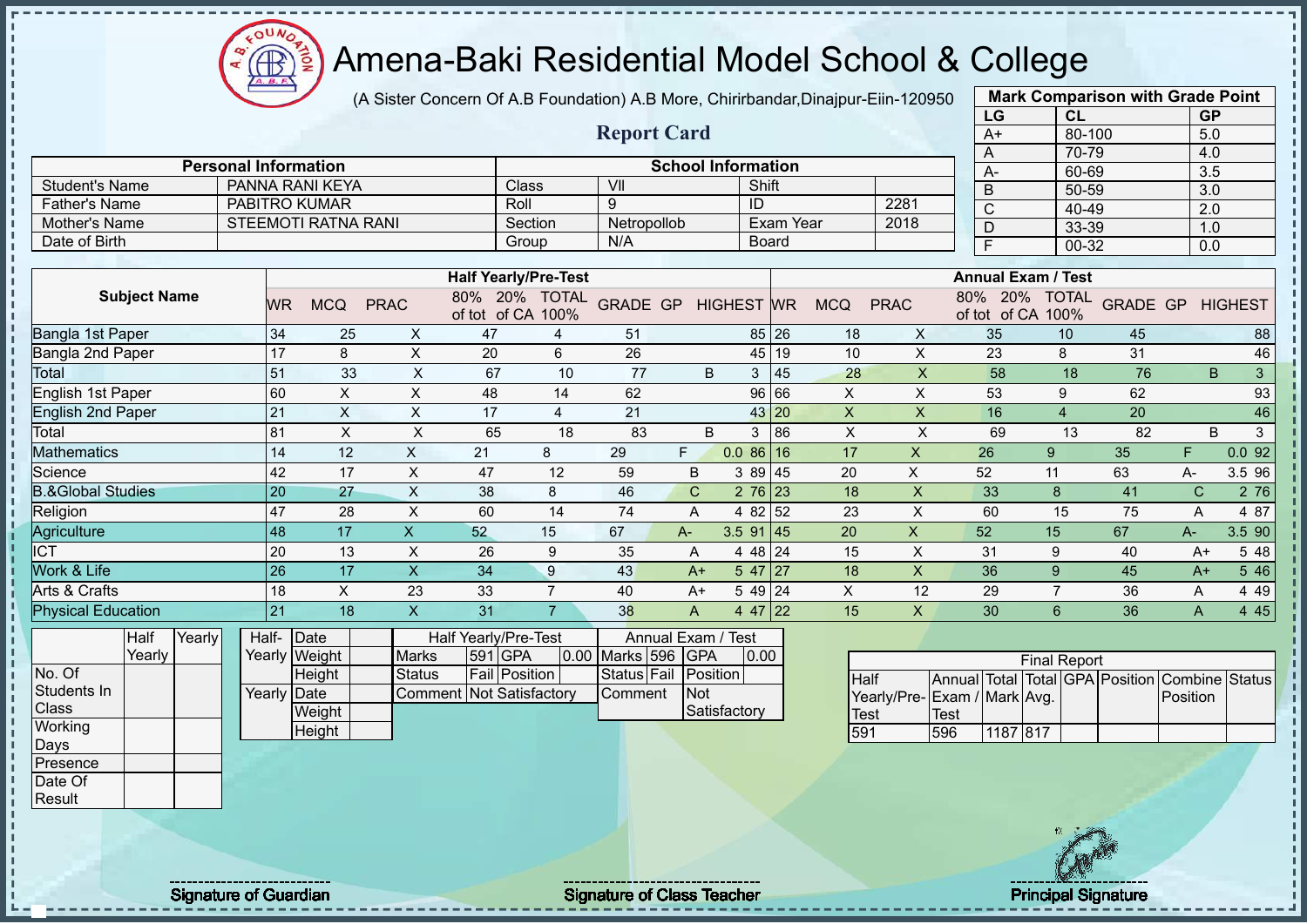(A Sister Concern Of A.B Foundation) A.B More, Chirirbandar,Dinajpur-Eiin-120950

|                              |                             |               |                           |                           |                                    |                |                         |                           |                   |              |                           |                           | LG                                             | CL                  |                 | <b>GP</b>        |                |
|------------------------------|-----------------------------|---------------|---------------------------|---------------------------|------------------------------------|----------------|-------------------------|---------------------------|-------------------|--------------|---------------------------|---------------------------|------------------------------------------------|---------------------|-----------------|------------------|----------------|
|                              |                             |               |                           |                           |                                    |                | <b>Report Card</b>      |                           |                   |              |                           |                           | $A+$                                           | 80-100              |                 | 5.0              |                |
|                              |                             |               |                           |                           |                                    |                |                         |                           |                   |              |                           |                           | A                                              | 70-79               |                 | 4.0              |                |
|                              | <b>Personal Information</b> |               |                           |                           |                                    |                |                         | <b>School Information</b> |                   |              |                           |                           | $A -$                                          | 60-69               |                 | 3.5              |                |
| <b>Student's Name</b>        |                             |               | <b>MOSRAFA AKTER MIM</b>  |                           |                                    | Class          | VII                     |                           |                   | Shift        |                           |                           | $\overline{B}$                                 | 50-59               |                 | $\overline{3.0}$ |                |
| <b>Father's Name</b>         |                             |               | <b>MD.MOKARROM HOSSEN</b> |                           |                                    | Roll           | 11                      |                           | ID                |              |                           | 2286                      | $\overline{C}$                                 | 40-49               |                 | $\overline{2.0}$ |                |
| Mother's Name                |                             |               | <b>MST.NARGIS SULTANA</b> |                           |                                    | Section        | Netropollob             |                           |                   |              | Exam Year                 | 2018                      | D                                              | 33-39               |                 | 1.0              |                |
| Date of Birth                |                             |               |                           |                           |                                    | Group          | N/A                     |                           |                   | <b>Board</b> |                           |                           | F                                              | $00 - 32$           |                 | 0.0              |                |
|                              |                             |               |                           |                           | <b>Half Yearly/Pre-Test</b>        |                |                         |                           |                   |              |                           |                           | <b>Annual Exam / Test</b>                      |                     |                 |                  |                |
|                              |                             |               |                           |                           |                                    |                |                         |                           |                   |              |                           |                           |                                                |                     |                 |                  |                |
| <b>Subject Name</b>          |                             | WR.           | <b>MCQ</b>                | <b>PRAC</b>               | 80% 20% TOTAL<br>of tot of CA 100% |                | <b>GRADE GP</b>         |                           | <b>HIGHEST WR</b> |              | <b>MCQ</b>                | <b>PRAC</b>               | 80% 20% TOTAL<br>of tot of CA 100%             |                     | <b>GRADE GP</b> |                  | <b>HIGHEST</b> |
| <b>Bangla 1st Paper</b>      |                             | 31            | 24                        | X                         | 44                                 | $\overline{7}$ | 51                      |                           |                   | 85 33        | 19                        | X                         | 42                                             | 11                  | 53              |                  | 88             |
| Bangla 2nd Paper             |                             | 14            | 13                        | X                         | 22                                 | 6              | 28                      |                           |                   | 45 21        | 17                        | X                         | 30                                             | $\overline{7}$      | 37              |                  | 46             |
| Total                        |                             | 45            | 37                        | $\mathsf{X}$              | 66                                 | 13             | 79                      | B                         |                   | 3 54         | 36                        | $\mathsf X$               | 72                                             | 18                  | 90              | A-               | 3.5            |
| English 1st Paper            |                             | 78            | $\boldsymbol{\mathsf{X}}$ | $\boldsymbol{\mathsf{X}}$ | 62                                 | 12             | 74                      |                           |                   | 96 64        | $\mathsf X$               | $\times$                  | 51                                             | 14                  | 65              |                  | 93             |
| <b>English 2nd Paper</b>     |                             | 16            | $\boldsymbol{\mathsf{X}}$ | $\boldsymbol{\mathsf{X}}$ | 13                                 | 8              | 21                      |                           |                   | 43 21        | $\pmb{\times}$            | X                         | 17                                             | $5\phantom{.0}$     | 22              |                  | 46             |
| Total                        |                             | 94            | $\boldsymbol{\mathsf{X}}$ | $\boldsymbol{\mathsf{X}}$ | 75                                 | 20             | 95                      | A-                        | 3.5               | 85           | $\boldsymbol{\mathsf{X}}$ | $\mathsf X$               | 68                                             | 19                  | 87              | B                | $\mathbf{3}$   |
| <b>Mathematics</b>           |                             | 29            | 17                        | X                         | 37                                 | 5              | 42                      | $\mathsf{C}$              | 2 86 27           |              | 14                        | X                         | 33                                             | 14                  | 47              | C.               | 2 9 2          |
| Science                      |                             | 52            | 14                        | X                         | 53                                 | 11             | 64                      | A-                        | 3.5 89 59         |              | 24                        | X                         | 66                                             | 11                  | 77              | A                | 4 9 6          |
| <b>B.&amp;Global Studies</b> |                             | 28            | 29                        | $\mathsf{X}$              | 46                                 | 8              | 54                      | B                         | 3 76 29           |              | 15                        | $\boldsymbol{\mathsf{X}}$ | 35                                             | 10                  | 45              | $\mathsf{C}$     | 2 76           |
| Religion                     |                             | 28            | 22                        | $\times$                  | 40                                 | 11             | 51                      | B                         | 3 82 34           |              | 24                        | X                         | 46                                             | 12                  | 58              | B                | 3 87           |
| Agriculture                  |                             | 52            | 17                        | $\mathsf{X}$              | 55                                 | 14             | 69                      | $A-$                      | $3.5$ 91 55       |              | 15                        | $\overline{\mathsf{X}}$   | 56                                             | 17                  | 73              | A                | 4 90           |
| <b>ICT</b>                   |                             | 27            | 11                        | X                         | 30                                 | 7              | 37                      | A                         | 4 48 27           |              | 16                        | X                         | 34                                             | 8                   | 42              | $A+$             | 5 48           |
| Work & Life                  |                             | 23            | 17                        | $\overline{\mathsf{X}}$   | 32                                 | 9              | 41                      | $A+$                      | 547 27            |              | 18                        | $\overline{\mathsf{x}}$   | 36                                             | $\overline{9}$      | 45              | $A+$             | 5 4 6          |
| Arts & Crafts                |                             | 18            | $\times$                  | 25                        | 34                                 | $\overline{7}$ | 41                      | $A+$                      | $549$   27        |              | X                         | 11                        | 30                                             | 6                   | 36              | A                | 4 4 9          |
| <b>Physical Education</b>    |                             | 21            | 16                        | $\boldsymbol{\mathsf{X}}$ | 30                                 | $\overline{7}$ | 37                      | A                         | 4 47 22           |              | 18                        | $\mathsf{X}$              | 32                                             | $\overline{7}$      | 39              | A                | 4 4 5          |
| Yearly<br>Half               |                             | Half- Date    |                           |                           | Half Yearly/Pre-Test               |                |                         | Annual Exam /             | Test              |              |                           |                           |                                                |                     |                 |                  |                |
| Yearly                       |                             | Yearly Weight |                           | <b>Marks</b>              | <b>GPA</b><br>610                  |                | 3.59 Marks 639          | <b>GPA</b>                | 3.59              |              |                           |                           |                                                | <b>Final Report</b> |                 |                  |                |
| No. Of                       |                             | Height        |                           | <b>Status</b>             | Pass Position 41                   |                | Status Pass Position 45 |                           |                   |              | Half                      |                           | Annual Total Total GPA Position Combine Status |                     |                 |                  |                |
| Students In                  |                             | Yearly Date   |                           |                           | Comment Good                       |                | Comment                 |                           | <b>Very Good</b>  |              |                           | Yearly/Pre-               | Exam / Mark Avg.                               |                     |                 | Position         |                |
| Class                        |                             |               | Weight                    |                           |                                    |                |                         |                           |                   |              | <b>Test</b>               |                           | <b>Test</b>                                    |                     |                 |                  |                |
| Working                      |                             | Height        |                           |                           |                                    |                |                         |                           |                   |              | 610                       |                           | 639                                            | 1249 626 3.59 45    |                 |                  | Pass           |
| Days                         |                             |               |                           |                           |                                    |                |                         |                           |                   |              |                           |                           |                                                |                     |                 |                  |                |
| Presence                     |                             |               |                           |                           |                                    |                |                         |                           |                   |              |                           |                           |                                                |                     |                 |                  |                |
| Date Of                      |                             |               |                           |                           |                                    |                |                         |                           |                   |              |                           |                           |                                                |                     |                 |                  |                |
| Result                       |                             |               |                           |                           |                                    |                |                         |                           |                   |              |                           |                           |                                                |                     |                 |                  |                |

ΩU

**CB** 

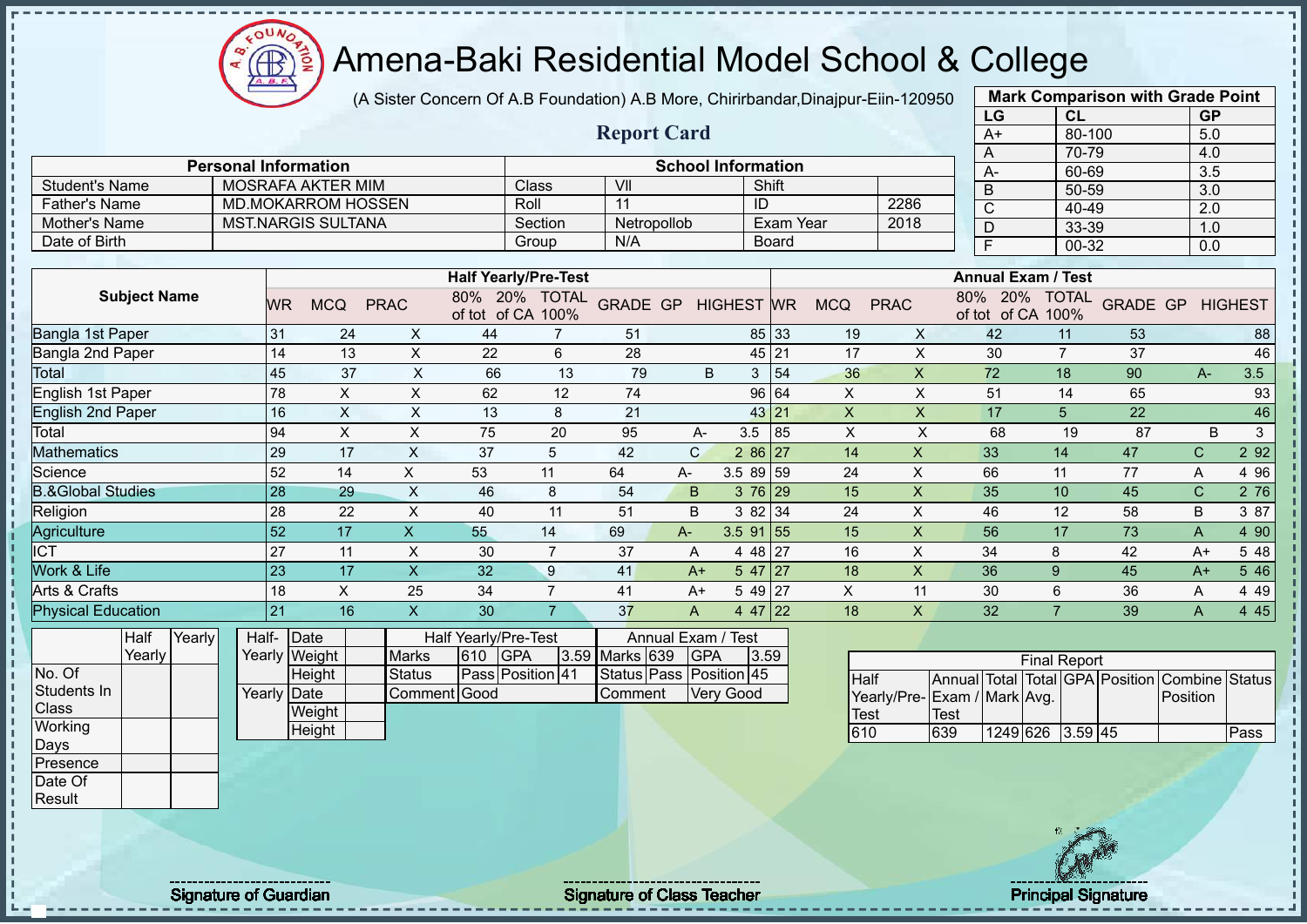$\Omega$ **AB** 

# Amena-Baki Residential Model School & College

(A Sister Concern Of A.B Foundation) A.B More, Chirirbandar,Dinajpur-Eiin-120950

|                                    |                             |                        |                           |                               |                                           |                |                                           |                |                   |     |                     |                    |                                    | LG                                 | <b>CL</b>           |                    | <b>GP</b>    |                     |
|------------------------------------|-----------------------------|------------------------|---------------------------|-------------------------------|-------------------------------------------|----------------|-------------------------------------------|----------------|-------------------|-----|---------------------|--------------------|------------------------------------|------------------------------------|---------------------|--------------------|--------------|---------------------|
|                                    |                             |                        |                           |                               |                                           |                | <b>Report Card</b>                        |                |                   |     |                     |                    |                                    | $A+$                               | 80-100              |                    | 5.0          |                     |
|                                    |                             |                        |                           |                               |                                           |                |                                           |                |                   |     |                     |                    |                                    | $\overline{A}$                     | 70-79               |                    | 4.0          |                     |
|                                    | <b>Personal Information</b> |                        |                           |                               |                                           |                | <b>School Information</b>                 |                |                   |     |                     |                    |                                    | A-                                 | 60-69               |                    | 3.5          |                     |
| <b>Student's Name</b>              |                             |                        | <b>SANJIDA RAHMAN</b>     |                               | Class                                     |                | V <sub>II</sub>                           |                | Shift             |     |                     |                    |                                    | B                                  | 50-59               |                    | 3.0          |                     |
| <b>Father's Name</b>               |                             |                        | <b>SAMSUL ALAM</b>        |                               | Roll                                      |                | $\overline{14}$                           |                | ID                |     |                     | 2301               |                                    | $\overline{\mathsf{C}}$            | 40-49               |                    | 2.0          |                     |
| Mother's Name<br>Date of Birth     |                             |                        | <b>FARIDA PARVIN</b>      |                               | Section                                   |                | Netropollob                               |                | <b>Exam Year</b>  |     |                     | 2018               |                                    | D                                  | 33-39               |                    | 1.0          |                     |
|                                    |                             |                        |                           |                               | Group                                     |                | N/A                                       |                | <b>Board</b>      |     |                     |                    |                                    | $\overline{F}$                     | 00-32               |                    | 0.0          |                     |
|                                    |                             |                        |                           |                               | <b>Half Yearly/Pre-Test</b>               |                |                                           |                |                   |     |                     |                    |                                    | <b>Annual Exam / Test</b>          |                     |                    |              |                     |
| <b>Subject Name</b>                |                             | <b>WR</b>              | <b>MCQ</b>                | <b>PRAC</b>                   | 80% 20% TOTAL<br>of tot of CA 100%        |                | <b>GRADE GP</b>                           |                | <b>HIGHEST WR</b> |     | <b>MCQ</b>          | <b>PRAC</b>        |                                    | 80% 20% TOTAL<br>of tot of CA 100% |                     | <b>GRADE GP</b>    |              | <b>HIGHEST</b>      |
| <b>Bangla 1st Paper</b>            |                             | 40                     | 26                        | X                             | 53                                        | $\overline{7}$ | 60                                        |                | 85 40             |     | 23                  | X                  |                                    | 50                                 | 9                   | 59                 |              | 88                  |
| Bangla 2nd Paper                   |                             | 24                     | 10                        | X                             | 27                                        | 6              | 33                                        |                | 45                | 24  | 15                  | X                  |                                    | 31                                 | 9                   | 40                 |              | 46                  |
| Total                              |                             | 64                     | 36                        | $\times$                      | 80                                        | 13             | 93                                        | A-             | 3.5               | 64  | 38                  | $\pmb{\mathsf{X}}$ |                                    | 81                                 | 18                  | 99                 | A-           | 3.5                 |
| <b>English 1st Paper</b>           |                             | 84                     | $\mathsf X$               | X                             | 67                                        | 18             | 85                                        |                | 96                | 77  | X                   | X                  |                                    | 62                                 | 15                  | 77                 |              | 93                  |
| <b>English 2nd Paper</b>           |                             | $\overline{28}$        | $\mathsf{X}$              | $\pmb{\times}$                | 22                                        | 6              | 28                                        |                | 43                | 32  | X                   | $\mathsf{x}$       |                                    | 26                                 | $\overline{7}$      | 33                 |              | 46                  |
| Total                              |                             | 112                    | $\sf X$                   | X                             | 89                                        | 24             | 113                                       | $\overline{A}$ | 4                 | 109 | $\pmb{\times}$      | X                  |                                    | 88                                 | 22                  | 110                |              | $\overline{4}$<br>A |
| Mathematics                        |                             | 32                     | 25                        | X                             | 46                                        | 10             | 56                                        | B              | 3 86              | 28  | 21                  | X                  |                                    | 39                                 | 8                   | 47                 | $\mathsf{C}$ | 2 9 2               |
| Science                            |                             | 56                     | 18                        | $\pmb{\times}$                | 59                                        | 14             | 73                                        | Α              | 4 89 64           |     | 19                  | X                  |                                    | 66                                 | 12                  | 78                 | A            | 4 9 6               |
| <b>B.&amp;Global Studies</b>       |                             | 28                     | 23                        | $\mathsf X$                   | 41                                        | 9              | 50                                        | B              | 3 76              | 30  | 19                  | $\mathsf{x}$       |                                    | 39                                 | 10                  | 49                 | $\mathsf{C}$ | 2 76                |
| Religion                           |                             | 28                     | 18                        | X                             | 37                                        | 13             | 50                                        | B              | 3 82 32           |     | 21                  | X                  |                                    | 42                                 | 14                  | 56                 | B            | 3 87                |
| Agriculture                        |                             | 61                     | 14                        | $\pmb{\times}$                | 60                                        | 18             | 78                                        | A              | 4 91              | 62  | 20                  | X                  |                                    | 66                                 | 18                  | 84                 | $A+$         | 5 90                |
| <b>ICT</b>                         |                             | 25                     | 12                        | X                             | 30                                        | 10             | 40                                        | $A+$           | 5 48              | 29  | 15                  | X                  |                                    | 35                                 | 8                   | 43                 | $A+$         | 5 48                |
| Work & Life                        |                             | 25                     | 18                        | $\mathsf{x}$                  | 34                                        | 9              | 43                                        | $A+$           | 5 47              | 27  | 18                  | X                  |                                    | 36                                 | 9                   | 45                 | $A+$         | 546                 |
| Arts & Crafts                      |                             | 19                     | $\boldsymbol{\mathsf{X}}$ | 27                            | 37                                        | 9              | 46                                        | $A+$           | 549 31            |     | $\times$            | 11                 |                                    | 34                                 | 8                   | 42                 | $A+$         | 5 4 9               |
| <b>Physical Education</b>          |                             | 21                     | 16                        | $\mathsf{x}$                  | 30                                        | $\overline{7}$ | 37                                        | Α              | 4 47              | 21  | 16                  | X                  |                                    | 30                                 | $\mathbf{8}$        | 38                 | A            | 4 4 5               |
| Half<br>Yearly<br>Yearly<br>No. Of |                             | Half-<br>Yearly Weight | Date                      | <b>Marks</b>                  | Half Yearly/Pre-Test<br>679<br><b>GPA</b> | 3.95           | Annual Exam / Test<br><b>Marks</b><br>691 | GPA            | 3.86              |     |                     |                    |                                    |                                    | <b>Final Report</b> |                    |              |                     |
| Students In<br>Class               |                             | Yearly Date            | Height<br>Weight          | <b>Status</b><br>Comment Good | Pass Position 31                          |                | Status Pass Position 40<br>Comment        |                | Very Good         |     | <b>Half</b><br>Test | Yearly/Pre-        | <b>Annual</b> Total<br><b>Test</b> | Exam / Mark Avg.                   |                     | Total GPA Position | Position     | Combine Status      |
| Working<br>Days                    |                             |                        | Height                    |                               |                                           |                |                                           |                |                   |     | 679                 | 691                |                                    |                                    | 1370 687 3.91 37    |                    |              | Pass                |



**Mark Comparison with Grade Point**

Presence Date Of Result

Signature of Guardian Signature of Class Teacher Number of Class Teacher Principal Signature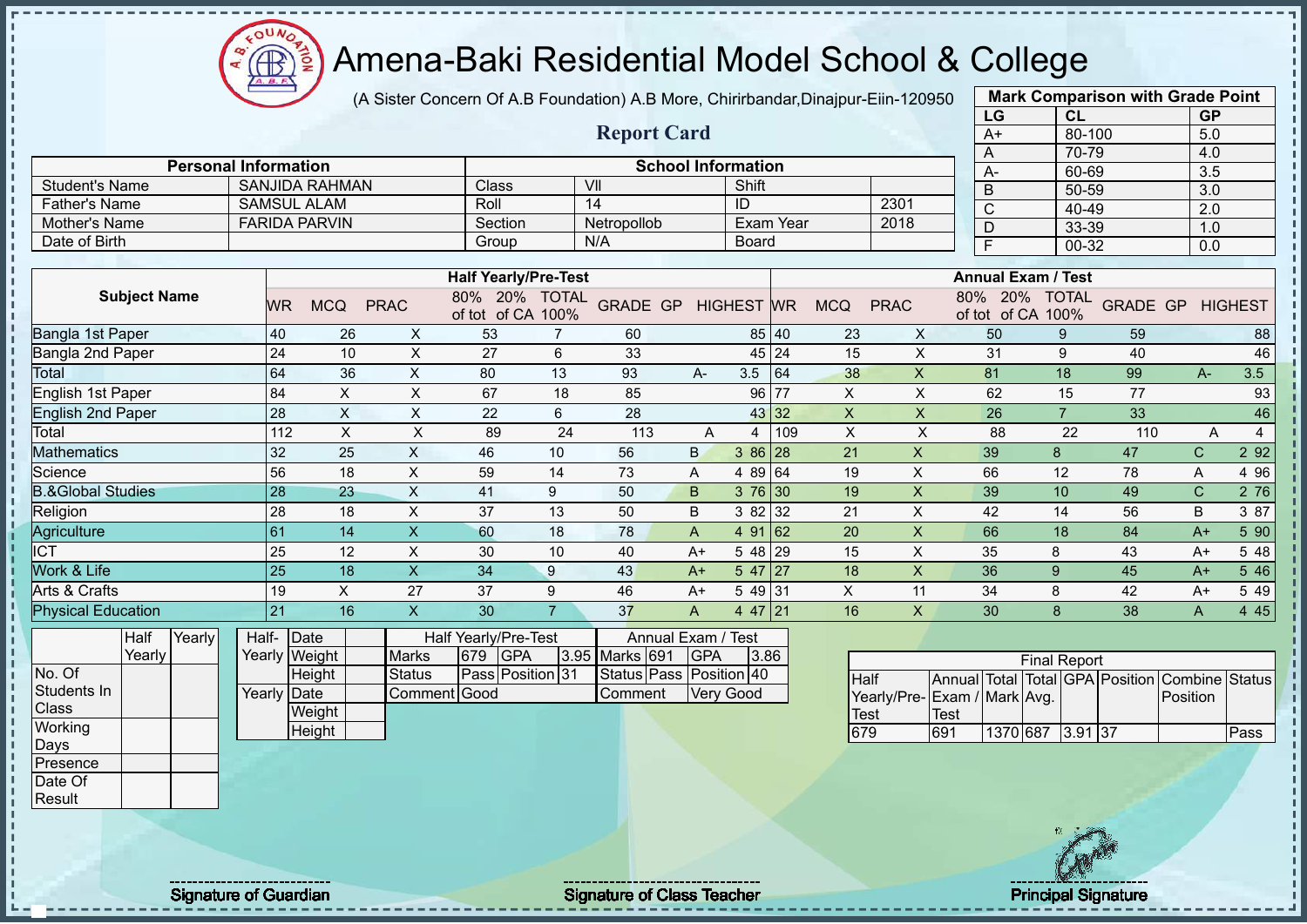ğ Æ

#### Amena-Baki Residential Model School & College

(A Sister Concern Of A.B Foundation) A.B More, Chirirbandar,Dinajpur-Eiin-120950

|                              |                             |                    |                           |                           |                                    |              |                         |                           |                  |                  |                           |                           | LG                                 |                     | CL                              | <b>GP</b>        |                  |
|------------------------------|-----------------------------|--------------------|---------------------------|---------------------------|------------------------------------|--------------|-------------------------|---------------------------|------------------|------------------|---------------------------|---------------------------|------------------------------------|---------------------|---------------------------------|------------------|------------------|
|                              |                             |                    |                           |                           |                                    |              | <b>Report Card</b>      |                           |                  |                  |                           |                           | $A+$                               |                     | 80-100                          | 5.0              |                  |
|                              |                             |                    |                           |                           |                                    |              |                         |                           |                  |                  |                           |                           | A                                  |                     | 70-79                           | 4.0              |                  |
|                              | <b>Personal Information</b> |                    |                           |                           |                                    |              |                         | <b>School Information</b> |                  |                  |                           |                           | А-                                 |                     | 60-69                           | 3.5              |                  |
| <b>Student's Name</b>        | <b>RIFA TASNIA</b>          |                    |                           |                           | Class                              |              | VII                     |                           | Shift            |                  |                           |                           | B                                  |                     | 50-59                           | 3.0              |                  |
| <b>Father's Name</b>         |                             |                    | <b>ZULFIKAR ALI SHAH</b>  |                           | Roll                               |              | 16                      |                           | ID               |                  |                           | 2306                      | $\overline{C}$                     |                     | 40-49                           | $\overline{2.0}$ |                  |
| Mother's Name                |                             |                    | <b>MST.MAFRUJA PARVIN</b> |                           | Section                            |              | Netropollob             |                           |                  | <b>Exam Year</b> |                           | 2018                      | D                                  |                     | 33-39                           | 1.0              |                  |
| Date of Birth                |                             |                    |                           |                           | Group                              |              | N/A                     |                           |                  | Board            |                           |                           | F                                  |                     | 00-32                           | 0.0              |                  |
|                              |                             |                    |                           |                           |                                    |              |                         |                           |                  |                  |                           |                           |                                    |                     |                                 |                  |                  |
|                              |                             |                    |                           |                           | <b>Half Yearly/Pre-Test</b>        |              |                         |                           |                  |                  |                           |                           | <b>Annual Exam / Test</b>          |                     |                                 |                  |                  |
| <b>Subject Name</b>          |                             | <b>WR</b>          | <b>MCQ</b>                | <b>PRAC</b>               | 80% 20% TOTAL<br>of tot of CA 100% |              | GRADE GP HIGHEST WR     |                           |                  |                  | <b>MCQ</b>                | <b>PRAC</b>               | 80% 20% TOTAL<br>of tot of CA 100% |                     | <b>GRADE GP</b>                 |                  | <b>HIGHEST</b>   |
| Bangla 1st Paper             |                             | 56                 | 25                        | X                         | 65                                 | 12           | 77                      |                           |                  | 85 50            | 28                        | X                         | 62                                 | 14                  | 76                              |                  | 88               |
| Bangla 2nd Paper             |                             | 24                 | 18                        | $\pmb{\times}$            | 34                                 | 8            | 42                      |                           |                  | 45 24            | 20                        | X                         | 35                                 | 9                   | 44                              |                  | 46               |
| Total                        |                             | 80                 | 43                        | $\boldsymbol{\mathsf{X}}$ | 99                                 | 20           | 119                     | A                         | $\overline{4}$   | 74               | 48                        | $\boldsymbol{\mathsf{X}}$ | 97                                 | 23                  | 120                             | $A+$             | $\overline{5}$   |
| <b>English 1st Paper</b>     |                             | 94                 | $\pmb{\times}$            | X                         | 75                                 | 19           | 94                      |                           |                  | 96 83            | X                         | X                         | 66                                 | 19                  | 85                              |                  | 93               |
| <b>English 2nd Paper</b>     |                             | 36                 | $\times$                  | $\boldsymbol{\mathsf{X}}$ | 29                                 | 8            | $\overline{37}$         |                           |                  | 43 45            | $\boldsymbol{\mathsf{X}}$ | $\mathsf{x}$              | 36                                 | 9                   | 45                              |                  | 46               |
| Total                        |                             | 130                | $\boldsymbol{\mathsf{X}}$ | $\times$                  | 104                                | 27           | 131                     | $A+$                      | 5                | 128              | $\times$                  | $\mathsf X$               | 102                                | 28                  | 130                             | $A+$             | $5\overline{)}$  |
| <b>Mathematics</b>           |                             | 50                 | 28                        | $\sf X$                   | 62                                 | 15           | 77                      | $\mathsf{A}$              | 4 86 62          |                  | 27                        | $\pmb{\times}$            | $\overline{71}$                    | 20                  | 91                              | $A+$             | 5 9 2            |
| Science                      |                             | 63                 | 28                        | X                         | 73                                 | 15           | 88                      | $A+$                      | 5 89 61          |                  | 28                        | X                         | 71                                 | 19                  | 90                              | $A+$             | 5 9 6            |
| <b>B.&amp;Global Studies</b> |                             | 37                 | 28                        | $\mathsf{X}$              | 52                                 | 12           | 64                      | A-                        | 3.5 76 37        |                  | 23                        | $\boldsymbol{\mathsf{X}}$ | 48                                 | 12                  | 60                              | $A-$             | 3.5 76           |
| Religion                     |                             | 37                 | 26                        | $\pmb{\times}$            | 50                                 | 13           | 63                      | A-                        | 3.5 82 48        |                  | 29                        | X                         | 62                                 | 16                  | 78                              | A                | 4 87             |
| Agriculture                  |                             | 60                 | 24                        | $\boldsymbol{\mathsf{X}}$ | 67                                 | 17           | 84                      | $A+$                      | 591 56           |                  | 22                        | $\boldsymbol{\mathsf{X}}$ | 62                                 | 17                  | 79                              | Α                | 4 90             |
| <b>ICT</b>                   |                             | 28                 | 15                        | X                         | 34                                 | 10           | 44                      | $A+$                      | $548$ 27         |                  | 18                        | X                         | 36                                 | 9                   | 45                              | $A+$             | 5 48             |
| Work & Life                  |                             | $\overline{22}$    | 19                        | $\overline{\mathsf{X}}$   | 33                                 | 9            | 42                      | $A+$                      | $547$ 27         |                  | 18                        | $\boldsymbol{\mathsf{X}}$ | 36                                 | 9                   | 45                              | $A+$             | 546              |
| Arts & Crafts                |                             | 18                 | X                         | 26                        | 35                                 | 9            | 44                      | $A+$                      | 5 49 32          |                  | $\pmb{\times}$            | 11                        | 34                                 | 8                   | 42                              | $A+$             | 5 4 9            |
| <b>Physical Education</b>    |                             | 25                 | 19                        | $\overline{\mathsf{X}}$   | 35                                 | $\mathbf{8}$ | 43                      | $A+$                      | 5 47 26          |                  | 16                        | $\mathsf{X}$              | 34                                 | 9                   | 43                              | $A+$             | $5\overline{45}$ |
| Yearly<br>Half               |                             | Half-Date          |                           |                           | Half Yearly/Pre-Test               |              | Annual Exam / Test      |                           |                  |                  |                           |                           |                                    |                     |                                 |                  |                  |
| Yearly                       |                             | Yearly Weight      |                           | <b>Marks</b>              | 799<br>GPA                         |              | 4.55 Marks 823          | <b>GPA</b>                |                  | 4.68             |                           |                           |                                    | <b>Final Report</b> |                                 |                  |                  |
| No. Of                       |                             |                    | Height                    | <b>Status</b>             | Pass Position 13                   |              | Status Pass Position 15 |                           |                  |                  | <b>Half</b>               |                           |                                    |                     | Annual Total Total GPA Position | Combine          | Status           |
| Students In                  |                             | <b>Yearly Date</b> |                           |                           | <b>Comment Very Good</b>           |              | Comment                 |                           | <b>Very Good</b> |                  |                           | Yearly/Pre-               | Exam / Mark Avg.                   |                     |                                 | Position         |                  |
| Class                        |                             |                    | Weight                    |                           |                                    |              |                         |                           |                  |                  | <b>Test</b>               |                           | <b>Test</b>                        |                     |                                 |                  |                  |
| Working                      |                             |                    | Height                    |                           |                                    |              |                         |                           |                  |                  | 799                       |                           | 823                                | 1622 812 4.61 16    |                                 |                  | Pass             |
| Days                         |                             |                    |                           |                           |                                    |              |                         |                           |                  |                  |                           |                           |                                    |                     |                                 |                  |                  |
| Presence                     |                             |                    |                           |                           |                                    |              |                         |                           |                  |                  |                           |                           |                                    |                     |                                 |                  |                  |
| Date Of                      |                             |                    |                           |                           |                                    |              |                         |                           |                  |                  |                           |                           |                                    |                     |                                 |                  |                  |
| Result                       |                             |                    |                           |                           |                                    |              |                         |                           |                  |                  |                           |                           |                                    |                     |                                 |                  |                  |

Signature of Guardian Signature Signature of Class Teacher New York Network Principal Signature

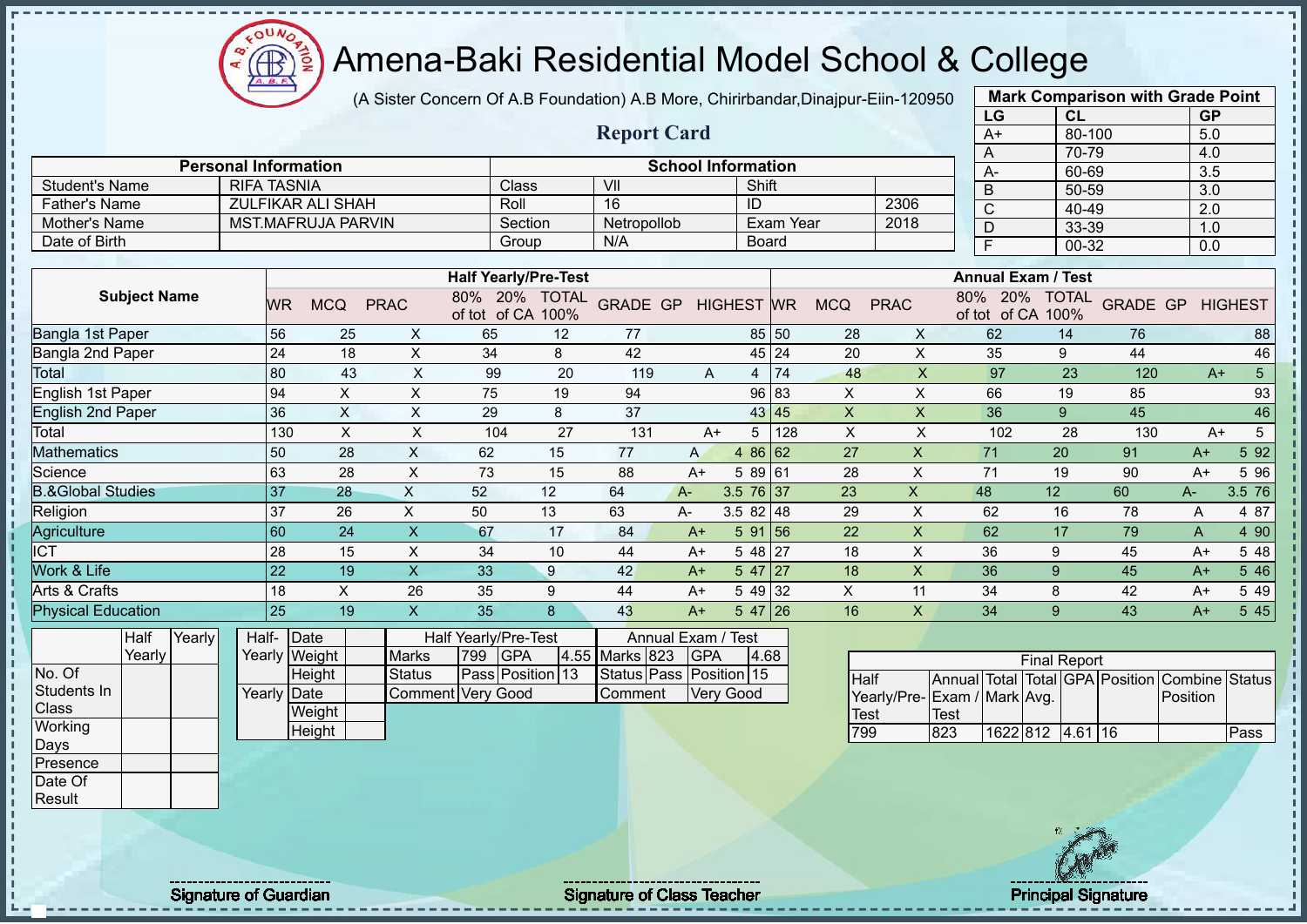$\Omega$ Æ ğ

# Amena-Baki Residential Model School & College

(A Sister Concern Of A.B Foundation) A.B More, Chirirbandar,Dinajpur-Eiin-120950

|                              |                             |                          |                         |                                    |                         |                           |                |            |                           |                           | LG                                 |                     | CL                              | <b>GP</b>      |                |
|------------------------------|-----------------------------|--------------------------|-------------------------|------------------------------------|-------------------------|---------------------------|----------------|------------|---------------------------|---------------------------|------------------------------------|---------------------|---------------------------------|----------------|----------------|
|                              |                             |                          |                         |                                    | <b>Report Card</b>      |                           |                |            |                           |                           | $A+$                               |                     | 80-100                          | 5.0            |                |
|                              |                             |                          |                         |                                    |                         |                           |                |            |                           |                           | A                                  |                     | 70-79                           | 4.0            |                |
|                              | <b>Personal Information</b> |                          |                         |                                    |                         | <b>School Information</b> |                |            |                           |                           | A-                                 |                     | 60-69                           | 3.5            |                |
| <b>Student's Name</b>        |                             | <b>TANJINA NISHED</b>    |                         | Class                              | V <sub>II</sub>         |                           | Shift          |            |                           |                           | B                                  |                     | 50-59                           | 3.0            |                |
| <b>Father's Name</b>         |                             | <b>MD.TASLIM UDDIN</b>   |                         | Roll                               | 18                      |                           | $\overline{1}$ |            |                           | 2313                      | $\mathbf C$                        |                     | 40-49                           | 2.0            |                |
| Mother's Name                |                             | <b>MST.FIRDUSI GEGUM</b> |                         | Section                            | Netropollob             |                           |                | Exam Year  |                           | 2018                      | D                                  |                     | 33-39                           | 1.0            |                |
| Date of Birth                |                             |                          |                         | Group                              | N/A                     |                           | <b>Board</b>   |            |                           |                           | F                                  |                     | 00-32                           | 0.0            |                |
|                              |                             |                          |                         |                                    |                         |                           |                |            |                           |                           | <b>Annual Exam / Test</b>          |                     |                                 |                |                |
|                              |                             |                          |                         | <b>Half Yearly/Pre-Test</b>        |                         |                           |                |            |                           |                           |                                    |                     |                                 |                |                |
| <b>Subject Name</b>          | WR                          | <b>MCQ</b>               | <b>PRAC</b>             | 80% 20% TOTAL<br>of tot of CA 100% | <b>GRADE GP</b>         | <b>HIGHEST WR</b>         |                | <b>MCQ</b> |                           | <b>PRAC</b>               | 80% 20% TOTAL<br>of tot of CA 100% |                     | <b>GRADE GP</b>                 |                | <b>HIGHEST</b> |
| Bangla 1st Paper             | 37                          | 22                       | X                       | 47<br>10                           | 57                      |                           | 85 33          |            | 19                        | X                         | 42                                 | 14                  | 56                              |                | 88             |
| Bangla 2nd Paper             | 23                          | 17                       | X                       | $\overline{7}$<br>32               | 39                      |                           | 45 22          |            | 16                        | X                         | 30                                 | 8                   | 38                              |                | 46             |
| Total                        | 60                          | 39                       | X                       | 79<br>17                           | 96                      | A-                        | 3.5            | 55         | 35                        | $\pmb{\times}$            | 72                                 | 22                  | 94                              | $A-$           | 3.5            |
| English 1st Paper            | 80                          | $\mathsf X$              | $\times$                | 64<br>16                           | 80                      |                           | 96 77          |            | $\boldsymbol{\mathsf{X}}$ | $\mathsf X$               | 62                                 | 16                  | 78                              |                | 93             |
| <b>English 2nd Paper</b>     | 26                          | $\mathsf X$              | $\times$                | $\overline{7}$<br>21               | 28                      |                           | 43 24          |            | $\boldsymbol{\mathsf{X}}$ | $\pmb{\times}$            | 19                                 | $\overline{7}$      | 26                              |                | 46             |
| Total                        | 106                         | $\sf X$                  | $\mathsf{X}$            | 85<br>23                           | 108                     | A                         | $\overline{4}$ | 101        | $\times$                  | X                         | 81                                 | 23                  | 104                             | A-             | 3.5            |
| <b>Mathematics</b>           | 38                          | 18                       | $\mathsf{X}$            | 45<br>8                            | 53                      | <sub>B</sub>              | 3 86 28        |            | 21                        | $\mathsf{X}$              | 39                                 | 15                  | 54                              | <sub>B</sub>   | 3 9 2          |
| Science                      | 46                          | 24                       | $\pmb{\times}$<br>56    | 10                                 | 66                      | A-                        | $3.589$ 48     |            | 22                        | X                         | 56                                 | 13                  | 69                              | A-             | 3.5 96         |
| <b>B.&amp;Global Studies</b> | 28                          | 24                       | $\sf X$                 | 42<br>8                            | 50                      | B                         | 3 76 30        |            | 21                        | $\boldsymbol{\mathsf{X}}$ | 41                                 | 11                  | 52                              | B              | 3 76           |
| Religion                     | 29                          | 21                       | X                       | 40<br>10                           | 50                      | B                         | 3 82 32        |            | 21                        | $\mathsf X$               | 42                                 | 13                  | 55                              | B              | 3 87           |
| Agriculture                  | 54                          | 19                       | $\mathsf{X}$            | 58<br>17                           | 75                      | A                         | 4 91 59        |            | 18                        | X                         | 62                                 | 17                  | 79                              | A              | 4 90           |
| <b>ICT</b>                   | 25                          | 11                       | X                       | 29<br>8                            | 37                      | A                         | 4 48 29        |            | 15                        | X                         | 35                                 | 8                   | 43                              | $A+$           | 5 48           |
| Work & Life                  | 28                          | 16                       | $\sf X$                 | 35<br>9                            | 44                      | $A+$                      | $547$  26      |            | 17                        | $\mathsf{X}$              | 34                                 | 9                   | 43                              | $A+$           | 5 4 6          |
| Arts & Crafts                | 19                          | X                        | 24                      | 34<br>9                            | 43                      | $A+$                      | 5 49 23        |            | X                         | 11                        | 27                                 | $\overline{7}$      | 34                              | A-             | 3.5 49         |
| <b>Physical Education</b>    | 24                          | 17                       | $\overline{\mathsf{X}}$ | 33<br>8                            | 41                      | $A+$                      | $547$ 23       |            | 11                        | $\mathsf{x}$              | 27                                 | $\overline{7}$      | 34                              | $A-$           | 3.5 45         |
| Yearly<br>Half               | Half-                       | Date                     |                         | Half Yearly/Pre-Test               |                         | Annual Exam / Test        |                |            |                           |                           |                                    |                     |                                 |                |                |
| Yearly                       |                             | Yearly Weight            | 663<br><b>Marks</b>     | <b>GPA</b><br>3.91                 | Marks 661               | <b>GPA</b>                | 3.68           |            |                           |                           |                                    | <b>Final Report</b> |                                 |                |                |
| No. Of                       |                             | Height                   | <b>Status</b>           | Pass Position 35                   | Status Pass Position 44 |                           |                |            | <b>Half</b>               |                           |                                    |                     | Annual Total Total GPA Position | Combine Status |                |
| Students In                  | Yearly Date                 |                          | Comment Good            |                                    | Comment                 | <b>Very Good</b>          |                |            |                           | Yearly/Pre-               | Exam / Mark Avg.                   |                     |                                 | Position       |                |
| Class                        |                             | Weight                   |                         |                                    |                         |                           |                |            | <b>Test</b>               |                           | <b>Test</b>                        |                     |                                 |                |                |
| Working                      |                             | Height                   |                         |                                    |                         |                           |                |            | 663                       |                           | 661                                | 1324 662 3.8        | 42                              |                | Pass           |
| Days                         |                             |                          |                         |                                    |                         |                           |                |            |                           |                           |                                    |                     |                                 |                |                |
| Presence                     |                             |                          |                         |                                    |                         |                           |                |            |                           |                           |                                    |                     |                                 |                |                |



**Mark Comparison with Grade Point**

Date Of **Result** 

Signature of Guardian Signature of Class Teacher Principal Signature Principal Signature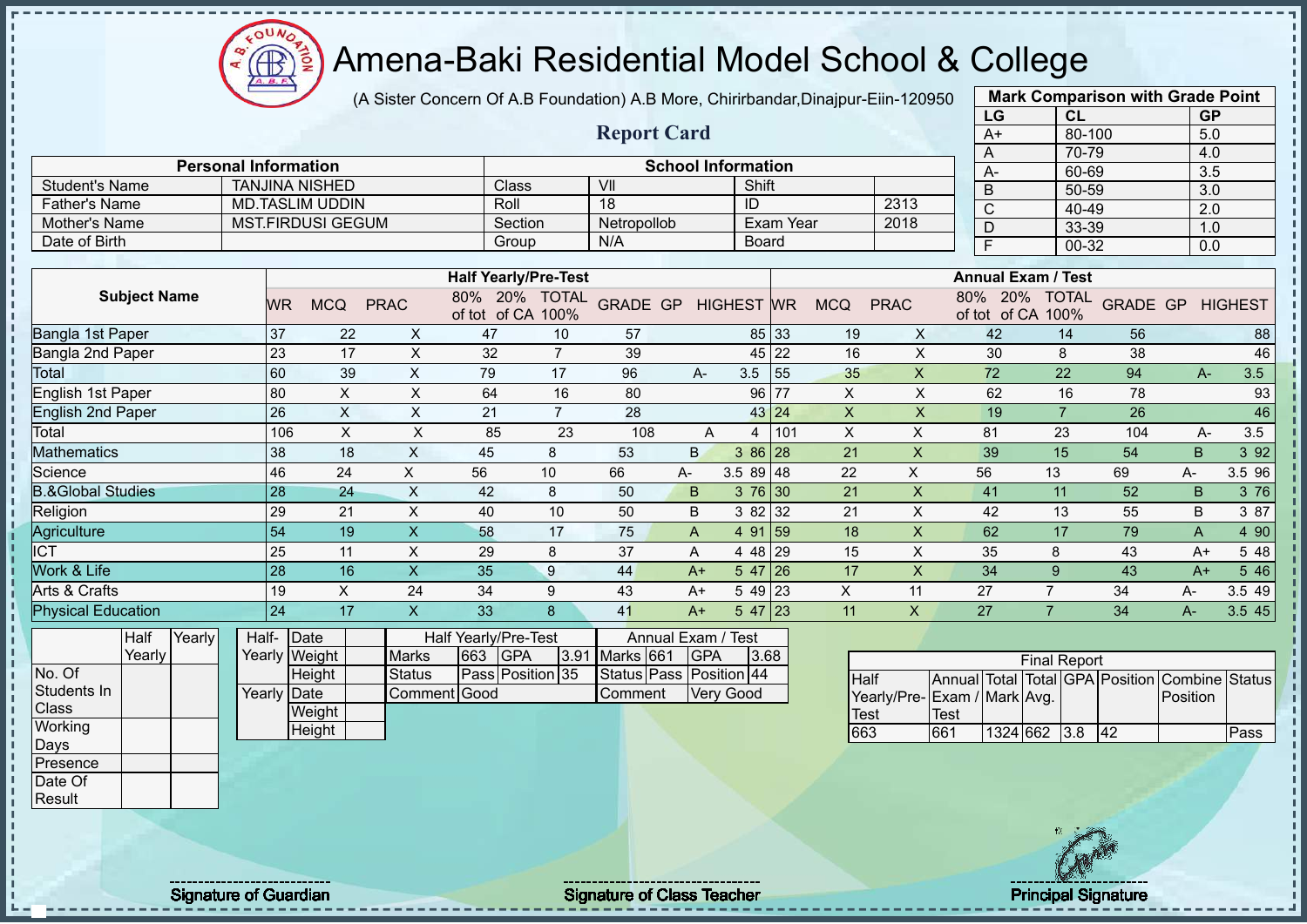

(A Sister Concern Of A.B Foundation) A.B More, Chirirbandar,Dinajpur-Eiin-120950

|                              |        |                         |               |                      |                             |                 |                           |                   |       |                |              | LG                                             | <b>CL</b>           |                 | <b>GP</b>        |                |
|------------------------------|--------|-------------------------|---------------|----------------------|-----------------------------|-----------------|---------------------------|-------------------|-------|----------------|--------------|------------------------------------------------|---------------------|-----------------|------------------|----------------|
|                              |        |                         |               |                      |                             |                 | <b>Report Card</b>        |                   |       |                |              | $A+$                                           | 80-100              |                 | 5.0              |                |
|                              |        |                         |               |                      |                             |                 |                           |                   |       |                |              | A                                              | 70-79               |                 | 4.0              |                |
| <b>Personal Information</b>  |        |                         |               |                      |                             |                 | <b>School Information</b> |                   |       |                |              | A-                                             | 60-69               |                 | 3.5              |                |
| <b>Student's Name</b>        |        | <b>NONDITA ROY</b>      |               | Class                | $\overline{\mathsf{V}}$     |                 |                           | Shift             |       |                |              | B                                              | 50-59               |                 | $\overline{3.0}$ |                |
| <b>Father's Name</b>         |        | <b>KRISHNA ROY</b>      |               | Roll                 | 19                          |                 |                           | ID                |       |                | 2321         | $\overline{C}$                                 | $40 - 49$           |                 | $\overline{2.0}$ |                |
| <b>Mother's Name</b>         |        | <b>APORNA ROY</b>       |               | Section              |                             | Netropollob     |                           | Exam Year         |       |                | 2018         | D                                              | 33-39               |                 | 1.0              |                |
| Date of Birth                |        |                         |               | Group                | N/A                         |                 |                           | <b>Board</b>      |       |                |              | F                                              | $00 - 32$           |                 | 0.0              |                |
|                              |        |                         |               |                      |                             |                 |                           |                   |       |                |              |                                                |                     |                 |                  |                |
|                              |        |                         |               |                      | <b>Half Yearly/Pre-Test</b> |                 |                           |                   |       |                |              | <b>Annual Exam / Test</b>                      |                     |                 |                  |                |
| <b>Subject Name</b>          |        | <b>WR</b><br><b>MCQ</b> | <b>PRAC</b>   | 80%<br>of tot of CA  | 20%<br><b>TOTAL</b><br>100% | <b>GRADE GP</b> |                           | <b>HIGHEST WR</b> |       | <b>MCQ</b>     | <b>PRAC</b>  | 20%<br>80%<br>of tot of CA 100%                | <b>TOTAL</b>        | <b>GRADE GP</b> |                  | <b>HIGHEST</b> |
| <b>Bangla 1st Paper</b>      |        | 41                      | 24<br>X       | 52                   | 9                           | 61              |                           |                   | 85 44 | 22             | X            | 53                                             | 13                  | 66              |                  | 88             |
| Bangla 2nd Paper             |        | 22                      | X<br>17       | 31                   | 6                           | 37              |                           |                   | 45 22 | 19             | $\sf X$      | 33                                             | 8                   | 41              |                  | 46             |
| Total                        |        | 63                      | X<br>41       | 83                   | 15                          | 98              | $A -$                     | 3.5               | 66    | 41             | X            | 86                                             | 21                  | 107             | A                | $\overline{4}$ |
| English 1st Paper            | 81     | X                       | Χ             | 65                   | 18                          | 83              |                           | 96                | 83    | $\pmb{\times}$ | $\mathsf X$  | 66                                             | 15                  | 81              |                  | 93             |
| <b>English 2nd Paper</b>     |        | 34<br>X                 | X             | 27                   | $\overline{7}$              | 34              |                           |                   | 43 31 | X              | $\times$     | 25                                             | 8                   | 33              |                  | 46             |
| Total                        |        | $\pmb{\times}$<br>115   | X             | 92                   | 25                          | 117             | A                         | 4                 | 114   | X              | X            | 91                                             | 23                  | 114             | A                | 4              |
| <b>Mathematics</b>           |        | 43                      | X<br>19       | 50                   | 9                           | 59              | B.                        | 3 86 37           |       | 25             | $\mathsf{x}$ | 50                                             | 12                  | 62              | A-               | 3.5 92         |
| Science                      |        | 47<br>19                | X             | 53                   | 13                          | 66              | $A-$                      | 3.5 89 52         |       | 23             | X            | 60                                             | 13                  | 73              | A                | 4 9 6          |
| <b>B.&amp;Global Studies</b> |        | 29                      | X<br>20       | 39                   | 9                           | 48              | $\mathsf{C}$              | $276$ 30          |       | 23             | X            | 42                                             | 11                  | 53              | B                | 3 76           |
| Religion                     |        | 51                      | 23<br>X       | 59                   | 15                          | 74              | Α                         | 4 82              | 58    | 25             | X            | 66                                             | 16                  | 82              | $A+$             | 5 87           |
| Agriculture                  |        | 59                      | X<br>19       | 62                   | 16                          | 78              | A                         | 4 91 58           |       | 15             | X            | 58                                             | 18                  | 76              | A                | 4 90           |
| $\overline{ICT}$             |        | 27<br>11                | Χ             | 30                   | 8                           | 38              | Α                         | 4 48 28           |       | 17             | Χ            | 36                                             | 9                   | 45              | $A+$             | 5 48           |
| Work & Life                  |        | 25                      | 16<br>X       | 33                   | $\boldsymbol{9}$            | 42              | $A+$                      | $547$ 27          |       | 18             | X            | 36                                             | 9                   | 45              | $A+$             | 5 4 6          |
| Arts & Crafts                |        | 19<br>X                 | 27            | 37                   | 8                           | 45              | A+                        | 5 49 32           |       | X              | 14           | 37                                             | 8                   | 45              | $A+$             | 5 4 9          |
| <b>Physical Education</b>    |        | 24                      | 19<br>X       | 34                   | 8                           | 42              | $A+$                      | $547$ 24          |       | 14             | X            | 30                                             | $\overline{7}$      | 37              | $\mathsf{A}$     | 4 4 5          |
| Yearly<br>Half               | Half-  | Date                    |               | Half Yearly/Pre-Test |                             |                 | Annual Exam / Test        |                   |       |                |              |                                                |                     |                 |                  |                |
| Yearly                       | Yearly | Weight                  | <b>Marks</b>  | 707                  | <b>IGPA</b>                 | 3.91 Marks 739  | <b>GPA</b>                | 4.23              |       |                |              |                                                | <b>Final Report</b> |                 |                  |                |
| No. Of                       |        | Height                  | <b>Status</b> |                      | Pass Position 32            |                 | Status Pass Position 33   |                   |       | <b>Half</b>    |              | Annual Total Total GPA Position Combine Status |                     |                 |                  |                |

No. Of Students In **Class Working** Days Presence

Date Of **Result** 

Height Yearly Date **Weight Height** Status | Pass | Position 32 Comment Good Status Pass Position 33 Comment Very Good

|                              |             |                  | <b>Final Report</b> |  |                                                |      |
|------------------------------|-------------|------------------|---------------------|--|------------------------------------------------|------|
| <b>Half</b>                  |             |                  |                     |  | Annual Total Total GPA Position Combine Status |      |
| Yearly/Pre- Exam / Mark Avg. |             |                  |                     |  | <b>IPosition</b>                               |      |
| <b>ITest</b>                 | <b>Test</b> |                  |                     |  |                                                |      |
| 707                          | 739         | 1446 724 4.07 33 |                     |  |                                                | Pass |

**Mark Comparison with Grade Point**

Signature of Guardian Signature Signature of Class Teacher New York Network Principal Signature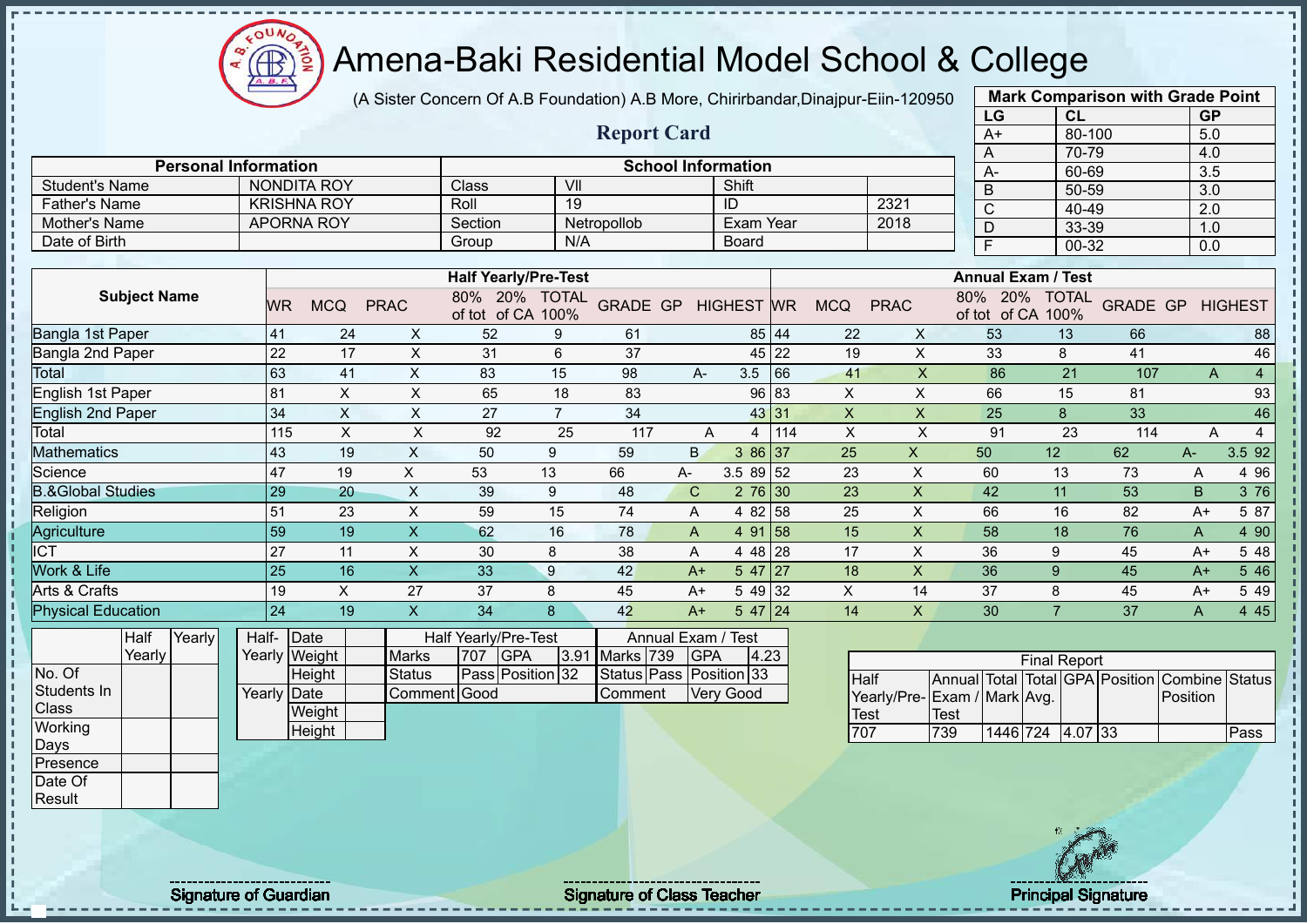(A Sister Concern Of A.B Foundation) A.B More, Chirirbandar,Dinajpur-Eiin-120950

|                              |                             |       |                           |                           |                      |                             |                         |                           |                   |           |                           |                           | LG                                             |                                    | <b>CL</b>      |                 | <b>GP</b> |                |
|------------------------------|-----------------------------|-------|---------------------------|---------------------------|----------------------|-----------------------------|-------------------------|---------------------------|-------------------|-----------|---------------------------|---------------------------|------------------------------------------------|------------------------------------|----------------|-----------------|-----------|----------------|
|                              |                             |       |                           |                           |                      |                             | <b>Report Card</b>      |                           |                   |           |                           |                           | $A+$                                           |                                    | 80-100         |                 | 5.0       |                |
|                              |                             |       |                           |                           |                      |                             |                         |                           |                   |           |                           |                           | Α                                              |                                    | 70-79          |                 | 4.0       |                |
|                              | <b>Personal Information</b> |       |                           |                           |                      |                             |                         | <b>School Information</b> |                   |           |                           |                           | A-                                             |                                    | 60-69          |                 | 3.5       |                |
| <b>Student's Name</b>        |                             |       | NUSRAT JAHAN SARKAR       |                           |                      | Class                       | VII                     |                           |                   | Shift     |                           |                           | B                                              |                                    | 50-59          |                 | 3.0       |                |
| <b>Father's Name</b>         |                             |       | <b>NUR ALAM SARKAR</b>    |                           |                      | Roll                        | 23                      |                           | ID                |           |                           | 2353                      | C                                              |                                    | 40-49          |                 | 2.0       |                |
| Mother's Name                | <b>SABINA ASMIN</b>         |       |                           |                           |                      | Section                     | Netropollob             |                           |                   | Exam Year |                           | 2018                      | D                                              |                                    | 33-39          |                 | 1.0       |                |
| Date of Birth                |                             |       |                           |                           |                      | Group                       | N/A                     |                           |                   | Board     |                           |                           | F                                              |                                    | 00-32          |                 | 0.0       |                |
|                              |                             |       |                           |                           |                      | <b>Half Yearly/Pre-Test</b> |                         |                           |                   |           |                           |                           |                                                | <b>Annual Exam / Test</b>          |                |                 |           |                |
| <b>Subject Name</b>          |                             |       |                           |                           |                      | 80% 20% TOTAL               |                         |                           |                   |           |                           |                           |                                                |                                    |                |                 |           |                |
|                              |                             | WR    | <b>MCQ</b>                | <b>PRAC</b>               | of tot of CA 100%    |                             | <b>GRADE GP</b>         |                           | <b>HIGHEST WR</b> |           | <b>MCQ</b>                | <b>PRAC</b>               |                                                | 80% 20% TOTAL<br>of tot of CA 100% |                | <b>GRADE GP</b> |           | <b>HIGHEST</b> |
| Bangla 1st Paper             |                             | 48    | 20                        | X                         | 54                   | 9                           | 63                      |                           |                   | 85 49     | 17                        | X                         | 53                                             |                                    | 13             | 66              |           | 88             |
| Bangla 2nd Paper             |                             | 23    | 13                        | $\times$                  | 29                   | 6                           | 35                      |                           |                   | 45 20     | 14                        | X                         | 27                                             |                                    | $\overline{7}$ | 34              |           | 46             |
| Total                        |                             | 71    | 33                        | $\boldsymbol{\mathsf{X}}$ | 83                   | 15                          | 98                      | A-                        | 3.5               | 69        | 31                        | $\mathsf{X}$              | 80                                             |                                    | 20             | 100             | $A-$      | 3.5            |
| <b>English 1st Paper</b>     |                             | 80    | X                         | $\pmb{\times}$            | 64                   | 13                          | 77                      |                           |                   | 96 66     | X                         | X                         | 53                                             |                                    | 17             | 70              |           | 93             |
| <b>English 2nd Paper</b>     |                             | 28    | $\boldsymbol{\mathsf{X}}$ | $\pmb{\times}$            | 22                   | $\overline{7}$              | 29                      |                           |                   | 43 25     | $\boldsymbol{\mathsf{X}}$ | $\boldsymbol{\mathsf{X}}$ | 20                                             |                                    | $\overline{7}$ | 27              |           | 46             |
| Total                        |                             | 108   | $\boldsymbol{\mathsf{X}}$ | $\pmb{\times}$            | 86                   | 20                          | 106                     | A                         | $\overline{4}$    | 91        | $\times$                  | $\pmb{\times}$            | 73                                             |                                    | 24             | 97              | A-        | 3.5            |
| <b>Mathematics</b>           |                             | 35    | 15                        | $\pmb{\mathsf{X}}$        | 40                   | 8                           | 48                      | $\mathsf{C}$              | 2 86 28           |           | 17                        | $\mathsf X$               | 36                                             |                                    | 18             | 54              | B         | 3 9 2          |
| Science                      |                             | 50    | 15                        | X                         | 52                   | 14                          | 66                      | A-                        | 3.5 89 57         |           | 21                        | X                         | 62                                             |                                    | 15             | 77              | Α         | 4 9 6          |
| <b>B.&amp;Global Studies</b> |                             | 29    | 20                        | $\boldsymbol{\mathsf{X}}$ | 39                   | 10                          | 49                      | $\mathsf{C}$              |                   | $276$ 36  | 20                        | $\mathsf{x}$              | 45                                             |                                    | 12             | 57              | B         | 3 76           |
| Religion                     |                             | 28    | 19                        | $\boldsymbol{\mathsf{X}}$ | 38                   | 10                          | 48                      | C                         |                   | 2 82 43   | 23                        | X                         | 53                                             | 14                                 |                | 67              | A-        | 3.5 87         |
| Agriculture                  |                             | 60    | 14                        | $\mathsf X$               | 59                   | 18                          | 77                      | $\overline{A}$            |                   | 4 91 58   | 18                        | $\mathsf X$               | 61                                             |                                    | 18             | 79              | A         | 4 90           |
| <b>ICT</b>                   |                             | 22    | 9                         | X                         | 25                   | 9                           | 34                      | A-                        | $3.548$ 27        |           | 13                        | X                         | 32                                             | $\overline{7}$                     |                | 39              | A         | 4 4 8          |
| Work & Life                  |                             | 25    | 16                        | $\overline{\mathsf{X}}$   | 33                   | 9                           | 42                      | $A+$                      |                   | $547$ 26  | 18                        | $\mathsf{x}$              | 35                                             | 9                                  |                | 44              | $A+$      | 5 4 6          |
| Arts & Crafts                |                             | 18    | $\pmb{\times}$            | 22                        | 32                   | 8                           | 40                      | $A+$                      |                   | 5 49 29   | X                         | 9                         | 30                                             | $\overline{7}$                     |                | 37              | A         | 4 4 9          |
| <b>Physical Education</b>    |                             | 23    | 15                        | $\overline{\mathsf{X}}$   | 30                   | 8                           | 38                      | $\overline{A}$            |                   | $447$ 23  | 11                        | $\mathsf{x}$              | 27                                             | 8                                  |                | 35              | A         | 4 4 5          |
| Half<br>Yearly               |                             | Half- | Date                      |                           | Half Yearly/Pre-Test |                             | Annual Exam /           |                           | <b>Test</b>       |           |                           |                           |                                                |                                    |                |                 |           |                |
| Yearly                       |                             |       | Yearly Weight             | <b>Marks</b>              | 646<br><b>GPA</b>    |                             | 3.5 Marks 686           | <b>GPA</b>                |                   | 3.77      |                           |                           |                                                |                                    |                |                 |           |                |
| No. Of                       |                             |       | Height                    | Status                    |                      | Pass Position 42            | Status Pass Position 43 |                           |                   |           | Half                      |                           | Annual Total Total GPA Position Combine Status | <b>Final Report</b>                |                |                 |           |                |
| Students In                  |                             |       | <b>Yearly Date</b>        | Comment                   | Good                 |                             | Comment                 |                           | <b>Very Good</b>  |           |                           |                           | Yearly/Pre-Exam / Mark Avg.                    |                                    |                |                 | Position  |                |
| <b>Class</b>                 |                             |       | Weight                    |                           |                      |                             |                         |                           |                   |           | <b>Test</b>               |                           | <b>Test</b>                                    |                                    |                |                 |           |                |
| Working                      |                             |       | Height                    |                           |                      |                             |                         |                           |                   |           | 646                       |                           | 686                                            | 1332 667 3.64 44                   |                |                 |           | Pass           |
| Days                         |                             |       |                           |                           |                      |                             |                         |                           |                   |           |                           |                           |                                                |                                    |                |                 |           |                |
| Presence                     |                             |       |                           |                           |                      |                             |                         |                           |                   |           |                           |                           |                                                |                                    |                |                 |           |                |
| Date Of                      |                             |       |                           |                           |                      |                             |                         |                           |                   |           |                           |                           |                                                |                                    |                |                 |           |                |
| Result                       |                             |       |                           |                           |                      |                             |                         |                           |                   |           |                           |                           |                                                |                                    |                |                 |           |                |



**Mark Comparison with Grade Point**

Æ

Signature of Guardian Signature of Class Teacher Principal Signature Principal Signature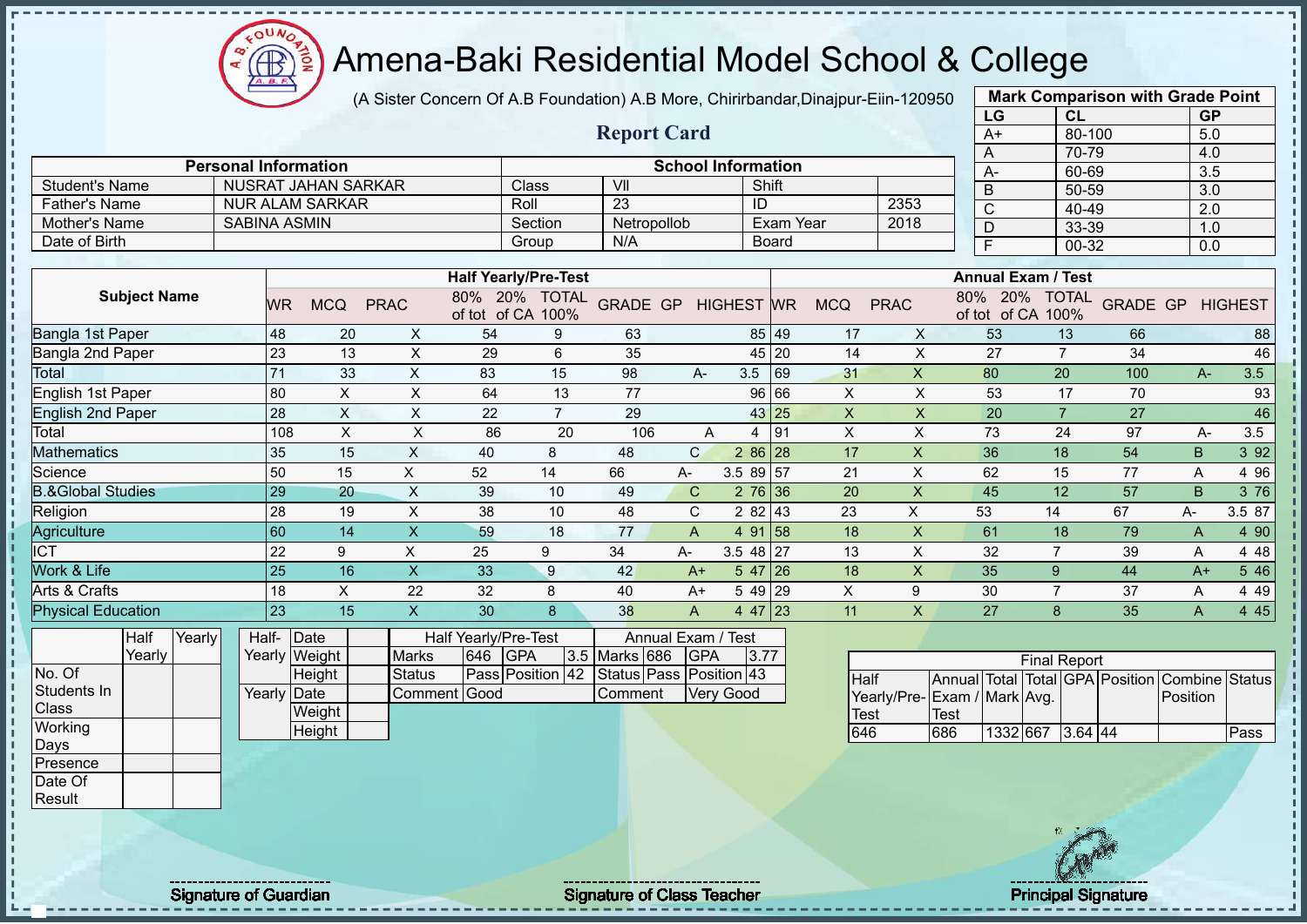(A Sister Concern Of A.B Foundation) A.B More, Chirirbandar,Dinajpur-Eiin-120950

|                              |        |                 |                             |                           |                             |    |                            |                    |                           |           |              |                           | LG             |                                         | CL     |                         | <b>GP</b> |                |
|------------------------------|--------|-----------------|-----------------------------|---------------------------|-----------------------------|----|----------------------------|--------------------|---------------------------|-----------|--------------|---------------------------|----------------|-----------------------------------------|--------|-------------------------|-----------|----------------|
|                              |        |                 |                             |                           |                             |    | <b>Report Card</b>         |                    |                           |           |              |                           | $A+$           |                                         | 80-100 |                         | 5.0       |                |
|                              |        |                 |                             |                           |                             |    |                            |                    |                           |           |              |                           | A              |                                         | 70-79  |                         | 4.0       |                |
|                              |        |                 | <b>Personal Information</b> |                           |                             |    |                            |                    | <b>School Information</b> |           |              |                           | A-             |                                         | 60-69  |                         | 3.5       |                |
| <b>Student's Name</b>        |        |                 | <b>HAFIZA HASAN HIYA</b>    |                           | Class                       |    | VII                        |                    | Shift                     |           |              |                           | B              |                                         | 50-59  |                         | 3.0       |                |
| <b>Father's Name</b>         |        |                 | <b>HASANUR RAHMAN</b>       |                           | Roll                        |    | 25                         |                    | ID                        |           |              | 2360                      | $\mathsf{C}$   |                                         | 40-49  |                         | 2.0       |                |
| Mother's Name                |        |                 | <b>AYSHA SIDDIKA</b>        |                           | Section                     |    | Netropollob                |                    |                           | Exam Year |              | 2018                      | D              |                                         | 33-39  |                         | 1.0       |                |
| Date of Birth                |        |                 |                             |                           | Group                       |    | N/A                        |                    | Board                     |           |              |                           | $\overline{F}$ |                                         | 00-32  |                         | 0.0       |                |
|                              |        |                 |                             |                           | <b>Half Yearly/Pre-Test</b> |    |                            |                    |                           |           |              |                           |                | <b>Annual Exam / Test</b>               |        |                         |           |                |
| <b>Subject Name</b>          |        |                 |                             |                           | 80% 20% TOTAL               |    |                            |                    |                           |           |              |                           |                | 80% 20% TOTAL                           |        |                         |           |                |
|                              |        | WR              | <b>MCQ</b>                  | <b>PRAC</b>               | of tot of CA 100%           |    | <b>GRADE GP HIGHEST WR</b> |                    |                           |           | <b>MCQ</b>   | <b>PRAC</b>               |                | of tot of CA 100%                       |        | <b>GRADE GP HIGHEST</b> |           |                |
| Bangla 1st Paper             |        | 46              | 24                          | X                         | 56                          | 12 | 68                         |                    |                           | 85 46     | 27           | X                         | 58             |                                         | 11     | 69                      |           | 88             |
| Bangla 2nd Paper             |        | 23              | 16                          | $\pmb{\times}$            | 31                          | 6  | 37                         |                    | 45                        | 22        | 19           | X                         |                | 33                                      | 8      | 41                      |           | 46             |
| Total                        |        | 69              | 40                          | $\boldsymbol{\mathsf{X}}$ | 87                          | 18 | 105                        | A                  | 4                         | 68        | 46           | $\boldsymbol{\mathsf{X}}$ |                | 91                                      | 19     | 110                     | A         | $\overline{4}$ |
| <b>English 1st Paper</b>     |        | 70              | $\pmb{\times}$              | X                         | 56                          | 12 | 68                         |                    | 96                        | 68        | X            | X                         | 54             |                                         | 12     | 66                      |           | 93             |
| <b>English 2nd Paper</b>     |        | 23              | $\boldsymbol{\mathsf{X}}$   | $\boldsymbol{\mathsf{X}}$ | 18                          | 5  | 23                         |                    |                           | 43 20     | $\mathsf{X}$ | $\mathsf X$               | 16             |                                         | 5      | 21                      |           | 46             |
| Total                        |        | 93              | $\boldsymbol{\mathsf{X}}$   | $\boldsymbol{\mathsf{X}}$ | 74                          | 17 | 91                         | A-                 | 3.5                       | 88        | X            | $\times$                  |                | 70                                      | 17     | 87                      | B         | $\mathbf{3}$   |
| <b>Mathematics</b>           |        | 34              | 22                          | $\pmb{\times}$            | 45                          | 8  | 53                         | B.                 | 3 86 31                   |           | 19           | $\mathsf X$               | 40             | 12                                      |        | 52                      | B.        | 3 9 2          |
| Science                      |        | 41              | 18                          | X                         | 47                          | 13 | 60                         | A-                 | 3.5 89 50                 |           | 25           | $\times$                  | 60             | 16                                      |        | 76                      | Α         | 4 9 6          |
| <b>B.&amp;Global Studies</b> |        | 30              | 27                          | $\boldsymbol{\mathsf{X}}$ | 46                          | 10 | 56                         | B                  | $376$ 36                  |           | 23           | $\mathsf{x}$              | 47             | 11                                      |        | 58                      | B         | 3 76           |
| Religion                     |        | 40              | 22                          | $\boldsymbol{\mathsf{X}}$ | 50                          | 11 | 61                         | A-                 | $3.582$ 42                |           | 28           | X                         | 56             | 14                                      |        | 70                      | A         | 4 87           |
| Agriculture                  |        | $\overline{56}$ | 17                          | $\mathsf X$               | 58                          | 18 | 76                         | $\overline{A}$     | 4 91                      | 52        | 17           | $\mathsf{X}$              | 55             | 16                                      |        | 71                      | A         | 4 90           |
| <b>ICT</b>                   |        | 24              | 9                           | $\pmb{\times}$            | 26                          | 8  | 34                         | A-                 | $3.548$ 26                |           | 16           | X                         | 34             | 9                                       |        | 43                      | $A+$      | 5 48           |
| Work & Life                  |        | 23              | 19                          | $\mathsf X$               | 34                          | 9  | 43                         | $A+$               | $547$ 26                  |           | 19           | $\mathsf{x}$              | 36             | 9                                       |        | 45                      | $A+$      | 5 4 6          |
| Arts & Crafts                |        | 16              | X                           | 14                        | 24                          | 8  | 32                         | А-                 | $3.549$ 28                |           | X            | 8                         | 29             | 6                                       |        | 35                      | Α         | 4 4 9          |
| <b>Physical Education</b>    |        | $\overline{18}$ | 18                          | $\mathsf X$               | 29                          | 6  | 35                         | A                  | 4 47 27                   |           | 13           | $\mathsf{x}$              | 32             | 9                                       |        | 41                      | $A+$      | 5 4 5          |
| Half                         | Yearly | Half-           | Date                        |                           | Half Yearly/Pre-Test        |    |                            | Annual Exam / Test |                           |           |              |                           |                |                                         |        |                         |           |                |
| Yearly                       |        |                 | Yearly Weight               | <b>Marks</b>              | 646<br><b>GPA</b>           |    | 3.68 Marks 688             | <b>GPA</b>         | 4                         |           |              |                           |                | <b>Final Report</b>                     |        |                         |           |                |
| No. Of                       |        |                 | Height                      | <b>Status</b>             | Pass Position 39            |    | Status Pass Position 36    |                    |                           |           | <b>Half</b>  |                           |                | Annual Total Total GPA Position Combine |        |                         |           | <b>Status</b>  |
| Students In                  |        |                 | <b>Yearly Date</b>          |                           | Comment Good                |    | Comment                    |                    | <b>Very Good</b>          |           |              | Yearly/Pre-               |                | Exam / Mark Avg.                        |        |                         | Position  |                |
| Class                        |        |                 | Weight                      |                           |                             |    |                            |                    |                           |           | <b>Test</b>  |                           | <b>Test</b>    |                                         |        |                         |           |                |
| Working                      |        |                 | Height                      |                           |                             |    |                            |                    |                           |           | 646          |                           | 688            | 1334 669 3.84 39                        |        |                         |           | Pass           |
| Days                         |        |                 |                             |                           |                             |    |                            |                    |                           |           |              |                           |                |                                         |        |                         |           |                |
| Presence                     |        |                 |                             |                           |                             |    |                            |                    |                           |           |              |                           |                |                                         |        |                         |           |                |
| Date Of                      |        |                 |                             |                           |                             |    |                            |                    |                           |           |              |                           |                |                                         |        |                         |           |                |
| Result                       |        |                 |                             |                           |                             |    |                            |                    |                           |           |              |                           |                |                                         |        |                         |           |                |

**Mark Comparison with Grade Point**

Signature of Guardian Signature Signature of Class Teacher National Signature Principal Signature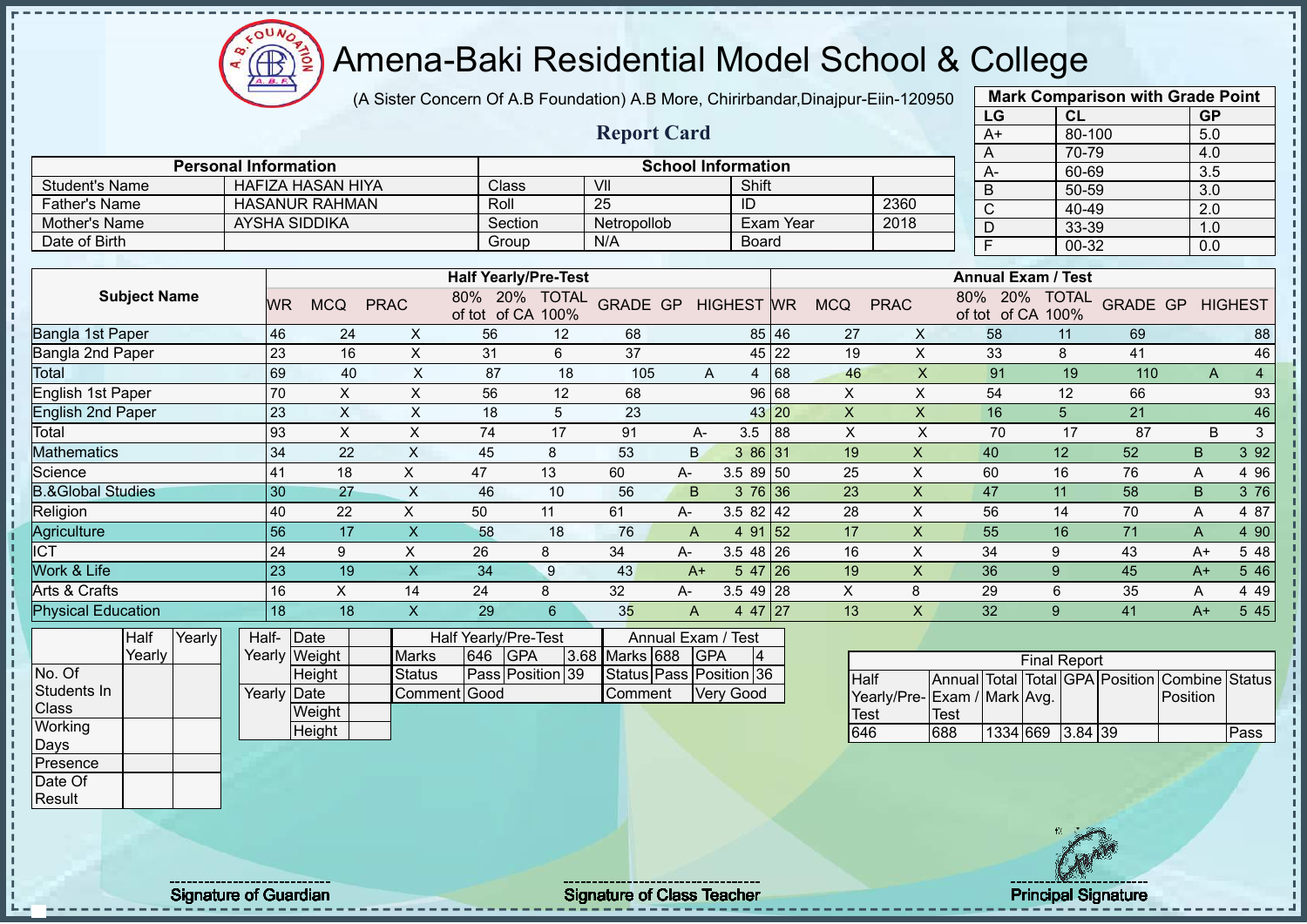**CB** 

# Amena-Baki Residential Model School & College

(A Sister Concern Of A.B Foundation) A.B More, Chirirbandar,Dinajpur-Eiin-120950

|                              |                             |                    |                            |                           |                                    |                |                         |                           |                   |                  |                           |                           | LG                                             | CL                  |        | <b>GP</b>               |                |
|------------------------------|-----------------------------|--------------------|----------------------------|---------------------------|------------------------------------|----------------|-------------------------|---------------------------|-------------------|------------------|---------------------------|---------------------------|------------------------------------------------|---------------------|--------|-------------------------|----------------|
|                              |                             |                    |                            |                           |                                    |                | <b>Report Card</b>      |                           |                   |                  |                           |                           | A+                                             |                     | 80-100 | 5.0                     |                |
|                              |                             |                    |                            |                           |                                    |                |                         |                           |                   |                  |                           |                           | A                                              |                     | 70-79  | 4.0                     |                |
|                              | <b>Personal Information</b> |                    |                            |                           |                                    |                |                         | <b>School Information</b> |                   |                  |                           |                           | А-                                             |                     | 60-69  | 3.5                     |                |
| <b>Student's Name</b>        |                             |                    | <b>MASHFIA RAHMAN ARNI</b> |                           |                                    | Class          | V <sub>II</sub>         |                           | Shift             |                  |                           |                           | B                                              |                     | 50-59  | 3.0                     |                |
| <b>Father's Name</b>         |                             |                    | MOSTAFIJUR RAHMAN          |                           | Roll                               |                | $\overline{26}$         |                           | ID                |                  |                           | 2509                      | C                                              |                     | 40-49  | 2.0                     |                |
| Mother's Name                |                             |                    | <b>AJMERI PERVIN</b>       |                           |                                    | Section        | Netropollob             |                           |                   | <b>Exam Year</b> |                           | 2018                      | D                                              |                     | 33-39  | 1.0                     |                |
| Date of Birth                |                             |                    |                            |                           |                                    | Group          | N/A                     |                           |                   | <b>Board</b>     |                           |                           | $\overline{F}$                                 |                     | 00-32  | 0.0                     |                |
|                              |                             |                    |                            |                           |                                    |                |                         |                           |                   |                  |                           |                           |                                                |                     |        |                         |                |
|                              |                             |                    |                            |                           | <b>Half Yearly/Pre-Test</b>        |                |                         |                           |                   |                  |                           |                           | <b>Annual Exam / Test</b>                      |                     |        |                         |                |
| <b>Subject Name</b>          |                             | WR                 | <b>MCQ</b>                 | <b>PRAC</b>               | 80% 20% TOTAL<br>of tot of CA 100% |                | <b>GRADE GP</b>         |                           | <b>HIGHEST WR</b> |                  | <b>MCQ</b>                | <b>PRAC</b>               | 80% 20% TOTAL<br>of tot of CA 100%             |                     |        | <b>GRADE GP HIGHEST</b> |                |
| Bangla 1st Paper             |                             | 38                 | 22                         | X                         | 48                                 | 8              | 56                      |                           |                   | 85 51            | 21                        | X                         | 58                                             | 13                  | 71     |                         | 88             |
| Bangla 2nd Paper             |                             | 24                 | 17                         | $\pmb{\times}$            | 33                                 | $\overline{7}$ | 40                      |                           |                   | 45 25            | 19                        | X                         | 35                                             | 8                   | 43     |                         | 46             |
| Total                        |                             | 62                 | 39                         | $\mathsf X$               | 81                                 | 15             | 96                      | $A -$                     | 3.5               | 76               | 40                        | $\boldsymbol{\mathsf{X}}$ | 93                                             | 21                  | 114    | A                       | $\overline{4}$ |
| <b>English 1st Paper</b>     |                             | 88                 | X                          | $\pmb{\times}$            | 70                                 | 15             | 85                      |                           |                   | 96 78            | X                         | X                         | 62                                             | 17                  | 79     |                         | 93             |
| <b>English 2nd Paper</b>     |                             | 29                 | $\boldsymbol{\mathsf{X}}$  | $\boldsymbol{\mathsf{X}}$ | 23                                 | 6              | 29                      |                           |                   | 43 30            | $\boldsymbol{\mathsf{X}}$ | $\pmb{\times}$            | 24                                             | $6\phantom{1}$      | 30     |                         | 46             |
| Total                        |                             | 117                | $\boldsymbol{\mathsf{X}}$  | $\mathsf X$               | 93                                 | 21             | 114                     | A                         |                   | $4 \mid 108$     | X                         | $\mathsf X$               | 86                                             | 23                  | 109    | $\overline{A}$          | $\overline{4}$ |
| <b>Mathematics</b>           |                             | 51                 | 24                         | $\boldsymbol{\mathsf{X}}$ | 60                                 | 11             | 71                      | $\mathsf{A}$              | 4 86 59           |                  | 24                        | $\boldsymbol{\mathsf{X}}$ | 66                                             | 20                  | 86     | $A+$                    | 5 92           |
| Science                      |                             | 57                 | 22                         | X                         | 63                                 | 17             | 80                      | $A+$                      | 5 89 60           |                  | 25                        | $\pmb{\times}$            | 68                                             | 13                  | 81     | $A+$                    | 5 9 6          |
| <b>B.&amp;Global Studies</b> |                             | 28                 | 22                         | $\boldsymbol{\mathsf{X}}$ | 40                                 | 9              | 49                      | $\mathsf{C}$              | $276$ 38          |                  | 21                        | $\boldsymbol{\mathsf{X}}$ | 47                                             | 10                  | 57     | B                       | 3 76           |
| Religion                     |                             | 28                 | 21                         | $\pmb{\times}$            | 39                                 | 12             | 51                      | B                         | 382   40          |                  | 25                        | X                         | 52                                             | 14                  | 66     | A-                      | 3.5 87         |
| Agriculture                  |                             | 55                 | 16                         | $\boldsymbol{\mathsf{X}}$ | 57                                 | 16             | 73                      | A                         | 491 60            |                  | 14                        | $\boldsymbol{\mathsf{X}}$ | 59                                             | 16                  | 75     | A                       | 4 90           |
| <b>ICT</b>                   |                             | $\overline{27}$    | 10                         | $\pmb{\times}$            | 30                                 | 8              | 38                      | A                         | 4 48 27           |                  | 17                        | X                         | 35                                             | $\overline{7}$      | 42     | $A+$                    | 5 48           |
| Work & Life                  |                             | <b>27</b>          | 16                         | $\boldsymbol{\mathsf{X}}$ | 34                                 | 9              | 43                      | $A+$                      | 547 27            |                  | 18                        | $\boldsymbol{\mathsf{X}}$ | 36                                             | 9                   | 45     | $A+$                    | 5 4 6          |
| Arts & Crafts                |                             | 19                 | X                          | 21                        | 32                                 | 9              | 41                      | $A+$                      | 549 31            |                  | X                         | 14                        | 36                                             | 9                   | 45     | $A+$                    | 5 4 9          |
| <b>Physical Education</b>    |                             | 23                 | 17                         | $\boldsymbol{\mathsf{X}}$ | 32                                 | $\overline{7}$ | 39                      | $\overline{A}$            | 4 47 27           |                  | 13                        | $\boldsymbol{\mathsf{X}}$ | 32                                             | 8                   | 40     | $A+$                    | 5 45           |
| Yearly<br>Half               |                             | Half- Date         |                            |                           | Half Yearly/Pre-Test               |                | Annual Exam /           |                           | <b>Test</b>       |                  |                           |                           |                                                |                     |        |                         |                |
| Yearly                       |                             |                    | Yearly Weight              | <b>Marks</b>              | <b>GPA</b><br>695                  |                | 3.95 Marks 760          | <b>GPA</b>                | 4.41              |                  |                           |                           |                                                |                     |        |                         |                |
| No. Of                       |                             |                    | Height                     | <b>Status</b>             | Pass Position 30                   |                | Status Pass Position 29 |                           |                   |                  | Half                      |                           | Annual Total Total GPA Position Combine Status | <b>Final Report</b> |        |                         |                |
| Students In                  |                             | <b>Yearly Date</b> |                            | Comment Good              |                                    |                | Comment                 |                           | <b>Very Good</b>  |                  |                           |                           | Yearly/Pre-Exam / Mark Avg.                    |                     |        | Position                |                |
| Class                        |                             |                    | Weight                     |                           |                                    |                |                         |                           |                   |                  | <b>Test</b>               |                           | <b>Test</b>                                    |                     |        |                         |                |
| Working                      |                             |                    | Height                     |                           |                                    |                |                         |                           |                   |                  | 695                       |                           | 760                                            | 1455 728 4.18 30    |        |                         | Pass           |
| Days                         |                             |                    |                            |                           |                                    |                |                         |                           |                   |                  |                           |                           |                                                |                     |        |                         |                |
| Presence                     |                             |                    |                            |                           |                                    |                |                         |                           |                   |                  |                           |                           |                                                |                     |        |                         |                |
| Date Of                      |                             |                    |                            |                           |                                    |                |                         |                           |                   |                  |                           |                           |                                                |                     |        |                         |                |
| Result                       |                             |                    |                            |                           |                                    |                |                         |                           |                   |                  |                           |                           |                                                |                     |        |                         |                |

Signature of Guardian Signature of Class Teacher Principal Signature Principal Signature

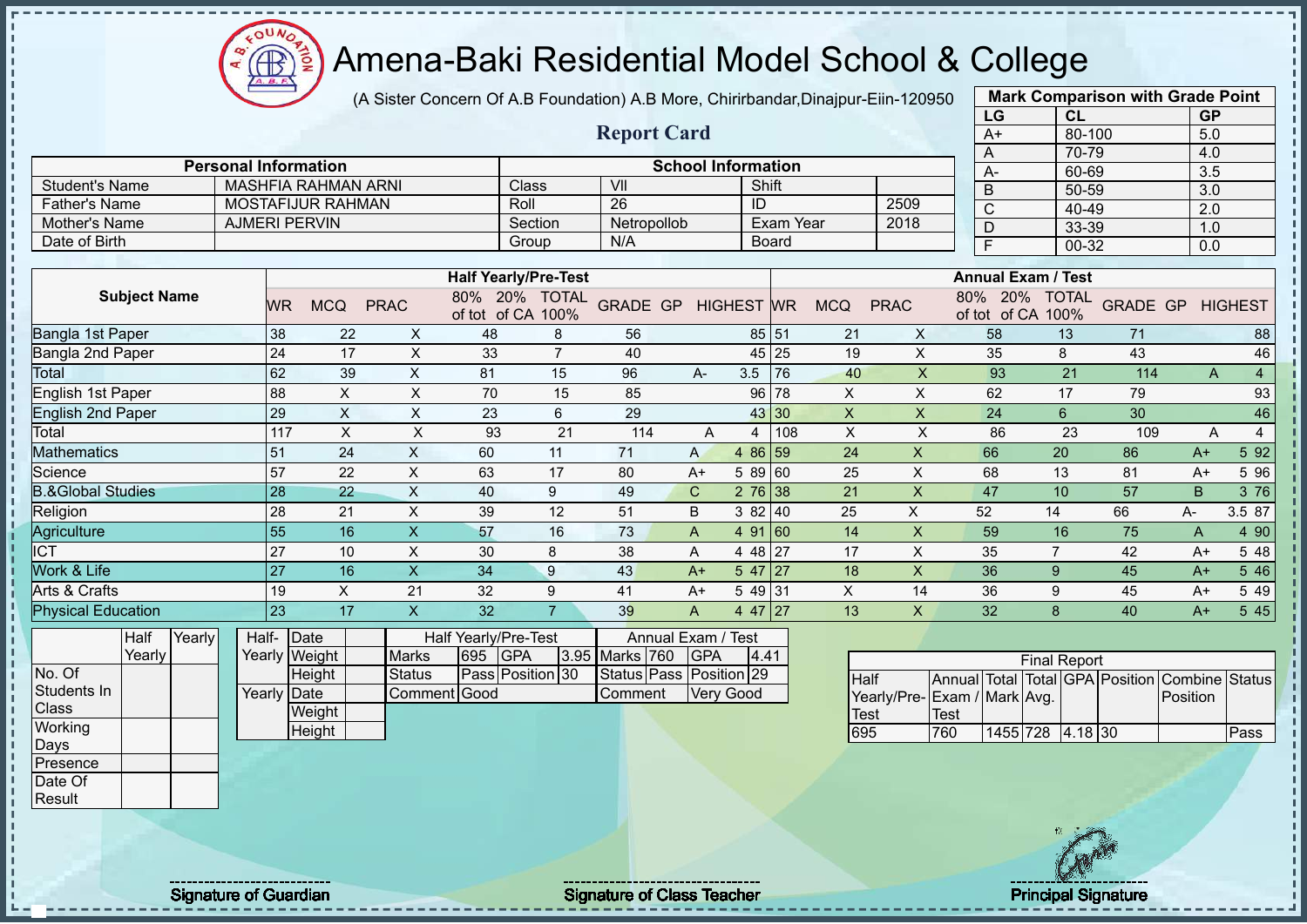

(A Sister Concern Of A.B Foundation) A.B More, Chirirbandar,Dinajpur-Eiin-120950

|                                        |                             |                           |                               |                                 |                 |                                           |                           |                  |           |                           |                | LG                         | <b>CL</b>            |                                                | <b>GP</b>        |                |
|----------------------------------------|-----------------------------|---------------------------|-------------------------------|---------------------------------|-----------------|-------------------------------------------|---------------------------|------------------|-----------|---------------------------|----------------|----------------------------|----------------------|------------------------------------------------|------------------|----------------|
|                                        |                             |                           |                               |                                 |                 | <b>Report Card</b>                        |                           |                  |           |                           |                | $A+$                       | 80-100               |                                                | 5.0              |                |
|                                        |                             |                           |                               |                                 |                 |                                           |                           |                  |           |                           |                | A                          | 70-79                |                                                | 4.0              |                |
|                                        | <b>Personal Information</b> |                           |                               |                                 |                 |                                           | <b>School Information</b> |                  |           |                           |                | А-                         | 60-69                |                                                | 3.5              |                |
| Student's Name                         | <b>ANIKA ISLAM</b>          |                           |                               | Class                           | VII             |                                           |                           | Shift            |           |                           |                | B                          | $50 - 59$            |                                                | $\overline{3.0}$ |                |
| <b>Father's Name</b>                   |                             | <b>ASRAFUL ISLAM</b>      |                               | Roll                            | $\overline{27}$ |                                           |                           | ID               |           |                           | 2543           | $\mathsf{C}$               | 40-49                |                                                | 2.0              |                |
| <b>Mother's Name</b>                   |                             | <b>NASRIN BEGUM</b>       |                               | Section                         |                 | Netropollob                               |                           | <b>Exam Year</b> |           |                           | 2018           | D                          | 33-39                |                                                | 1.0              |                |
| Date of Birth                          |                             |                           |                               | Group                           |                 | N/A                                       |                           | Board            |           |                           |                | F                          | 00-32                |                                                | 0.0              |                |
|                                        |                             |                           |                               |                                 |                 |                                           |                           |                  |           |                           |                |                            |                      |                                                |                  |                |
|                                        |                             |                           |                               | <b>Half Yearly/Pre-Test</b>     |                 |                                           |                           |                  |           |                           |                | <b>Annual Exam / Test</b>  |                      |                                                |                  |                |
| <b>Subject Name</b>                    | <b>WR</b>                   | <b>MCQ</b>                | <b>PRAC</b>                   | 80%<br>20%<br>of tot of CA 100% | <b>TOTAL</b>    | <b>GRADE GP</b>                           |                           | <b>HIGHEST</b>   | <b>WR</b> | <b>MCQ</b>                | <b>PRAC</b>    | 80%<br>20%<br>of tot of CA | <b>TOTAL</b><br>100% | <b>GRADE GP</b>                                |                  | <b>HIGHEST</b> |
| Bangla 1st Paper                       | 42                          | 22                        | X                             | 51                              | 9               | 60                                        |                           |                  | 85 42     | 22                        | $\times$       | 51                         | 12                   | 63                                             |                  | 88             |
| Bangla 2nd Paper                       | 23                          | 17                        | X                             | 32                              | $\overline{7}$  | 39                                        |                           |                  | 45 25     | 16                        | X              | 33                         | 9                    | 42                                             |                  | 46             |
| Total                                  | 65                          | 39                        | X                             | 83                              | 16              | 99                                        | A-                        | 3.5              | 67        | 38                        | X              | 84                         | 21                   | 105                                            | A                | $\overline{4}$ |
| English 1st Paper                      | 80                          | X                         | $\pmb{\times}$                | 64                              | 18              | 82                                        |                           | 96               | 75        | X                         | $\pmb{\times}$ | 60                         | 11                   | 71                                             |                  | 93             |
| <b>English 2nd Paper</b>               | 26                          | $\boldsymbol{\mathsf{X}}$ | $\pmb{\times}$                | 21                              | 8               | 29                                        |                           |                  | 43 30     | $\boldsymbol{\mathsf{X}}$ | X              | 24                         | $\overline{7}$       | 31                                             |                  | 46             |
| Total                                  | 106                         | X                         | X                             | 85                              | 26              | 111                                       | A                         | 4                | 105       | $\times$                  | X              | 84                         | 18                   | 102                                            | A-               | 3.5            |
| <b>Mathematics</b>                     | 31                          | 17                        | X                             | 38                              | 8               | 46                                        | $\mathsf{C}$              | 2 86 29          |           | 16                        | $\times$       | 36                         | 13                   | 49                                             | $\mathsf{C}$     | 2 9 2          |
| Science                                | 55                          | 18                        | Χ                             | 58                              | 14              | 72                                        | Α                         | 4 89 57          |           | 20                        | Χ              | 62                         | 17                   | 79                                             | A                | 4 9 6          |
| <b>B.&amp;Global Studies</b>           | 34                          | 25                        | Χ                             | 47                              | 10              | 57                                        | B                         | 376 35           |           | 22                        | Χ              | 46                         | 12                   | 58                                             | B                | 3 76           |
| Religion                               | 39                          | 21                        | X                             | 48                              | 11              | 59                                        | B                         | 382   46         |           | 23                        | X              | 55                         | 16                   | 71                                             | A                | 4 87           |
| Agriculture                            | 55                          | 17                        | X                             | 58                              | 18              | 76                                        | A                         | 4 91 59          |           | 12                        | $\times$       | 57                         | 17                   | 74                                             | A                | 4 90           |
| <b>ICT</b>                             | 25                          | 9                         | X                             | 27                              | $\overline{7}$  | 34                                        | A-                        | $3.548$ 28       |           | 15                        | X              | 34                         | $\overline{7}$       | 41                                             | $A+$             | 5 48           |
| Work & Life                            | 26                          | 18                        | X                             | 35                              | 9               | 44                                        | $A+$                      | 5 47 27          |           | 18                        | X              | 36                         | 9                    | 45                                             | $A+$             | 5 4 6          |
| Arts & Crafts                          | 18                          | X                         | 22                            | 32                              | $\overline{7}$  | 39                                        | A                         | 4 4 9            | 28        | X                         | 8              | 29                         | 6                    | 35                                             | Α                | 4 4 9          |
| <b>Physical Education</b>              | 25                          | 17                        | $\mathsf{X}$                  | 34                              | $\overline{7}$  | 41                                        | $A+$                      | 5 47 26          |           | 11                        | X              | 30                         | 8                    | 38                                             | $\mathsf{A}$     | 4 4 5          |
| $\overline{Y}$ early<br>Half<br>Yearly | Half-                       | Date                      |                               | Half Yearly/Pre-Test            |                 |                                           | Annual Exam / Test        |                  |           |                           |                |                            |                      |                                                |                  |                |
| No. Of                                 |                             | Yearly Weight             | <b>Marks</b><br><b>Status</b> | 678<br><b>GPA</b>               |                 | 3.73 Marks 697<br>Status Pass Position 39 | <b>GPA</b>                | 3.86             |           |                           |                |                            | <b>Final Report</b>  |                                                |                  |                |
| $Q$ tudente la                         |                             | Height                    |                               | Pass Position 37                |                 |                                           |                           |                  |           | Half                      |                |                            |                      | Annual Total Total GPA Position Combine Status |                  |                |

No. C Students In **Class Working** Days Presence Date Of

Result

Yearly Date **Weight Height** Comment Good Comment Very Good

|                             |      |              | <b>Final Report</b> |    |                                                |      |
|-----------------------------|------|--------------|---------------------|----|------------------------------------------------|------|
| <b>I</b> Half               |      |              |                     |    | Annual Total Total GPA Position Combine Status |      |
| Yearly/Pre-Exam / Mark Avg. |      |              |                     |    | Position                                       |      |
| Test                        | Test |              |                     |    |                                                |      |
| 678                         | 697  | 1375 689 3.8 |                     | 41 |                                                | Pass |

**Mark Comparison with Grade Point**

Signature of Guardian Signature of Class Teacher Number of Class Teacher Principal Signature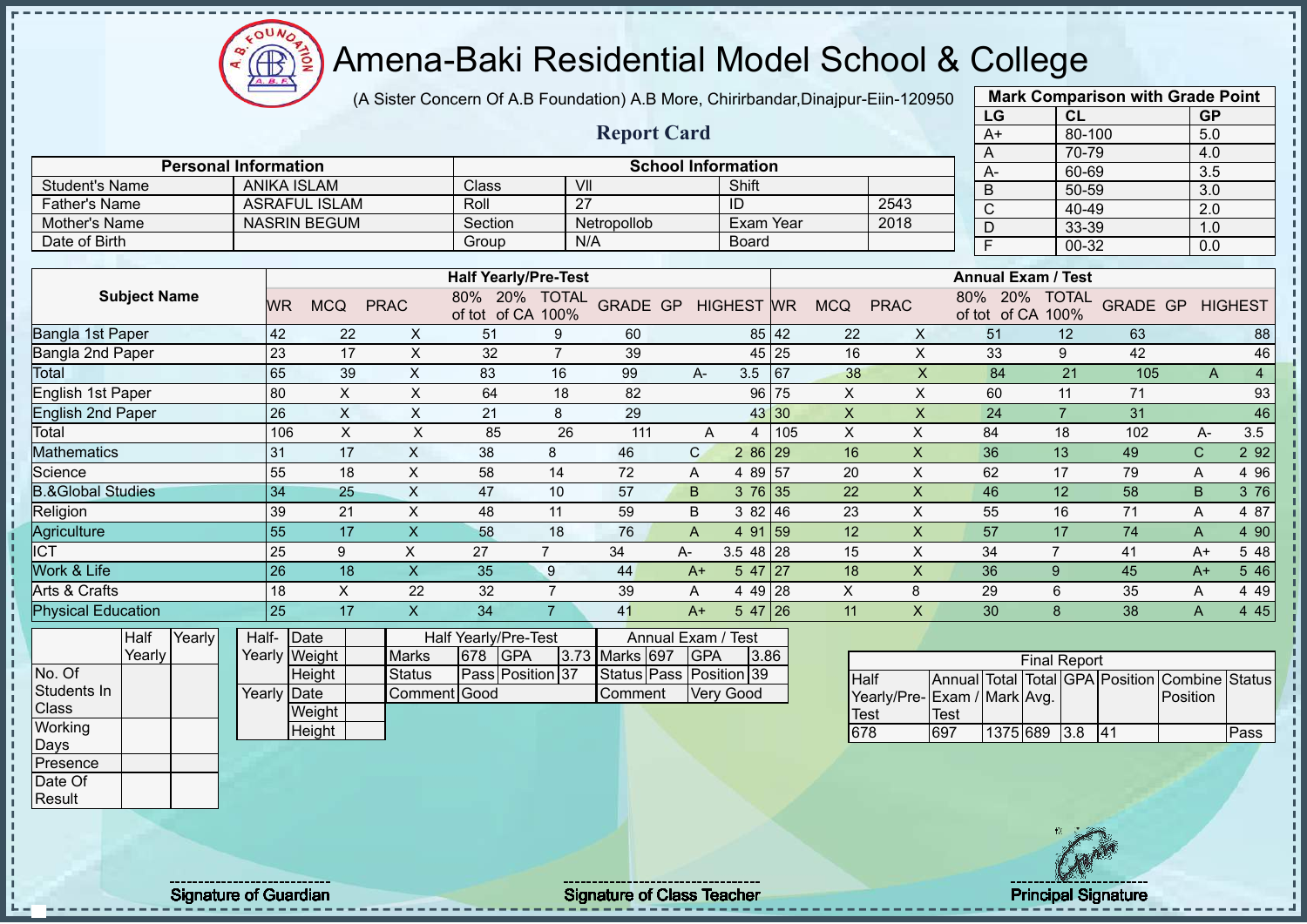oυ **AB** 

# Amena-Baki Residential Model School & College

(A Sister Concern Of A.B Foundation) A.B More, Chirirbandar,Dinajpur-Eiin-120950

|                                       |                       |                             |                 |                     |                           |                               |                                                         |    |                                                            |                |                           |           |                           |                         |                             | LG                      | <b>CL</b>                 |                           | <b>GP</b>           |                                |
|---------------------------------------|-----------------------|-----------------------------|-----------------|---------------------|---------------------------|-------------------------------|---------------------------------------------------------|----|------------------------------------------------------------|----------------|---------------------------|-----------|---------------------------|-------------------------|-----------------------------|-------------------------|---------------------------|---------------------------|---------------------|--------------------------------|
|                                       |                       |                             |                 |                     |                           |                               |                                                         |    | <b>Report Card</b>                                         |                |                           |           |                           |                         |                             | $A+$                    | 80-100                    |                           | 5.0                 |                                |
|                                       |                       |                             |                 |                     |                           |                               |                                                         |    |                                                            |                |                           |           |                           |                         |                             | $\overline{A}$          | 70-79                     |                           | 4.0                 |                                |
|                                       |                       | <b>Personal Information</b> |                 |                     |                           |                               |                                                         |    |                                                            |                | <b>School Information</b> |           |                           |                         |                             | A-                      | 60-69                     |                           | 3.5                 |                                |
| <b>Student's Name</b>                 |                       |                             |                 | <b>Balal Sarker</b> | Lubaba Belal Rimi         |                               | Class<br>Roll                                           |    | $\overline{\mathsf{V}}$<br>3                               |                | Shift<br>ID               |           |                           | 2254                    |                             | $\overline{B}$          | 50-59                     |                           | 3.0                 |                                |
| <b>Father's Name</b><br>Mother's Name |                       |                             |                 |                     | Ayasha Siddika            |                               |                                                         |    |                                                            |                | <b>Exam Year</b>          |           |                           | 2018                    |                             | $\overline{\mathsf{c}}$ | 40-49                     |                           | 2.0                 |                                |
| Date of Birth                         |                       |                             |                 |                     |                           |                               | Section                                                 |    | Netropollob<br>N/A                                         |                |                           |           |                           |                         |                             | D                       | 33-39                     |                           | 1.0                 |                                |
|                                       |                       |                             |                 |                     |                           |                               | Group                                                   |    |                                                            |                | <b>Board</b>              |           |                           |                         |                             | E                       | 00-32                     |                           | 0.0                 |                                |
|                                       |                       |                             |                 |                     |                           |                               | <b>Half Yearly/Pre-Test</b>                             |    |                                                            |                |                           |           |                           |                         |                             |                         | <b>Annual Exam / Test</b> |                           |                     |                                |
|                                       | <b>Subject Name</b>   |                             |                 | <b>WR</b>           | <b>MCQ</b>                | <b>PRAC</b>                   | 80% 20% TOTAL<br>of tot of CA 100%                      |    | <b>GRADE GP</b>                                            |                | <b>HIGHEST WR</b>         |           | <b>MCQ</b>                | <b>PRAC</b>             |                             | of tot of CA 100%       | 80% 20% TOTAL             | <b>GRADE GP</b>           |                     | <b>HIGHEST</b>                 |
| Bangla 1st Paper                      |                       |                             |                 | 47                  | 28                        | X                             | 60                                                      | 13 | 73                                                         |                | 85                        | 50        | 28                        | X                       |                             | 62                      | 15                        | 77                        |                     | 88                             |
| Bangla 2nd Paper                      |                       |                             |                 | 25                  | 15                        | X                             | 32                                                      | 8  | 40                                                         |                | 45                        | 23        | 19                        | X                       |                             | 34                      | $\overline{7}$            | 41                        |                     | 46                             |
| Total                                 |                       |                             |                 | $\overline{72}$     | 43                        | $\mathsf{x}$                  | 92                                                      | 21 | 113                                                        | A              | 4                         | 73        | 47                        | $\overline{\mathsf{X}}$ |                             | 96                      | 22                        | 118                       |                     | $\overline{4}$<br>$\mathsf{A}$ |
| English 1st Paper                     |                       |                             |                 | 95                  | $\boldsymbol{\mathsf{X}}$ | X                             | 76                                                      | 19 | 95                                                         |                | 96                        | 87        | X                         | X                       |                             | 70                      | 19                        | 89                        |                     | 93                             |
| <b>English 2nd Paper</b>              |                       |                             |                 | 37                  | $\pmb{\times}$            | $\boldsymbol{\mathsf{X}}$     | 30                                                      | 9  | 39                                                         |                | 43 41                     |           | $\boldsymbol{\mathsf{X}}$ | $\mathsf X$             |                             | 33                      | 8                         | 41                        |                     | 46                             |
| Total                                 |                       |                             |                 | 132                 | $\sf X$                   | X                             | 106                                                     | 28 | 134                                                        | $A+$           | 5                         | 128       | $\mathsf X$               | X                       |                             | 103                     | 27                        | 130                       |                     | $5\phantom{.0}$<br>$A+$        |
| Mathematics                           |                       |                             |                 | 52                  | 23                        | X                             | 60                                                      | 13 | 73                                                         | A              | 4 8 6                     | 36        | 24                        | X                       | 48                          |                         | 13                        | 61                        | $A-$                | 3.5 92                         |
| Science                               |                       |                             |                 | A                   | A                         | $\boldsymbol{\mathsf{X}}$     | 0                                                       | 18 | 18                                                         | F.             | 0.08962                   |           | 26                        | X                       |                             | 70                      | 16                        | 86                        | $A+$                | 5 96                           |
| <b>B.&amp;Global Studies</b>          |                       |                             |                 | 44                  | 28                        | $\pmb{\times}$                | 58                                                      | 14 | 72                                                         | $\overline{A}$ | 4 76                      | 42        | 27                        | X                       | 55                          |                         | 14                        | 69                        | $A -$               | 3.5 76                         |
| Religion                              |                       |                             |                 | 49                  | 25                        | $\mathsf{X}$                  | 59                                                      | 15 | 74                                                         | Α              | 4 82 53                   |           | 30                        | $\mathsf{X}$            |                             | 66                      | 16                        | 82                        | $A+$                | 5 87                           |
| Agriculture                           |                       |                             |                 | 61                  | 20                        | $\mathsf X$                   | 65                                                      | 18 | 83                                                         | $A+$           | 591 69                    |           | 21                        | $\mathsf{X}$            |                             | 72                      | 18                        | 90                        | $A+$                | 5 90                           |
| <b>ICT</b>                            |                       |                             |                 | 28                  | 13                        | X                             | 33                                                      | 8  | 41                                                         | $A+$           | 5 48 27                   |           | 18                        | X                       |                             | 36                      | 10                        | 46                        | $A+$                | 5 48                           |
| Work & Life                           |                       |                             |                 | 26                  | 18                        | $\mathsf X$                   | 35                                                      | 9  | 44                                                         | $A+$           | 5 47                      | 28        | 18                        | X                       |                             | 37                      | 9                         | 46                        | $A+$                | 5 4 6                          |
| Arts & Crafts                         |                       |                             |                 | 18                  | $\boldsymbol{\mathsf{X}}$ | 27                            | 36                                                      | 10 | 46                                                         | $A+$           | 5 4 9                     | 36        | $\pmb{\times}$            | 13                      |                             | 39                      | 9                         | 48                        | $A+$                | 5 4 9                          |
| <b>Physical Education</b>             |                       |                             |                 | 23                  | 19                        | $\boldsymbol{\mathsf{X}}$     | 34                                                      | 8  | 42                                                         | $A+$           | 5 47                      | <b>26</b> | 18                        | $\mathsf{X}$            |                             | 35                      | 8                         | 43                        | $A+$                | 5 4 5                          |
| No. Of                                | <b>Half</b><br>Yearly | Yearly                      | Half-<br>Yearly |                     | Date<br>Weight            | <b>Marks</b><br><b>Status</b> | Half Yearly/Pre-Test<br>740 GPA<br><b>Fail Position</b> |    | Annual Exam /<br>0.00 Marks 819<br>Status Pass Position 20 | GPA            | Test<br>4.64              |           |                           |                         |                             |                         | <b>Final Report</b>       |                           |                     |                                |
| Students In<br>Class                  |                       |                             |                 | Yearly Date         | <b>Height</b><br>Weight   | Comment                       | <b>Not Satisfactory</b>                                 |    | Comment                                                    |                | <b>Very Good</b>          |           | Half<br><b>Test</b>       | Yearly/Pre-             | <b>Annual</b> Total<br>Test | Exam / Mark Avg.        |                           | <b>Total GPA Position</b> | Combine<br>Position | Status                         |
| Working<br>Days                       |                       |                             |                 |                     | Height                    |                               |                                                         |    |                                                            |                |                           |           | 740                       |                         | 819                         | 1559 780 4              |                           | 34                        |                     | Pass                           |

**Mark Comparison with Grade Point**

Presence Date Of Result

Signature of Guardian Signature of Class Teacher Principal Signature Principal Signature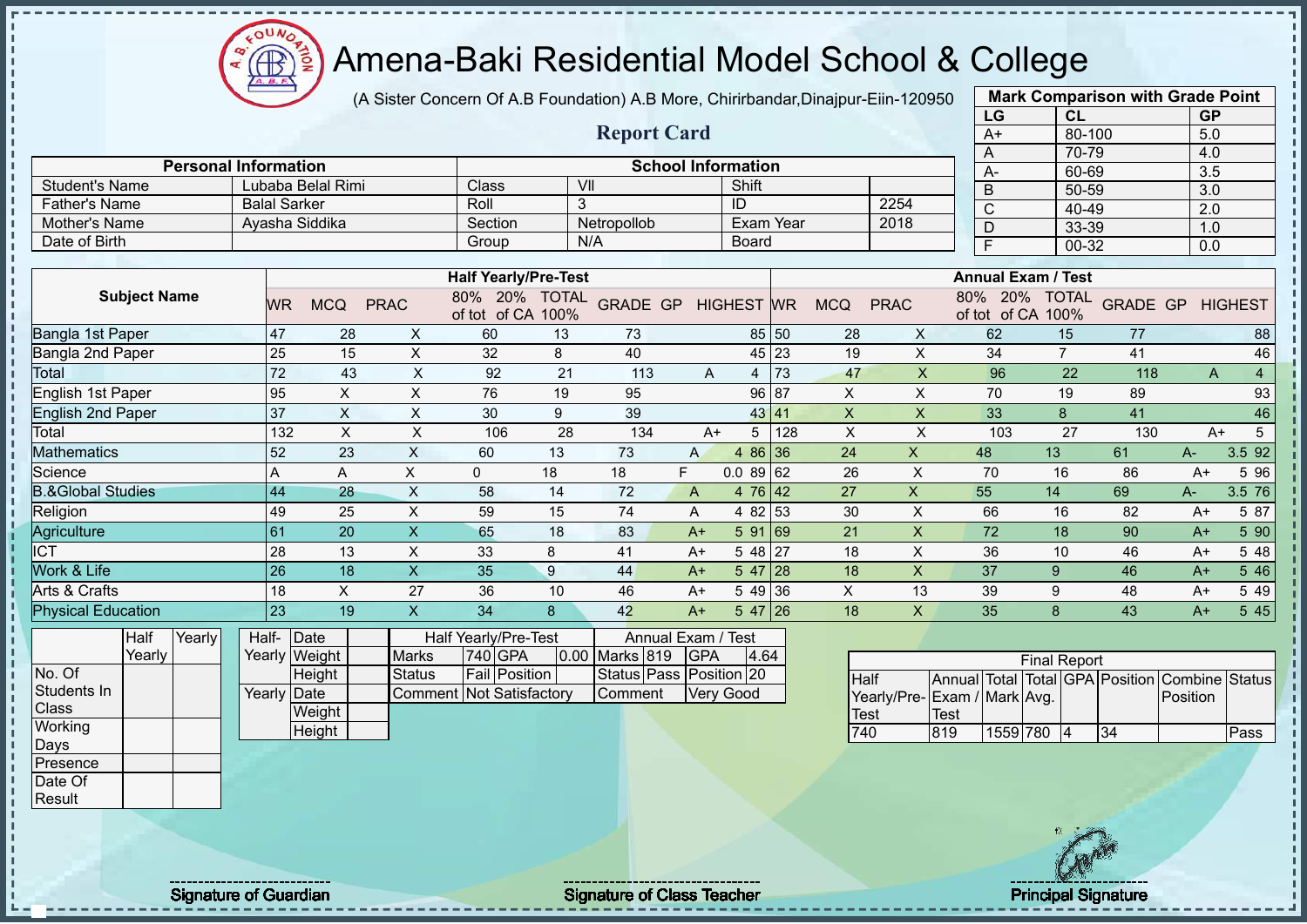$\mathbf{a}$ **AB** 

# Amena-Baki Residential Model School & College

(A Sister Concern Of A.B Foundation) A.B More, Chirirbandar,Dinajpur-Eiin-120950

|                                               |                     |                             |       |                 |                                    |                           |                                    |                  |                         |                           |                      |       |                           |                           |                  | LG                    |                                   | CL        |                                 | <b>GP</b>        |                |
|-----------------------------------------------|---------------------|-----------------------------|-------|-----------------|------------------------------------|---------------------------|------------------------------------|------------------|-------------------------|---------------------------|----------------------|-------|---------------------------|---------------------------|------------------|-----------------------|-----------------------------------|-----------|---------------------------------|------------------|----------------|
|                                               |                     |                             |       |                 |                                    |                           |                                    |                  | <b>Report Card</b>      |                           |                      |       |                           |                           |                  | $A+$                  |                                   | 80-100    |                                 | 5.0              |                |
|                                               |                     |                             |       |                 |                                    |                           |                                    |                  |                         |                           |                      |       |                           |                           |                  | A                     |                                   | 70-79     |                                 | 4.0              |                |
|                                               |                     | <b>Personal Information</b> |       |                 |                                    |                           |                                    |                  |                         | <b>School Information</b> |                      |       |                           |                           |                  | А-                    |                                   | 60-69     |                                 | $\overline{3.5}$ |                |
| <b>Student's Name</b><br><b>Father's Name</b> |                     |                             |       |                 | Sumaiya Islam<br>Md. Shaidul ISLAM |                           | Class<br>Roll                      |                  | VII<br>8                |                           | Shift<br>ID          |       |                           | 2280                      |                  | B                     |                                   | 50-59     |                                 | $\overline{3.0}$ |                |
| Mother's Name                                 |                     |                             |       |                 | <b>Samsun Nahar</b>                |                           |                                    |                  | Netropollob             |                           | <b>Exam Year</b>     |       |                           | 2018                      |                  | $\overline{\text{c}}$ |                                   | 40-49     |                                 | 2.0              |                |
| Date of Birth                                 |                     |                             |       |                 |                                    |                           | Section                            |                  | N/A                     |                           |                      |       |                           |                           |                  | D                     |                                   | 33-39     |                                 | 1.0              |                |
|                                               |                     |                             |       |                 |                                    |                           | Group                              |                  |                         |                           | <b>Board</b>         |       |                           |                           |                  | F                     |                                   | $00 - 32$ |                                 | 0.0              |                |
|                                               |                     |                             |       |                 |                                    |                           | <b>Half Yearly/Pre-Test</b>        |                  |                         |                           |                      |       |                           |                           |                  |                       | <b>Annual Exam / Test</b>         |           |                                 |                  |                |
|                                               | <b>Subject Name</b> |                             |       | <b>WR</b>       | <b>MCQ</b>                         | <b>PRAC</b>               | 80% 20% TOTAL<br>of tot of CA 100% |                  | <b>GRADE GP</b>         |                           | <b>HIGHEST WR</b>    |       | <b>MCQ</b>                | <b>PRAC</b>               | 80%              | 20%                   | <b>TOTAL</b><br>of tot of CA 100% |           | <b>GRADE GP</b>                 |                  | <b>HIGHEST</b> |
| Bangla 1st Paper                              |                     |                             |       | 42              | 23                                 | X                         | 52                                 | 8                | 60                      |                           | 85                   | 37    | 23                        | X                         |                  | 48                    | 12                                |           | 60                              |                  | 88             |
| Bangla 2nd Paper                              |                     |                             |       | 17              | 8                                  | X                         | 20                                 | 6                | 26                      |                           | 45                   | 23    | 10                        | $\mathsf{X}$              |                  | 26                    | 8                                 |           | 34                              |                  | 46             |
| Total                                         |                     |                             |       | 59              | 31                                 | $\pmb{\times}$            | 72                                 | 14               | 86                      | B                         | 3                    | 60    | 33                        | $\pmb{\times}$            |                  | 74                    | 20                                |           | 94                              | $A -$            | 3.5            |
| English 1st Paper                             |                     |                             |       | 72              | $\mathsf X$                        | X                         | 58                                 | 18               | 76                      |                           | 96                   | 60    | X                         | $\pmb{\times}$            |                  | 48                    | 14                                |           | 62                              |                  | 93             |
| <b>English 2nd Paper</b>                      |                     |                             |       | 24              | X                                  | X                         | 19                                 | $6\phantom{1}6$  | 25                      |                           |                      | 43 24 | X                         | X                         |                  | 19                    | 5                                 |           | 24                              |                  | 46             |
| Total                                         |                     |                             |       | 96              | $\boldsymbol{\mathsf{X}}$          | X                         | 77                                 | 24               | 101                     | A-                        | 3.5                  | 84    | $\boldsymbol{\mathsf{X}}$ | $\mathsf{X}$              |                  | 67                    | 19                                |           | 86                              | B                | $\mathfrak{S}$ |
| <b>Mathematics</b>                            |                     |                             |       | 43              | 23                                 | $\times$                  | 53                                 | 8                | 61                      | A-                        | 3.5 86               | 22    | 19                        | $\mathsf{x}$              |                  | 33                    | 11                                |           | 44                              | $\mathsf{C}$     | 2 9 2          |
| Science                                       |                     |                             |       | 55              | 20                                 | $\pmb{\times}$            | 60                                 | 11               | 71                      | A                         | 4 8 9                | 57    | 24                        | X                         |                  | 65                    | 13                                |           | 78                              | A                | 4 9 6          |
| <b>B.&amp;Global Studies</b>                  |                     |                             |       | 30              | 26                                 | $\boldsymbol{\mathsf{X}}$ | 45                                 | 10               | 55                      | $\overline{B}$            | 3 76                 | 30    | 21                        | $\mathsf{x}$              |                  | 41                    | 12                                |           | 53                              | B.               | 3 76           |
| Religion                                      |                     |                             |       | 39              | 23                                 | $\mathsf X$               | 50                                 | 14               | 64                      | A-                        | 3.5 82               | 40    | 28                        | $\sf X$                   |                  | 54                    | 16                                |           | 70                              | A                | 4 87           |
| Agriculture                                   |                     |                             |       | 62              | 14                                 | $\mathsf{X}$              | 61                                 | 17               | 78                      | $\overline{A}$            | 91<br>$\overline{4}$ | 160   | 18                        | $\mathsf X$               |                  | 62                    | 17                                |           | 79                              | A                | 4 90           |
| $\overline{\text{ICT}}$                       |                     |                             |       | 23              | $\overline{7}$                     | X                         | 24                                 | $\overline{7}$   | 31                      | A-                        | $3.548$ 27           |       | 13                        | $\boldsymbol{\mathsf{X}}$ |                  | 32                    | 9                                 |           | 41                              | $A+$             | 5 48           |
| Work & Life                                   |                     |                             |       | $\overline{25}$ | 17                                 | $\mathsf{X}$              | 34                                 | 9                | 43                      | $A+$                      | 547 27               |       | 18                        | $\mathsf{x}$              |                  | 36                    | 9                                 |           | 45                              | $A+$             | 5 4 6          |
| Arts & Crafts                                 |                     |                             |       | 18              | $\times$                           | 23                        | 33                                 | 9                | 42                      | $A+$                      | 5 49 26              |       | X                         | 13                        |                  | 31                    | $\overline{7}$                    |           | 38                              | A                | 4 4 9          |
| <b>Physical Education</b>                     |                     |                             |       | $\overline{23}$ | 20                                 | $\boldsymbol{\mathsf{X}}$ | 34                                 | 8                | 42                      | $A+$                      | $547$ 25             |       | 15                        | X                         |                  | 32                    | 8                                 |           | 40                              | $A+$             | 5 4 5          |
|                                               | Half                | Yearly                      | Half- |                 | Date                               |                           | Half Yearly/Pre-Test               |                  |                         | Annual Exam / Test        |                      |       |                           |                           |                  |                       |                                   |           |                                 |                  |                |
|                                               | Yearly              |                             |       |                 | Yearly Weight                      | <b>Marks</b>              | <b>GPA</b><br>674                  | 3.9 <sup>′</sup> | Marks 668               | <b>GPA</b>                | 3.86                 |       |                           |                           |                  |                       | <b>Final Report</b>               |           |                                 |                  |                |
| No. Of                                        |                     |                             |       |                 | Height                             | <b>Status</b>             | Pass Position 33                   |                  | Status Pass Position 41 |                           |                      |       | <b>Half</b>               |                           |                  |                       |                                   |           | Annual Total Total GPA Position | Combine Status   |                |
| Students In                                   |                     |                             |       | Yearly Date     |                                    |                           | Comment Good                       |                  | Comment                 |                           | <b>Very Good</b>     |       |                           | Yearly/Pre-               | Exam / Mark Avg. |                       |                                   |           |                                 | Position         |                |
| Class                                         |                     |                             |       |                 | Weight                             |                           |                                    |                  |                         |                           |                      |       | Test                      |                           | <b>Test</b>      |                       |                                   |           |                                 |                  |                |
| Working                                       |                     |                             |       |                 | Height                             |                           |                                    |                  |                         |                           |                      |       | 674                       |                           | 668              |                       | 1342 672 3.89 38                  |           |                                 |                  | Pass           |

**Mark Comparison with Grade Point**

Days Presence Date Of Result

Signature of Guardian Signature Signature of Class Teacher New York Constitution of Class Teacher Principal Signature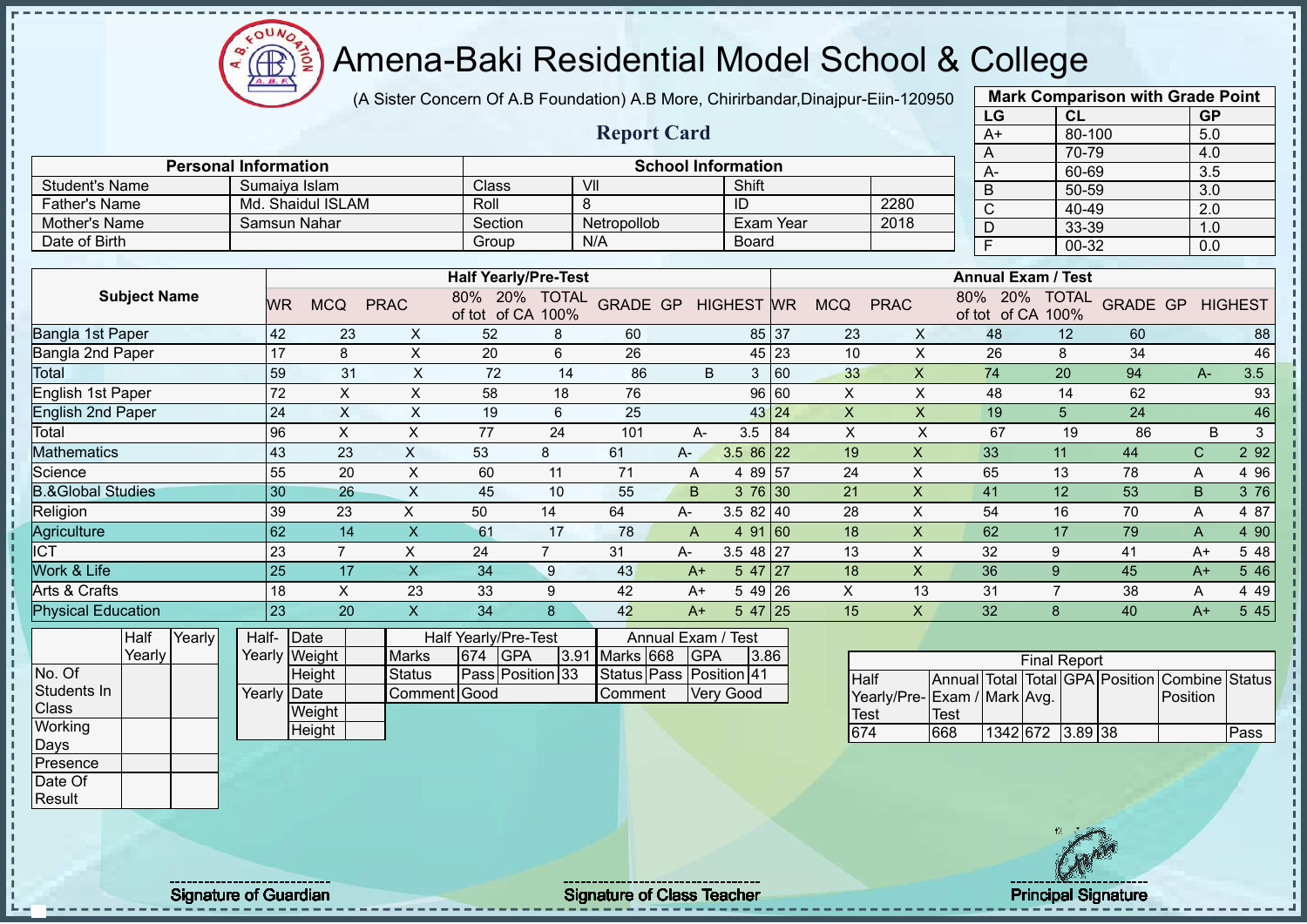$\Omega$ **AB** 

# Amena-Baki Residential Model School & College

(A Sister Concern Of A.B Foundation) A.B More, Chirirbandar,Dinajpur-Eiin-120950

|                                |                 |                                 |                           |                               |                                           |                               |                                    |              |                        |     |                     |                           |      | LG                                                  | <b>CL</b>           |                 | <b>GP</b>                         |                |
|--------------------------------|-----------------|---------------------------------|---------------------------|-------------------------------|-------------------------------------------|-------------------------------|------------------------------------|--------------|------------------------|-----|---------------------|---------------------------|------|-----------------------------------------------------|---------------------|-----------------|-----------------------------------|----------------|
|                                |                 |                                 |                           |                               |                                           |                               | <b>Report Card</b>                 |              |                        |     |                     |                           |      | $A+$                                                | $80 - 100$          |                 | 5.0                               |                |
|                                |                 |                                 |                           |                               |                                           |                               |                                    |              |                        |     |                     |                           |      | A                                                   | 70-79               |                 | 4.0                               |                |
| <b>Personal Information</b>    |                 |                                 |                           |                               |                                           |                               | <b>School Information</b>          |              |                        |     |                     |                           |      | A-                                                  | 60-69               |                 | $\overline{3.5}$                  |                |
| <b>Student's Name</b>          |                 | Jarin Tasnim<br>Md. abdul Wazed |                           |                               | Class<br>Roll                             | $\overline{\mathsf{V}}$<br>10 |                                    |              | Shift                  |     |                     | 2284                      |      | B                                                   | 50-59               |                 | 3.0                               |                |
| <b>Father's Name</b>           |                 |                                 |                           |                               |                                           |                               |                                    |              | ID<br><b>Exam Year</b> |     |                     |                           |      | $\overline{\mathsf{C}}$                             | 40-49               |                 | $\overline{2.0}$                  |                |
| Mother's Name<br>Date of Birth |                 | Samsad Ara                      |                           |                               | Section                                   |                               | Netropollob<br>N/A                 |              | <b>Board</b>           |     |                     | 2018                      |      | D                                                   | 33-39               |                 | 1.0                               |                |
|                                |                 |                                 |                           |                               | Group                                     |                               |                                    |              |                        |     |                     |                           |      | $\overline{F}$                                      | 00-32               |                 | 0.0                               |                |
|                                |                 |                                 |                           |                               | <b>Half Yearly/Pre-Test</b>               |                               |                                    |              |                        |     |                     |                           |      | <b>Annual Exam / Test</b>                           |                     |                 |                                   |                |
| <b>Subject Name</b>            |                 | <b>WR</b>                       | <b>MCQ</b>                | <b>PRAC</b>                   | 80% 20% TOTAL<br>of tot of CA 100%        |                               | <b>GRADE GP</b>                    |              | <b>HIGHEST WR</b>      |     | <b>MCQ</b>          | <b>PRAC</b>               |      | 80% 20% TOTAL<br>of tot of CA                       | 100%                | <b>GRADE GP</b> |                                   | <b>HIGHEST</b> |
| Bangla 1st Paper               |                 | 52                              | 28                        | X                             | 64                                        | 11                            | 75                                 |              | 85 40                  |     | 21                  | X                         |      | 49                                                  | 13                  | 62              |                                   | 88             |
| Bangla 2nd Paper               |                 | 23                              | 9                         | X                             | 26                                        | $\overline{7}$                | 33                                 |              | 45                     | 23  | 15                  | X                         |      | 30                                                  | 8                   | 38              |                                   | 46             |
| Total                          |                 | $\overline{75}$                 | 37                        | $\times$                      | 90                                        | 18                            | 108                                | $\mathsf{A}$ | $\overline{4}$         | 63  | 36                  | X                         |      | 79                                                  | 21                  | 100             | $A -$                             | 3.5            |
| English 1st Paper              |                 | 87                              | $\boldsymbol{\mathsf{X}}$ | X                             | 70                                        | 17                            | 87                                 |              | 96                     | 74  | $\pmb{\times}$      | Χ                         |      | 59                                                  | 16                  | 75              |                                   | 93             |
| <b>English 2nd Paper</b>       |                 | 28                              | $\mathsf{X}$              | X                             | 22                                        | $\overline{7}$                | 29                                 |              | 43 31                  |     | $\pmb{\times}$      | $\mathsf{X}$              |      | 25                                                  | $\overline{7}$      | 32              |                                   | 46             |
| Total                          |                 | 115                             | $\sf X$                   | X                             | 92                                        | 24                            | 116                                | A            | 4                      | 105 | X                   | X                         |      | 84                                                  | 23                  | 107             | A                                 | $\overline{4}$ |
| Mathematics                    |                 | 32                              | 13                        | X                             | 36                                        | 10                            | 46                                 | $\mathsf{C}$ | 2 86                   | 33  | 16                  | $\mathsf{X}$              |      | 39                                                  | 10                  | 49              | $\mathsf{C}$                      | 2 9 2          |
| Science                        |                 | 57                              | 17                        | $\pmb{\times}$                | 59                                        | 12                            | 71                                 | A            | 4 8 9                  | 53  | 29                  | X                         |      | 66                                                  | 12                  | 78              | A                                 | 4 9 6          |
| <b>B.&amp;Global Studies</b>   |                 | 28                              | 29                        | X                             | 46                                        | 10                            | 56                                 | B            | 3 76                   | 30  | 18                  | $\boldsymbol{\mathsf{X}}$ |      | 38                                                  | 10                  | 48              | $\mathsf{C}$                      | 2 76           |
| Religion                       |                 | 35                              | 23                        | $\mathsf{X}$                  | 46                                        | 11                            | 57                                 | B            | 382   40               |     | 28                  | X                         |      | 54                                                  | 15                  | 69              | $A -$                             | 3.5 87         |
| Agriculture                    |                 | 61                              | 19                        | $\mathsf{X}$                  | 64                                        | 18                            | 82                                 | $A+$         | 591 60                 |     | 18                  | $\pmb{\times}$            |      | 62                                                  | 18                  | 80              | $A+$                              | 5 90           |
| <b>ICT</b>                     |                 | 27                              | 16                        | $\pmb{\times}$                | 34                                        | 9                             | 43                                 | $A+$         | 5 48                   | 29  | 18                  | X                         |      | 38                                                  | 9                   | 47              | $A+$                              | 5 48           |
| Work & Life                    |                 | 26                              | 19                        | $\mathsf X$                   | 36                                        | 9                             | 45                                 | $A+$         | $547$   27             |     | 18                  | $\boldsymbol{\mathsf{X}}$ |      | 36                                                  | 9                   | 45              | $A+$                              | 5 4 6          |
| Arts & Crafts                  |                 | 19                              | $\boldsymbol{\mathsf{X}}$ | 25                            | 35                                        | 8                             | 43                                 | $A+$         | 5 4 9                  | 31  | X                   | 12                        |      | 34                                                  | $\overline{7}$      | 41              | $A+$                              | 5 4 9          |
| <b>Physical Education</b>      |                 | 23                              | 17                        | $\boldsymbol{\mathsf{X}}$     | 32                                        | $\overline{7}$                | 39                                 | A            | 4 47 21                |     | 16                  | $\mathsf{X}$              |      | 30                                                  | 8                   | 38              | A                                 | 4 4 5          |
| Yearly<br>Half<br>Yearly       | Half-<br>Yearly | Date<br>Weight                  |                           | <b>Marks</b>                  | Half Yearly/Pre-Test<br>706<br><b>GPA</b> | $\overline{4}$                | Annual Exam /<br>Marks 702         | <b>GPA</b>   | <b>Test</b><br>3.91    |     |                     |                           |      |                                                     | <b>Final Report</b> |                 |                                   |                |
| No. Of<br>Students In<br>Class |                 | Height<br>Yearly Date<br>Weight |                           | <b>Status</b><br>Comment Good | Pass Position 29                          |                               | Status Pass Position 38<br>Comment |              | <b>Very Good</b>       |     | <b>Half</b><br>Test | Yearly/Pre-               | Test | Annual Total Total GPA Position<br>Exam / Mark Avg. |                     |                 | <b>Combine Status</b><br>Position |                |
| Working<br>Days                |                 | Height                          |                           |                               |                                           |                               |                                    |              |                        |     | 706                 |                           | 702  | 1408 705 3.95 35                                    |                     |                 |                                   | Pass           |



**Mark Comparison with Grade Point**

Presence Date Of Result

Signature of Guardian Signature of Class Teacher Principal Signature Principal Signature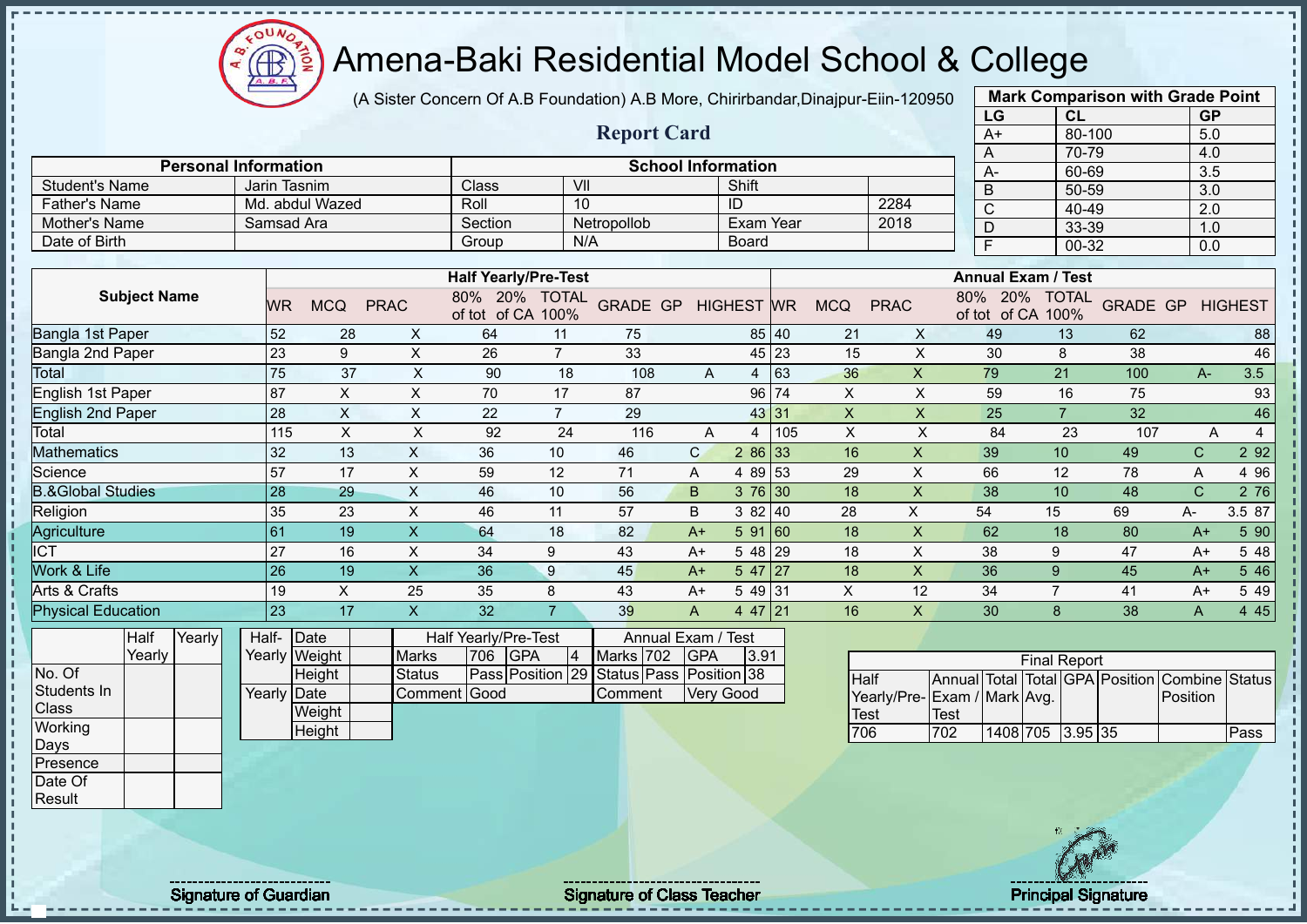

(A Sister Concern Of A.B Foundation) A.B More, Chirirbandar,Dinajpur-Eiin-120950 **Mark Comparison with Grade Point**

|                              |                               |                |             |                                   |                      |                    |                           |                  |           |              |             | LG                         | CL                   |                 |              | GP               |                |
|------------------------------|-------------------------------|----------------|-------------|-----------------------------------|----------------------|--------------------|---------------------------|------------------|-----------|--------------|-------------|----------------------------|----------------------|-----------------|--------------|------------------|----------------|
|                              |                               |                |             |                                   |                      | <b>Report Card</b> |                           |                  |           |              |             | $A+$                       | 80-100               |                 |              | 5.0              |                |
|                              |                               |                |             |                                   |                      |                    |                           |                  |           |              |             | A                          | 70-79                |                 |              | 4.0              |                |
|                              | <b>Personal Information</b>   |                |             |                                   |                      |                    | <b>School Information</b> |                  |           |              |             | A-                         | 60-69                |                 |              | 3.5              |                |
| <b>Student's Name</b>        | Nishita Roy                   |                |             | Class                             | VII                  |                    |                           | Shift            |           |              |             | B                          | 50-59                |                 |              | 3.0              |                |
| <b>Father's Name</b>         | <b>Gopinath Roy</b>           |                |             | Roll                              | 13                   |                    |                           | ID               |           |              | 2294        | $\mathsf{C}$               | 40-49                |                 |              | $\overline{2.0}$ |                |
| Mother's Name                |                               | Chaya Rani Roy |             | Section                           |                      | Netropollob        |                           | <b>Exam Year</b> |           |              | 2018        | D                          | 33-39                |                 |              | 1.0              |                |
| Date of Birth                |                               |                |             | Group                             | N/A                  |                    |                           | <b>Board</b>     |           |              |             | F                          | $00 - 32$            |                 |              | 0.0              |                |
|                              |                               |                |             |                                   |                      |                    |                           |                  |           |              |             |                            |                      |                 |              |                  |                |
|                              |                               |                |             | <b>Half Yearly/Pre-Test</b>       |                      |                    |                           |                  |           |              |             | <b>Annual Exam / Test</b>  |                      |                 |              |                  |                |
| <b>Subject Name</b>          | <b>WR</b>                     | <b>MCQ</b>     | <b>PRAC</b> | 80% 20%<br>of tot of CA           | <b>TOTAL</b><br>100% | <b>GRADE GP</b>    |                           | <b>HIGHEST</b>   | <b>WR</b> | <b>MCQ</b>   | <b>PRAC</b> | 80%<br>20%<br>of tot of CA | <b>TOTAL</b><br>100% | <b>GRADE GP</b> |              |                  | <b>HIGHEST</b> |
| Bangla 1st Paper             | 35                            | 24             | X           | 47                                | 9                    | 56                 |                           |                  | 85 34     | 24           | X           | 46                         | 11                   | 57              |              |                  | 88             |
| Bangla 2nd Paper             | 20                            | 13             | X           | 26                                | 6                    | 32                 |                           |                  | 45 20     | 10           | X           | 24                         | 9                    | 33              |              |                  | 46             |
| Total                        | 55                            | 37             | X           | 73                                | 15                   | 88                 | B                         | 3                | 54        | 34           | X           | 70                         | 20                   | 90              |              | $A -$            | 3.5            |
| English 1st Paper            | 80                            | X              | Χ           | 64                                | 13                   | 77                 |                           |                  | 96 71     | X            | $\mathsf X$ | 57                         | 13                   | 70              |              |                  | 93             |
| <b>English 2nd Paper</b>     | 24                            | X              | X           | 19                                | 6                    | 25                 |                           |                  | 43 29     | $\mathsf{X}$ | $\times$    | 23                         | 6                    | 29              |              |                  | 46             |
| Total                        | 104                           | $\pmb{\times}$ | X           | 83                                | 19                   | 102                | А-                        | 3.5              | 100       | X            | X           | 80                         | 19                   | 99              |              | A-               | 3.5            |
| Mathematics                  | 32                            | 16             | X           | 38                                | 8                    | 46                 | $\mathsf{C}$              | 2 86 28          |           | 20           | X           | 38                         | 9                    | 47              | $\mathsf C$  |                  | 2 9 2          |
| Science                      | 48                            | 18             | X           | 53                                | 10                   | 63                 | A-                        | 3.58956          |           | 19           | X           | 60                         | 15                   | 75              | A            |                  | 4 9 6          |
| <b>B.&amp;Global Studies</b> | 28                            | 28             | X           | 45                                | 8                    | 53                 | B                         | $376$ 30         |           | 20           | X           | 40                         | 10                   | 50              | $\mathsf B$  |                  | 3 76           |
| Religion                     | 52                            | 18             | X           | 56                                | 14                   | 70                 | Α                         | 4 82 52          |           | 22           | X           | 59                         | 14                   | 73              | Α            |                  | 4 87           |
| Agriculture                  | 60                            | 15             | X           | 60                                | 12                   | 72                 | A                         | 4 91 56          |           | 21           | X           | 62                         | 15                   | 77              | Α            |                  | 4 90           |
| <b>ICT</b>                   | 21                            | 12             | X           | 26                                | 8                    | 34                 | А-                        | $3.548$ 26       |           | 13           | X           | 31                         | 9                    | 40              | $A+$         |                  | 5 48           |
| Work & Life                  | 24                            | 19             | X.          | 34                                | 9                    | 43                 | $A+$                      | $547$  25        |           | 18           | X           | 34                         | 9                    | 43              | $A+$         |                  | 5 4 6          |
| Arts & Crafts                | 18                            | X              | 27          | 36                                | 8                    | 44                 | $A+$                      | 5 4 9            | 26        | X            | 11          | 30                         | $\overline{7}$       | 37              | A            |                  | 4 4 9          |
| <b>Physical Education</b>    | 22                            | 17             | X.          | 31                                | $\overline{7}$       | 38                 | A                         | 4 47 25          |           | 14           | X           | 31                         | $\overline{7}$       | 38              | $\mathsf{A}$ |                  | 4 4 5          |
| Yearly<br>Half<br>Vearly     | Half-<br>Vearly <i>Weight</i> | Date           | $M$ orko    | Half Yearly/Pre-Test<br>$653$ CDA |                      | 3 68 Marke 660 CDA | Annual Exam / Test        | າ ຂາ             |           |              |             |                            |                      |                 |              |                  |                |

Yearly No. Of Students In **Class Working** Days Presence Date Of

**Result** 

| Half- Date  |               |               |         | Half Yearly/Pre-Test |                    | Annual Exam / Test      |      |
|-------------|---------------|---------------|---------|----------------------|--------------------|-------------------------|------|
|             | Yearly Weight | <b>Marks</b>  | 653 GPA |                      | 3.68 Marks 669 GPA |                         | 3.82 |
|             | Height        | <b>Status</b> |         | Pass Position 38     |                    | Status Pass Position 42 |      |
| Yearly Date |               | Comment Good  |         |                      | <b>Comment</b>     | <b>Very Good</b>        |      |
|             | Weight        |               |         |                      |                    |                         |      |
|             | Height        |               |         |                      |                    |                         |      |

|                             |      |                  | <b>Final Report</b> |  |                                                |      |
|-----------------------------|------|------------------|---------------------|--|------------------------------------------------|------|
| <b>Half</b>                 |      |                  |                     |  | Annual Total Total GPA Position Combine Status |      |
| Yearly/Pre-Exam / Mark Avg. |      |                  |                     |  | <b>Position</b>                                |      |
| Test                        | Test |                  |                     |  |                                                |      |
| 653                         | 669  | 1322 662 3.75 43 |                     |  |                                                | Pass |

Signature of Guardian Signature Signature of Class Teacher New York Network Principal Signature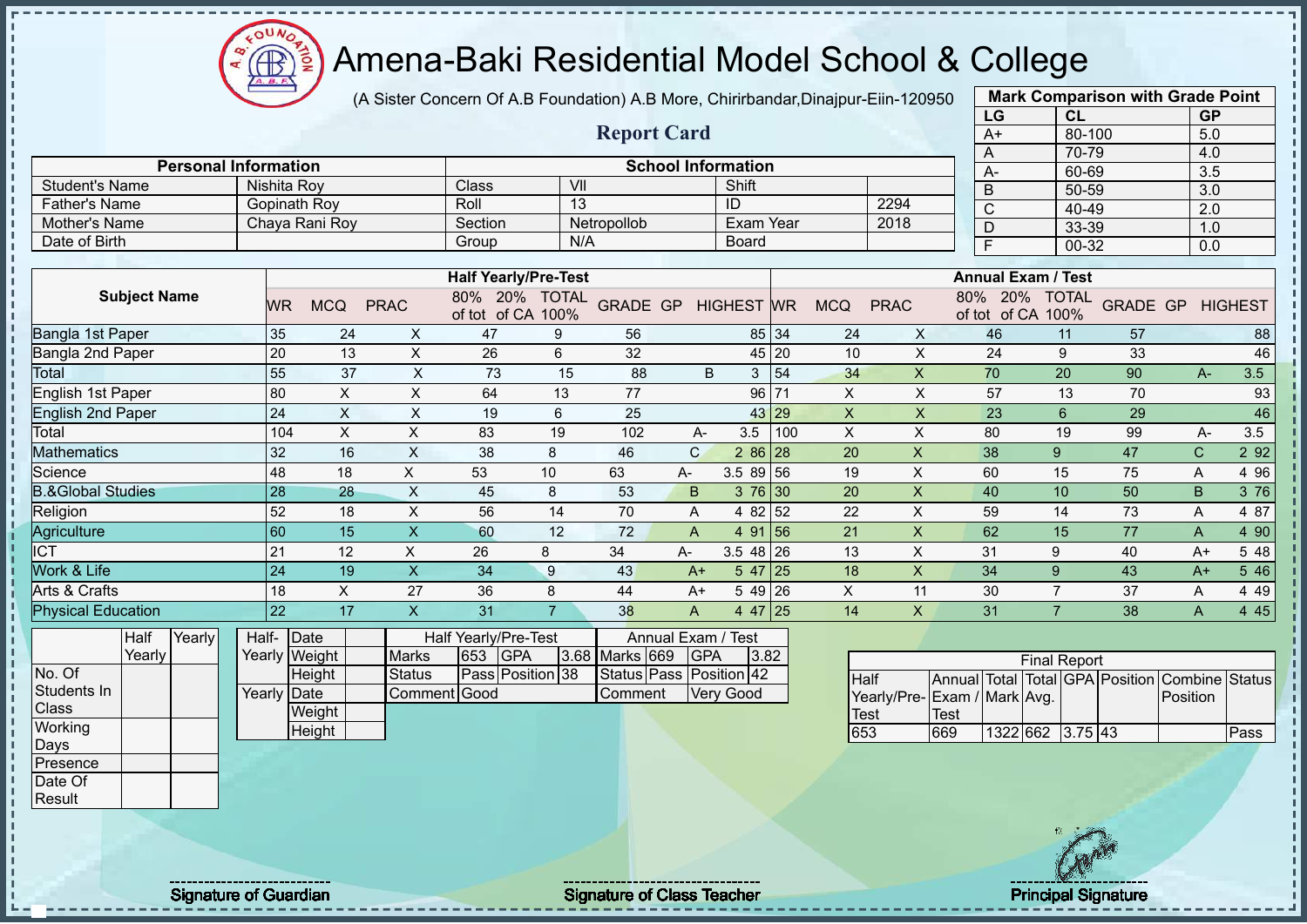$\mathbf{a}$ **CB** ğ

# Amena-Baki Residential Model School & College

(A Sister Concern Of A.B Foundation) A.B More, Chirirbandar,Dinajpur-Eiin-120950

|                              |                     |        |                             |                       |                   |                           |                             |                                    |                    |                             |                   |     |             |                             |                     | LG                           | CL                  |                    | <b>GP</b>        |                |
|------------------------------|---------------------|--------|-----------------------------|-----------------------|-------------------|---------------------------|-----------------------------|------------------------------------|--------------------|-----------------------------|-------------------|-----|-------------|-----------------------------|---------------------|------------------------------|---------------------|--------------------|------------------|----------------|
|                              |                     |        |                             |                       |                   |                           |                             |                                    | <b>Report Card</b> |                             |                   |     |             |                             |                     | $A+$                         | 80-100              |                    | 5.0              |                |
|                              |                     |        |                             |                       |                   |                           |                             |                                    |                    |                             |                   |     |             |                             |                     | A                            | 70-79               |                    | 4.0              |                |
|                              |                     |        | <b>Personal Information</b> |                       |                   |                           |                             |                                    |                    | <b>School Information</b>   |                   |     |             |                             |                     | А-                           | 60-69               |                    | 3.5              |                |
| <b>Student's Name</b>        |                     |        |                             | Tamanna Mony          |                   |                           | Class                       | $\overline{\mathsf{V}}$            |                    |                             | Shift             |     |             |                             |                     | $\overline{B}$               | 50-59               |                    | $\overline{3.0}$ |                |
| <b>Father's Name</b>         |                     |        |                             |                       | Md.Masud Sarkar   |                           | Roll                        |                                    | $\overline{20}$    |                             | ID                |     |             | 2340                        |                     | $\overline{C}$               | 40-49               |                    | 2.0              |                |
| Mother's Name                |                     |        |                             |                       | Most.Nilufa Akter |                           | Section                     |                                    | Netropollob        |                             | Exam Year         |     |             | 2018                        |                     | D                            | 33-39               |                    | 1.0              |                |
| Date of Birth                |                     |        |                             |                       |                   |                           | Group                       |                                    | N/A                |                             | Board             |     |             |                             |                     | F                            | $00 - 32$           |                    | 0.0              |                |
|                              |                     |        |                             |                       |                   |                           |                             | <b>Half Yearly/Pre-Test</b>        |                    |                             |                   |     |             |                             |                     | <b>Annual Exam / Test</b>    |                     |                    |                  |                |
|                              | <b>Subject Name</b> |        |                             | <b>WR</b>             | <b>MCQ</b>        | <b>PRAC</b>               |                             | 80% 20% TOTAL<br>of tot of CA 100% | <b>GRADE GP</b>    |                             | <b>HIGHEST</b> WR |     | <b>MCQ</b>  | <b>PRAC</b>                 |                     | 80% 20%<br>of tot of CA 100% | <b>TOTAL</b>        | <b>GRADE GP</b>    |                  | <b>HIGHEST</b> |
| Bangla 1st Paper             |                     |        |                             | 38                    | 25                | X                         | 50                          | 6                                  | 56                 |                             | 85 35             |     | 22          | X                           |                     | 46                           | 11                  | 57                 |                  | 88             |
| Bangla 2nd Paper             |                     |        |                             | 23                    | 18                | X                         | 33                          | $\overline{7}$                     | 40                 |                             | 45 22             |     | 18          | X                           |                     | 32                           | 9                   | 41                 |                  | 46             |
| Total                        |                     |        |                             | 61                    | 43                | $\times$                  | 83                          | 13                                 | 96                 | $A -$                       | 3.5               | 57  | 40          | $\mathsf{x}$                |                     | 78                           | $\overline{20}$     | 98                 | $A-$             | 3.5            |
| English 1st Paper            |                     |        |                             | 89                    | $\mathsf X$       | X                         | 71                          | 14                                 | 85                 |                             | 96 78             |     | X           | X                           |                     | 62                           | 16                  | 78                 |                  | 93             |
| <b>English 2nd Paper</b>     |                     |        |                             | 32                    | $\mathsf X$       | $\boldsymbol{\mathsf{X}}$ | 26                          | $\overline{7}$                     | 33                 |                             | 43 30             |     | X           | $\times$                    |                     | 24                           | 9                   | 33                 |                  | 46             |
| Total                        |                     |        |                             | 121                   | $\mathsf{X}$      | $\pmb{\times}$            | 97                          | 21                                 | 118                | $\overline{A}$              | 4                 | 108 | X           | X                           |                     | 86                           | 25                  | 111                | A                | $\overline{4}$ |
| Mathematics                  |                     |        |                             | 26                    | 19                | $\boldsymbol{\mathsf{X}}$ | 36                          | 8                                  | 44                 | $\mathsf{C}$                | 2 86 22           |     | 18          | X                           |                     | 32                           | 12                  | 44                 | $\mathsf{C}$     | 2 9 2          |
| Science                      |                     |        |                             | 46                    | 15                | $\sf X$                   | 49                          | 9                                  | 58                 | B                           | 3 89 45           |     | 23          | X                           |                     | 54                           | 13                  | 67                 | A-               | 3.5 96         |
| <b>B.&amp;Global Studies</b> |                     |        |                             | 28                    | 22                | $\mathsf{X}$              | 40                          | 10                                 | 50                 | B                           | $376$ 30          |     | 21          | $\overline{\mathsf{X}}$     |                     | 41                           | 10                  | 51                 | B                | 3 76           |
| Religion                     |                     |        |                             | 39                    | 22                | X                         | 49                          | 13                                 | 62                 | A-                          | $3.582$ 48        |     | 27          | X                           |                     | 60                           | 16                  | 76                 | A                | 4 87           |
| Agriculture                  |                     |        |                             | 56                    | 19                | $\mathsf{X}$              | 60                          | 18                                 | 78                 | $\overline{A}$              | 4 91 57           |     | 16          | X                           |                     | 58                           | 17                  | 75                 | A                | 4 90           |
| <b>ICT</b>                   |                     |        |                             | 27                    | 13                | X                         | 32                          | 8                                  | 40                 | $A+$                        | $548$ 27          |     | 17          | $\times$                    |                     | 35                           | 9                   | 44                 | $A+$             | 5 48           |
| Work & Life                  |                     |        |                             | 24                    | 16                | X                         | 32                          | 9                                  | 41                 | $A+$                        | $547$ 26          |     | 18          | X                           |                     | 35                           | 9                   | 44                 | $A+$             | 5 4 6          |
| Arts & Crafts                |                     |        |                             | 19                    | $\mathsf X$       | 23                        | 34                          | 9                                  | 43                 | $A+$                        | 5 49 33           |     | X           | 11                          |                     | 35                           | $\overline{7}$      | 42                 | $A+$             | 5 4 9          |
| <b>Physical Education</b>    |                     |        |                             | 24                    | 19                | X                         | 34                          | 8                                  | 42                 | $A+$                        | $547$ 26          |     | 14          | X                           |                     | 32                           | 9                   | 41                 | $A+$             | 5 4 5          |
|                              | Half<br>Yearly      | Yearly | Half-                       | Date<br>Yearly Weight |                   | <b>Marks</b>              | Half Yearly/Pre-Test<br>672 | <b>GPA</b><br>3.91                 | Marks 693          | Annual Exam /<br><b>GPA</b> | Test<br>4         |     |             |                             |                     |                              |                     |                    |                  |                |
| No. Of                       |                     |        |                             |                       | Height            | <b>Status</b>             |                             | Pass Position 34                   |                    | Status Pass Position 35     |                   |     | <b>Half</b> |                             | <b>Annual</b> Total |                              | <b>Final Report</b> | Total GPA Position | Combine          | <b>Status</b>  |
| Students In                  |                     |        | Yearly                      | Date                  |                   |                           | Comment Good                |                                    | Comment            |                             | <b>Very Good</b>  |     |             | Yearly/Pre-Exam / Mark Avg. |                     |                              |                     |                    | Position         |                |
| Class                        |                     |        |                             |                       | Weight            |                           |                             |                                    |                    |                             |                   |     | <b>Test</b> |                             | <b>Test</b>         |                              |                     |                    |                  |                |
| Working<br>Days              |                     |        |                             |                       | Height            |                           |                             |                                    |                    |                             |                   |     | 672         | 693                         |                     | 1365 683                     | $3.95$ 36           |                    |                  | Pass           |



**Mark Comparison with Grade Point**

Presence Date Of Result

Signature of Guardian Signature of Class Teacher Principal Signature Principal Signature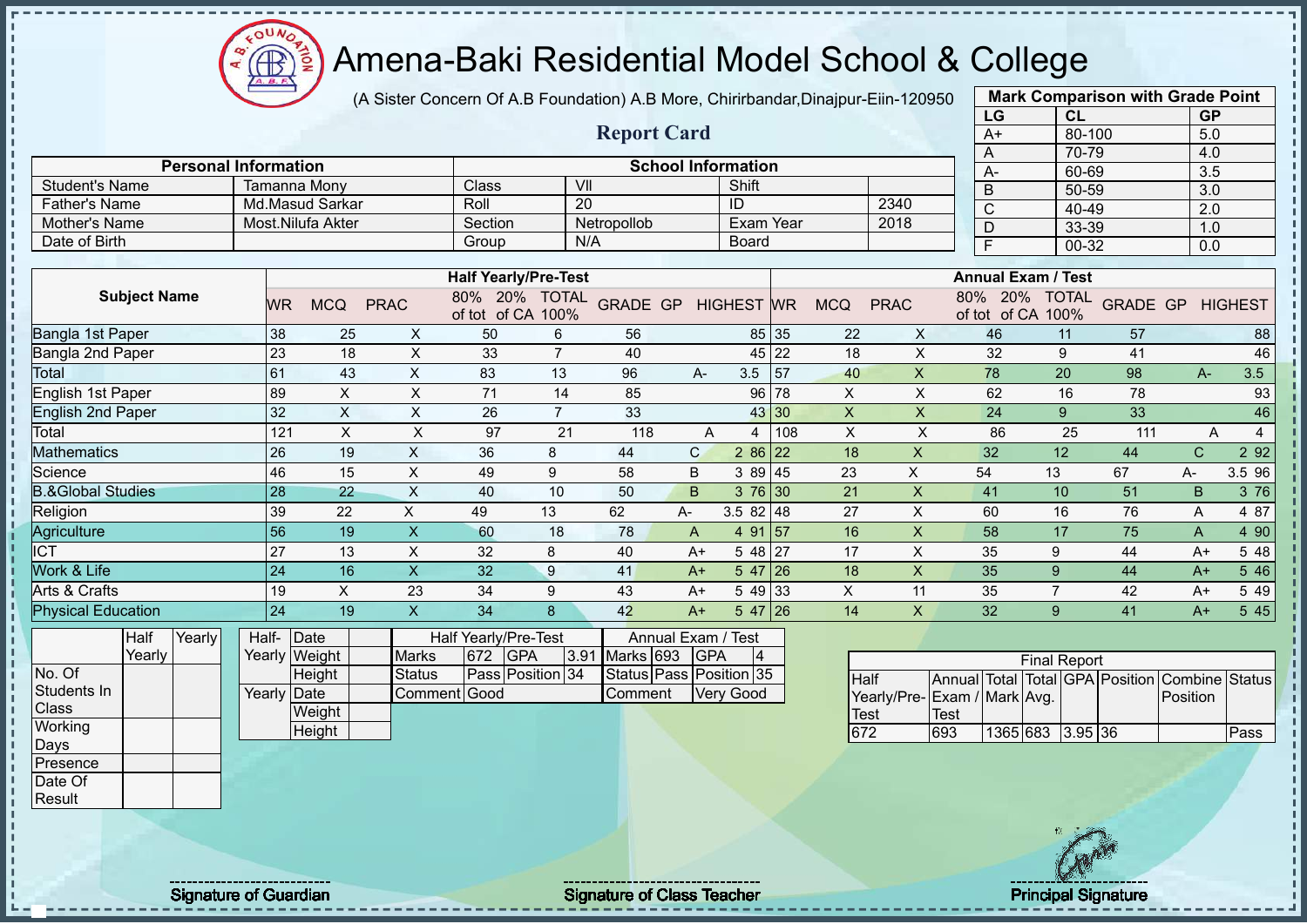Æ

# Amena-Baki Residential Model School & College

(A Sister Concern Of A.B Foundation) A.B More, Chirirbandar,Dinajpur-Eiin-120950

|                              |                 |                           |                                 |                                          |                           |                |                  |       |                |                           | LG                              | CL                  |     | <b>GP</b>               |                |
|------------------------------|-----------------|---------------------------|---------------------------------|------------------------------------------|---------------------------|----------------|------------------|-------|----------------|---------------------------|---------------------------------|---------------------|-----|-------------------------|----------------|
|                              |                 |                           |                                 |                                          | <b>Report Card</b>        |                |                  |       |                |                           | $A+$                            | 80-100              |     | 5.0                     |                |
|                              |                 |                           |                                 |                                          |                           |                |                  |       |                |                           | Α                               | 70-79               |     | 4.0                     |                |
| <b>Personal Information</b>  |                 |                           |                                 |                                          | <b>School Information</b> |                |                  |       |                |                           | А-                              | 60-69               |     | 3.5                     |                |
| <b>Student's Name</b>        |                 | <b>Bhumika Roy</b>        | Class                           | $\overline{\mathsf{v}}$                  |                           |                | Shift            |       |                |                           | B                               | 50-59               |     | 3.0                     |                |
| <b>Father's Name</b>         | Sathish Ray     |                           | Roll                            | $\overline{22}$                          |                           |                | ID               |       |                | 2350                      | $\overline{\text{c}}$           | 40-49               |     | $\overline{2.0}$        |                |
| Mother's Name                | Purnima Ray     |                           | Section                         |                                          | Netropollob               |                | Exam Year        |       |                | 2018                      | $\overline{\mathsf{D}}$         | 33-39               |     | 1.0                     |                |
| Date of Birth                |                 |                           | Group                           | N/A                                      |                           |                | <b>Board</b>     |       |                |                           | F                               | $00 - 32$           |     | 0.0                     |                |
|                              |                 |                           |                                 |                                          |                           |                |                  |       |                |                           |                                 |                     |     |                         |                |
|                              |                 |                           |                                 | <b>Half Yearly/Pre-Test</b>              |                           |                |                  |       |                |                           | <b>Annual Exam / Test</b>       |                     |     |                         |                |
| <b>Subject Name</b>          | <b>WR</b>       | <b>MCQ</b><br><b>PRAC</b> | of tot of CA 100%               | 80% 20% TOTAL                            | GRADE GP HIGHEST WR       |                |                  |       | <b>MCQ</b>     | <b>PRAC</b>               | 80% 20%<br>of tot of CA 100%    | <b>TOTAL</b>        |     | <b>GRADE GP HIGHEST</b> |                |
| Bangla 1st Paper             | 36              | 26                        | X<br>50                         | 9                                        | 59                        |                | 85 41            |       | 29             | $\mathsf X$               | 56                              | 13                  | 69  |                         | 88             |
| Bangla 2nd Paper             | $\overline{23}$ | 14                        | $\pmb{\times}$<br>30            | $\overline{7}$                           | 37                        |                |                  | 45 20 | 17             | $\pmb{\times}$            | 30                              | 8                   | 38  |                         | 46             |
| Total                        | 59              | 40                        | $\boldsymbol{\mathsf{X}}$<br>80 | 16                                       | 96                        | A-             | 3.5              | 61    | 46             | $\mathsf X$               | 86                              | 21                  | 107 | A                       | $\overline{4}$ |
| English 1st Paper            | 86              | $\mathsf X$               | $\boldsymbol{\mathsf{X}}$<br>69 | 17                                       | 86                        |                |                  | 96 73 | $\mathsf X$    | $\pmb{\times}$            | 58                              | 16                  | 74  |                         | 93             |
| <b>English 2nd Paper</b>     | 32              | $\boldsymbol{\mathsf{X}}$ | $\pmb{\times}$<br>26            | 5                                        | 31                        |                | 43               | 36    | $\pmb{\times}$ | $\pmb{\times}$            | 29                              | 8                   | 37  |                         | 46             |
| Total                        | 118             | $\mathsf X$               | $\pmb{\times}$<br>95            | 22                                       | 117                       | A              | $\overline{4}$   | 109   | $\pmb{\times}$ | X                         | 87                              | 24                  | 111 | A                       | $\overline{4}$ |
| Mathematics                  | 31              | 23                        | $\boldsymbol{\mathsf{X}}$<br>43 | 12                                       | 55                        | <sub>B</sub>   | 3 86 28          |       | 20             | $\pmb{\mathsf{X}}$        | 38                              | 20                  | 58  | B                       | 3 9 2          |
| Science                      | 46              | 20                        | $\mathsf X$<br>53               | 13                                       | 66                        | A-             | $3.589$ 52       |       | 28             | $\times$                  | 64                              | 16                  | 80  | $A+$                    | 5 9 6          |
| <b>B.&amp;Global Studies</b> | 28              | 29                        | $\boldsymbol{\mathsf{X}}$<br>46 | 10                                       | 56                        | B              | $3\;76$ 34       |       | 21             | $\boldsymbol{\mathsf{X}}$ | 44                              | 11                  | 55  | B                       | 3 76           |
| Religion                     | 49              | 26                        | X<br>60                         | 17                                       | 77                        | A              | 4 82 58          |       | 26             | X                         | 67                              | 15                  | 82  | $A+$                    | 5 87           |
| Agriculture                  | 59              | 20                        | $\mathsf X$<br>63               | 18                                       | 81                        | $A+$           | 59161            |       | 22             | $\boldsymbol{\mathsf{X}}$ | 66                              | 18                  | 84  | $A+$                    | 5 90           |
| $\overline{\text{ICT}}$      | $\overline{24}$ | 12                        | $\pmb{\times}$<br>29            | $\overline{7}$                           | 36                        | A              | 4 48 26          |       | 14             | $\mathsf{X}$              | 32                              | 9                   | 41  | $A+$                    | 5 48           |
| Work & Life                  | $\overline{27}$ | 18                        | $\mathsf{X}$<br>36              | 9                                        | 45                        | $A+$           | $547$ 27         |       | 18             | X                         | 36                              | 9                   | 45  | $A+$                    | 5 4 6          |
| Arts & Crafts                | 19              | $\boldsymbol{\mathsf{X}}$ | 27<br>37                        | 9                                        | 46                        | $A+$           | 549 31           |       | X              | 10                        | 33                              | $\overline{7}$      | 40  | $A+$                    | 5 4 9          |
| <b>Physical Education</b>    | $\overline{21}$ | 19                        | $\boldsymbol{\mathsf{X}}$<br>32 | $\overline{7}$                           | 39                        | $\overline{A}$ | 4 47 26          |       | 14             | $\mathsf{X}$              | 32                              | 8                   | 40  | $A+$                    | 545            |
| Yearly<br><b>Half</b>        | Half-           | Date                      | Half Yearly/Pre-Test            |                                          |                           | Annual Exam /  | Test             |       |                |                           |                                 |                     |     |                         |                |
| Yearly                       | Yearly Weight   |                           | <b>Marks</b><br>714             | <b>GPA</b><br>$\vert 4 \vert$            | Marks 743                 | <b>GPA</b>     | 4.45             |       |                |                           |                                 | <b>Final Report</b> |     |                         |                |
| No. Of                       |                 | Height                    | <b>Status</b>                   | Pass Position 28 Status Pass Position 27 |                           |                |                  |       | <b>Half</b>    |                           | Annual Total Total GPA Position |                     |     | Combine                 | <b>Status</b>  |
| Students In                  | Yearly Date     |                           | Comment Good                    |                                          | Comment                   |                | <b>Very Good</b> |       |                |                           | Yearly/Pre-Exam / Mark Avg.     |                     |     | Position                |                |
| Class                        |                 | Weight                    |                                 |                                          |                           |                |                  |       | Test           |                           | <b>Test</b>                     |                     |     |                         |                |
| Working                      |                 | Height                    |                                 |                                          |                           |                |                  |       | 714            |                           | 743<br>1457 730                 | $4.23$ 29           |     |                         | Pass           |
| Days                         |                 |                           |                                 |                                          |                           |                |                  |       |                |                           |                                 |                     |     |                         |                |
| Presence                     |                 |                           |                                 |                                          |                           |                |                  |       |                |                           |                                 |                     |     |                         |                |
| Date Of                      |                 |                           |                                 |                                          |                           |                |                  |       |                |                           |                                 |                     |     |                         |                |

**Mark Comparison with Grade Point**

Result

Signature of Guardian Signature Signature of Class Teacher New York Network Principal Signature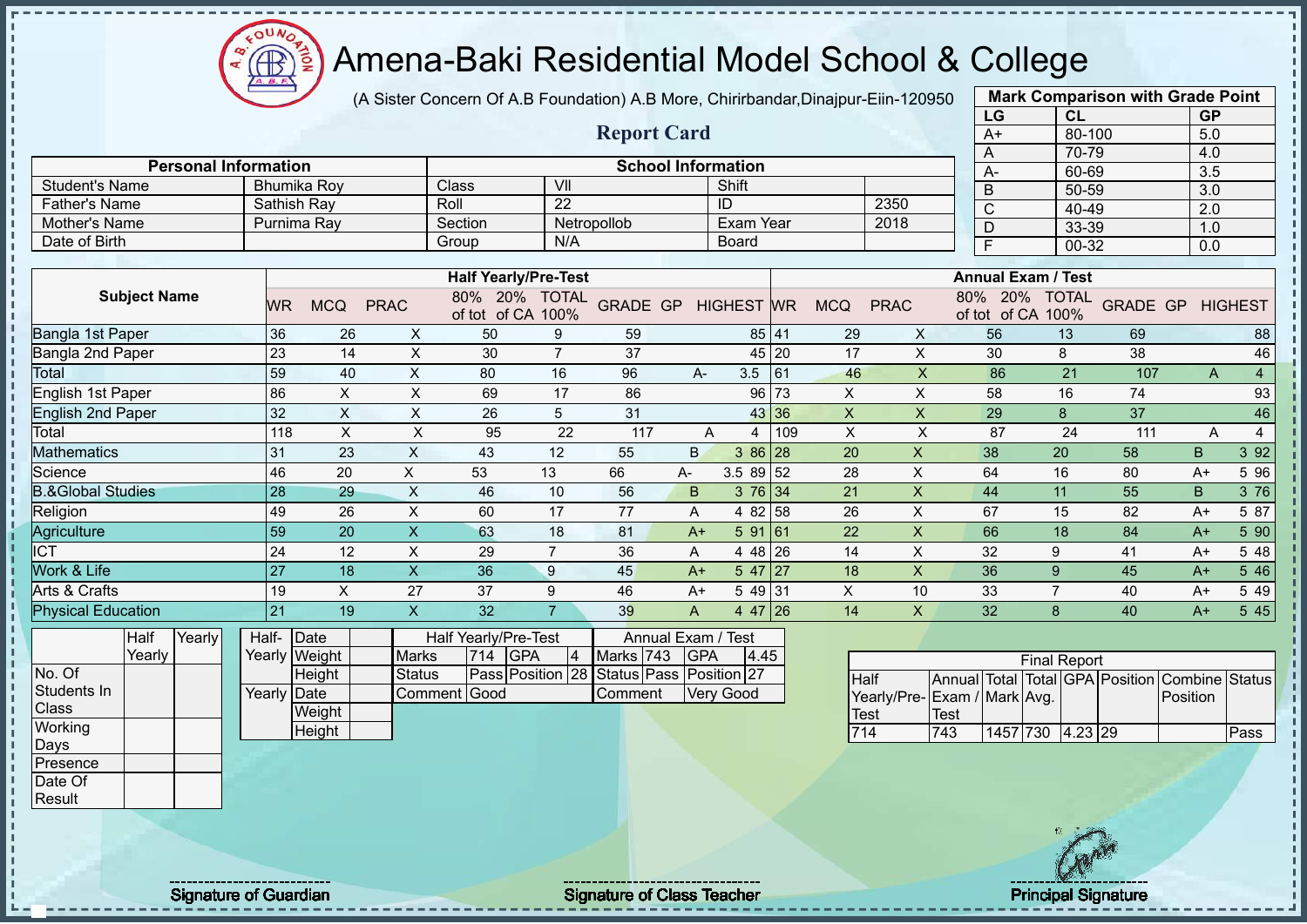$\Omega$ Æ

# Amena-Baki Residential Model School & College

(A Sister Concern Of A.B Foundation) A.B More, Chirirbandar,Dinajpur-Eiin-120950

|                                       |                                   |                             |       |                 |                        |                           |                             |                      |                        |            |                           |                  |                |                           |                  | LG                        | CL                  |                                 | <b>GP</b>        |                |
|---------------------------------------|-----------------------------------|-----------------------------|-------|-----------------|------------------------|---------------------------|-----------------------------|----------------------|------------------------|------------|---------------------------|------------------|----------------|---------------------------|------------------|---------------------------|---------------------|---------------------------------|------------------|----------------|
|                                       |                                   |                             |       |                 |                        |                           |                             |                      | <b>Report Card</b>     |            |                           |                  |                |                           |                  | $A+$                      |                     | 80-100                          | 5.0              |                |
|                                       |                                   |                             |       |                 |                        |                           |                             |                      |                        |            |                           |                  |                |                           |                  | A                         | 70-79               |                                 | 4.0              |                |
|                                       |                                   | <b>Personal Information</b> |       |                 | <b>SUMAIYA JANNATI</b> |                           |                             |                      |                        |            | <b>School Information</b> |                  |                |                           |                  | А-                        | 60-69               |                                 | $\overline{3.5}$ |                |
| <b>Student's Name</b>                 |                                   |                             |       |                 | <b>RAYHANUZZAMAN</b>   |                           | Class                       |                      | VII                    |            | Shift                     |                  |                |                           |                  | B                         | 50-59               |                                 | 3.0              |                |
| <b>Father's Name</b><br>Mother's Name |                                   |                             |       |                 | <b>KANIJ SHARMIN</b>   |                           | Roll<br>Section             |                      |                        |            | ID                        | <b>Exam Year</b> |                | 2240<br>2018              |                  | $\overline{\text{c}}$     | 40-49               |                                 | 2.0              |                |
| Date of Birth                         |                                   |                             |       |                 |                        |                           |                             |                      | Netropollob<br>N/A     |            |                           |                  |                |                           |                  | D                         | 33-39               |                                 | 1.0              |                |
|                                       |                                   |                             |       |                 |                        |                           | Group                       |                      |                        |            | Board                     |                  |                |                           |                  | F                         | $00 - 32$           |                                 | 0.0              |                |
|                                       |                                   |                             |       |                 |                        |                           | <b>Half Yearly/Pre-Test</b> |                      |                        |            |                           |                  |                |                           |                  | <b>Annual Exam / Test</b> |                     |                                 |                  |                |
|                                       | <b>Subject Name</b>               |                             |       | <b>WR</b>       | <b>MCQ</b>             | <b>PRAC</b>               | 20%<br>80%<br>of tot of CA  | <b>TOTAL</b><br>100% | <b>GRADE GP</b>        |            | <b>HIGHEST</b> WR         |                  | <b>MCQ</b>     | <b>PRAC</b>               | 80%              | 20%<br>of tot of CA 100%  | <b>TOTAL</b>        | <b>GRADE GP</b>                 |                  | <b>HIGHEST</b> |
| Bangla 1st Paper                      |                                   |                             |       | 50              | 28                     | X                         | 62                          | 12                   | 74                     |            | 85                        | 58               | 26             | X                         |                  | 67                        | 18                  | 85                              |                  | 88             |
| <b>Bangla 2nd Paper</b>               |                                   |                             |       | 25              | 16                     | X                         | 33                          | $\overline{7}$       | 40                     |            | 45                        | 25               | 20             | $\pmb{\times}$            |                  | 36                        | 9                   | 45                              |                  | 46             |
| Total                                 |                                   |                             |       | 75              | 44                     | $\pmb{\times}$            | 95                          | 19                   | 114                    | A          | 4                         | 83               | 46             | $\sf X$                   |                  | 103                       | 27                  | 130                             | $A+$             | $\overline{5}$ |
|                                       | English 1st Paper<br>95<br>X<br>X |                             |       |                 |                        |                           | 76                          | 19                   | 95                     |            | 96                        | 91               | $\pmb{\times}$ | $\pmb{\times}$            |                  | 73                        | 19                  | 92                              |                  | 93             |
| <b>English 2nd Paper</b>              |                                   |                             |       | 42              | X                      | X                         | 34                          | 9                    | 43                     |            | 43                        | 46               | X              | X                         |                  | 37                        | 9                   | 46                              |                  | 46             |
| Total                                 |                                   |                             |       | 137             | $\mathsf X$            | X                         | 110                         | 28                   | 138                    | $A+$       | 5                         | 137              | $\times$       | $\times$                  |                  | 110                       | 28                  | 138                             | $A+$             | $\sqrt{5}$     |
| <b>Mathematics</b>                    |                                   |                             |       | 57              | 27                     | $\times$                  | 67                          | 14                   | 81                     | $A+$       | 5 86                      | 57               | 23             | X                         |                  | 64                        | 20                  | 84                              | $A+$             | 5 9 2          |
| Science                               |                                   |                             |       | 61              | 25                     | $\pmb{\times}$            | 69                          | 18                   | 87                     | $A+$       | 5 89                      | 65               | 24             | $\boldsymbol{\mathsf{X}}$ |                  | 71                        | 19                  | 90                              | $A+$             | 5 9 6          |
| <b>B.&amp;Global Studies</b>          |                                   |                             |       | 44              | 29                     | $\pmb{\times}$            | 58                          | 14                   | 72                     | A          | 4 76                      | 50               | 22             | $\mathsf{x}$              |                  | 58                        | 15                  | 73                              | A                | 4 76           |
| Religion                              |                                   |                             |       | 51              | 27                     | $\pmb{\times}$            | 62                          | 14                   | 76                     | Α          | 4 8 2                     | 55               | 29             | $\sf X$                   |                  | 67                        | 16                  | 83                              | $A+$             | 5 87           |
| Agriculture                           |                                   |                             |       | 62              | 21                     | $\boldsymbol{\mathsf{X}}$ | 66                          | 18                   | 84                     | $A+$       | 5 91                      | 161              | 23             | $\mathsf X$               |                  | 67                        | 18                  | 85                              | $A+$             | 5 90           |
| <b>ICT</b>                            |                                   |                             |       | 25              | 18                     | X                         | 34                          | 9                    | 43                     | $A+$       | 5 48                      | 29               | 19             | X                         |                  | 38                        | 10                  | 48                              | $A+$             | 5 48           |
| Work & Life                           |                                   |                             |       | $\overline{26}$ | 20                     | $\overline{\mathsf{X}}$   | 37                          | 9                    | 46                     | $A+$       | 5 47                      | 127              | 18             | $\overline{\mathsf{X}}$   |                  | 36                        | 9                   | 45                              | $A+$             | 5 4 6          |
| Arts & Crafts                         |                                   |                             |       | 19              | $\times$               | 30                        | 39                          | 10                   | 49                     | $A+$       | 5 49                      | 32               | X              | 14                        |                  | 37                        | 10                  | 47                              | $A+$             | 5 4 9          |
| <b>Physical Education</b>             |                                   |                             |       | $\overline{26}$ | 19                     | X                         | 36                          | 9                    | 45                     | $A+$       | $547$ 27                  |                  | 18             | $\mathsf{X}$              |                  | 36                        | 9                   | 45                              | $A+$             | 5 4 5          |
|                                       | Half                              | Yearly                      | Half- |                 | Date                   |                           | Half Yearly/Pre-Test        |                      | Annual Exam / Test     |            |                           |                  |                |                           |                  |                           |                     |                                 |                  |                |
|                                       | Yearly                            |                             |       |                 | Yearly Weight          | <b>Marks</b>              | 835<br><b>GPA</b>           |                      | 4.73 Marks 868         | <b>GPA</b> | 4.91                      |                  |                |                           |                  |                           | <b>Final Report</b> |                                 |                  |                |
| No. Of                                |                                   |                             |       |                 | Height                 | <b>Status</b>             | Pass Position 4             |                      | Status Pass Position 2 |            |                           |                  | <b>Half</b>    |                           |                  |                           |                     | Annual Total Total GPA Position | Combine Status   |                |
| Students In                           |                                   |                             |       | Yearly Date     |                        |                           | <b>Comment Very Good</b>    |                      | Comment                |            | <b>Very Good</b>          |                  |                | Yearly/Pre-               | Exam / Mark Avg. |                           |                     |                                 | Position         |                |
| <b>Class</b>                          |                                   |                             |       |                 | Weight                 |                           |                             |                      |                        |            |                           |                  | Test           |                           | Test             |                           |                     |                                 |                  |                |
| Working                               |                                   |                             |       |                 | Height                 |                           |                             |                      |                        |            |                           |                  | 835            |                           | 868              | 1703 852 4.82 3           |                     |                                 |                  | Pass           |

**Mark Comparison with Grade Point**

Days Presence Date Of Result

Signature of Guardian Signature of Class Teacher Number of Class Teacher Principal Signature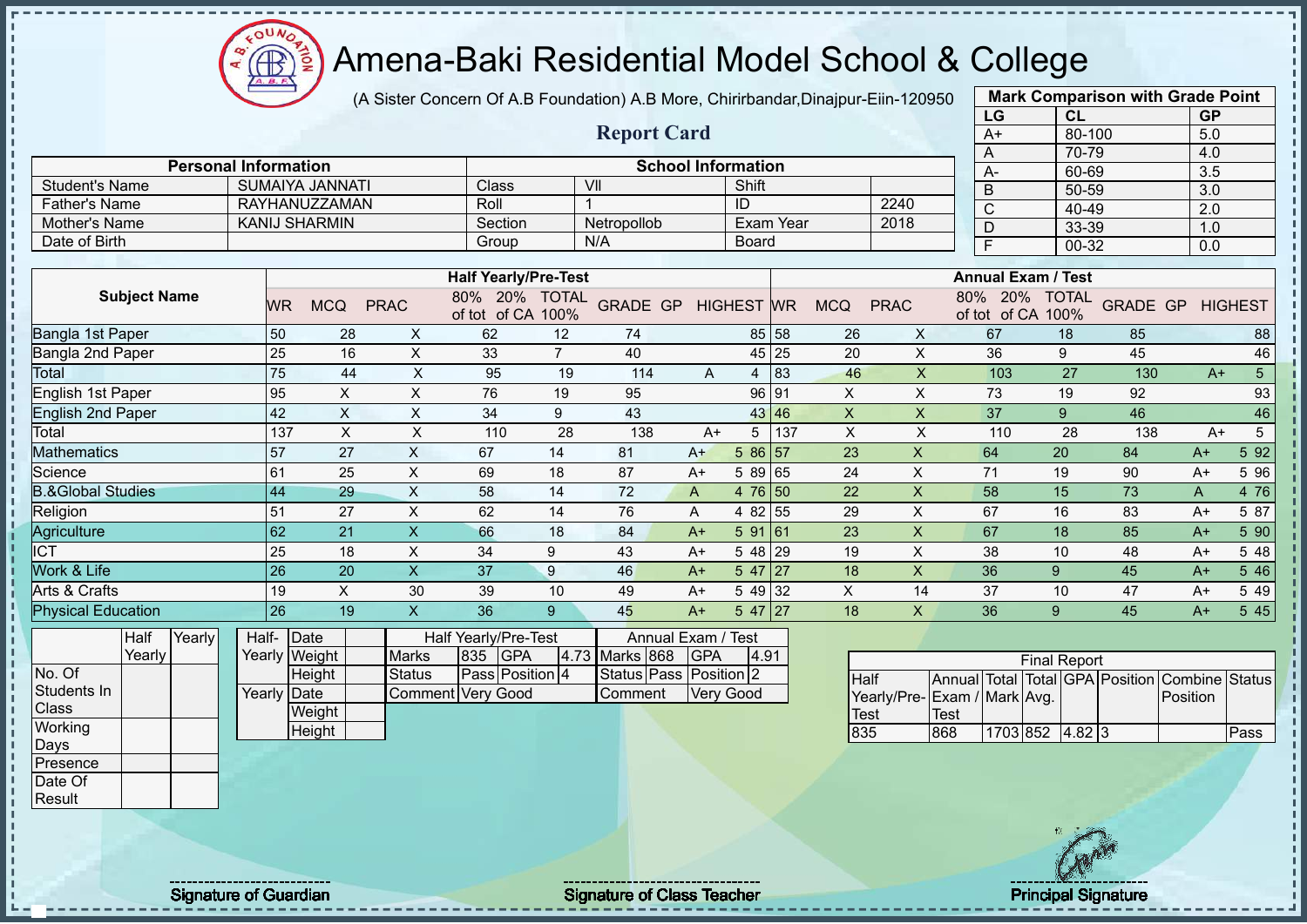$\mathbf{a}$ Amena-Baki Residential Model School & College **CB** 

(A Sister Concern Of A.B Foundation) A.B More, Chirirbandar,Dinajpur-Eiin-120950

|                                    |                             |                       |                           |                               |                                                                   |                |                                          |                                  |                   |                  |                     |                           |             | LG                                                              | CL                  |                                 | <b>GP</b>                  |                 |
|------------------------------------|-----------------------------|-----------------------|---------------------------|-------------------------------|-------------------------------------------------------------------|----------------|------------------------------------------|----------------------------------|-------------------|------------------|---------------------|---------------------------|-------------|-----------------------------------------------------------------|---------------------|---------------------------------|----------------------------|-----------------|
|                                    |                             |                       |                           |                               |                                                                   |                | <b>Report Card</b>                       |                                  |                   |                  |                     |                           |             | $A+$                                                            | 80-100              |                                 | 5.0                        |                 |
|                                    |                             |                       |                           |                               |                                                                   |                |                                          |                                  |                   |                  |                     |                           |             | Α                                                               | 70-79               |                                 | 4.0                        |                 |
|                                    | <b>Personal Information</b> |                       |                           |                               |                                                                   |                |                                          | <b>School Information</b>        |                   |                  |                     |                           |             | А.                                                              | 60-69               |                                 | 3.5                        |                 |
| <b>Student's Name</b>              |                             |                       | <b>PRIYANKA SINGH</b>     |                               |                                                                   | <b>Class</b>   | V <sub>II</sub>                          |                                  | Shift             |                  |                     |                           |             | B                                                               | 50-59               |                                 | $\overline{3.0}$           |                 |
| <b>Father's Name</b>               |                             |                       | <b>JOGENDRONATH SINGH</b> |                               |                                                                   | Roll           | 6                                        |                                  | ID                |                  |                     | 2262                      |             | $\overline{\text{c}}$                                           | 40-49               |                                 | $\overline{2.0}$           |                 |
| Mother's Name                      | <b>DOLY SINGH</b>           |                       |                           |                               |                                                                   | Section        | Netropollob                              |                                  |                   | <b>Exam Year</b> |                     | 2018                      |             | $\overline{D}$                                                  | 33-39               |                                 | 1.0                        |                 |
| Date of Birth                      |                             |                       |                           |                               |                                                                   | Group          | N/A                                      |                                  |                   | Board            |                     |                           |             | $\overline{F}$                                                  | 00-32               |                                 | 0.0                        |                 |
|                                    |                             |                       |                           |                               |                                                                   |                |                                          |                                  |                   |                  |                     |                           |             |                                                                 |                     |                                 |                            |                 |
| <b>Subject Name</b>                |                             | <b>WR</b>             | <b>MCQ</b>                | <b>PRAC</b>                   | <b>Half Yearly/Pre-Test</b><br>80% 20% TOTAL<br>of tot of CA 100% |                | <b>GRADE GP</b>                          |                                  | <b>HIGHEST WR</b> |                  | <b>MCQ</b>          | <b>PRAC</b>               |             | <b>Annual Exam / Test</b><br>80% 20% TOTAL<br>of tot of CA 100% |                     | <b>GRADE GP</b>                 |                            | <b>HIGHEST</b>  |
| Bangla 1st Paper                   |                             | 49                    | 26                        | X                             | 60                                                                | 11             | 71                                       |                                  |                   | 85 51            | 29                  | X                         |             | 64                                                              | 16                  | 80                              |                            | 88              |
| Bangla 2nd Paper                   |                             | 25                    | 17                        | $\pmb{\times}$                | 34                                                                | $\overline{7}$ | 41                                       |                                  |                   | 45 23            | 18                  | X                         |             | 33                                                              | 8                   | 41                              |                            | 46              |
| Total                              |                             | 74                    | 43                        | $\mathsf{X}$                  | 94                                                                | 18             | 112                                      | A                                | $\overline{4}$    | 74               | 47                  | $\mathsf{X}$              |             | 97                                                              | 24                  | 121                             | $A+$                       | $5\phantom{.0}$ |
| English 1st Paper                  |                             | 92                    | $\boldsymbol{\mathsf{X}}$ | $\mathsf X$                   | 74                                                                | 18             | 92                                       |                                  |                   | 96 85            | $\times$            | $\mathsf X$               |             | 68                                                              | 18                  | 86                              |                            | 93              |
| <b>English 2nd Paper</b>           |                             | 39                    | $\boldsymbol{\mathsf{X}}$ | $\mathsf X$                   | 31                                                                | 8              | 39                                       |                                  |                   | 43 42            | $\mathsf{X}$        | $\mathsf X$               |             | 34                                                              | 9                   | 43                              |                            | 46              |
| Total                              |                             | 131                   | X                         | X                             | 105                                                               | 26             | 131                                      | $A+$                             | 5                 | 127              | X                   | X                         |             | 102                                                             | 27                  | 129                             | $A+$                       | 5               |
| Mathematics                        |                             | 44                    | 25                        | $\pmb{\times}$                | 55                                                                | 19             | 74                                       | A                                | 4 86 50           |                  | 26                  | $\mathsf{x}$              |             | 61                                                              | 20                  | 81                              | $A+$                       | 5 9 2           |
| Science                            |                             | 63                    | $\overline{25}$           | $\boldsymbol{\mathsf{X}}$     | $\overline{70}$                                                   | 16             | 86                                       | $A+$                             | 58960             |                  | 26                  | $\boldsymbol{\mathsf{X}}$ |             | 69                                                              | $\overline{17}$     | 86                              | $A+$                       | 5 9 6           |
| <b>B.&amp;Global Studies</b>       |                             | 37                    | 26                        | $\mathsf X$                   | 50                                                                | 13             | 63                                       | A-                               | $3.5 \ 76 \ 40$   |                  | 24                  | $\boldsymbol{\mathsf{X}}$ |             | 51                                                              | 13                  | 64                              | A-                         | 3.5 76          |
| Religion                           |                             | 57                    | 27                        | $\boldsymbol{\mathsf{X}}$     | 67                                                                | 15             | 82                                       | $A+$                             | 5 82 60           |                  | 27                  | $\boldsymbol{\mathsf{X}}$ |             | 70                                                              | 17                  | 87                              | $A+$                       | 5 87            |
| Agriculture                        |                             | 60                    | $\overline{21}$           | $\boldsymbol{\mathsf{X}}$     | 65                                                                | 18             | 83                                       | $A+$                             | 5 91              | 56               | 22                  | $\mathsf X$               |             | 62                                                              | 18                  | 80                              | $A+$                       | 5 90            |
| <b>ICT</b>                         |                             | 28                    | 17                        | $\pmb{\times}$                | 36                                                                | 8              | 44                                       | $A+$                             | 5 48              | 28               | 16                  | $\times$                  |             | 35                                                              | 9                   | 44                              | $A+$                       | 5 48            |
| Work & Life                        |                             | 26                    | 19                        | $\mathsf{X}$                  | 36                                                                | 9              | 45                                       | $A+$                             | 5 47              | 27               | 18                  | $\mathsf{X}$              |             | 36                                                              | 9                   | 45                              | $A+$                       | 5 4 6           |
| Arts & Crafts                      |                             | 19                    | $\boldsymbol{\mathsf{X}}$ | 28                            | 38                                                                | 10             | 48                                       | $A+$                             | 5 49 32           |                  | $\mathsf{X}$        | 11                        |             | 34                                                              | 8                   | 42                              | $A+$                       | 5 4 9           |
| <b>Physical Education</b>          |                             | 27                    | 18                        | $\overline{\mathsf{x}}$       | 36                                                                | 8              | 44                                       | $A+$                             | $547$ 27          |                  | 17                  | $\mathsf{X}$              |             | 35                                                              | 9                   | 44                              | $A+$                       | 545             |
| Half<br>Yearly<br>Yearly<br>No. Of | Half-                       | Date<br>Yearly Weight | Height                    | <b>Marks</b><br><b>Status</b> | Half Yearly/Pre-Test<br><b>GPA</b><br>812<br>Pass Position 7      |                | 4.68 Marks 823<br>Status Pass Position 6 | Annual Exam / Test<br><b>GPA</b> | 4.86              |                  |                     |                           |             |                                                                 | <b>Final Report</b> |                                 |                            |                 |
| Students In<br><b>Class</b>        |                             | Yearly Date           | Weight                    |                               | <b>Comment Very Good</b>                                          |                | Comment                                  |                                  | <b>Very Good</b>  |                  | Half<br><b>Test</b> |                           | <b>Test</b> | Yearly/Pre- Exam / Mark Avg.                                    |                     | Annual Total Total GPA Position | Combine Status<br>Position |                 |
| Working<br>Days                    |                             |                       | Height                    |                               |                                                                   |                |                                          |                                  |                   |                  | 812                 |                           | 823         | 1635 819 4.77 6                                                 |                     |                                 |                            | Pass            |
| Presence                           |                             |                       |                           |                               |                                                                   |                |                                          |                                  |                   |                  |                     |                           |             |                                                                 |                     |                                 |                            |                 |
| Date Of                            |                             |                       |                           |                               |                                                                   |                |                                          |                                  |                   |                  |                     |                           |             |                                                                 |                     |                                 |                            |                 |
| Result                             |                             |                       |                           |                               |                                                                   |                |                                          |                                  |                   |                  |                     |                           |             |                                                                 |                     |                                 |                            |                 |
|                                    |                             |                       |                           |                               |                                                                   |                |                                          |                                  |                   |                  |                     |                           |             |                                                                 |                     |                                 |                            |                 |

Signature of Guardian Signature of Class Teacher Principal Signature of Class Teacher Principal Signature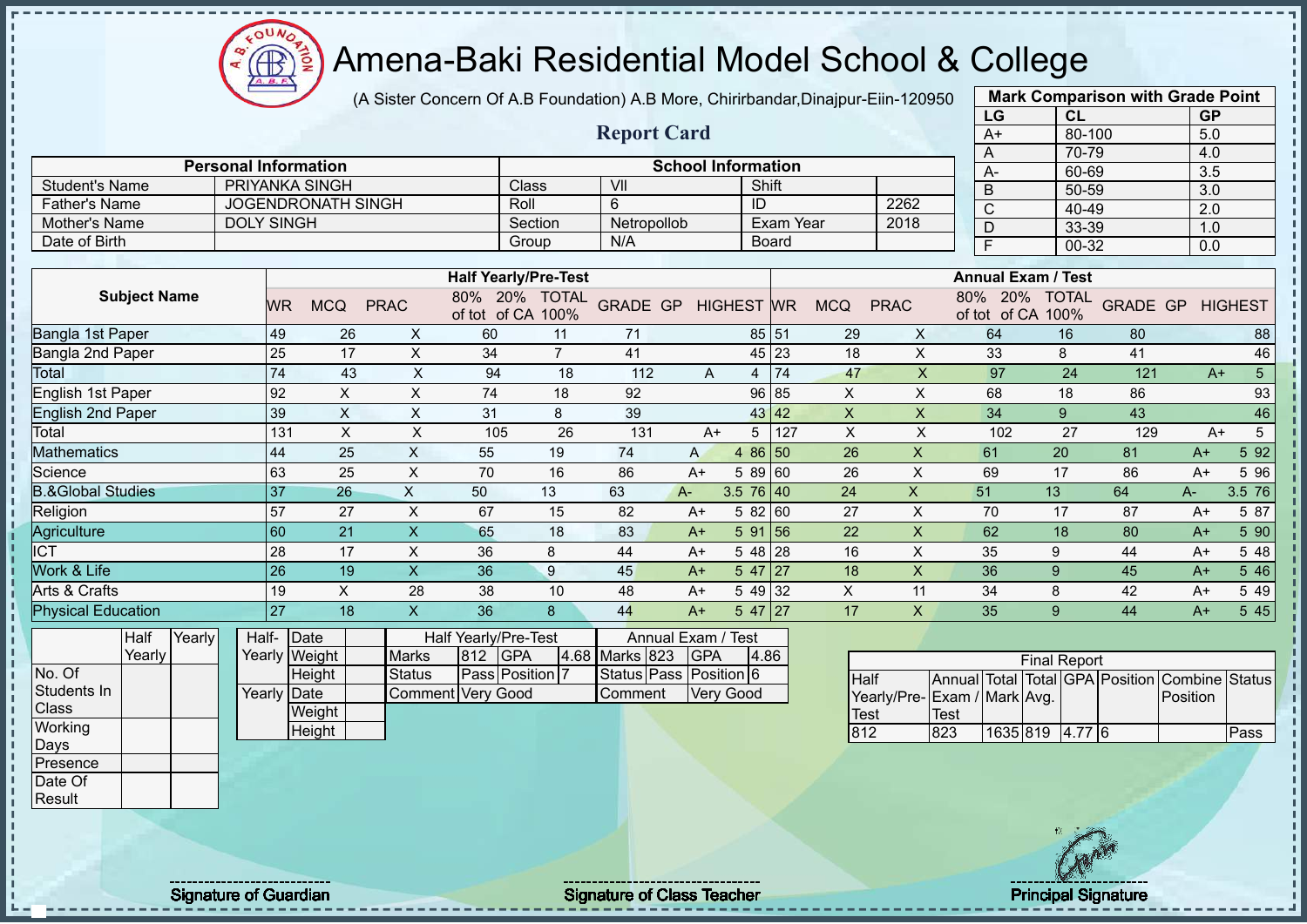$\mathbf{a}$ Æ

# Amena-Baki Residential Model School & College

(A Sister Concern Of A.B Foundation) A.B More, Chirirbandar,Dinajpur-Eiin-120950

**Report Card**

|                       | <b>Mark Comparison with Grade Point</b> |           |
|-----------------------|-----------------------------------------|-----------|
| LG                    | <b>CL</b>                               | <b>GP</b> |
| $A+$                  | 80-100                                  | 5.0       |
| A                     | 70-79                                   | 4.0       |
| A-                    | 60-69                                   | 3.5       |
| B                     | 50-59                                   | 3.0       |
| $\overline{\text{c}}$ | 40-49                                   | 2.0       |
| D                     | 33-39                                   | 1.0       |
| F                     | 00-32                                   | 0.0       |
|                       |                                         |           |

|                       | <b>Personal Information</b> |              | <b>School Information</b> |                  |      |  |
|-----------------------|-----------------------------|--------------|---------------------------|------------------|------|--|
| <b>Student's Name</b> | MAISHA FAHMIDA              | <b>Class</b> | VII                       | Shift            |      |  |
| <b>Father's Name</b>  | MOJAHARUL ISLAM             | Roll         | 12                        | ID               | 2290 |  |
| Mother's Name         | <b>FERDOUSI BEGOM</b>       | Section      | Netropollob               | <b>Exam Year</b> | 2018 |  |
| Date of Birth         |                             | Group        | N/A                       | Board            |      |  |

| <b>Subject Name</b>          |     |            |             | <b>Half Yearly/Pre-Test</b>   |                      |                 |              |                   |       |            |             | <b>Annual Exam / Test</b>     |                      |                 |      |                |
|------------------------------|-----|------------|-------------|-------------------------------|----------------------|-----------------|--------------|-------------------|-------|------------|-------------|-------------------------------|----------------------|-----------------|------|----------------|
|                              | WR  | <b>MCQ</b> | <b>PRAC</b> | 80%<br>20%<br>of CA<br>of tot | <b>TOTAL</b><br>100% | <b>GRADE GP</b> |              | <b>HIGHEST WR</b> |       | <b>MCQ</b> | <b>PRAC</b> | 20%<br>80%<br>of CA<br>of tot | <b>TOTAL</b><br>100% | <b>GRADE GP</b> |      | <b>HIGHEST</b> |
| Bangla 1st Paper             | 59  | 26         | X           | 68                            | 15                   | 83              |              |                   | 85 52 | 29         | X           | 65                            | 15                   | 80              |      | 88             |
| Bangla 2nd Paper             | 25  | 19         | X           | 35                            | 9                    | 44              |              |                   | 45 23 | 18         | X           | 33                            | 7                    | 40              |      | 46             |
| Total                        | 84  | 45         | X           | 103                           | 24                   | 127             | $A+$         | 5                 | 75    | 47         | X           | 98                            | 22                   | 120             | $A+$ | 5              |
| English 1st Paper            | 96  | X          | Χ           | 77                            | 19                   | 96              |              |                   | 96 89 | $\times$   | X           | 71                            | 19                   | 90              |      | 93             |
| <b>English 2nd Paper</b>     | 40  | X          | X           | 32                            | 9                    | 41              |              |                   | 43 46 | X          | X           | 37                            | 9                    | 46              |      | 46             |
| Total                        | 136 | X          | X           | 109                           | 28                   | 137             | A+           | 5                 | 135   | X          | X           | 108                           | 28                   | 136             | $A+$ |                |
| <b>Mathematics</b>           | 41  | 29         | X           | 56                            | 17                   | 73              | $\mathsf{A}$ | 4 86 49           |       | 25         | X           | 59                            | 20                   | 79              | A    | 4 9 2          |
| Science                      | 62  | 25         | X           | 70                            | 18                   | 88              | A+           | 5 89 65           |       | 25         | X           | 72                            | 19                   | 91              | $A+$ | 5 96           |
| <b>B.&amp;Global Studies</b> | 43  | 29         | X           | 58                            | 14                   | 72              | A            | 4 76 45           |       | 26         | X           | 57                            | 14                   | 71              | A    | 4 76           |
| Religion                     | 51  | 25         | X           | 61                            | 16                   | 77              | A            | 4 82 45           |       | 22         | X           | 54                            | 15                   | 69              | A-   | 3.5 87         |
| Agriculture                  | 63  | 20         | X.          | 66                            | 18                   | 84              | $A+$         | 591 60            |       | 22         | X           | 66                            | 18                   | 84              | $A+$ | 5 90           |
| ICT                          | 27  | 18         | X           | 36                            | 9                    | 45              | A+           | 5 48 29           |       | 19         | X           | 38                            | 10                   | 48              | $A+$ | 5 48           |
| Work & Life                  | 27  | 18         | X.          | 36                            | 9                    | 45              | $A+$         | $547$   27        |       | 18         | X           | 36                            | 9                    | 45              | $A+$ | 5 4 6          |
| Arts & Crafts                | 19  | $\times$   | 29          | 38                            | 10                   | 48              | $A+$         | 5 49 30           |       | X          | 11          | 33                            | 8                    | 41              | $A+$ | 5 4 9          |
| <b>Physical Education</b>    | 27  | 18         |             | 36                            | 9                    | 45              | $A+$         | $547$   27        |       | 17         | X           | 35                            | 9                    | 44              | $A+$ | 5 4 5          |

| Half   | Yearly | Half-       | <b>IDate</b>  |                   |               | Half Yearly/Pre-Test   |                    | Annual Exam / Test      |      |
|--------|--------|-------------|---------------|-------------------|---------------|------------------------|--------------------|-------------------------|------|
| Yearly |        |             | Yearly Weight | <b>Marks</b>      | $ 841\rangle$ | <b>IGPA</b>            | 4.73 Marks 828 GPA |                         | 4.68 |
|        |        |             | Height        | <b>Status</b>     |               | <b>Pass Position 3</b> |                    | Status Pass Position 14 |      |
|        |        | Yearly Date |               | Comment Very Good |               |                        | Comment            | <b>Verv Good</b>        |      |
|        |        |             | Weight        |                   |               |                        |                    |                         |      |
|        |        |             | Height        |                   |               |                        |                    |                         |      |

| <b>Final Report</b>          |             |              |  |  |     |                                                |      |  |  |  |  |  |  |  |
|------------------------------|-------------|--------------|--|--|-----|------------------------------------------------|------|--|--|--|--|--|--|--|
| <b>Half</b>                  |             |              |  |  |     | Annual Total Total GPA Position Combine Status |      |  |  |  |  |  |  |  |
| Yearly/Pre- Exam / Mark Avg. |             |              |  |  |     | Position                                       |      |  |  |  |  |  |  |  |
| Test                         | <b>Test</b> |              |  |  |     |                                                |      |  |  |  |  |  |  |  |
| 841                          | 828         | 1669 836 4.7 |  |  | 110 |                                                | Pass |  |  |  |  |  |  |  |

No. Of Students In **Class Working** Days Presence Date Of Result

J.

 $\blacksquare$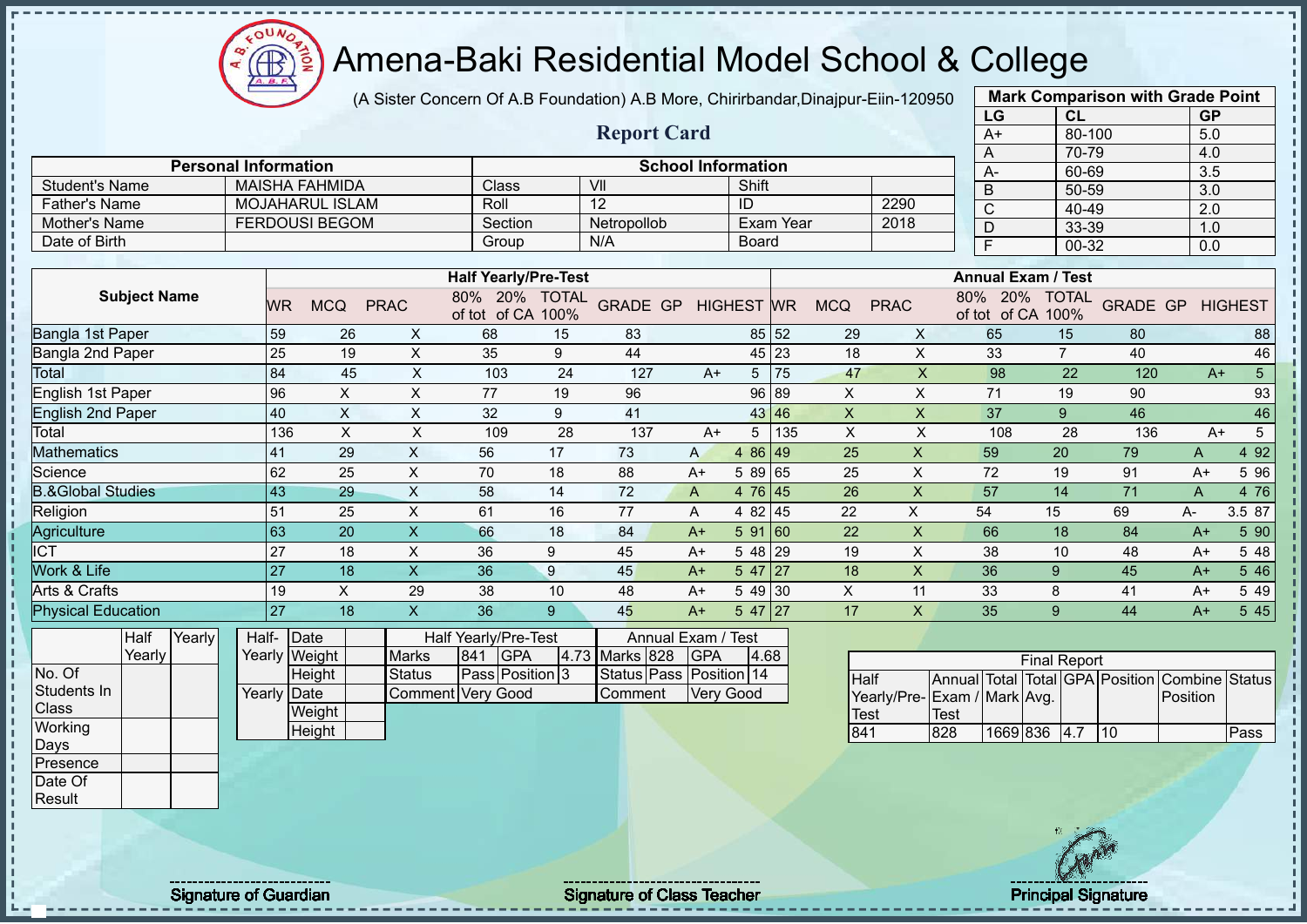

(A Sister Concern Of A.B Foundation) A.B More, Chirirbandar,Dinajpur-Eiin-120950

|                              |                     |        |                             |                       |                           |                                           |                                                           |                      |                                   |              |                         |             |                |                             |              | LG          | CL                                                             |                 | <b>GP</b>    |                         |
|------------------------------|---------------------|--------|-----------------------------|-----------------------|---------------------------|-------------------------------------------|-----------------------------------------------------------|----------------------|-----------------------------------|--------------|-------------------------|-------------|----------------|-----------------------------|--------------|-------------|----------------------------------------------------------------|-----------------|--------------|-------------------------|
|                              |                     |        |                             |                       |                           |                                           |                                                           |                      | <b>Report Card</b>                |              |                         |             |                |                             |              | $A+$        | 80-100                                                         |                 | 5.0          |                         |
|                              |                     |        |                             |                       |                           |                                           |                                                           |                      |                                   |              |                         |             |                |                             |              | A           | 70-79                                                          |                 | 4.0          |                         |
|                              |                     |        | <b>Personal Information</b> |                       |                           |                                           |                                                           |                      | <b>School Information</b>         |              |                         |             |                |                             |              | А-          | 60-69                                                          |                 | 3.5          |                         |
| <b>Student's Name</b>        |                     |        |                             | <b>MOBASH SHIRINA</b> |                           |                                           | Class                                                     |                      | VII                               |              | Shift                   |             |                |                             |              | B           | 50-59                                                          |                 | 3.0          |                         |
| <b>Father's Name</b>         |                     |        |                             | YOUNUSH ALI           |                           |                                           | Roll                                                      |                      | 15                                |              | ID                      |             |                | 2305                        |              | $\mathbf C$ | 40-49                                                          |                 | 2.0          |                         |
| <b>Mother's Name</b>         |                     |        |                             | <b>HASINA BEGOM</b>   |                           |                                           | Section                                                   |                      | Netropollob                       |              | <b>Exam Year</b>        |             |                | 2018                        |              | D           | 33-39                                                          |                 | 1.0          |                         |
| Date of Birth                |                     |        |                             |                       |                           |                                           | Group                                                     |                      | N/A                               |              | Board                   |             |                |                             |              | F           | 00-32                                                          |                 | 0.0          |                         |
|                              |                     |        |                             |                       |                           |                                           |                                                           |                      |                                   |              |                         |             |                |                             |              |             |                                                                |                 |              |                         |
|                              | <b>Subject Name</b> |        | <b>WR</b>                   | <b>MCQ</b>            |                           | <b>PRAC</b>                               | <b>Half Yearly/Pre-Test</b><br>80%<br>20%<br>of tot of CA | <b>TOTAL</b><br>100% | <b>GRADE GP</b>                   |              | <b>HIGHEST</b>          | <b>WR</b>   | <b>MCQ</b>     | <b>PRAC</b>                 | 80%          | 20%         | <b>Annual Exam / Test</b><br><b>TOTAL</b><br>of tot of CA 100% | <b>GRADE GP</b> |              | <b>HIGHEST</b>          |
| Bangla 1st Paper             |                     |        | 60                          |                       | 28                        | X                                         | 70                                                        | 15                   | 85                                |              |                         | 85 59       | 29             | X                           |              | 70          | 18                                                             | 88              |              | 88                      |
| Bangla 2nd Paper             |                     |        | 27                          |                       | 17                        | X                                         | 35                                                        | 9                    | 44                                |              |                         | 45 26       | 20             | X                           |              | 37          | 8                                                              | 45              |              | 46                      |
| Total                        |                     |        | 87                          |                       | 45                        | X                                         | 105                                                       | 24                   | 129                               | $A+$         | 5                       | 85          | 49             | $\pmb{\mathsf{X}}$          |              | 107         | 26                                                             | 133             |              | $5\overline{)}$<br>$A+$ |
| English 1st Paper            |                     |        | 95                          |                       | $\mathsf X$               | $\sf X$                                   | 76                                                        | 19                   | 95                                |              | 96                      | 87          | X              | X                           |              | 70          | 19                                                             | 89              |              | 93                      |
| English 2nd Paper            |                     |        | 40                          |                       | X                         | $\pmb{\times}$                            | 32                                                        | 9                    | 41                                |              |                         | 43 41       | $\pmb{\times}$ | $\pmb{\mathsf{X}}$          |              | 33          | 9                                                              | 42              |              | 46                      |
| Total                        |                     |        |                             | 135                   | $\boldsymbol{\mathsf{X}}$ | $\mathsf X$                               | 108                                                       | 28                   | 136                               | $A+$         | 5                       | 128         | X              | $\mathsf X$                 |              | 103         | 28                                                             | 131             |              | $5\phantom{.0}$<br>$A+$ |
| Mathematics                  |                     |        | 56                          |                       | 28                        | X                                         | 67                                                        | 11                   | 78                                | $\mathsf{A}$ | 86 63<br>$\overline{4}$ |             | 27             | $\boldsymbol{\mathsf{X}}$   |              | 72          | 20                                                             | 92              | $A+$         | 5 92                    |
| Science                      |                     |        | 65                          |                       | 27                        | $\mathsf X$                               | 74                                                        | 15                   | 89                                | $A+$         | 5 89 66                 |             | 29             | $\times$                    |              | 76          | 20                                                             | 96              | $A+$         | 5 9 6                   |
| <b>B.&amp;Global Studies</b> |                     |        | 46                          |                       | 30                        | $\mathsf X$                               | 61                                                        | 15                   | 76                                | A            | 4 76                    | 50          | 26             | $\boldsymbol{\mathsf{X}}$   |              | 61          | 15                                                             | 76              | $\mathsf{A}$ | 4 76                    |
| Religion                     |                     |        | 48                          |                       | 27                        | X                                         | 60                                                        | 16                   | 76                                | Α            | 4 82 54                 |             | 28             | $\mathsf{X}$                |              | 66          | 16                                                             | 82              | $A+$         | 5 87                    |
| Agriculture                  |                     |        | 62                          |                       | 25                        | $\overline{\mathsf{X}}$                   | 70                                                        | 18                   | 88                                | $A+$         | 5 91                    | $\sqrt{63}$ | 25             | $\overline{\mathsf{X}}$     |              | 70          | 18                                                             | 88              | $A+$         | 5 90                    |
| <b>CT</b>                    |                     |        | 28                          |                       | 15                        | X                                         | 34                                                        | 10                   | 44                                | $A+$         | 5 48                    | 29          | 19             | X                           |              | 38          | 10                                                             | 48              | $A+$         | 5 48                    |
| Work & Life                  |                     |        | 26                          |                       | 19                        | X                                         | 36                                                        | 9                    | 45                                | $A+$         | 5 47                    | 27          | 18             | $\overline{X}$              |              | 36          | 9                                                              | 45              | $A+$         | $5\overline{46}$        |
| Arts & Crafts                |                     |        | 19                          |                       | $\times$                  | 29                                        | 38                                                        | 10                   | 48                                | $A+$         | 5 49 34                 |             | X              | 11                          |              | 36          | 9                                                              | 45              | $A+$         | 5 4 9                   |
| <b>Physical Education</b>    |                     |        | $\overline{27}$             |                       | 19                        | $\mathsf{X}$                              | 37                                                        | 8                    | 45                                | $A+$         | 5 47                    | 27          | 18             | X                           |              | 36          | 9                                                              | 45              | $A+$         | 5 4 5                   |
|                              | Half                | Yearly | Half-                       | Date                  |                           |                                           | Half Yearly/Pre-Test                                      |                      | Annual Exam / Test                |              |                         |             |                |                             |              |             |                                                                |                 |              |                         |
|                              | Yearly              |        |                             | Yearly Weight         |                           | <b>Marks</b>                              | 854<br><b>GPA</b>                                         |                      | 4.73 Marks 881                    | <b>GPA</b>   | 4.91                    |             |                |                             |              |             | <b>Final Report</b>                                            |                 |              |                         |
| No. Of<br>Students In        |                     |        | Yearly                      | Height<br>Date        |                           | <b>Status</b><br><b>Comment Very Good</b> | Pass Position 2                                           |                      | Status Pass Position 1<br>Comment |              | Very Good               |             | <b>Half</b>    | Yearly/Pre-Exam / Mark Avg. | Annual Total |             | Total GPA Position                                             |                 | Position     | Combine Status          |
| Class                        |                     |        |                             | Weight                |                           |                                           |                                                           |                      |                                   |              |                         |             | <b>Test</b>    |                             | Test         |             |                                                                |                 |              |                         |
| Working                      |                     |        |                             | Height                |                           |                                           |                                                           |                      |                                   |              |                         |             | 854            |                             | 881          |             | 1735 869 4.82 2                                                |                 |              | Pass                    |

**Mark Comparison with Grade Point**

Days Presence Date Of **Result** 

Signature of Guardian Signature of Class Teacher Number of Class Teacher Principal Signature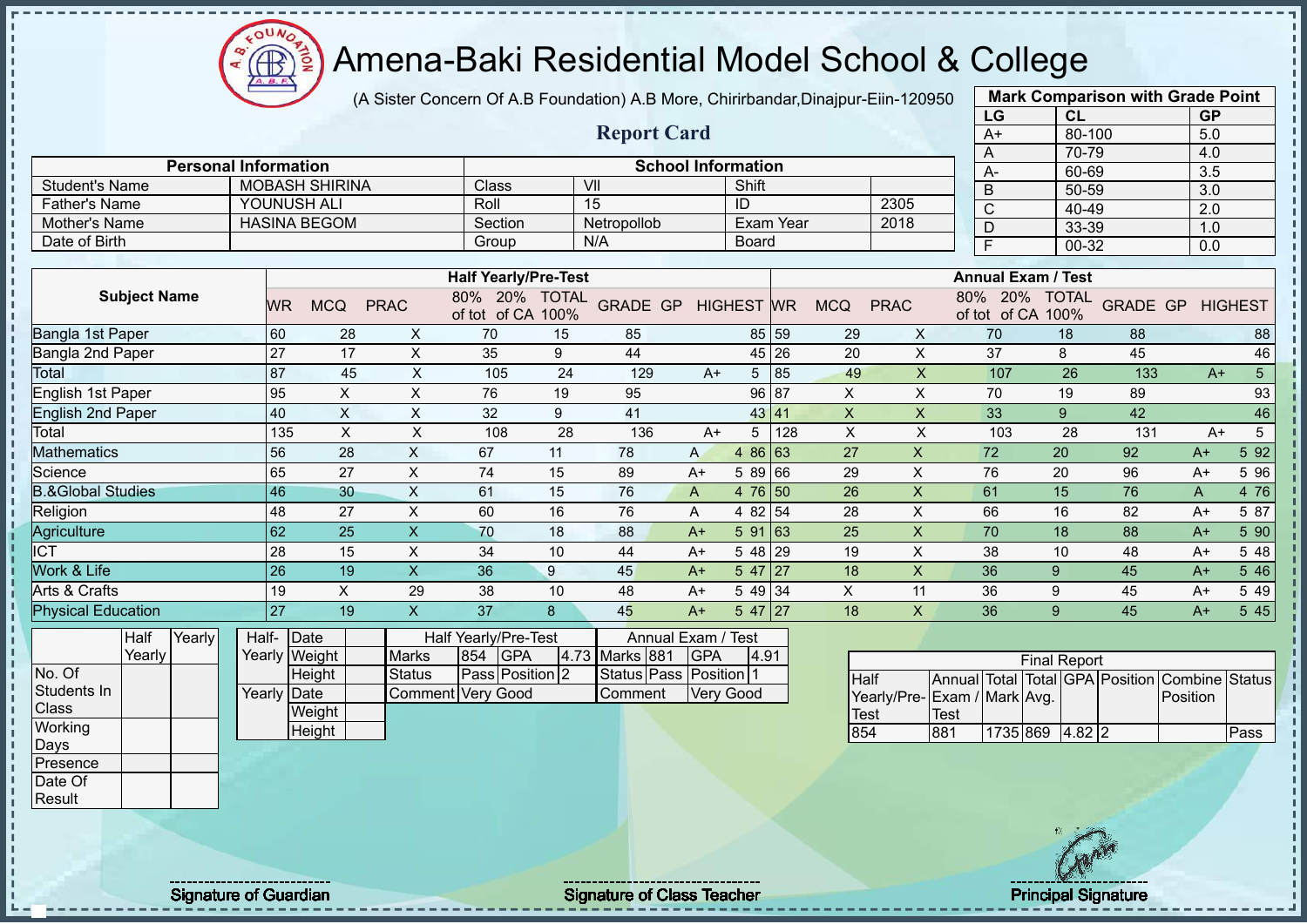

(A Sister Concern Of A.B Foundation) A.B More, Chirirbandar,Dinajpur-Eiin-120950

**Report Card**

|      | <b>Mark Comparison with Grade Point</b> |           |
|------|-----------------------------------------|-----------|
| LG   | CL                                      | <b>GP</b> |
| $A+$ | 80-100                                  | 5.0       |
| А    | 70-79                                   | 4.0       |
| А-   | 60-69                                   | 3.5       |
| B    | 50-59                                   | 3.0       |
| C    | 40-49                                   | 2.0       |
|      | 33-39                                   | 1.0       |
|      | 00-32                                   | 0.0       |
|      |                                         |           |

| <b>Personal Information</b>  |                   |                           |             |                                      |                      | <b>School Information</b> |                    |                |           |              |             | $A -$                     | 60-69                      |                 |   | 3.5          |                |
|------------------------------|-------------------|---------------------------|-------------|--------------------------------------|----------------------|---------------------------|--------------------|----------------|-----------|--------------|-------------|---------------------------|----------------------------|-----------------|---|--------------|----------------|
| <b>Student's Name</b>        | <b>TAPOSI ROY</b> |                           |             | <b>Class</b>                         | VII                  |                           |                    | Shift          |           |              |             | B                         | 50-59                      |                 |   | 3.0          |                |
| <b>Father's Name</b>         | <b>GOJEN ROY</b>  |                           |             | Roll                                 | $\overline{17}$      |                           |                    | ID             |           |              | 2311        | C                         | 40-49                      |                 |   | 2.0          |                |
| Mother's Name                | <b>RADHA ROY</b>  |                           |             | Section                              |                      | Netropollob               |                    | Exam Year      |           |              | 2018        | D                         | 33-39                      |                 |   | 1.0          |                |
| Date of Birth                |                   |                           |             | Group                                | N/A                  |                           |                    | Board          |           |              |             | E                         | 00-32                      |                 |   | 0.0          |                |
|                              |                   |                           |             |                                      |                      |                           |                    |                |           |              |             |                           |                            |                 |   |              |                |
|                              |                   |                           |             | <b>Half Yearly/Pre-Test</b>          |                      |                           |                    |                |           |              |             | <b>Annual Exam / Test</b> |                            |                 |   |              |                |
| <b>Subject Name</b>          | WR.               | <b>MCQ</b>                | <b>PRAC</b> | 80%<br><b>20%</b><br>of CA<br>of tot | <b>TOTAL</b><br>100% | <b>GRADE GP</b>           |                    | <b>HIGHEST</b> | <b>WR</b> | <b>MCQ</b>   | <b>PRAC</b> | 20%<br>80%<br>of tot      | <b>TOTAL</b><br>of CA 100% | <b>GRADE GP</b> |   |              | <b>HIGHEST</b> |
| Bangla 1st Paper             | 29                | 24                        | X           | 42                                   | 8                    | 50                        |                    | 85             | 32        | 18           | X           | 40                        | 10                         | 50              |   |              | 88             |
| Bangla 2nd Paper             | 21                | 16                        | X.          | 30                                   | 6                    | 36                        |                    | 45             | 20        | 17           | X           | 30                        | 9                          | 39              |   |              | 46             |
| Total                        | 50                | 40                        | X           | 72                                   | 14                   | 86                        | B                  | 3              | 52        | 35           | $\times$    | 70                        | 19                         | 89              |   | B.           | 3              |
| English 1st Paper            | 55                | X                         | X           | 44                                   | 12                   | 56                        |                    |                | 96 67     | X            | X           | 54                        | 14                         | 68              |   |              | 93             |
| English 2nd Paper            | 16                | $\boldsymbol{\mathsf{X}}$ | X           | 13                                   | 6                    | 19                        |                    |                | 43 24     | $\mathsf{X}$ | X           | 19                        | $6\phantom{.}$             | 25              |   |              | 46             |
| Total                        | 71                | X                         | X           | 57                                   | 18                   | 75                        | B                  | 3              | 91        | X            | X           | 73                        | 20                         | 93              |   | A-           | 3.5            |
| <b>Mathematics</b>           | 16                | 11                        | X           | 22                                   | 6                    | 28                        | F.                 | $0.086$ 24     |           | 20           | X           | 35                        | 12                         | 47              |   | $\mathsf{C}$ | 2 9 2          |
| Science                      | 35                | 21                        | X           | 45                                   | 8                    | 53                        | B                  | 3 89 50        |           | 25           | X           | 60                        | 11                         | 71              | Α |              | 4 9 6          |
| <b>B.&amp;Global Studies</b> | 28                | 24                        | X           | 42                                   | 9                    | 51                        | B.                 | $376$ 28       |           | 22           | X           | 40                        | 9                          | 49              |   | $\mathsf{C}$ | 2 76           |
| Religion                     | 55                | 22                        | X           | 62                                   | 14                   | 76                        | A                  | 4 8 2          | 58        | 26           | X           | 67                        | 15                         | 82              |   | A+           | 5 87           |
| Agriculture                  | 46                | 22                        | X.          | 54                                   | 16                   | 70                        | A                  | 4 91           | 53        | 15           | X           | 54                        | 16                         | 70              | A |              | 4 90           |
| <b>ICT</b>                   | 23                | 10                        | X           | 26                                   | 8                    | 34                        | A-                 | 3.5 48         | 27        | 14           | X           | 33                        | 8                          | 41              |   | $A+$         | 5 48           |
| Work & Life                  | 26                | 16                        | X           | 34                                   | 9                    | 43                        | $A+$               | 5 47           | 27        | 18           | X           | 36                        | 9                          | 45              |   | $A+$         | 5 4 6          |
| Arts & Crafts                | 19                | X                         | 28          | 38                                   | 10                   | 48                        | $A+$               | 5 4 9          | 32        | X            | 11          | 34                        | 9                          | 43              |   | $A+$         | 5 4 9          |
| <b>Physical Education</b>    | 21                | 18                        | X           | 31                                   | 6                    | 37                        | A                  | 4 4 7          | 25        | 17           | X           | 34                        | $\overline{7}$             | 41              |   | $A+$         | 5 45           |
| Yearly<br>Half               | Half-             | Date                      |             | Half Yearly/Pre-Test                 |                      |                           | Annual Exam / Test |                |           |              |             |                           |                            |                 |   |              |                |

|             | Yearly |  |
|-------------|--------|--|
| No. Of      |        |  |
| Students In |        |  |
| Class       |        |  |
| Working     |        |  |
| Days        |        |  |
| Presence    |        |  |
| Date Of     |        |  |
| Result      |        |  |

| Half-       | <b>IDate</b>  |                          | Half Yearly/Pre-Test |                    | Annual Exam / Test      |      |
|-------------|---------------|--------------------------|----------------------|--------------------|-------------------------|------|
|             | Yearly Weight | <b>Marks</b>             | 601 GPA              | 0.00 Marks 671 GPA |                         | 3.95 |
|             | Height        | Status                   | <b>Fail Position</b> |                    | Status Pass Position 37 |      |
| Yearly Date |               | Comment Not Satisfactory |                      | <b>Comment</b>     | Very Good               |      |
|             | Weight        |                          |                      |                    |                         |      |

|                             | <b>Final Report</b> |                  |  |  |  |                                                |      |  |  |  |  |  |  |
|-----------------------------|---------------------|------------------|--|--|--|------------------------------------------------|------|--|--|--|--|--|--|
| <b>Half</b>                 |                     |                  |  |  |  | Annual Total Total GPA Position Combine Status |      |  |  |  |  |  |  |
| Yearly/Pre-Exam / Mark Avg. |                     |                  |  |  |  | <b>Position</b>                                |      |  |  |  |  |  |  |
| Test                        | Test                |                  |  |  |  |                                                |      |  |  |  |  |  |  |
| 601                         | 671                 | 1272 638 3.41 46 |  |  |  |                                                | Pass |  |  |  |  |  |  |

Height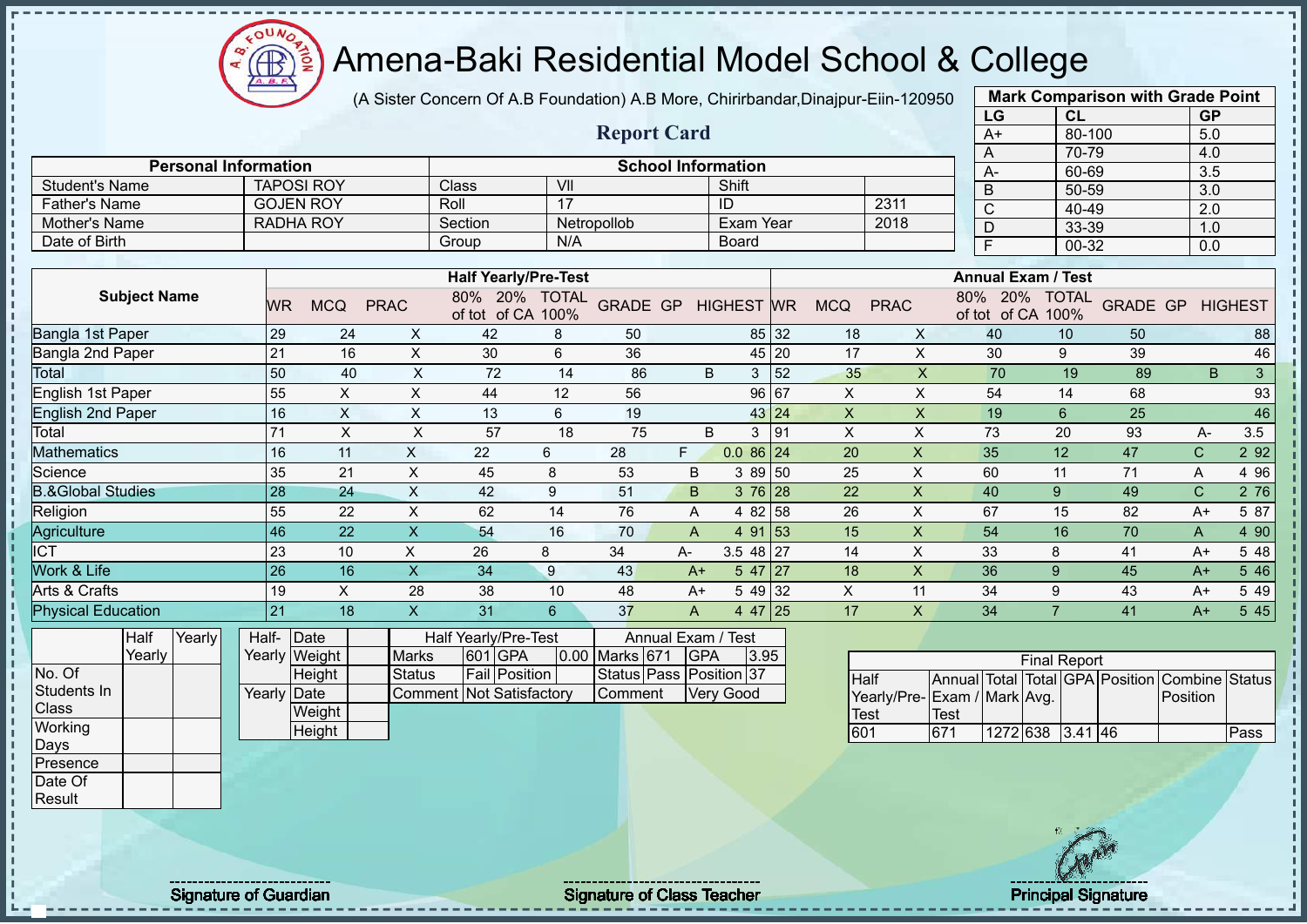OUN/  $\bigoplus$ 

# Amena-Baki Residential Model School & College

(A Sister Concern Of A.B Foundation) A.B More, Chirirbandar,Dinajpur-Eiin-120950

|                              |                     |        |                             |                 |                       |                           |                             |                      |                    |                           |                   |                  |                 |                         |      | LG                       | CL                        |                                 | <b>GP</b>      |                 |
|------------------------------|---------------------|--------|-----------------------------|-----------------|-----------------------|---------------------------|-----------------------------|----------------------|--------------------|---------------------------|-------------------|------------------|-----------------|-------------------------|------|--------------------------|---------------------------|---------------------------------|----------------|-----------------|
|                              |                     |        |                             |                 |                       |                           |                             |                      | <b>Report Card</b> |                           |                   |                  |                 |                         |      | $A+$                     | 80-100                    |                                 | 5.0            |                 |
|                              |                     |        |                             |                 |                       |                           |                             |                      |                    |                           |                   |                  |                 |                         |      | A                        | 70-79                     |                                 | 4.0            |                 |
|                              |                     |        | <b>Personal Information</b> |                 |                       |                           |                             |                      |                    | <b>School Information</b> |                   |                  |                 |                         |      | А-                       | 60-69                     |                                 | 3.5            |                 |
| <b>Student's Name</b>        |                     |        |                             |                 | <b>MOUMITA PERVIN</b> |                           | Class                       |                      | VII                |                           | Shift             |                  |                 |                         |      | B                        | 50-59                     |                                 | 3.0            |                 |
| <b>Father's Name</b>         |                     |        |                             |                 | <b>MOBINUL HAQUE</b>  |                           | Roll                        |                      | 21                 |                           | ID                |                  |                 | 2349                    |      | Ċ                        | 40-49                     |                                 | 2.0            |                 |
| Mother's Name                |                     |        |                             |                 | <b>HAFEJA PERVIN</b>  |                           | Section                     |                      | Netropollob        |                           |                   | <b>Exam Year</b> |                 | 2018                    |      | D                        | 33-39                     |                                 | 1.0            |                 |
| Date of Birth                |                     |        |                             |                 |                       |                           | Group                       |                      | N/A                |                           | Board             |                  |                 |                         |      | F                        | 00-32                     |                                 | 0.0            |                 |
|                              |                     |        |                             |                 |                       |                           | <b>Half Yearly/Pre-Test</b> |                      |                    |                           |                   |                  |                 |                         |      |                          | <b>Annual Exam / Test</b> |                                 |                |                 |
|                              | <b>Subject Name</b> |        |                             | <b>WR</b>       | <b>MCQ</b>            | <b>PRAC</b>               | 80%<br>20%<br>of tot of CA  | <b>TOTAL</b><br>100% | <b>GRADE GP</b>    |                           | <b>HIGHEST WR</b> |                  | <b>MCQ</b>      | <b>PRAC</b>             | 80%  | 20%<br>of tot of CA 100% | <b>TOTAL</b>              | <b>GRADE GP</b>                 |                | <b>HIGHEST</b>  |
| Bangla 1st Paper             |                     |        |                             | 57              | 29                    | X                         | 69                          | 15                   | 84                 |                           | 85                | 58               | 29              | X                       |      | 70                       | 16                        | 86                              |                | 88              |
| Bangla 2nd Paper             |                     |        |                             | 25              | 17                    | X                         | 34                          | 9                    | 43                 |                           | 45                | 25               | 19              | X                       |      | 35                       | 9                         | 44                              |                | 46              |
| Total                        |                     |        |                             | 82              | 46                    | X                         | 103                         | 24                   | 127                | $A+$                      | 5                 | 83               | 48              | $\mathsf{x}$            |      | 105                      | 25                        | 130                             | $A+$           | $5\overline{)}$ |
| English 1st Paper            |                     |        |                             | 94              | $\pmb{\times}$        | X                         | 75                          | 19                   | 94                 |                           | 96                | 89               | $\pmb{\times}$  | $\pmb{\times}$          |      | 71                       | 19                        | 90                              |                | 93              |
| <b>English 2nd Paper</b>     |                     |        |                             | 39              | $\mathsf X$           | X                         | 31                          | 9                    | 40                 |                           | 43                | 40               | $\mathsf{x}$    | $\mathsf{x}$            |      | 32                       | $9^{\circ}$               | 41                              |                | 46              |
| Total                        |                     |        |                             | 133             | $\pmb{\times}$        | X                         | 106                         | 28                   | 134                | $A+$                      | 5                 | 129              | X               | X                       |      | 103                      | 28                        | 131                             | $A+$           | $\sqrt{5}$      |
| Mathematics                  |                     |        |                             | $\overline{55}$ | 26                    | $\mathsf{X}$              | 65                          | 18                   | 83                 | $A+$                      | 5 86 61           |                  | $\overline{24}$ | $\overline{X}$          |      | 68                       | 20                        | 88                              | $A+$           | 5 9 2           |
| Science                      |                     |        |                             | 58              | 27                    | X                         | 68                          | 16                   | 84                 | $A+$                      | 5 89 63           |                  | 29              | X                       |      | 74                       | 19                        | 93                              | $A+$           | 5 9 6           |
| <b>B.&amp;Global Studies</b> |                     |        |                             | 46              | 28                    | $\boldsymbol{\mathsf{X}}$ | 59                          | 14                   | 73                 | A                         | 4 76              | 47               | 27              | $\overline{\mathsf{X}}$ |      | 59                       | 15                        | 74                              | A              | 4 76            |
| Religion                     |                     |        |                             | 28              | 26                    | X                         | 43                          | 13                   | 56                 | B                         | 3 82 49           |                  | 29              | X                       |      | 62                       | 16                        | 78                              | Α              | 4 87            |
| Agriculture                  |                     |        |                             | 63              | 28                    | $\boldsymbol{\mathsf{X}}$ | 73                          | 18                   | 91                 | $A+$                      | 5 91              | 160              | 19              | $\mathsf X$             |      | 63                       | 18                        | 81                              | $A+$           | 5 90            |
| <b>ICT</b>                   |                     |        |                             | 27              | 18                    | X                         | 36                          | 10                   | 46                 | $A+$                      | 5 48              | 29               | 18              | X                       |      | 38                       | 10                        | 48                              | $A+$           | 5 48            |
| Work & Life                  |                     |        |                             | 24              | 20                    | X                         | 35                          | 9                    | 44                 | $A+$                      | 5 47              | 26               | 19              | X                       |      | 36                       | 9                         | 45                              | $A+$           | 5 4 6           |
| Arts & Crafts                |                     |        |                             | 19              | $\times$              | 28                        | 38                          | 9                    | 47                 | $A+$                      | 5 4 9             | 33               | X               | 11                      |      | 35                       | $\overline{7}$            | 42                              | $A+$           | 5 4 9           |
| <b>Physical Education</b>    |                     |        |                             | $\overline{27}$ | 20                    | $\overline{\mathsf{x}}$   | 38                          | 9                    | 47                 | $A+$                      | 5 47              | 28               | 17              | X                       |      | 36                       | 9                         | 45                              | $A+$           | 5 4 5           |
|                              | Half                | Yearly | Half-                       |                 | Date                  |                           | Half Yearly/Pre-Test        |                      | Annual Exam / Test |                           |                   |                  |                 |                         |      |                          |                           |                                 |                |                 |
|                              | Yearly              |        |                             |                 | Yearly Weight         | <b>Marks</b>              | <b>GPA</b><br>832           |                      | 4.73 Marks 855     | <b>GPA</b>                | 4.82              |                  |                 |                         |      |                          | <b>Final Report</b>       |                                 |                |                 |
| No. Of                       |                     |        |                             |                 | Height                | <b>Status</b>             | Pass Position 5             |                      | Status Pass        | Position 8                |                   |                  | <b>Half</b>     |                         |      |                          |                           | Annual Total Total GPA Position | Combine Status |                 |
| Students In                  |                     |        | Yearly Date                 |                 |                       | Comment                   | <b>Very Good</b>            |                      | Comment            |                           | Very Good         |                  |                 | Yearly/Pre-             |      | Exam / Mark Avg.         |                           |                                 | Position       |                 |
| Class                        |                     |        |                             |                 | Weight                |                           |                             |                      |                    |                           |                   |                  | Test            |                         | Test |                          |                           |                                 |                |                 |
| Working                      |                     |        |                             |                 | Height                |                           |                             |                      |                    |                           |                   |                  | 832             |                         | 855  |                          | 1687 845 4.77 4           |                                 |                | Pass            |

1687 845 4.77 4 Pass

**Mark Comparison with Grade Point**

**Working** Days Presence Date Of Result

Signature of Guardian Signature of Class Teacher Principal Signature Principal Signature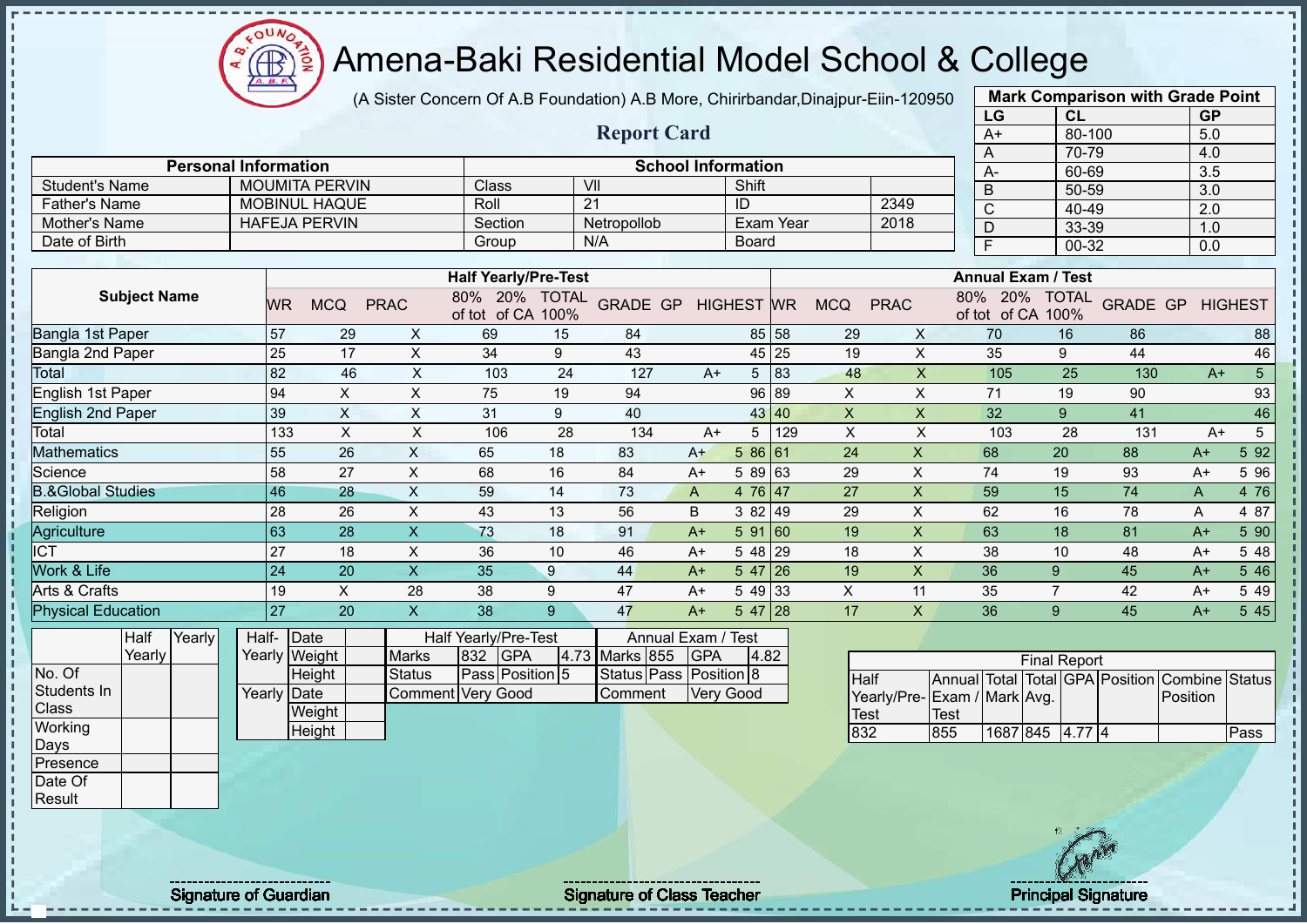$\Omega$ **CB** 

# Amena-Baki Residential Model School & College

(A Sister Concern Of A.B Foundation) A.B More, Chirirbandar,Dinajpur-Eiin-120950

|                              |             |                       |                           |                                    |                      |                           |                   |           |                           |                         |      | LG                              | <b>CL</b>           |                 | <b>GP</b>    |                |
|------------------------------|-------------|-----------------------|---------------------------|------------------------------------|----------------------|---------------------------|-------------------|-----------|---------------------------|-------------------------|------|---------------------------------|---------------------|-----------------|--------------|----------------|
|                              |             |                       |                           |                                    |                      | <b>Report Card</b>        |                   |           |                           |                         |      | $A+$                            | 80-100              |                 | 5.0          |                |
|                              |             |                       |                           |                                    |                      |                           |                   |           |                           |                         |      | A                               | 70-79               |                 | 4.0          |                |
| <b>Personal Information</b>  |             |                       |                           |                                    |                      | <b>School Information</b> |                   |           |                           |                         |      | A-                              | 60-69               |                 | 3.5          |                |
| <b>Student's Name</b>        |             | <b>MIMTANA MISU</b>   |                           | Class                              | VII                  |                           | Shift             |           |                           |                         |      | B                               | 50-59               |                 | 3.0          |                |
| <b>Father's Name</b>         |             | <b>MIJANUR RAHMAN</b> |                           | Roll                               | $\overline{24}$      |                           | ID                |           |                           | 2357                    |      | $\mathsf{C}$                    | 40-49               |                 | 2.0          |                |
| Mother's Name                |             | <b>RUBINA PERVIN</b>  |                           | Section                            | Netropollob          |                           |                   | Exam Year |                           | 2018                    |      | D                               | 33-39               |                 | 1.0          |                |
| Date of Birth                |             |                       |                           | Group                              | N/A                  |                           | <b>Board</b>      |           |                           |                         |      | F                               | 00-32               |                 | 0.0          |                |
|                              |             |                       |                           |                                    |                      |                           |                   |           |                           |                         |      |                                 |                     |                 |              |                |
|                              |             |                       |                           | <b>Half Yearly/Pre-Test</b>        |                      |                           |                   |           |                           |                         |      | <b>Annual Exam / Test</b>       |                     |                 |              |                |
| <b>Subject Name</b>          | <b>WR</b>   | <b>MCQ</b>            | <b>PRAC</b>               | 80% 20% TOTAL<br>of tot of CA 100% |                      | <b>GRADE GP</b>           | <b>HIGHEST WR</b> |           | <b>MCQ</b>                | <b>PRAC</b>             |      | 80% 20%<br>of tot of CA 100%    | <b>TOTAL</b>        | <b>GRADE GP</b> |              | <b>HIGHEST</b> |
| Bangla 1st Paper             | 35          | 18                    | X                         | 42                                 | 5<br>47              |                           |                   | 85 39     | 20                        | X                       |      | 47                              | 10                  | 57              |              | 88             |
| Bangla 2nd Paper             | 17          | 13                    | X                         | 24                                 | $\overline{4}$<br>28 |                           |                   | 45 20     | 15                        | X                       |      | 28                              | $\overline{7}$      | 35              |              | 46             |
| Total                        | 52          | 31                    | $\pmb{\times}$            | 66                                 | 9                    | 75<br>B                   | 3                 | 59        | 35                        | $\mathsf X$             |      | 75                              | 17                  | 92              | $A-$         | 3.5            |
| English 1st Paper            | 65          | $\sf X$               | $\pmb{\times}$            | 52                                 | 11<br>63             |                           |                   | 96 56     | $\boldsymbol{\mathsf{X}}$ | $\times$                |      | 45                              | 10                  | 55              |              | 93             |
| <b>English 2nd Paper</b>     | 17          | $\times$              | $\boldsymbol{\mathsf{X}}$ | 14                                 | 3<br>17              |                           |                   | 43 20     | $\boldsymbol{\mathsf{X}}$ | $\pmb{\times}$          |      | 16                              | $\overline{4}$      | 20              |              | 46             |
| Total                        | 82          | $\sf X$               | X                         | 66                                 | 14                   | B<br>80                   | 3                 | 76        | $\pmb{\times}$            | $\times$                |      | 61                              | 14                  | 75              | B            | $\mathbf{3}$   |
| <b>Mathematics</b>           | 36          | 17                    | $\mathsf{X}$              | 42<br>$\overline{4}$               | 46                   | $\mathsf{C}$              | 2 86 23           |           | 16                        | $\overline{\mathsf{X}}$ |      | 31                              | 10                  | 41              | $\mathsf{C}$ | 2 9 2          |
| Science                      | 38          | 16                    | $\boldsymbol{\mathsf{X}}$ | 43<br>11                           | 54                   | B                         | 3 89 56           |           | 15                        | X                       | 57   | 10                              |                     | 67              | А-           | 3.5 96         |
| <b>B.&amp;Global Studies</b> | 28          | 21                    | $\mathsf{X}$              | 39<br>8                            | 47                   | $\mathsf C$               | $276$ 30          |           | 17                        | $\pmb{\times}$          |      | 38                              | 9                   | 47              | $\mathsf{C}$ | 2 76           |
| Religion                     | 28          | 20                    | $\mathsf X$               | 38<br>8                            | 46                   | C                         | 2 8 2             | 33        | 25                        | X                       | 46   | 14                              |                     | 60              | А-           | 3.5 87         |
| Agriculture                  | 55          | 15                    | $\overline{\mathsf{X}}$   | 56                                 | 16<br>72             | $\overline{A}$            | 4 91 58           |           | 12                        | X                       |      | 56                              | 16                  | 72              | A            | 4 90           |
| $\overline{\text{ICT}}$      | 19          | 11                    | X                         | 24<br>$\overline{7}$               | 31                   | A-                        | $3.548$ 28        |           | 17                        | X                       |      | 36                              | 9                   | 45              | $A+$         | 5 48           |
| Work & Life                  | 24          | 17                    | $\mathsf{X}$              | 33<br>9                            | 42                   | $A+$                      | $547$   26        |           | 18                        | X                       |      | 35                              | 9                   | 44              | $A+$         | 5 4 6          |
| Arts & Crafts                | 19          | X                     | 21                        | 32<br>8                            | 40                   | $A+$                      | 5 49 28           |           | X                         | 8                       |      | 29                              | 6                   | 35              | Α            | 4 4 9          |
| <b>Physical Education</b>    | 16          | 15                    | $\boldsymbol{\mathsf{X}}$ | 25<br>5                            | 30                   | A-                        | $3.5$ 47 13       |           | 11                        | X                       |      | 19                              | 6                   | 25              | B            | 3 45           |
| <b>Half</b><br>Yearly        | Half-       | Date                  |                           | <b>Half Yearly/Pre-Test</b>        |                      | Annual Exam / Test        |                   |           |                           |                         |      |                                 |                     |                 |              |                |
| Yearly                       |             | Yearly Weight         | <b>Marks</b>              | 563<br><b>GPA</b>                  | 3.27 Marks 603       | <b>GPA</b>                | 3.5               |           |                           |                         |      |                                 | <b>Final Report</b> |                 |              |                |
| No. Of                       |             | Height                | <b>Status</b>             | Pass Position 43                   |                      | Status Pass Position 46   |                   |           | <b>Half</b>               |                         |      | Annual Total Total GPA Position |                     |                 | Combine      | <b>Status</b>  |
| Students In                  | Yearly Date |                       |                           | Comment Imprv. Needed              |                      | Comment                   | <b>Very Good</b>  |           |                           |                         |      | Yearly/Pre-Exam / Mark Avg.     |                     |                 | Position     |                |
| Class                        |             | Weight                |                           |                                    |                      |                           |                   |           | <b>Test</b>               |                         | Test |                                 |                     |                 |              |                |
| Working                      |             | Height                |                           |                                    |                      |                           |                   |           | 563                       |                         | 603  | 1166 584 3.39 47                |                     |                 |              | Pass           |
| Days                         |             |                       |                           |                                    |                      |                           |                   |           |                           |                         |      |                                 |                     |                 |              |                |
| Presence                     |             |                       |                           |                                    |                      |                           |                   |           |                           |                         |      |                                 |                     |                 |              |                |

**Mark Comparison with Grade Point**

Date Of Result

Signature of Guardian Signature Signature of Class Teacher National Signature Principal Signature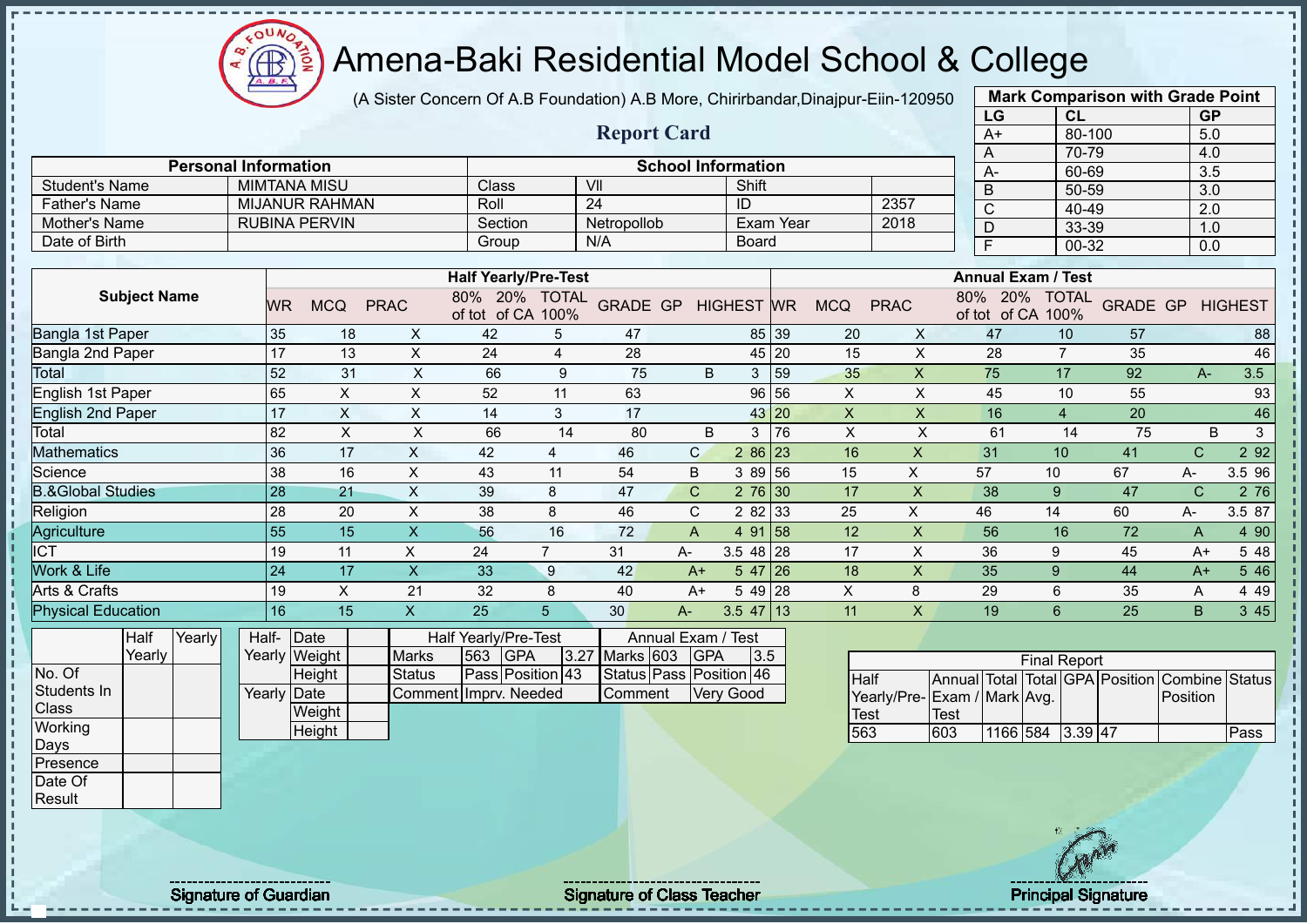

(A Sister Concern Of A.B Foundation) A.B More, Chirirbandar,Dinajpur-Eiin-120950

**Report Card**

|        | <b>Mark Comparison with Grade Point</b><br>LG |  |  |  |  |  |  |  |  |  |
|--------|-----------------------------------------------|--|--|--|--|--|--|--|--|--|
|        | <b>GP</b>                                     |  |  |  |  |  |  |  |  |  |
| 80-100 | 5.0                                           |  |  |  |  |  |  |  |  |  |
| 70-79  | 4.0                                           |  |  |  |  |  |  |  |  |  |
| 60-69  | 3.5                                           |  |  |  |  |  |  |  |  |  |
| 50-59  | 3.0                                           |  |  |  |  |  |  |  |  |  |
| 40-49  | 2.0                                           |  |  |  |  |  |  |  |  |  |
| 33-39  | 1.0                                           |  |  |  |  |  |  |  |  |  |
| 00-32  | 0.0                                           |  |  |  |  |  |  |  |  |  |
|        | CL                                            |  |  |  |  |  |  |  |  |  |

|                      | <b>Personal Information</b> |         | <b>School Information</b> |           |      | $A-$ |
|----------------------|-----------------------------|---------|---------------------------|-----------|------|------|
| Student's Name       | ANIKA SHARMILA              | Class   | VII                       | Shift     |      |      |
| <b>Father's Name</b> | <b>ALTAFUR RAHMAN</b>       | Roll    | 28                        |           | 2747 |      |
| Mother's Name        | RANU AKTER                  | Section | Netropollob               | Exam Year | 2018 |      |
| Date of Birth        |                             | Group   | N/A                       | Board     |      |      |

|                              |     |            |             | <b>Half Yearly/Pre-Test</b>   |                      |                 |      |                   |       |            |             | <b>Annual Exam / Test</b>     |                      |                 |      |                |
|------------------------------|-----|------------|-------------|-------------------------------|----------------------|-----------------|------|-------------------|-------|------------|-------------|-------------------------------|----------------------|-----------------|------|----------------|
| <b>Subject Name</b>          | WR  | <b>MCQ</b> | <b>PRAC</b> | 80%<br>20%<br>of CA<br>of tot | <b>TOTAL</b><br>100% | <b>GRADE GP</b> |      | <b>HIGHEST WR</b> |       | <b>MCQ</b> | <b>PRAC</b> | 20%<br>80%<br>of CA<br>of tot | <b>TOTAL</b><br>100% | <b>GRADE GP</b> |      | <b>HIGHEST</b> |
| Bangla 1st Paper             | 46  | 29         | X           | 60                            | 13                   | 73              |      |                   | 85 54 | 28         | X           | 66                            | 15                   | 81              |      | 88             |
| Bangla 2nd Paper             | 26  | 15         | X           | 33                            | 9                    | 42              |      |                   | 45 24 | 19         | X           | 34                            | 8                    | 42              |      | 46             |
| Total                        | 72  | 44         | X           | 93                            | 22                   | 115             | A    | 4                 | 78    | 47         | X           | 100                           | 23                   | 123             | $A+$ |                |
| English 1st Paper            | 91  | X          | X           | 73                            | 18                   | 91              |      | 96                | l 79  | X.         | X           | 63                            | 19                   | 82              |      | 93             |
| <b>English 2nd Paper</b>     | 33  | X          | X           | 26                            | 9                    | 35              |      |                   | 43 40 | X          | X           | 32                            | 9                    | 41              |      | 46             |
| Total                        | 124 | X          | X           | 99                            | 27                   | 126             |      | 5<br>$A+$         | 119   | X          | X           | 95                            | 28                   | 123             | $A+$ |                |
| <b>Mathematics</b>           | 52  | 25         | X           | 62                            | 18                   | 80              | $A+$ | 5 86 59           |       | 22         | X           | 65                            | 20                   | 85              | $A+$ | 5 9 2          |
| Science                      | 58  | 25         | X           | 66                            | 18                   | 84              | A+   | 5 89 61           |       | 28         | X           | 71                            | 13                   | 84              | $A+$ | 5 96           |
| <b>B.&amp;Global Studies</b> | 41  | 27         | X           | 54                            | 12                   | 66              | A-   | $3.5 \ 76 \ 43$   |       | 22         | X.          | 52                            | 13                   | 65              | A-   | 3.5 76         |
| Religion                     | 45  | 26         | X           | 57                            | 14                   | 71              | A    | 4 82 46           |       | 30         | X           | 61                            | 15                   | 76              | Α    | 4 87           |
| Agriculture                  | 58  | 16         | Χ           | 59                            | 18                   | 77              | A    | 491 61            |       | 22         | X           | 66                            | 18                   | 84              | $A+$ | 5 90           |
| <b>ICT</b>                   | 28  | 13         | X           | 33                            | 10                   | 43              | $A+$ | 5 48 29           |       | 18         | Χ           | 38                            | 10                   | 48              | $A+$ | 5 48           |
| Work & Life                  | 23  | 18         | X           | 33                            | 9                    | 42              | $A+$ | $547$   27        |       | 18         | X           | 36                            | 9                    | 45              | $A+$ | 5 4 6          |
| Arts & Crafts                | 19  | X          | 29          | 38                            | 9                    | 47              | A+   | 5 49 35           |       | X          | 12          | 38                            | 9                    | 47              | $A+$ | 5 4 9          |
| <b>Physical Education</b>    | 25  | 20         |             | 36                            | 9                    | 45              | $A+$ | $547$   28        |       | 17         | X           | 36                            | 9                    | 45              | $A+$ | 5 4 5          |

| Half   | Yearly | Half-       | <b>IDate</b>  |                   |         | <b>Half Yearly/Pre-Test</b> |                    | Annual Exam / Test      |      |
|--------|--------|-------------|---------------|-------------------|---------|-----------------------------|--------------------|-------------------------|------|
| Yearly |        |             | Yearly Weight | <b>Marks</b>      | 796 GPA |                             | 4.59 Marks 825 GPA |                         | 4.77 |
|        |        |             | <b>Height</b> | <b>Status</b>     |         | <b>Pass Position 11</b>     |                    | Status Pass Position 10 |      |
|        |        | Yearly Date |               | Comment Very Good |         |                             | <b>Comment</b>     | <b>Very Good</b>        |      |
|        |        |             | Weight        |                   |         |                             |                    |                         |      |
|        |        |             | Height        |                   |         |                             |                    |                         |      |

|                             | <b>Final Report</b><br>Annual Total Total GPA Position Combine Status |                  |  |  |  |          |      |  |  |  |  |  |  |  |
|-----------------------------|-----------------------------------------------------------------------|------------------|--|--|--|----------|------|--|--|--|--|--|--|--|
| <b>I</b> Half               |                                                                       |                  |  |  |  |          |      |  |  |  |  |  |  |  |
| Yearly/Pre-Exam / Mark Avg. |                                                                       |                  |  |  |  | Position |      |  |  |  |  |  |  |  |
| <b>Test</b>                 | Test                                                                  |                  |  |  |  |          |      |  |  |  |  |  |  |  |
| 796                         | 825                                                                   | 1621 812 4.68 12 |  |  |  |          | Pass |  |  |  |  |  |  |  |

No. Of Students In **Class Working** Days Presence Date Of Result

J.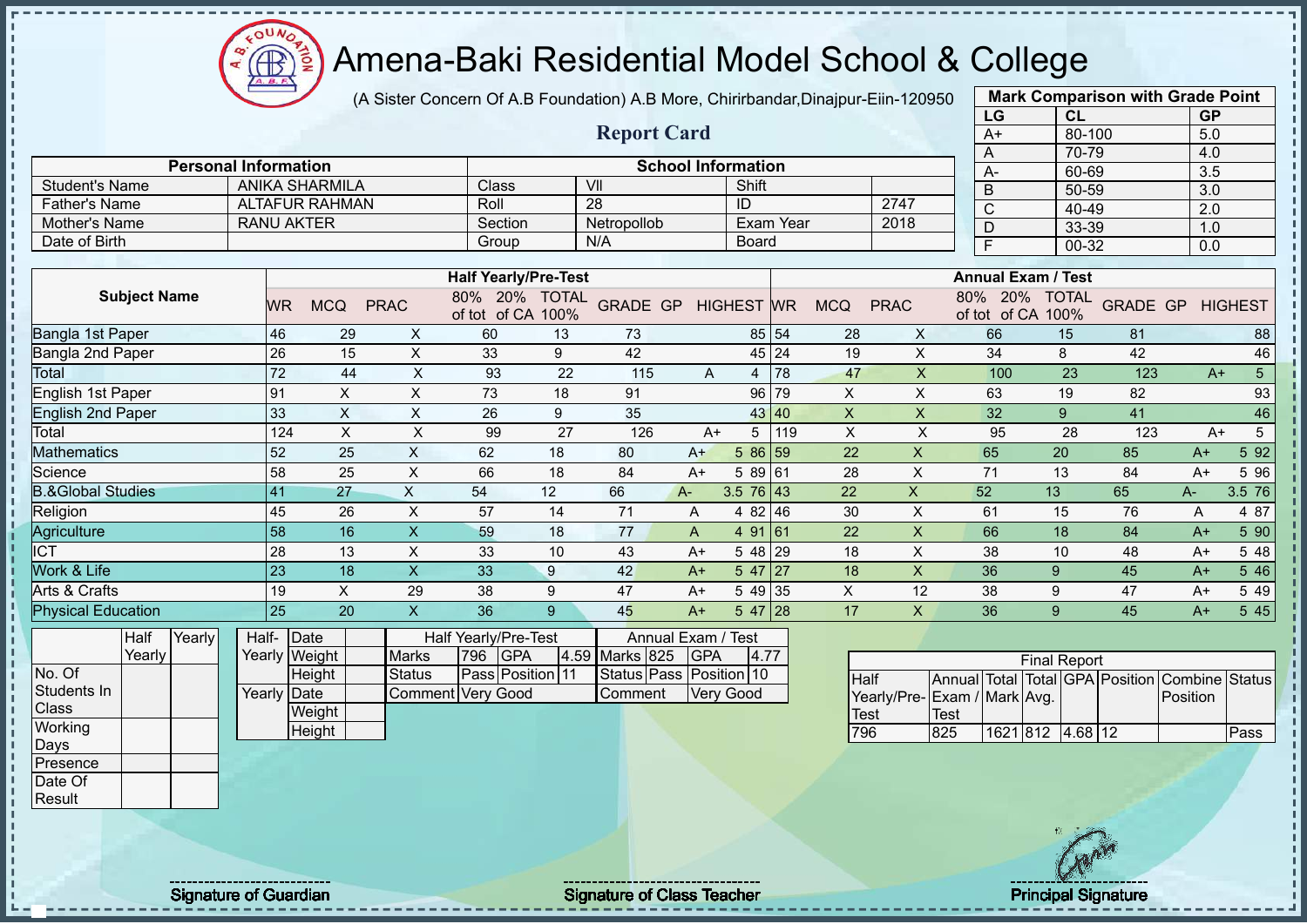

(A Sister Concern Of A.B Foundation) A.B More, Chirirbandar,Dinajpur-Eiin-120950 **Mark Comparison with Grade Point**

|                              |           |                           |                |                                           |                      |                    |                                  |                   |       |            |                         | LG                            | CL                   |                 | <b>GP</b> |                |
|------------------------------|-----------|---------------------------|----------------|-------------------------------------------|----------------------|--------------------|----------------------------------|-------------------|-------|------------|-------------------------|-------------------------------|----------------------|-----------------|-----------|----------------|
|                              |           |                           |                |                                           |                      | <b>Report Card</b> |                                  |                   |       |            |                         | $A+$                          | 80-100               |                 | 5.0       |                |
|                              |           |                           |                |                                           |                      |                    |                                  |                   |       |            |                         | A                             | 70-79                |                 | 4.0       |                |
| <b>Personal Information</b>  |           |                           |                |                                           |                      |                    | <b>School Information</b>        |                   |       |            |                         | A-                            | 60-69                |                 | 3.5       |                |
| <b>Student's Name</b>        |           | <b>ARIFA YESMIN</b>       |                | Class                                     | VII                  |                    |                                  | Shift             |       |            |                         | B                             | 50-59                |                 | 3.0       |                |
| <b>Father's Name</b>         |           | <b>AMINUL ISLAM</b>       |                | Roll                                      | 29                   |                    |                                  | ID                |       |            | 3194                    | C                             | 40-49                |                 | 2.0       |                |
| Mother's Name                |           | <b>ANJUMAN ARA</b>        |                | Section                                   |                      | Netropollob        |                                  | <b>Exam Year</b>  |       |            | 2018                    | D                             | 33-39                |                 | 1.0       |                |
| Date of Birth                |           |                           |                | Group                                     | N/A                  |                    |                                  | <b>Board</b>      |       |            |                         | F                             | 00-32                |                 | 0.0       |                |
|                              |           |                           |                |                                           |                      |                    |                                  |                   |       |            |                         |                               |                      |                 |           |                |
|                              |           |                           |                | <b>Half Yearly/Pre-Test</b>               |                      |                    |                                  |                   |       |            |                         | <b>Annual Exam / Test</b>     |                      |                 |           |                |
| <b>Subject Name</b>          | <b>WR</b> | <b>MCQ</b>                | <b>PRAC</b>    | 80% 20%<br>of tot of CA                   | <b>TOTAL</b><br>100% | <b>GRADE GP</b>    |                                  | <b>HIGHEST WR</b> |       | <b>MCQ</b> | <b>PRAC</b>             | 80%<br>20%<br>of CA<br>of tot | <b>TOTAL</b><br>100% | <b>GRADE GP</b> |           | <b>HIGHEST</b> |
| Bangla 1st Paper             | 47        | 27                        | X              | 59                                        | 11                   | 70                 |                                  |                   | 85 51 | 29         | X                       | 64                            | 14                   | 78              |           | 88             |
| Bangla 2nd Paper             | 21        | 15                        | X              | 29                                        | $\overline{7}$       | 36                 |                                  |                   | 45 21 | 20         | X                       | 33                            | $\overline{7}$       | 40              |           | 46             |
| Total                        | 68        |                           | 42<br>X        | 88                                        | 18                   | 106                | Α                                | 4                 | 72    | 49         | $\overline{\mathsf{X}}$ | 97                            | 21                   | 118             | A         | $\overline{4}$ |
| English 1st Paper            | 80        | X                         | X              | 64                                        | 14                   | 78                 |                                  |                   | 96 80 | X          | X                       | 64                            | 12                   | 76              |           | 93             |
| <b>English 2nd Paper</b>     | 27        | $\boldsymbol{\mathsf{X}}$ | $\pmb{\times}$ | 22                                        | 5                    | 27                 |                                  |                   | 43 25 | X          | $\sf X$                 | 20                            | $6\phantom{1}$       | 26              |           | 46             |
| Total                        |           | 107<br>X                  | X              | 86                                        | 19                   | 105                | A                                | 4                 | 105   | X          | X                       | 84                            | 18                   | 102             | A-        | 3.5            |
| <b>Mathematics</b>           | 44        | 23                        | X              | 54                                        | 9                    | 63                 | A-                               | 3.5 86 56         |       | 20         | X                       | 61                            | 12                   | 73              | A         | 4 9 2          |
| Science                      | 57        | 22                        | X              | 63                                        | 14                   | 77                 | Α                                | 4 89 64           |       | 27         | X                       | 73                            | 18                   | 91              | $A+$      | 5 96           |
| <b>B.&amp;Global Studies</b> | 35        | 28                        | X              | 50                                        | 11                   | 61                 | $A -$                            | $3.5 \ 76 \ 38$   |       | 24         | X.                      | 50                            | 12                   | 62              | $A -$     | 3.5 76         |
| Religion                     | 43        | 28                        | X              | 57                                        | 14                   | 71                 | A                                | 4 82 54           |       | 28         | X                       | 66                            | 16                   | 82              | $A+$      | 5 87           |
| Agriculture                  | 61        | 19                        | $\pmb{\times}$ | 64                                        | 17                   | 81                 | $A+$                             | 591 61            |       | 24         | X                       | 68                            | 18                   | 86              | $A+$      | 5 90           |
| <b>ICT</b>                   | 20        | 17                        | X              | 30                                        | 10                   | 40                 | A+                               | 5 48              | 27    | 16         | X                       | 34                            | 9                    | 43              | $A+$      | 5 48           |
| Work & Life                  | 27        | 19                        | X.             | 37                                        | 9                    | 46                 | $A+$                             | $547$  26         |       | 18         | X                       | 35                            | 9                    | 44              | $A+$      | 5 4 6          |
| Arts & Crafts                | 18        | $\pmb{\times}$            | 26             | 35                                        | 8                    | 43                 | A+                               | 5 49 31           |       | X          | 11                      | 34                            | 8                    | 42              | A+        | 5 4 9          |
| <b>Physical Education</b>    | 24        | 16                        | X.             | 32                                        | 8                    | 40                 | $A+$                             | $547$ 24          |       | 18         | X                       | 34                            | $\boldsymbol{8}$     | 42              | $A+$      | 5 4 5          |
| Yearly<br>Half<br>Yearly     | Half-     | Date<br>Yearly Weight     | <b>Marks</b>   | Half Yearly/Pre-Test<br>733<br><b>GPA</b> |                      | 4.36 Marks 785     | Annual Exam / Test<br><b>GPA</b> | 4.55              |       |            |                         |                               | <b>Final Report</b>  |                 |           |                |

No. Of Students In **Class Working** Days Presence Date Of

**Result** 

**Height** Yearly Date **Weight Height** Status | Pass Position 22 Status Pass Position 25 Comment Good Comment Very Good

|                             | <b>Final Report</b> |                  |  |  |  |                                                |      |  |  |  |  |  |  |  |
|-----------------------------|---------------------|------------------|--|--|--|------------------------------------------------|------|--|--|--|--|--|--|--|
| <b>IHalf</b>                |                     |                  |  |  |  | Annual Total Total GPA Position Combine Status |      |  |  |  |  |  |  |  |
| Yearly/Pre-Exam / Mark Avg. |                     |                  |  |  |  | Position                                       |      |  |  |  |  |  |  |  |
| Test                        | <b>ITest</b>        |                  |  |  |  |                                                |      |  |  |  |  |  |  |  |
| 733                         | 785                 | 1518 760 4.45 23 |  |  |  |                                                | Pass |  |  |  |  |  |  |  |

Signature of Guardian Signature Signature of Class Teacher New York Network Principal Signature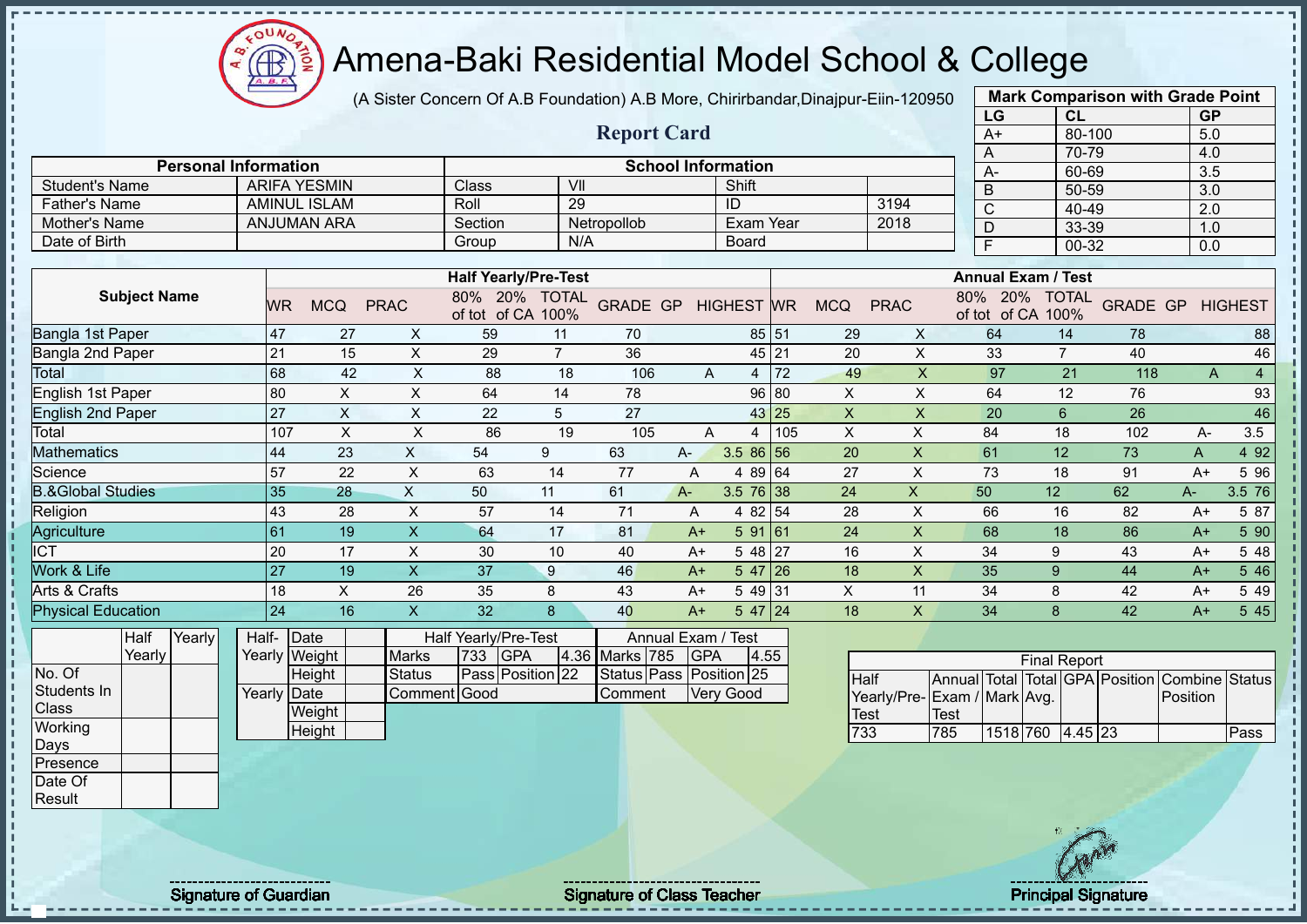(A Sister Concern Of A.B Foundation) A.B More, Chirirbandar,Dinajpur-Eiin-120950

|                              |        |        |                    |                 |                             |                           |                             |               |                         |                           |                   |              |                |                           | LG               |                           | <b>CL</b>           |                                                | <b>GP</b>        |                 |
|------------------------------|--------|--------|--------------------|-----------------|-----------------------------|---------------------------|-----------------------------|---------------|-------------------------|---------------------------|-------------------|--------------|----------------|---------------------------|------------------|---------------------------|---------------------|------------------------------------------------|------------------|-----------------|
|                              |        |        |                    |                 |                             |                           |                             |               | <b>Report Card</b>      |                           |                   |              |                |                           | $A+$             |                           | 80-100              |                                                | 5.0              |                 |
|                              |        |        |                    |                 |                             |                           |                             |               |                         |                           |                   |              |                |                           | A                |                           | 70-79               |                                                | 4.0              |                 |
|                              |        |        |                    |                 | <b>Personal Information</b> |                           |                             |               |                         | <b>School Information</b> |                   |              |                |                           | A-               |                           | 60-69               |                                                | $\overline{3.5}$ |                 |
| <b>Student's Name</b>        |        |        | <b>LIMA AKTHER</b> |                 |                             |                           |                             | <b>Class</b>  | VII                     |                           |                   | Shift        |                |                           | B                |                           | 50-59               |                                                | $\overline{3.0}$ |                 |
| <b>Father's Name</b>         |        |        |                    |                 | <b>MD. AMJAD HOSSAIN</b>    |                           |                             | Roll          | $\overline{30}$         |                           | ID                |              |                | 3901                      | $\overline{C}$   |                           | 40-49               |                                                | $\overline{2.0}$ |                 |
| Mother's Name                |        |        |                    |                 | DEATH DELOARA BEGUM         |                           |                             | Section       | Netropollob             |                           |                   | Exam Year    |                | 2018                      | D                |                           | 33-39               |                                                | 1.0              |                 |
| Date of Birth                |        |        |                    |                 |                             |                           |                             | Group         | N/A                     |                           |                   | <b>Board</b> |                |                           | $\overline{F}$   |                           | 00-32               |                                                | 0.0              |                 |
|                              |        |        |                    |                 |                             |                           | <b>Half Yearly/Pre-Test</b> |               |                         |                           |                   |              |                |                           |                  | <b>Annual Exam / Test</b> |                     |                                                |                  |                 |
| <b>Subject Name</b>          |        |        |                    |                 |                             |                           |                             | 80% 20% TOTAL |                         |                           |                   |              |                |                           |                  | 80% 20% TOTAL             |                     |                                                |                  |                 |
|                              |        |        |                    | <b>WR</b>       | <b>MCQ</b>                  | <b>PRAC</b>               | of tot of CA 100%           |               | <b>GRADE GP</b>         |                           | <b>HIGHEST</b> WR |              | <b>MCQ</b>     | <b>PRAC</b>               |                  | of tot of CA 100%         |                     | <b>GRADE GP</b>                                |                  | <b>HIGHEST</b>  |
| Bangla 1st Paper             |        |        |                    | 49              | 26                          | X                         | 60                          | 10            | 70                      |                           |                   | 85 52        | 30             | X                         | 66               |                           | 14                  | 80                                             |                  | 88              |
| Bangla 2nd Paper             |        |        |                    | 24              | 15                          | X                         | 31                          | 8             | 39                      |                           | 45                | 22           | 18             | $\mathsf X$               | 32               |                           | $\overline{7}$      | 39                                             |                  | 46              |
| Total                        |        |        |                    | 73              | 41                          | X                         | 91                          | 18            | 109                     | A                         | 4                 | 74           | 48             | $\boldsymbol{\mathsf{X}}$ | 98               |                           | 21                  | 119                                            | A                | $\overline{4}$  |
| English 1st Paper            |        |        |                    | 92              | Χ                           | X                         | 74                          | 18            | 92                      |                           | 96                | 83           | X.             | X                         | 66               |                           | 18                  | 84                                             |                  | 93              |
| <b>English 2nd Paper</b>     |        |        |                    | 38              | $\boldsymbol{\mathsf{X}}$   | $\pmb{\times}$            | 30                          | 6             | 36                      |                           |                   | 43 37        | $\pmb{\times}$ | X                         | 30               |                           | $\overline{7}$      | 37                                             |                  | 46              |
| Total                        |        |        |                    | 130             | $\mathsf{X}$                | X                         | 104                         | 24            | 128                     | $A+$                      | 5                 | 120          | $\mathsf X$    | $\times$                  | 96               |                           | 25                  | 121                                            | $A+$             | $5\phantom{.0}$ |
| <b>Mathematics</b>           |        |        |                    | 38              | 24                          | X                         | 50                          | 12            | 62                      | A-                        | 3.5 86 38         |              | 27             | $\mathsf{X}$              | 52               | 16                        |                     | 68                                             | A-               | 3.5 92          |
| Science                      |        |        |                    | 56              | $\overline{22}$             | $\boldsymbol{\mathsf{X}}$ | 62                          | 16            | $\overline{78}$         | $\overline{A}$            | 4 89 54           |              | 25             | $\times$                  | 63               |                           | 17                  | 80                                             | $A+$             | 5 96            |
| <b>B.&amp;Global Studies</b> |        |        |                    | 39              | 29                          | $\sf X$                   | 54                          | 12            | 66                      | $A -$                     | $3.5 \ 76 \ 40$   |              | 26             | $\pmb{\times}$            | 53               | 12                        |                     | 65                                             | A-               | 3.5 76          |
| Religion                     |        |        |                    | 27              | 25                          | $\times$                  | 42                          | 15            | 57                      | B                         | 3 8 2             | 54           | 29             | $\times$                  | 66               |                           | 16                  | 82                                             | $A+$             | 5 87            |
| Agriculture                  |        |        |                    | $\overline{57}$ | 19                          | $\boldsymbol{\mathsf{X}}$ | 61                          | 18            | 79                      | A                         | 4 91              | 55           | 19             | $\pmb{\times}$            | 59               |                           | 18                  | 77                                             | A                | 4 90            |
| <b>ICT</b>                   |        |        |                    | 28              | 19                          | $\pmb{\times}$            | 38                          | 8             | 46                      | $A+$                      | 5 48 27           |              | 16             | $\pmb{\times}$            | 34               |                           | 9                   | 43                                             | $A+$             | 5 48            |
| Work & Life                  |        |        |                    | 24              | 19                          | $\mathsf X$               | 34                          | 9             | 43                      | $A+$                      | $547$  25         |              | 19             | $\mathsf{x}$              | 35               | 9                         |                     | 44                                             | A+               | 5 4 6           |
| Arts & Crafts                |        |        |                    | 19              | $\boldsymbol{\mathsf{X}}$   | 28                        | 38                          | 9             | 47                      | $A+$                      | 5 49              | 33           | $\times$       | 12                        | 36               | 8                         |                     | 44                                             | A+               | 5 4 9           |
| <b>Physical Education</b>    |        |        |                    | 26              | 19                          | $\boldsymbol{\mathsf{X}}$ | 36                          | 8             | 44                      | $A+$                      | 5 47              | 27           | 16             | $\mathsf{X}$              | 34               | 8                         |                     | 42                                             | $A+$             | 5 4 5           |
| Half                         |        | Yearly | Half-              |                 | Date                        |                           | Half Yearly/Pre-Test        |               |                         | Annual Exam / Test        |                   |              |                |                           |                  |                           |                     |                                                |                  |                 |
|                              | Yearly |        |                    |                 | Yearly Weight               | <b>Marks</b>              | 759<br><b>GPA</b>           | 4.27          | Marks 785               | GPA                       |                   | 4.55         |                |                           |                  |                           | <b>Final Report</b> |                                                |                  |                 |
| No. Of                       |        |        |                    |                 | Height                      | <b>Status</b>             | Pass Position 23            |               | Status Pass Position 25 |                           |                   |              | <b>Half</b>    |                           |                  |                           |                     | Annual Total Total GPA Position Combine Status |                  |                 |
| Students In                  |        |        |                    | Yearly Date     |                             |                           | Comment Good                |               | Comment                 |                           | <b>Very Good</b>  |              |                | Yearly/Pre-               | Exam / Mark Avg. |                           |                     |                                                | Position         |                 |
| Class                        |        |        |                    |                 | Weight                      |                           |                             |               |                         |                           |                   |              | <b>Test</b>    |                           | <b>Test</b>      |                           |                     |                                                |                  |                 |
| Working                      |        |        |                    |                 | Height                      |                           |                             |               |                         |                           |                   |              | 759            |                           | 785              | 1544 774 4.41 24          |                     |                                                |                  | Pass            |
| Days                         |        |        |                    |                 |                             |                           |                             |               |                         |                           |                   |              |                |                           |                  |                           |                     |                                                |                  |                 |
| Presence                     |        |        |                    |                 |                             |                           |                             |               |                         |                           |                   |              |                |                           |                  |                           |                     |                                                |                  |                 |
| Date Of                      |        |        |                    |                 |                             |                           |                             |               |                         |                           |                   |              |                |                           |                  |                           |                     |                                                |                  |                 |
| Result                       |        |        |                    |                 |                             |                           |                             |               |                         |                           |                   |              |                |                           |                  |                           |                     |                                                |                  |                 |

**Mark Comparison with Grade Point**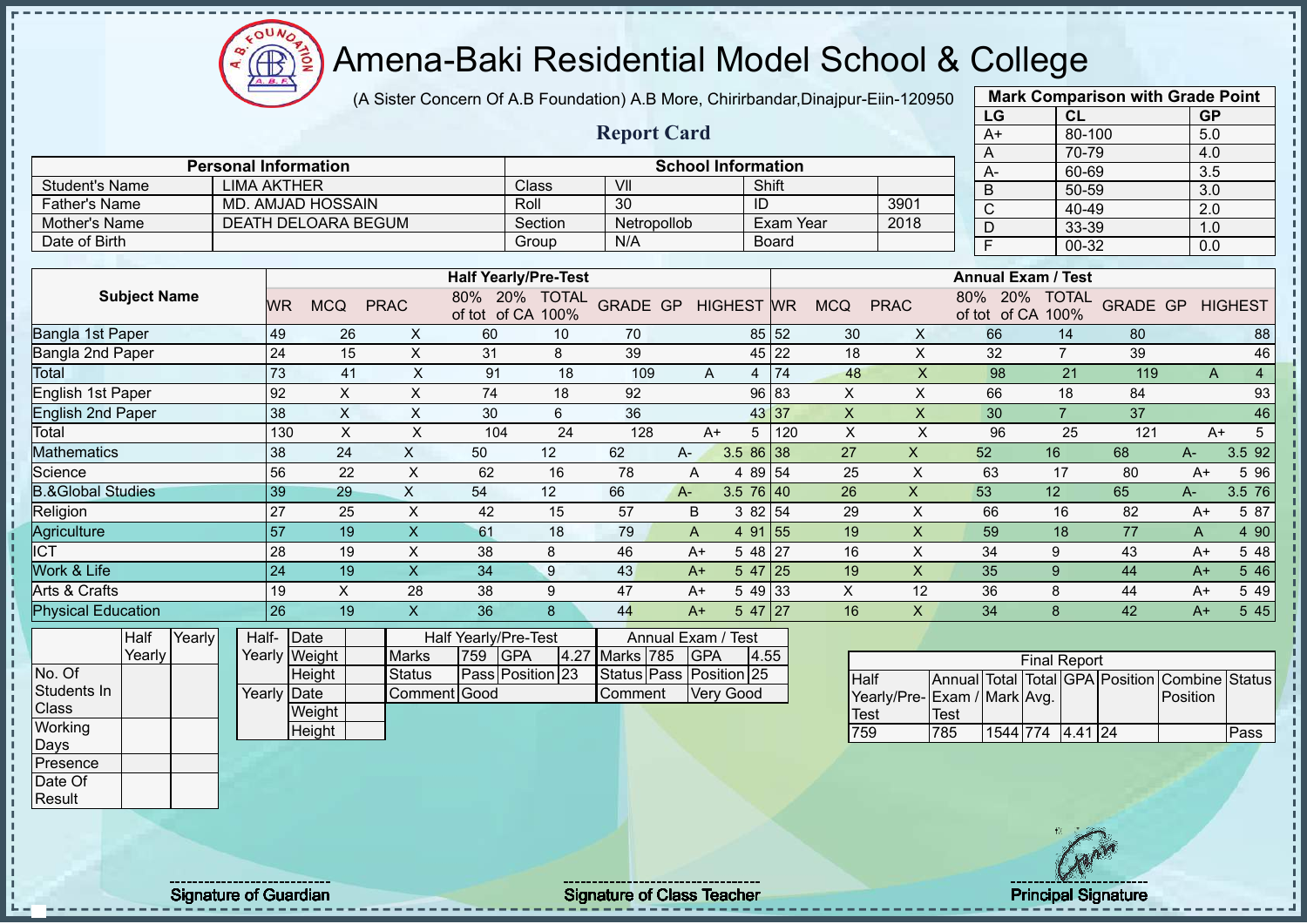

(A Sister Concern Of A.B Foundation) A.B More, Chirirbandar,Dinajpur-Eiin-120950

**Report Card**

|      | <b>Mark Comparison with Grade Point</b> |           |
|------|-----------------------------------------|-----------|
| LG   | CL                                      | <b>GP</b> |
| $A+$ | 80-100                                  | 5.0       |
| A    | 70-79                                   | 4.0       |
| А-   | 60-69                                   | 3.5       |
| B    | 50-59                                   | 3.0       |
| C    | 40-49                                   | 2.0       |
| D    | 33-39                                   | 1.0       |
| F    | 00-32                                   | 0.0       |
|      |                                         |           |

| <b>Student's Name</b>        | <b>AZRIN KARIM</b> |                           |             | Class                                | VII                  |                 |                    | Shift             |       |            |              |                           |                            |                 |                  |                 |
|------------------------------|--------------------|---------------------------|-------------|--------------------------------------|----------------------|-----------------|--------------------|-------------------|-------|------------|--------------|---------------------------|----------------------------|-----------------|------------------|-----------------|
| <b>Father's Name</b>         | <b>MD. ANOWAR</b>  |                           |             | Roll                                 | 33                   |                 |                    | ID                |       |            | 4127         | B                         | 50-59                      |                 | $\overline{3.0}$ |                 |
|                              |                    |                           |             |                                      |                      |                 |                    |                   |       |            |              | C                         | 40-49                      |                 | 2.0              |                 |
| Mother's Name                |                    | <b>ROZINA AKTER</b>       |             | Section                              |                      | Netropollob     |                    | Exam Year         |       |            | 2018         | D                         | 33-39                      |                 | 1.0              |                 |
| Date of Birth                |                    |                           |             | Group                                | N/A                  |                 |                    | Board             |       |            |              | F                         | 00-32                      |                 | 0.0              |                 |
|                              |                    |                           |             |                                      |                      |                 |                    |                   |       |            |              |                           |                            |                 |                  |                 |
|                              |                    |                           |             | <b>Half Yearly/Pre-Test</b>          |                      |                 |                    |                   |       |            |              | <b>Annual Exam / Test</b> |                            |                 |                  |                 |
| <b>Subject Name</b>          | <b>WR</b>          | <b>MCQ</b>                | <b>PRAC</b> | 80%<br><b>20%</b><br>of CA<br>of tot | <b>TOTAL</b><br>100% | <b>GRADE GP</b> |                    | <b>HIGHEST WR</b> |       | <b>MCQ</b> | <b>PRAC</b>  | 20%<br>80%<br>of tot      | <b>TOTAL</b><br>of CA 100% | <b>GRADE GP</b> |                  | <b>HIGHEST</b>  |
| Bangla 1st Paper             | 51                 | 26                        | X           | 62                                   | 12                   | 74              |                    |                   | 85 51 | 29         | X            | 64                        | 16                         | 80              |                  | 88              |
| Bangla 2nd Paper             | 26                 | 15                        | X           | 33                                   | 9                    | 42              |                    |                   | 45 22 | 20         | X            | 34                        | 8                          | 42              |                  | 46              |
| Total                        | 77                 | 41                        | X           | 95                                   | 21                   | 116             | A                  | 4                 | 73    | 49         | $\times$     | 98                        | 24                         | 122             | $A+$             | $5\overline{)}$ |
| English 1st Paper            | 94                 | X                         | X           | 75                                   | 19                   | 94              |                    |                   | 96 89 | X          | X            | 71                        | 19                         | 90              |                  | 93              |
| <b>English 2nd Paper</b>     | 35                 | $\boldsymbol{\mathsf{X}}$ | X           | 28                                   | 8                    | 36              |                    |                   | 43 46 | X          | X            | 37                        | 8                          | 45              |                  | 46              |
| Total                        | 129                | X                         | X           | 103                                  | 27                   | 130             | $A+$               | 5                 | 135   | X          | X            | 108                       | 27                         | 135             | $A+$             | 5               |
| <b>Mathematics</b>           | 51                 | 25                        | X           | 61                                   | 15                   | 76              | $\mathsf{A}$       | 4 86 52           |       | 25         | X            | 62                        | 13                         | 75              | A                | 4 9 2           |
| Science                      | 43                 | 21                        | X           | 51                                   | 15                   | 66              | A-                 | 3.5 89 55         |       | 29         | X            | 67                        | 18                         | 85              | $A+$             | 5 96            |
| <b>B.&amp;Global Studies</b> | 32                 | 28                        | X           | 48                                   | 10                   | 58              | B                  | 376 40            |       | 27         | X.           | 54                        | 14                         | 68              | A-               | 3.5 76          |
| Religion                     | 45                 | 27                        | X           | 58                                   | 16                   | 74              | A                  | 4 82 52           |       | 30         | X            | 66                        | 16                         | 82              | $A+$             | 5 87            |
| Agriculture                  | 57                 | 23                        | X           | 64                                   | 16                   | 80              | $A+$               | 591 51            |       | 23         | X            | 59                        | 17                         | 76              | A                | 4 90            |
| <b>CT</b>                    | 24                 | 18                        | X           | 34                                   | 9                    | 43              | $A+$               | 5 48 27           |       | 19         | X            | 37                        | 10                         | 47              | $A+$             | 5 48            |
| <b>Nork &amp; Life</b>       | 26                 | 20                        | X           | 37                                   | $\boldsymbol{9}$     | 46              | $A+$               | $547$   27        |       | 18         | $\mathsf{X}$ | 36                        | 9                          | 45              | $A+$             | 5 4 6           |
| Arts & Crafts                | 18                 | X                         | 25          | 34                                   | 8                    | 42              | $A+$               | 5 49 33           |       | X          | 11           | 35                        | 9                          | 44              | $A+$             | 5 4 9           |
| <b>Physical Education</b>    | 26                 | 20                        | X           | 37                                   | 9                    | 46              | $A+$               | $547$ 28          |       | 15         | X            | 34                        | $9\,$                      | 43              | $A+$             | 5 4 5           |
| <b>Half</b><br>Yearly        | Half-              | Date                      |             | Half Yearly/Pre-Test                 |                      |                 | Annual Exam / Test |                   |       |            |              |                           |                            |                 |                  |                 |

|             | Yearly |  |
|-------------|--------|--|
| No. Of      |        |  |
| Students In |        |  |
| Class       |        |  |
| Working     |        |  |
| Days        |        |  |
| Presence    |        |  |
| Date Of     |        |  |
| Result      |        |  |

j. J.  $\mathbf{I}$  $\mathbf{I}$  $\mathbf{I}$ 

| Half- Date  |               |               |                  | Half Yearly/Pre-Test |                    | Annual Exam / Test      |      |
|-------------|---------------|---------------|------------------|----------------------|--------------------|-------------------------|------|
|             | Yearly Weight | <b>Marks</b>  | <b>1777 IGPA</b> |                      | 4.41 Marks 822 GPA |                         | 4.68 |
|             | Height        | <b>Status</b> |                  | Pass Position 17     |                    | Status Pass Position 16 |      |
| Yearly Date |               | Comment Good  |                  |                      | <b>Comment</b>     | <b>Very Good</b>        |      |
|             | Weight        |               |                  |                      |                    |                         |      |
|             | Height        |               |                  |                      |                    |                         |      |

**Personal Information School Information** 

|                             |      |                  | <b>Final Report</b> |  |                                                |      |
|-----------------------------|------|------------------|---------------------|--|------------------------------------------------|------|
| <b>I</b> Half               |      |                  |                     |  | Annual Total Total GPA Position Combine Status |      |
| Yearly/Pre-Exam / Mark Avg. |      |                  |                     |  | Position                                       |      |
| Test                        | Test |                  |                     |  |                                                |      |
|                             | 822  | 1599 800 4.55 18 |                     |  |                                                | Pass |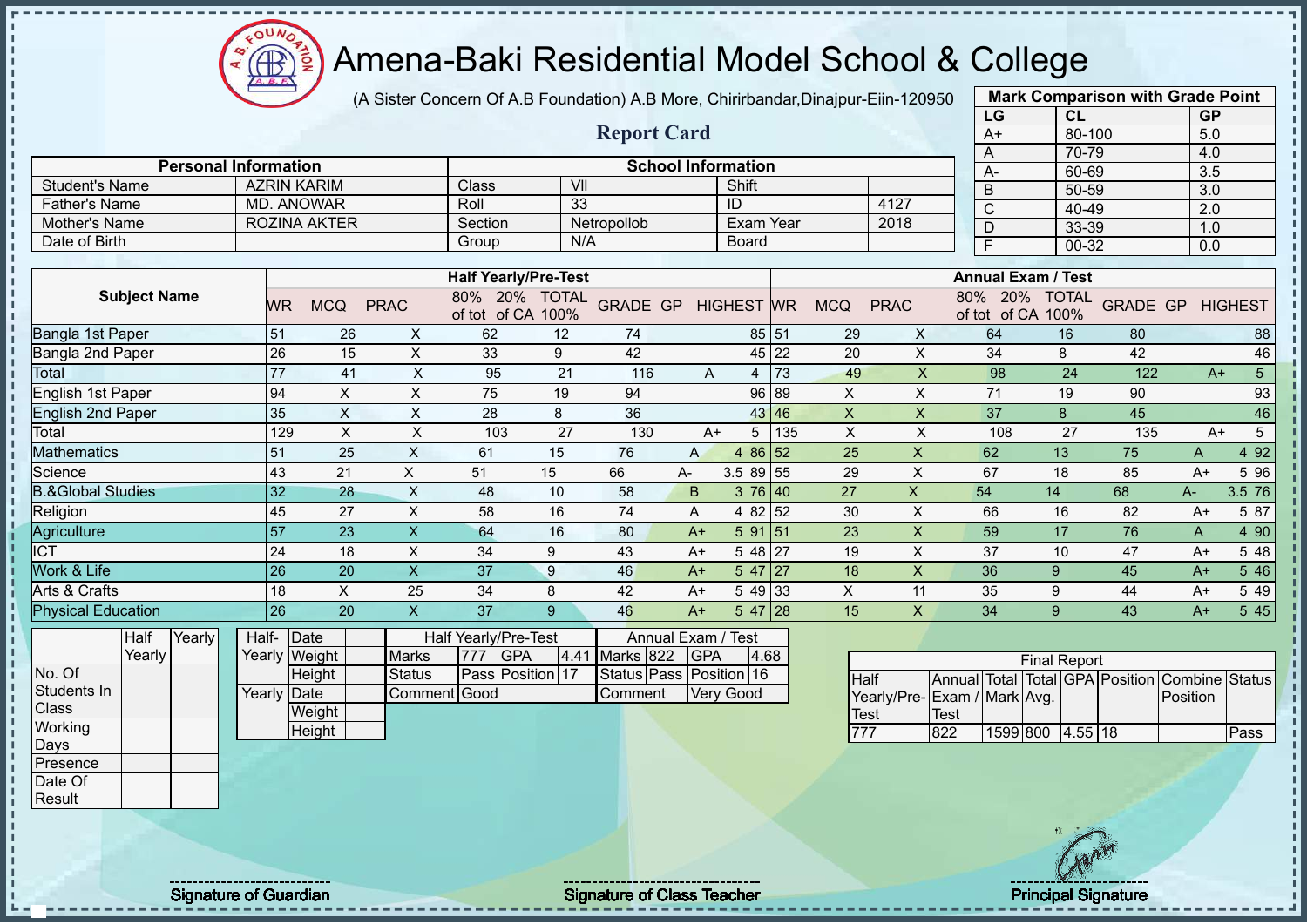ΩU **CB** 

# Amena-Baki Residential Model School & College

(A Sister Concern Of A.B Foundation) A.B More, Chirirbandar,Dinajpur-Eiin-120950

|                              |             |        |       |     |                             |                           |                      |                             |                         |                |                           |                  |                           |                           | LG                                             |                     | CL             |                 | <b>GP</b> |                |
|------------------------------|-------------|--------|-------|-----|-----------------------------|---------------------------|----------------------|-----------------------------|-------------------------|----------------|---------------------------|------------------|---------------------------|---------------------------|------------------------------------------------|---------------------|----------------|-----------------|-----------|----------------|
|                              |             |        |       |     |                             |                           |                      |                             | <b>Report Card</b>      |                |                           |                  |                           |                           | $A+$                                           |                     | 80-100         |                 | 5.0       |                |
|                              |             |        |       |     |                             |                           |                      |                             |                         |                |                           |                  |                           |                           | Α                                              |                     | 70-79          |                 | 4.0       |                |
|                              |             |        |       |     | <b>Personal Information</b> |                           |                      |                             |                         |                | <b>School Information</b> |                  |                           |                           | A-                                             |                     | 60-69          |                 | 3.5       |                |
| <b>Student's Name</b>        |             |        |       |     | MST. SANJIDA AKHTER JUI     |                           |                      | Class                       | VII                     |                |                           | Shift            |                           |                           | B                                              |                     | 50-59          |                 | 3.0       |                |
| <b>Father's Name</b>         |             |        |       |     | MD. SAZZAD HOSSAIN          |                           |                      | Roll                        | 31                      |                | ID                        |                  |                           | 4082                      | $\mathsf{C}$                                   |                     | 40-49          |                 | 2.0       |                |
| Mother's Name                |             |        |       |     | <b>MST. ANOWARA BEGUM</b>   |                           |                      | Section                     | Netropollob             |                |                           | <b>Exam Year</b> |                           | 2018                      | D                                              |                     | 33-39          |                 | 1.0       |                |
| Date of Birth                |             |        |       |     |                             |                           |                      | Group                       | N/A                     |                |                           | <b>Board</b>     |                           |                           | F                                              |                     | 00-32          |                 | 0.0       |                |
|                              |             |        |       |     |                             |                           |                      | <b>Half Yearly/Pre-Test</b> |                         |                |                           |                  |                           |                           | <b>Annual Exam / Test</b>                      |                     |                |                 |           |                |
| <b>Subject Name</b>          |             |        |       |     |                             |                           |                      | 80% 20% TOTAL               |                         |                |                           |                  |                           |                           | 80% 20% TOTAL                                  |                     |                |                 |           |                |
|                              |             |        |       | WR  | <b>MCQ</b>                  | <b>PRAC</b>               |                      | of tot of CA 100%           | <b>GRADE GP</b>         |                | <b>HIGHEST</b> WR         |                  | <b>MCQ</b>                | <b>PRAC</b>               | of tot of CA 100%                              |                     |                | <b>GRADE GP</b> |           | <b>HIGHEST</b> |
| Bangla 1st Paper             |             |        |       | 46  | 26                          | X                         | 58                   | 13                          | 71                      |                |                           | 85 49            | 30                        | X                         | 63                                             |                     | 13             | 76              |           | 88             |
| Bangla 2nd Paper             |             |        |       | 21  | 14                          | X                         | 28                   | $\overline{7}$              | 35                      |                |                           | 45 21            | 19                        | $\boldsymbol{\mathsf{X}}$ | 32                                             |                     | 8              | 40              |           | 46             |
| Total                        |             |        |       | 67  | 40                          | $\mathsf X$               | 86                   | 20                          | 106                     | A              | 4                         | 70               | 49                        | $\boldsymbol{\mathsf{X}}$ | 95                                             |                     | 21             | 116             | A         | $\overline{4}$ |
| <b>English 1st Paper</b>     |             |        |       | 89  | X                           | X                         | 71                   | 16                          | 87                      |                |                           | 96 78            | X                         | X                         | 62                                             |                     | 18             | 80              |           | 93             |
| <b>English 2nd Paper</b>     |             |        |       | 30  | $\boldsymbol{\mathsf{X}}$   | $\boldsymbol{\mathsf{X}}$ | 24                   | 5                           | 29                      |                |                           | 43 35            | $\mathsf X$               | $\mathsf{X}$              | 28                                             |                     | $\overline{7}$ | 35              |           | 46             |
| Total                        |             |        |       | 119 | $\times$                    | $\pmb{\times}$            | 95                   | 21                          | 116                     | A              | 4                         | 113              | X                         | $\boldsymbol{\mathsf{X}}$ | 90                                             |                     | 25             | 115             | A         | $\overline{4}$ |
| <b>Mathematics</b>           |             |        |       | 40  | 19                          | $\boldsymbol{\mathsf{X}}$ | 47                   | 16                          | 63                      | A-             | 3.5 86 28                 |                  | 23                        | $\pmb{\times}$            | 41                                             | 15                  |                | 56              | B.        | 3 9 2          |
| Science                      |             |        |       | 50  | 19                          | $\pmb{\times}$            | 55                   | 17                          | 72                      | Α              | 4 89 58                   |                  | 24                        | X                         | 66                                             | 17                  |                | 83              | $A+$      | 5 9 6          |
| <b>B.&amp;Global Studies</b> |             |        |       | 30  | 24                          | $\times$                  | 43                   | 11                          | 54                      | B              | $376$ 38                  |                  | 22                        | $\mathsf X$               | 48                                             | 11                  |                | 59              | B         | 3 76           |
| Religion                     |             |        |       | 34  | 23                          | $\boldsymbol{\mathsf{X}}$ | 46                   | 12                          | 58                      | B              | 382 41                    |                  | 26                        | $\pmb{\times}$            | 54                                             | 15                  |                | 69              | A-        | 3.5 87         |
| Agriculture                  |             |        |       | 61  | 16                          | $\boldsymbol{\mathsf{X}}$ | 62                   | 16                          | 78                      | $\overline{A}$ | 4 91 58                   |                  | 16                        | $\mathsf{X}$              | 59                                             | 17                  |                | 76              | A         | 4 90           |
| <b>ICT</b>                   |             |        |       | 25  | 19                          | $\times$                  | 35                   | 8                           | 43                      | $A+$           | 5 48 25                   |                  | 20                        | X                         | 36                                             | 9                   |                | 45              | $A+$      | 5 48           |
| Work & Life                  |             |        |       | 25  | 19                          | $\overline{\mathsf{x}}$   | 35                   | 9                           | 44                      | $A+$           | $547$ 26                  |                  | 18                        | $\boldsymbol{\mathsf{X}}$ | 35                                             | 9                   |                | 44              | $A+$      | 5 4 6          |
| Arts & Crafts                |             |        |       | 17  | X                           | 17                        | 27                   | 8                           | 35                      | A              | 4 49 32                   |                  | $\boldsymbol{\mathsf{X}}$ | 11                        | 34                                             | $\overline{7}$      |                | 41              | $A+$      | 5 4 9          |
| <b>Physical Education</b>    |             |        |       | 23  | 18                          | $\overline{\mathsf{x}}$   | 33                   | $\overline{7}$              | 40                      | $A+$           | 547 24                    |                  | 18                        | $\mathsf{X}$              | 34                                             | 9                   |                | 43              | $A+$      | 5 4 5          |
|                              | <b>Half</b> | Yearly | Half- |     | Date                        |                           | Half Yearly/Pre-Test |                             | Annual Exam /           |                | <b>Test</b>               |                  |                           |                           |                                                |                     |                |                 |           |                |
|                              | Yearly      |        |       |     | Yearly Weight               | <b>Marks</b>              | 709                  | <b>GPA</b><br>4.05          | Marks 747               | <b>GPA</b>     |                           | 4.23             |                           |                           |                                                | <b>Final Report</b> |                |                 |           |                |
| No. Of                       |             |        |       |     | Height                      | <b>Status</b>             |                      | Pass Position 27            | Status Pass Position 32 |                |                           |                  | Half                      |                           | Annual Total Total GPA Position Combine Status |                     |                |                 |           |                |
| Students In                  |             |        |       |     | Yearly Date                 | <b>Comment Good</b>       |                      |                             | Comment                 |                | <b>Very Good</b>          |                  |                           |                           | Yearly/Pre-Exam / Mark Avg.                    |                     |                |                 | Position  |                |
| Class                        |             |        |       |     | Weight                      |                           |                      |                             |                         |                |                           |                  | <b>Test</b>               |                           | <b>Test</b>                                    |                     |                |                 |           |                |
| Working                      |             |        |       |     | Height                      |                           |                      |                             |                         |                |                           |                  | 709                       |                           | 747                                            | 1456 729            | $4.14$ 31      |                 |           | Pass           |
| Days                         |             |        |       |     |                             |                           |                      |                             |                         |                |                           |                  |                           |                           |                                                |                     |                |                 |           |                |
| Presence<br>Date Of          |             |        |       |     |                             |                           |                      |                             |                         |                |                           |                  |                           |                           |                                                |                     |                |                 |           |                |
| Result                       |             |        |       |     |                             |                           |                      |                             |                         |                |                           |                  |                           |                           |                                                |                     |                |                 |           |                |
|                              |             |        |       |     |                             |                           |                      |                             |                         |                |                           |                  |                           |                           |                                                |                     |                |                 |           |                |

**Mark Comparison with Grade Point**

Signature of Guardian Signature of Class Teacher Principal Signature of Class Teacher Principal Signature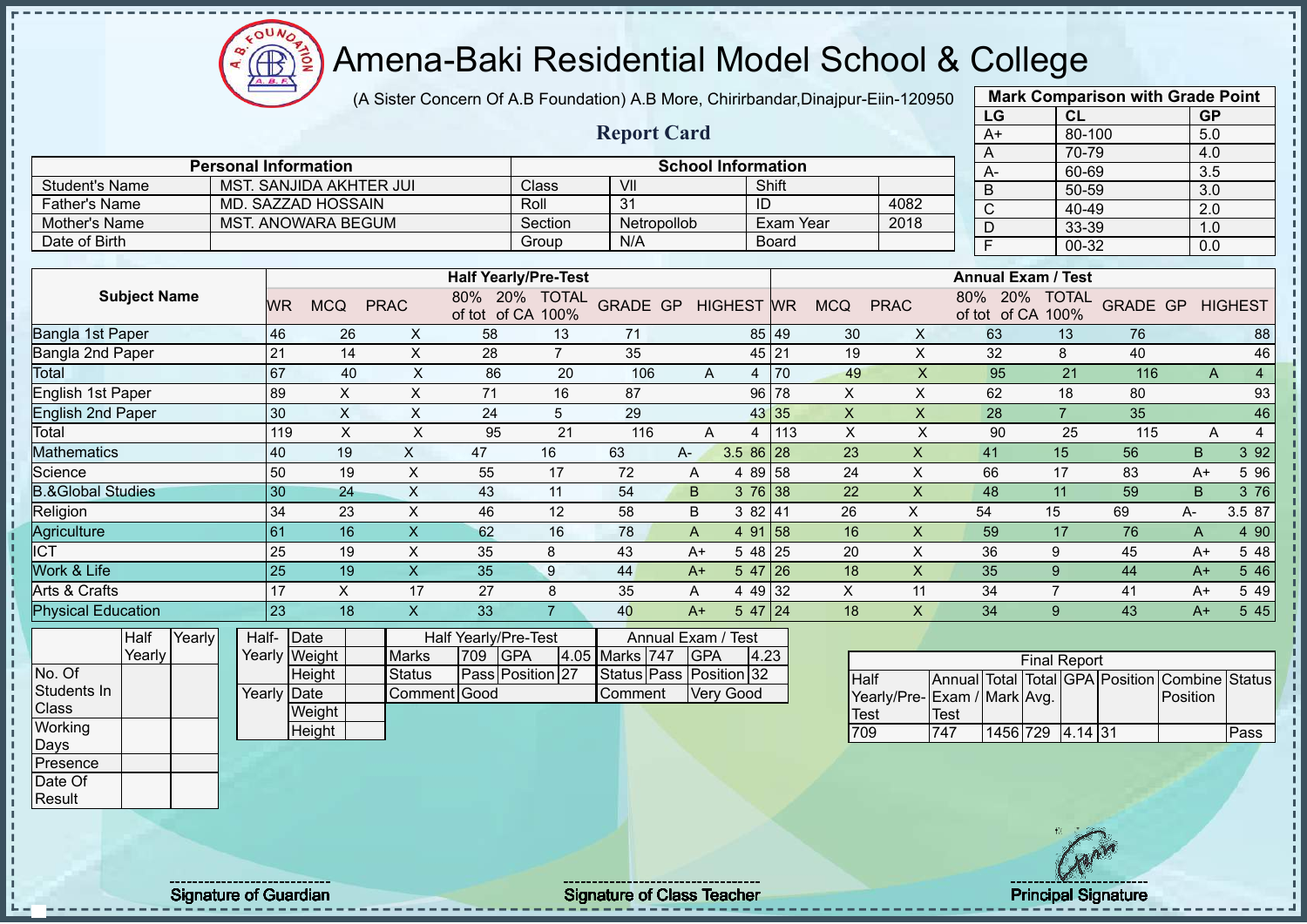oυ Æ

# Amena-Baki Residential Model School & College

(A Sister Concern Of A.B Foundation) A.B More, Chirirbandar,Dinajpur-Eiin-120950

**Report Card**

|                       | <b>Mark Comparison with Grade Point</b> |           |
|-----------------------|-----------------------------------------|-----------|
| LG                    | CL                                      | <b>GP</b> |
| $A+$                  | 80-100                                  | 5.0       |
| A                     | 70-79                                   | 4.0       |
| A-                    | 60-69                                   | 3.5       |
| B                     | 50-59                                   | 3.0       |
| $\overline{\text{c}}$ | 40-49                                   | 2.0       |
| D                     | 33-39                                   | 1.0       |
| F                     | $00-32$                                 | 0.0       |
|                       |                                         |           |

| Mother's Name                | <b>ALIFA BANU</b> |            | Section     |                                 | Netropollob    |                 |      | Exam Year         |       | 2018       | D           | 33-39                           |                | 1.0             |      |                |
|------------------------------|-------------------|------------|-------------|---------------------------------|----------------|-----------------|------|-------------------|-------|------------|-------------|---------------------------------|----------------|-----------------|------|----------------|
| Date of Birth                |                   |            |             | Group                           |                | N/A             |      | Board             |       |            |             | F                               | 00-32          |                 | 0.0  |                |
|                              |                   |            |             |                                 |                |                 |      |                   |       |            |             |                                 |                |                 |      |                |
|                              |                   |            |             | <b>Half Yearly/Pre-Test</b>     |                |                 |      |                   |       |            |             | <b>Annual Exam / Test</b>       |                |                 |      |                |
| <b>Subject Name</b>          | WR                | <b>MCQ</b> | <b>PRAC</b> | 20%<br>80%<br>of tot of CA 100% | <b>TOTAL</b>   | <b>GRADE GP</b> |      | <b>HIGHEST WR</b> |       | <b>MCQ</b> | <b>PRAC</b> | 20%<br>80%<br>of tot of CA 100% | <b>TOTAL</b>   | <b>GRADE GP</b> |      | <b>HIGHEST</b> |
| Bangla 1st Paper             | 41                | 24         | X.          | 52                              | 9              | 61              |      |                   | 85 43 | 27         | X           | 56                              | 8              | 64              |      | 88             |
| Bangla 2nd Paper             | 20                | 13         | X.          | 26                              | 6              | 32              |      |                   | 45 21 | 20         | X           | 33                              | 9              | 42              |      | 46             |
| <b>Total</b>                 | 61                | 37         | X.          | 78                              | 15             | 93              | $A-$ | 3.5               | 64    | 47         | X           | 89                              | 17             | 106             | A    | 4              |
| English 1st Paper            | 91                | X          | X           | 73                              | 17             | 90              |      |                   | 96 79 | X          | X           | 63                              | 16             | 79              |      | 93             |
| <b>English 2nd Paper</b>     | 31                | X          | X.          | 25                              | $\overline{7}$ | 32              |      |                   | 43 40 | X          | X           | 32                              | $\overline{7}$ | 39              |      | 46             |
| Total                        | 122               | X          | X           | 98                              | 24             | 122             | $A+$ | 5                 | 119   | X          | X           | 95                              | 23             | 118             | A    | 4              |
| <b>Aathematics</b>           | 55                | 25         | X           | 64                              | 16             | 80              | $A+$ | 5 86 61           |       | 26         | X           | 70                              | 20             | 90              | $A+$ | 5 9 2          |
| Science                      | 53                | 20         | X           | 58                              | 15             | 73              | A    | 4 89 57           |       | 27         | X           | 67                              | 19             | 86              | $A+$ | 5 96           |
| <b>B.&amp;Global Studies</b> | 29                | 28         | X           | 46                              | 8              | 54              | B.   | $376$ 28          |       | 23         | X           | 41                              | 9              | 50              | B.   | 3 76           |
| Religion                     | 36                | 26         | X           | 50                              | 13             | 63              | А-   | 3.5 82 39         |       | 25         | X           | 51                              | 15             | 66              | A-   | 3.5 87         |
| Agriculture                  | 54                | 23         | X           | 62                              | 16             | 78              | A    | 4 91 54           |       | 17         | X           | 57                              | 16             | 73              | A    | 4 90           |
| $\overline{CT}$              | 26                | 17         | X           | 34                              | 8              | 42              | $A+$ | 5 48 25           |       | 19         | X           | 35                              | 9              | 44              | $A+$ | 5 48           |
| Work & Life                  | 24                | 20         | X           | 35                              | 9              | 44              | $A+$ | $547$ 26          |       | 18         | X           | 35                              | 9              | 44              | $A+$ | 5 4 6          |
| Arts & Crafts                | 19                | X          | 23          | 34                              | 8              | 42              | $A+$ | 5 49 30           |       | X          | 10          | 32                              | 8              | 40              | $A+$ | 5 4 9          |
| <b>Physical Education</b>    | 21                | 17         | X           | 30                              |                | 37              | A    | $447$ 21          |       | 14         | X           | 28                              | 6              | 34              | A-   | 3.5 45         |

| Half   | Yearly | Half- Date  |               |               |     | <b>Half Yearly/Pre-Test</b> |                | Annual Exam / Test      |       |
|--------|--------|-------------|---------------|---------------|-----|-----------------------------|----------------|-------------------------|-------|
| Yearly |        |             | Yearly Weight | <b>Marks</b>  | 728 | <b>IGPA</b>                 | 4.27 Marks 751 | <b>IGPA</b>             | 14.27 |
|        |        |             | <b>Height</b> | <b>Status</b> |     | Pass Position 24            |                | Status Pass Position 31 |       |
|        |        | Yearly Date |               | Comment Good  |     |                             | <b>Comment</b> | <b>Verv Good</b>        |       |
|        |        |             | Weight        |               |     |                             |                |                         |       |
|        |        |             | Height        |               |     |                             |                |                         |       |

**Personal Information School Information** 

Father's Name ANOWERUL ISLAM Roll 34 ID 4131

Student's Name | ATIKA WORDIA | Class | VII | Shift | Shift | Shift | Shift | Shift | Shift | Shift | Shift | Shift | Shift | Shift | Shift | Shift | Shift | Shift | Shift | Shift | Shift | Shift | Shift | Shift | Shift |

|                             |      |                  | <b>Final Report</b> |  |                                                |      |
|-----------------------------|------|------------------|---------------------|--|------------------------------------------------|------|
| <b>Half</b>                 |      |                  |                     |  | Annual Total Total GPA Position Combine Status |      |
| Yearly/Pre-Exam / Mark Avg. |      |                  |                     |  | Position                                       |      |
| <b>Test</b>                 | Test |                  |                     |  |                                                |      |
| 728                         | 751  | 1479 740 4.27 27 |                     |  |                                                | Pass |

No. Of Students In **Class Working** Days Presence Date Of **Result** 

л - II  $\blacksquare$ 

Signature of Guardian Signature of Class Teacher Number of Class Teacher Principal Signature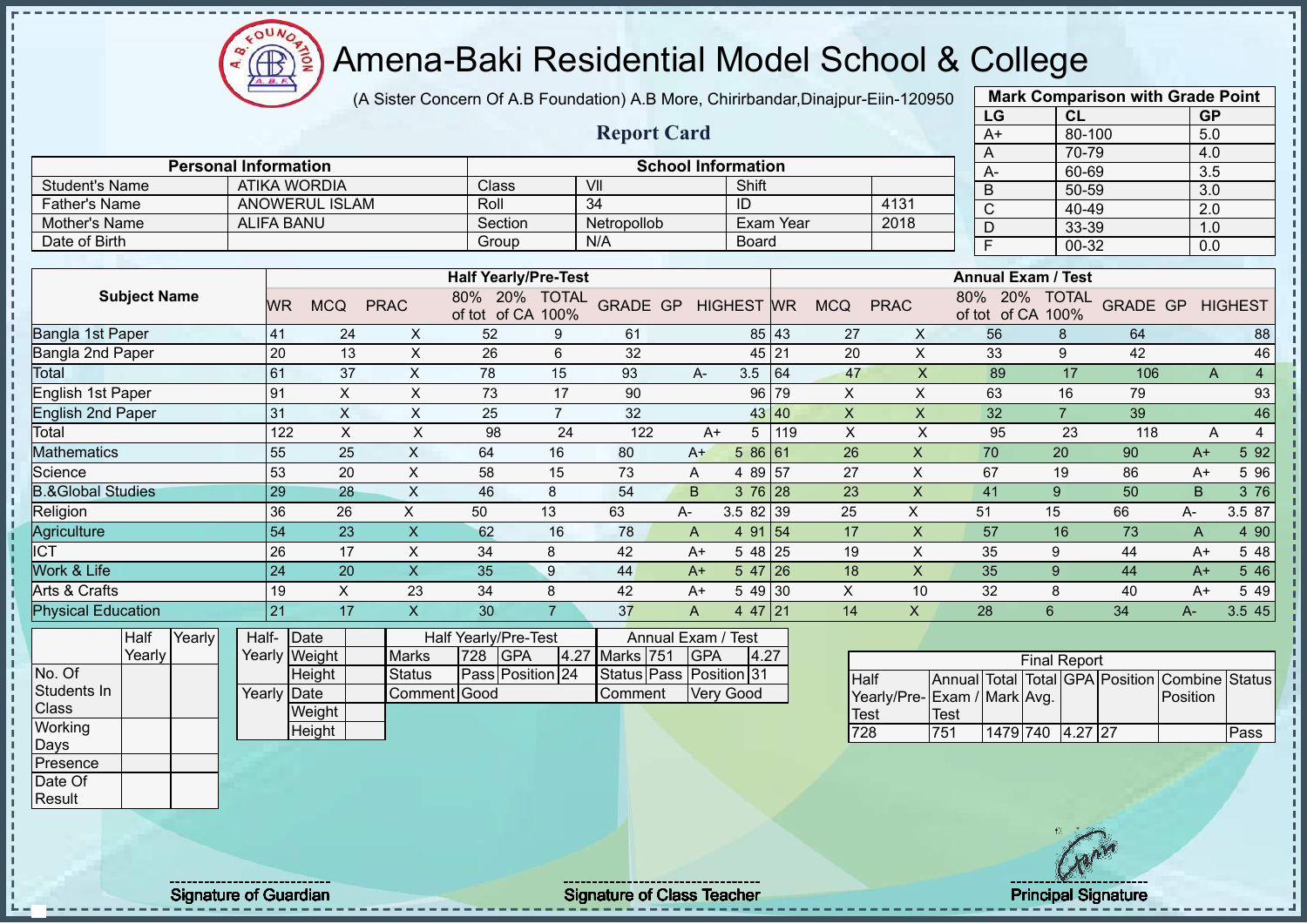(A Sister Concern Of A.B Foundation) A.B More, Chirirbandar,Dinajpur-Eiin-120950

|                              |                     |                                  |                           |                                           |                             |                         |                           |                     |              |             |                           | LG                              | <b>CL</b>           |                 | <b>GP</b>             |                 |
|------------------------------|---------------------|----------------------------------|---------------------------|-------------------------------------------|-----------------------------|-------------------------|---------------------------|---------------------|--------------|-------------|---------------------------|---------------------------------|---------------------|-----------------|-----------------------|-----------------|
|                              |                     |                                  |                           |                                           |                             | <b>Report Card</b>      |                           |                     |              |             |                           | $A+$                            | $80 - 100$          |                 | 5.0                   |                 |
|                              |                     |                                  |                           |                                           |                             |                         |                           |                     |              |             |                           | A                               | 70-79               |                 | 4.0                   |                 |
|                              |                     | <b>Personal Information</b>      |                           |                                           |                             |                         | <b>School Information</b> |                     |              |             |                           | $A -$                           | 60-69               |                 | 3.5                   |                 |
| <b>Student's Name</b>        |                     | <b>MAYESHA MALIHA MONAMI</b>     |                           |                                           | Class                       | VII                     |                           |                     | Shift        |             |                           | B                               | 50-59               |                 | 3.0                   |                 |
| <b>Father's Name</b>         |                     | <b>MOSADDEK HOSSAIN</b>          |                           |                                           | Roll                        | 32                      |                           | ID                  |              |             | 4084                      | C                               | 40-49               |                 | 2.0                   |                 |
| Mother's Name                | <b>SHIRIN AKTER</b> |                                  |                           |                                           | Section                     | Netropollob             |                           |                     | Exam Year    |             | 2018                      | $\overline{D}$                  | 33-39               |                 | 1.0                   |                 |
| Date of Birth                |                     |                                  |                           |                                           | Group                       | N/A                     |                           |                     | <b>Board</b> |             |                           | F                               | 00-32               |                 | 0.0                   |                 |
|                              |                     |                                  |                           |                                           | <b>Half Yearly/Pre-Test</b> |                         |                           |                     |              |             |                           | <b>Annual Exam / Test</b>       |                     |                 |                       |                 |
| <b>Subject Name</b>          |                     | <b>MCQ</b><br>WR.                | <b>PRAC</b>               | of tot of CA 100%                         | 80% 20% TOTAL               | GRADE GP HIGHEST WR     |                           |                     |              | <b>MCQ</b>  | <b>PRAC</b>               | 80% 20%<br>of tot of CA 100%    | <b>TOTAL</b>        | <b>GRADE GP</b> |                       | <b>HIGHEST</b>  |
| Bangla 1st Paper             | 46                  | 26                               | $\boldsymbol{\mathsf{X}}$ | 58                                        | 9                           | 67                      |                           |                     | 85 50        | 29          | X                         | 63                              | 14                  | 77              |                       | 88              |
| Bangla 2nd Paper             | 21                  | 12                               | $\pmb{\times}$            | 26                                        | 8                           | 34                      |                           |                     | 45 24        | 20          | $\pmb{\times}$            | 35                              | 8                   | 43              |                       | 46              |
| <b>Total</b>                 | 67                  | 38                               | $\mathsf X$               | 84                                        | 17                          | 101                     | A-                        | 3.5                 | 74           | 49          | $\mathsf{x}$              | 98                              | 22                  | 120             | $A+$                  | $5\overline{)}$ |
| English 1st Paper            | 94                  | $\pmb{\times}$                   | $\times$                  | 75                                        | 18                          | 93                      |                           |                     | 96 89        | X           | X                         | 71                              | 19                  | 90              |                       | 93              |
| <b>English 2nd Paper</b>     |                     | 36<br>$\boldsymbol{\mathsf{X}}$  | $\times$                  | 29                                        | $\overline{7}$              | 36                      |                           |                     | 43 42        | X           | $\pmb{\times}$            | 34                              | $\overline{7}$      | 41              |                       | 46              |
| Total                        |                     | $\boldsymbol{\mathsf{X}}$<br>130 | $\mathsf{X}$              | 104                                       | 25                          | 129                     | $A+$                      | 5                   | 131          | X           | $\times$                  | 105                             | 26                  | 131             | $A+$                  | 5               |
| <b>Mathematics</b>           | 47                  | 27                               | $\mathsf X$               | 59                                        | 14                          | 73                      | $\mathsf{A}$              | 4 86 55             |              | 27          | $\boldsymbol{\mathsf{X}}$ | 66                              | 15                  | 81              | $A+$                  | 5 9 2           |
| Science                      | 46                  | 19                               | X                         | 52                                        | 14                          | 66                      | А-                        | 3.5 89 59           |              | 27          | X                         | 69                              | 15                  | 84              | $A+$                  | 5 96            |
| <b>B.&amp;Global Studies</b> | 29                  | 23                               | $\boldsymbol{\mathsf{X}}$ | 42                                        | 11                          | 53                      | B                         | 3 76 36             |              | 23          | $\overline{\mathsf{X}}$   | 47                              | 12                  | 59              | $\mathsf B$           | 3 76            |
| Religion                     | 32                  | 25                               | $\sf X$                   | 46                                        | 10                          | 56                      | B                         | 3 82 49             |              | 28          | X                         | 62                              | 15                  | 77              | A                     | 4 87            |
| Agriculture                  | 47                  | 23                               | X                         | 56                                        | 16                          | 72                      | A                         | 4 91 57             |              | 21          | $\pmb{\times}$            | 62                              | 17                  | 79              | A                     | 4 90            |
| $\overline{ICT}$             | 27                  | 14                               | $\pmb{\times}$            | 33                                        | 10                          | 43                      | $A+$                      | $548$   27          |              | 18          | X                         | 36                              | 9                   | 45              | $A+$                  | 5 48            |
| Work & Life                  | 25                  | 19                               | $\mathsf X$               | 35                                        | 9                           | 44                      | $A+$                      | $547$ 25            |              | 19          | $\boldsymbol{\mathsf{X}}$ | 35                              | $\boldsymbol{9}$    | 44              | $A+$                  | 5 4 6           |
| Arts & Crafts                | 17                  | $\overline{\mathsf{x}}$          | 19                        | 29                                        | 9                           | 38                      | A                         | $449 \overline{31}$ |              | $\sf X$     | 11                        | 34                              | $\boldsymbol{9}$    | 43              | $A+$                  | 5 4 9           |
| <b>Physical Education</b>    | 20                  | 20                               | $\mathsf X$               | 32                                        | 8                           | 40                      | $A+$                      | $547$ 24            |              | 17          | $\mathsf{X}$              | 33                              | 8                   | 41              | $A+$                  | 5 4 5           |
| Yearly<br>Half<br>Yearly     |                     | Half- Date<br>Yearly Weight      | <b>Marks</b>              | <b>Half Yearly/Pre-Test</b><br>715<br>GPA | 4.09                        | Marks 804               | Annual Exam / Test<br>GPA | 4.64                |              |             |                           |                                 | <b>Final Report</b> |                 |                       |                 |
| No. Of                       |                     | <b>Height</b>                    | <b>Status</b>             |                                           | Pass Position 26            | Status Pass Position 21 |                           |                     |              | <b>Half</b> |                           | Annual Total Total GPA Position |                     |                 | <b>Combine Status</b> |                 |
| Students In                  |                     | Yearly Date                      |                           | Comment Good                              |                             | Comment                 |                           | <b>Very Good</b>    |              |             |                           | Yearly/Pre-Exam / Mark Avg.     |                     |                 | Position              |                 |
| Class                        |                     | Weight                           |                           |                                           |                             |                         |                           |                     |              | <b>Test</b> |                           | <b>Test</b>                     |                     |                 |                       |                 |
| Working                      |                     | Height                           |                           |                                           |                             |                         |                           |                     |              | 715         | 804                       | 1519 761                        | 4.36 25             |                 |                       | Pass            |
| Days                         |                     |                                  |                           |                                           |                             |                         |                           |                     |              |             |                           |                                 |                     |                 |                       |                 |
| Presence                     |                     |                                  |                           |                                           |                             |                         |                           |                     |              |             |                           |                                 |                     |                 |                       |                 |
| Date Of                      |                     |                                  |                           |                                           |                             |                         |                           |                     |              |             |                           |                                 |                     |                 |                       |                 |

**Mark Comparison with Grade Point**

oυ

Result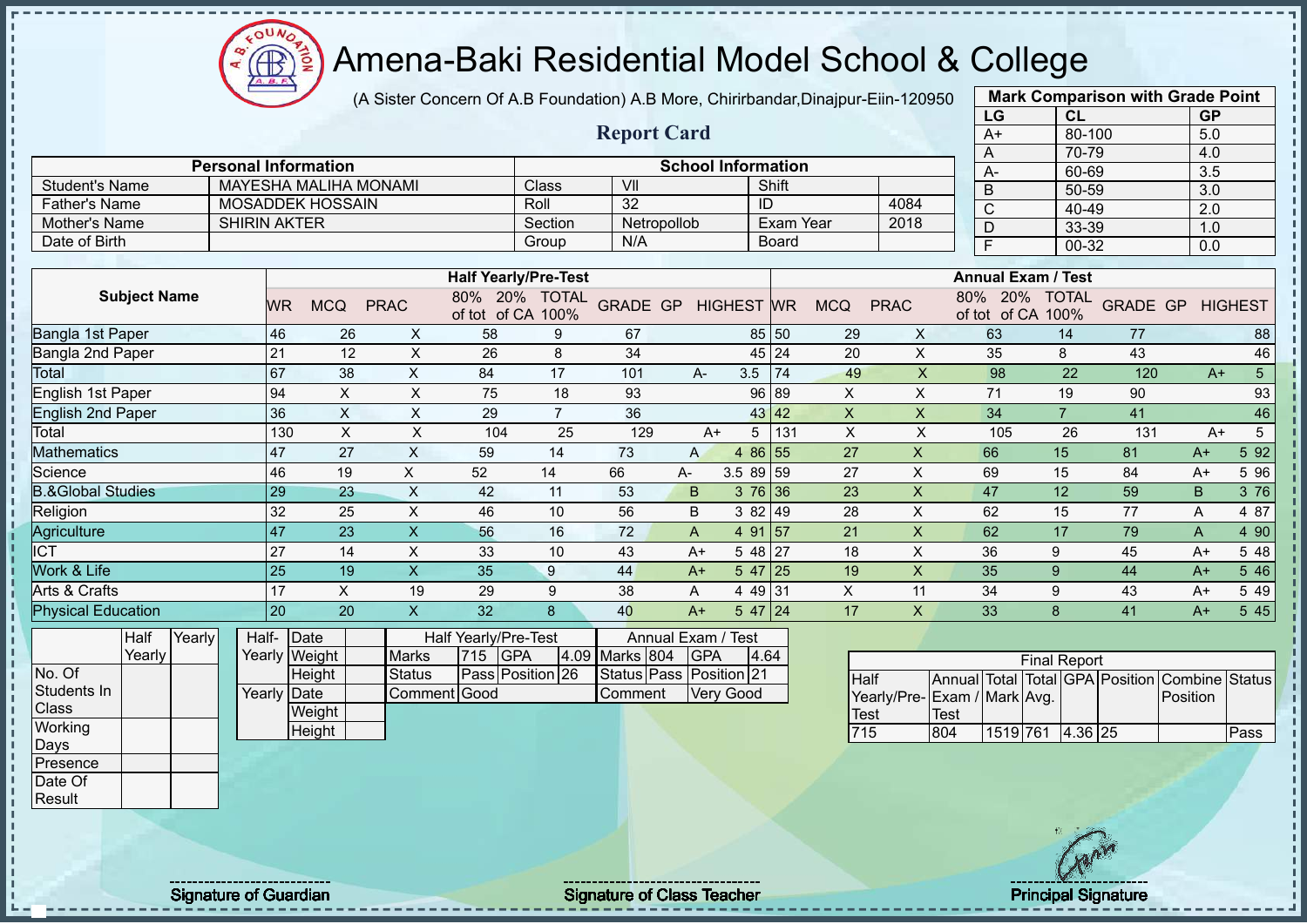**CB** 

# Amena-Baki Residential Model School & College

(A Sister Concern Of A.B Foundation) A.B More, Chirirbandar,Dinajpur-Eiin-120950

|                              |        |       |                             |                                      |                    |                                    |                 |                           |                   |                  |                           |                | LG                              |                                    | CL                  |                    | <b>GP</b>                  |                 |
|------------------------------|--------|-------|-----------------------------|--------------------------------------|--------------------|------------------------------------|-----------------|---------------------------|-------------------|------------------|---------------------------|----------------|---------------------------------|------------------------------------|---------------------|--------------------|----------------------------|-----------------|
|                              |        |       |                             |                                      |                    |                                    |                 | <b>Report Card</b>        |                   |                  |                           |                | $A+$                            |                                    | 80-100              |                    | 5.0                        |                 |
|                              |        |       |                             |                                      |                    |                                    |                 |                           |                   |                  |                           |                | A                               |                                    | 70-79               |                    | 4.0                        |                 |
|                              |        |       | <b>Personal Information</b> |                                      |                    |                                    |                 | <b>School Information</b> |                   |                  |                           |                | A-                              |                                    | 60-69               |                    | 3.5                        |                 |
| <b>Student's Name</b>        |        |       | <b>SUMAIYA JAHAN</b>        |                                      |                    | Class                              | V <sub>II</sub> |                           | Shift             |                  |                           |                | B                               |                                    | 50-59               |                    | 3.0                        |                 |
| <b>Father's Name</b>         |        |       | <b>MD.SHAHJAHAN SHAH</b>    |                                      |                    | Roll                               | 35              |                           | ID                |                  |                           | 4391           | $\mathsf C$                     |                                    | 40-49               |                    | 2.0                        |                 |
| Mother's Name                |        |       | <b>MST.HASNA BANU</b>       |                                      |                    | Section                            | Netropollob     |                           |                   | <b>Exam Year</b> |                           | 2018           | D                               |                                    | 33-39               |                    | 1.0                        |                 |
| Date of Birth                |        |       |                             |                                      |                    | Group                              | N/A             |                           |                   | Board            |                           |                | F                               |                                    | $00 - 32$           |                    | 0.0                        |                 |
|                              |        |       |                             |                                      |                    | <b>Half Yearly/Pre-Test</b>        |                 |                           |                   |                  |                           |                |                                 | <b>Annual Exam / Test</b>          |                     |                    |                            |                 |
|                              |        |       |                             |                                      |                    |                                    |                 |                           |                   |                  |                           |                |                                 |                                    |                     |                    |                            |                 |
| <b>Subject Name</b>          |        |       | <b>MCQ</b><br><b>WR</b>     | <b>PRAC</b>                          |                    | 80% 20% TOTAL<br>of tot of CA 100% | <b>GRADE GP</b> |                           | <b>HIGHEST</b> WR |                  | <b>MCQ</b>                | <b>PRAC</b>    |                                 | 80% 20% TOTAL<br>of tot of CA 100% |                     | <b>GRADE GP</b>    |                            | <b>HIGHEST</b>  |
| Bangla 1st Paper             |        |       | 44                          | 26<br>X                              | 56                 | 11                                 | 67              |                           |                   | 85 50            | 29                        | X              | 63                              |                                    | 15                  | 78                 |                            | 88              |
| Bangla 2nd Paper             |        |       | 22                          | 17<br>$\boldsymbol{\mathsf{X}}$      | 31                 | $\,8\,$                            | 39              |                           |                   | 45 23            | 20                        | $\pmb{\times}$ | 34                              |                                    | 8                   | 42                 |                            | 46              |
| Total                        |        |       | 66                          | 43                                   | X                  | 87<br>19                           | 106             | A                         | 4                 | 73               | 49                        | X              | 97                              |                                    | 23                  | 120                | $A+$                       | 5 <sup>5</sup>  |
| English 1st Paper            |        | 91    |                             | $\sf X$<br>$\boldsymbol{\mathsf{X}}$ | 73                 | 17                                 | 90              |                           |                   | 96 83            | X                         | $\pmb{\times}$ | 66                              |                                    | 17                  | 83                 |                            | 93              |
| <b>English 2nd Paper</b>     |        |       | 36                          | $\sf X$<br>$\boldsymbol{\mathsf{X}}$ | 29                 | 8                                  | 37              |                           |                   | 43 44            | $\boldsymbol{\mathsf{X}}$ | $\mathsf X$    | 35                              |                                    | 9                   | 44                 |                            | 46              |
| Total                        |        |       | 127                         | $\boldsymbol{\mathsf{X}}$            | $\pmb{\mathsf{X}}$ | 25<br>102                          | 127             | $A+$                      | 5 <sup>5</sup>    | 127              | $\times$                  | X              | 101                             |                                    | 26                  | 127                | $A+$                       | $5\phantom{.0}$ |
| <b>Mathematics</b>           |        |       | 45                          | $\boldsymbol{\mathsf{X}}$<br>26      | 57                 | 16                                 | 73              | A                         | 4 86 52           |                  | 29                        | $\mathsf{X}$   | 65                              |                                    | 15                  | 80                 | $A+$                       | 5 9 2           |
| Science                      |        |       | 57                          | $\sf X$<br>24                        | 65                 | 15                                 | 80              | $A+$                      | 58961             |                  | 27                        | $\times$       | 70                              |                                    | 15                  | 85                 | $A+$                       | 5 96            |
| <b>B.&amp;Global Studies</b> |        |       | 43                          | $\boldsymbol{\mathsf{X}}$<br>28      | 57                 | 10                                 | 67              | $A -$                     | $3.5 \ 76 \ 43$   |                  | 27                        | $\pmb{\times}$ | 56                              | 13                                 |                     | 69                 | A-                         | 3.5 76          |
| Religion                     |        |       | 49                          | $\sf X$<br>26                        | 60                 | 14                                 | 74              | A                         | 4 82 53           |                  | 29                        | $\times$       | 66                              |                                    | 16                  | 82                 | $A+$                       | 5 87            |
| Agriculture                  |        |       | 61                          | $\boldsymbol{\mathsf{X}}$<br>21      | 66                 | 18                                 | 84              | $A+$                      | 591 61            |                  | 17                        | X              | 62                              |                                    | 18                  | 80                 | $A+$                       | 5 90            |
| <b>ICT</b>                   |        |       | 26                          | $\mathsf{X}$<br>17                   | 34                 | 9                                  | 43              | $A+$                      | $548$ 28          |                  | 17                        | X              | 36                              | 9                                  |                     | 45                 | $A+$                       | 5 48            |
| Work & Life                  |        |       | 25                          | $\overline{\mathsf{X}}$<br>20        | 36                 | 9                                  | 45              | $A+$                      | $547$ 25          |                  | 19                        | $\mathsf{x}$   | 35                              | 9                                  |                     | 44                 | $A+$                       | 5 4 6           |
| Arts & Crafts                |        |       | 18                          | $\pmb{\times}$<br>26                 | 35                 | 9                                  | 44              | $A+$                      | 5 49 35           |                  | $\times$                  | 12             | 38                              | 9                                  |                     | 47                 | $A+$                       | 5 4 9           |
| <b>Physical Education</b>    |        |       | 26                          | X<br>18                              | 35                 | 8                                  | 43              | $A+$                      | $547$ 25          |                  | 16                        | X              | 33                              | 8                                  |                     | 41                 | $A+$                       | 5 4 5           |
| Half                         | Yearly | Half- | Date                        |                                      |                    | Half Yearly/Pre-Test               |                 | Annual Exam /             | <b>Test</b>       |                  |                           |                |                                 |                                    |                     |                    |                            |                 |
| Yearly                       |        |       | Yearly Weight               | <b>Marks</b>                         | 786                | <b>GPA</b>                         | 4.59 Marks 820  | <b>GPA</b>                |                   | 4.86             |                           |                |                                 |                                    |                     |                    |                            |                 |
| No. Of                       |        |       | Height                      | <b>Status</b>                        |                    | Pass Position 12                   |                 | Status Pass Position 7    |                   |                  |                           |                |                                 |                                    | <b>Final Report</b> |                    |                            |                 |
| Students In                  |        |       | Yearly Date                 |                                      | Comment Very Good  |                                    | Comment         |                           | Very Good         |                  | <b>Half</b>               |                | Annual Total                    |                                    |                     | Total GPA Position | Combine Status<br>Position |                 |
| Class                        |        |       | Weight                      |                                      |                    |                                    |                 |                           |                   |                  | <b>Test</b>               | Yearly/Pre-    | Exam / Mark Avg.<br><b>Test</b> |                                    |                     |                    |                            |                 |
| Working                      |        |       | Height                      |                                      |                    |                                    |                 |                           |                   |                  | 786                       |                | 820                             | 1606 804 4.73 9                    |                     |                    |                            | Pass            |
| Days                         |        |       |                             |                                      |                    |                                    |                 |                           |                   |                  |                           |                |                                 |                                    |                     |                    |                            |                 |
| Presence                     |        |       |                             |                                      |                    |                                    |                 |                           |                   |                  |                           |                |                                 |                                    |                     |                    |                            |                 |
| Date Of                      |        |       |                             |                                      |                    |                                    |                 |                           |                   |                  |                           |                |                                 |                                    |                     |                    |                            |                 |
| Result                       |        |       |                             |                                      |                    |                                    |                 |                           |                   |                  |                           |                |                                 |                                    |                     |                    |                            |                 |

**Mark Comparison with Grade Point**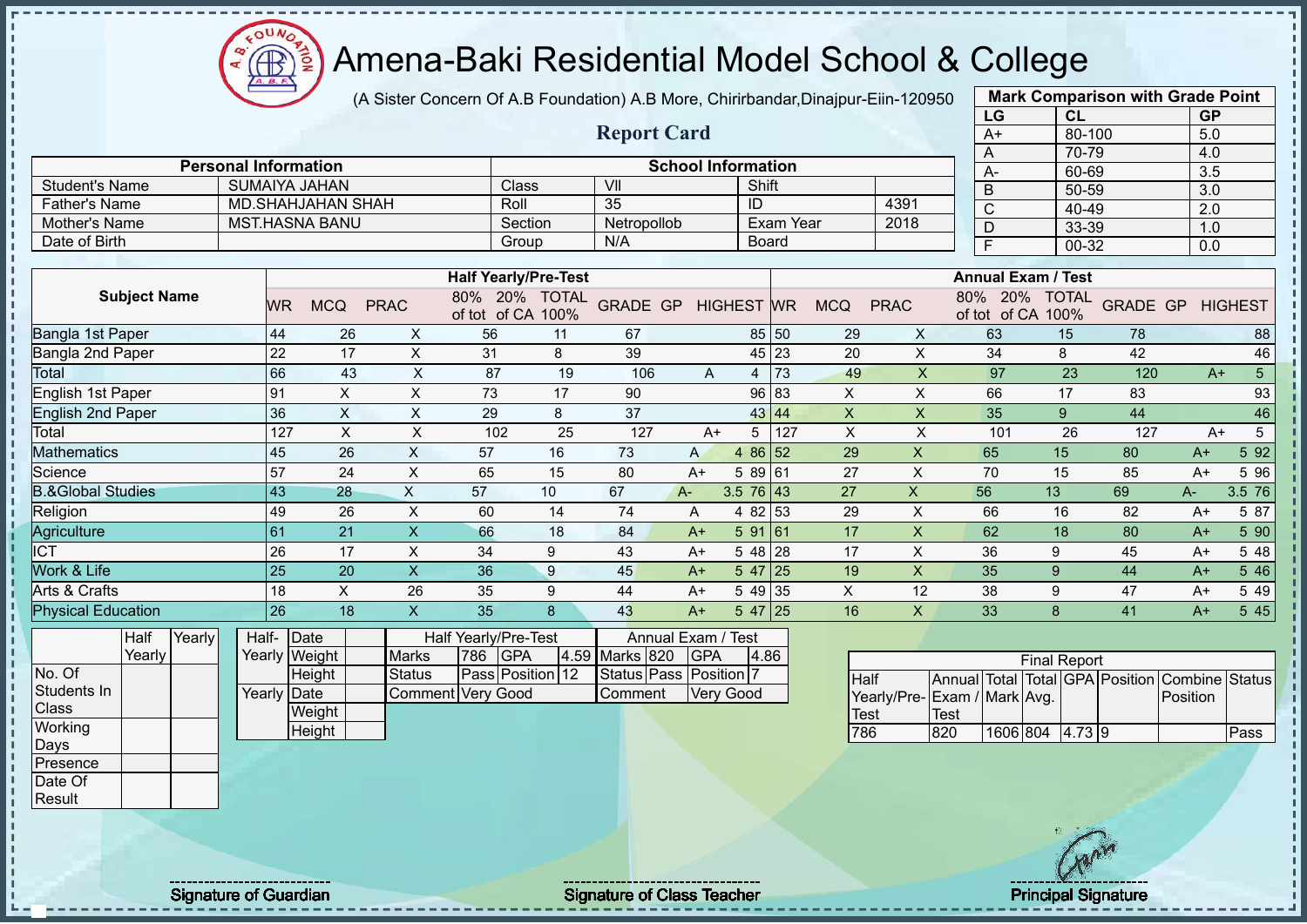(A Sister Concern Of A.B Foundation) A.B More, Chirirbandar,Dinajpur-Eiin-120950

|                              |                             |                |            |                                |                                                                                  |              | <b>Report Card</b> |              |                           |              |            |             | $A+$                      | 80-100         |              | 5.0  |                |
|------------------------------|-----------------------------|----------------|------------|--------------------------------|----------------------------------------------------------------------------------|--------------|--------------------|--------------|---------------------------|--------------|------------|-------------|---------------------------|----------------|--------------|------|----------------|
|                              | <b>Personal Information</b> |                |            |                                |                                                                                  |              |                    |              | <b>School Information</b> |              |            |             | A                         | 70-79          |              | 4.0  |                |
| <b>Student's Name</b>        | <b>MUSARRAT RAISA</b>       |                |            |                                |                                                                                  | Class        | VII                |              |                           | Shift        |            |             | А-                        | 60-69          |              | 3.5  |                |
| <b>Father's Name</b>         |                             |                |            | <b>GOLAM MOHIUDDIN SARKAER</b> |                                                                                  | Roll         | 36                 |              |                           |              |            | 4428        | B                         | 50-59          |              | 3.0  |                |
|                              |                             |                |            |                                |                                                                                  |              |                    |              |                           | ID           |            |             | C                         | 40-49          |              | 2.0  |                |
| <b>Mother's Name</b>         | <b>ROWNOK ZAHAN</b>         |                |            |                                |                                                                                  | Section      |                    | Netropollob  |                           | Exam Year    |            | 2018        | D                         | 33-39          |              | 1.0  |                |
| Date of Birth                |                             |                |            |                                |                                                                                  | Group        | N/A                |              |                           | <b>Board</b> |            |             | F                         | $00 - 32$      |              | 0.0  |                |
|                              |                             |                |            |                                |                                                                                  |              |                    |              |                           |              |            |             |                           |                |              |      |                |
|                              |                             |                |            |                                | <b>Half Yearly/Pre-Test</b>                                                      |              |                    |              |                           |              |            |             | <b>Annual Exam / Test</b> |                |              |      |                |
| <b>Subject Name</b>          |                             | <b>WR</b>      | <b>MCQ</b> | <b>PRAC</b>                    | 80%<br><b>20%</b>                                                                | <b>TOTAL</b> | <b>GRADE GP</b>    |              | <b>HIGHEST WR</b>         |              | <b>MCQ</b> | <b>PRAC</b> | 80%<br>20%                | <b>TOTAL</b>   | <b>GRADE</b> | GP   | <b>HIGHEST</b> |
|                              |                             |                |            |                                | of tot of CA                                                                     | 100%         |                    |              |                           |              |            |             | of tot<br>of CA           | 100%           |              |      |                |
| Bangla 1st Paper             |                             | 47             | 21         | X                              | 54                                                                               | 11           | 65                 |              |                           | 85 50        | 30         | X           | 64                        | 13             | 77           |      | 88             |
| Bangla 2nd Paper             |                             | 24             | 20         | X                              | 35                                                                               | 9            | 44                 |              | 45                        | 26           | 20         | X           | 37                        | $\overline{7}$ | 44           |      | 46             |
| Total                        |                             | 71             | 41         | X                              | 89                                                                               | 20           | 109                | $\mathsf{A}$ | 4                         | 76           | 50         | X           | 101                       | 20             | 121          | $A+$ | 5              |
| English 1st Paper            |                             | 95             | X          | X                              | 76                                                                               | 19           | 95                 |              | 96                        | 90           | X          | X           | 72                        | 19             | 91           |      | 93             |
| English 2nd Paper            |                             | 37             | X          | X                              | 30                                                                               | 8            | 38                 |              |                           | 43 45        | X          | X           | 36                        | 8              | 44           |      | 46             |
| Total                        |                             | 132            | X          | Χ                              | 106                                                                              | 27           | 133                | $A+$         | 5                         | 135          | X          | X           | 108                       | 27             | 135          | $A+$ | 5              |
| <b>Aathematics</b>           |                             | 42             | 29         | X                              | 57                                                                               | 18           | 75                 | A            | 4 86 61                   |              | 30         | Χ           | 73                        | 17             | 90           | $A+$ | 5 9 2          |
| Science                      |                             | 59             | 25         | X                              | 67                                                                               | 16           | 83                 | $A+$         | 5 89 65                   |              | 24         | X           | 71                        | 19             | 90           | $A+$ | 5 96           |
| <b>B.&amp;Global Studies</b> |                             | 37             | 26         | X                              | 50                                                                               | 12           | 62                 | $A -$        | $3.5 \ 76 \ 31$           |              | 26         | X           | 46                        | 14             | 60           | $A-$ | 3.5 76         |
| Religion                     |                             | 37             | 23         | X                              | 48                                                                               | 12           | 60                 | A-           | $3.582$ 43                |              | 28         | X           | 57                        | 15             | 72           | Α    | 4 87           |
| Agriculture                  |                             | 62             | 20         | $\boldsymbol{\mathsf{X}}$      | 66                                                                               | 18           | 84                 | $A+$         | 591 63                    |              | 17         | X           | 64                        | 18             | 82           | $A+$ | 5 90           |
| <b>ICT</b>                   |                             | 27             | 19         | X                              | 37                                                                               | 9            | 46                 | $A+$         | 5 48                      | 29           | 19         | X           | 38                        | 9              | 47           | $A+$ | 5 48           |
| Work & Life                  |                             | 26             | 20         | X.                             | 37                                                                               | 9            | 46                 | $A+$         | 5 47                      | 25           | 19         | X           | 35                        | 9              | 44           | $A+$ | 5 4 6          |
| Arts & Crafts                |                             | 19             | X          | 29                             | 38                                                                               | 10           | 48                 | A+           | 5 49                      | 35           | X          | 14          | 39                        | 10             | 49           | $A+$ | 5 4 9          |
| <b>Physical Education</b>    |                             | 27             | 16         | X                              | 34                                                                               | 9            | 43                 | $A+$         | $547$ 28                  |              | 17         | X           | 36                        | 9              | 45           | $A+$ | 5 4 5          |
| $\frac{1}{2}$                |                             | $\overline{a}$ |            |                                | $\mathbf{r}$ and $\mathbf{r}$ and $\mathbf{r}$ and $\mathbf{r}$ and $\mathbf{r}$ |              |                    | $\sim$       | $\sim$                    |              |            |             |                           |                |              |      |                |

**Half Yearly Yearly** No. Of Students In **Class Working** Days Presence Date Of Result

- II

л  $\mathbf{I}$ Î

Half-Yearly Weight **Date Height** Yearly Date **Weight** Half Yearly/Pre-Test<br>s |789 IGPA Marks 789 GPA 4.55 Status **Pass Position** 14 Comment Very Good Annual Exam / Test<br>ks 835 IGPA I4 Marks 835 GPA 4.77 Status Pass Position 9 Comment Very Good

|                              |      |                  | <b>Final Report</b> |  |                                                |      |
|------------------------------|------|------------------|---------------------|--|------------------------------------------------|------|
| <b>I</b> Half                |      |                  |                     |  | Annual Total Total GPA Position Combine Status |      |
| Yearly/Pre- Exam / Mark Avg. |      |                  |                     |  | Position                                       |      |
| <b>Test</b>                  | Test |                  |                     |  |                                                |      |
| 789                          | 835  | 1624 814 4.66 13 |                     |  |                                                | Pass |

**Mark Comparison with Grade Point LG CL GP**

**Height** 

 $QUN$ Æ

Signature of Guardian Signature Signature of Class Teacher New York Network Principal Signature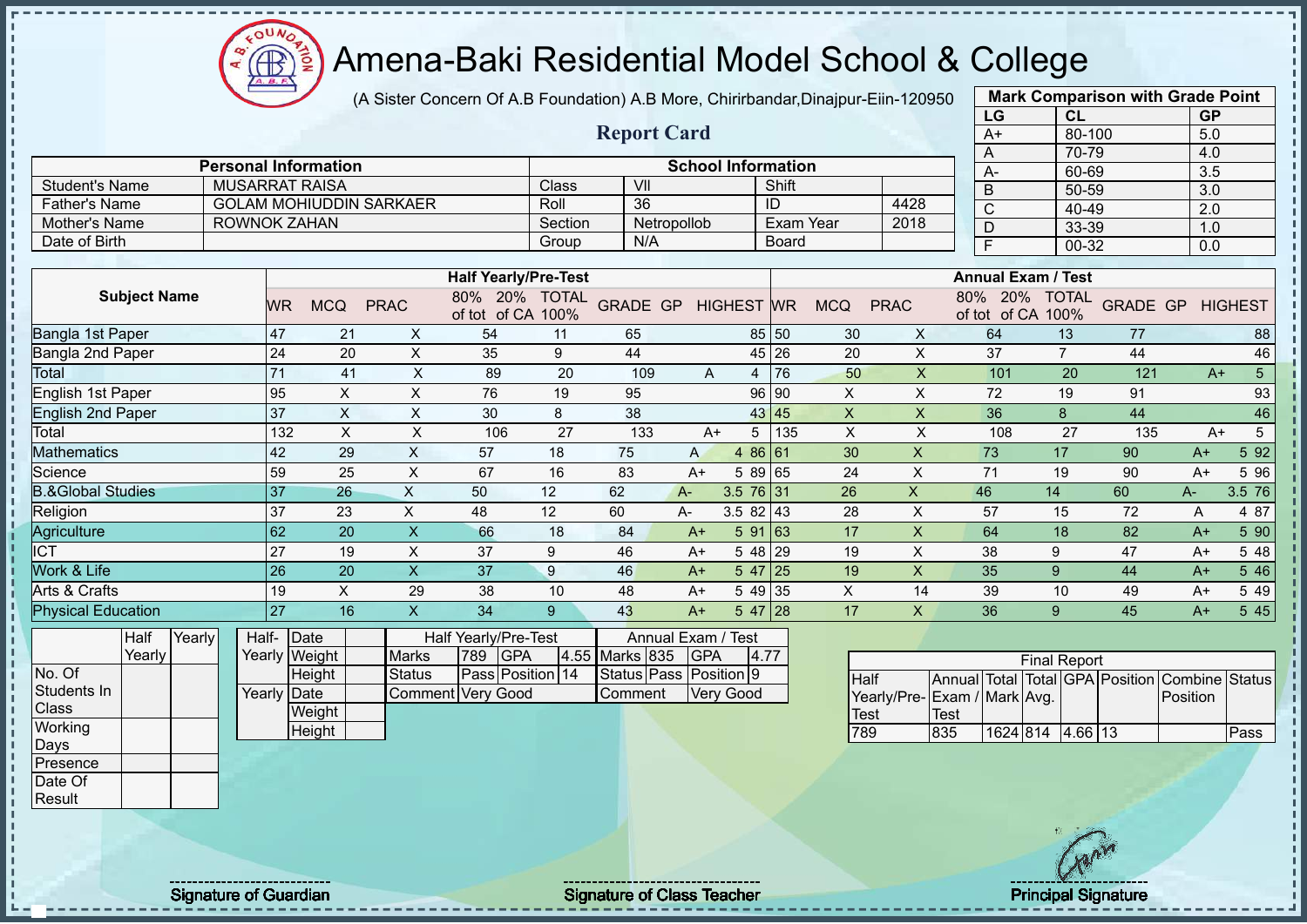

(A Sister Concern Of A.B Foundation) A.B More, Chirirbandar,Dinajpur-Eiin-120950

|                              |                             |                           |                |                          |                             |                        |                           |                  |           |              |                             |     | LG   | <b>CL</b>                         |                                                |          | <b>GP</b>        |                |
|------------------------------|-----------------------------|---------------------------|----------------|--------------------------|-----------------------------|------------------------|---------------------------|------------------|-----------|--------------|-----------------------------|-----|------|-----------------------------------|------------------------------------------------|----------|------------------|----------------|
|                              |                             |                           |                |                          |                             | <b>Report Card</b>     |                           |                  |           |              |                             |     | $A+$ | 80-100                            |                                                |          | 5.0              |                |
|                              |                             |                           |                |                          |                             |                        |                           |                  |           |              |                             |     | A    | 70-79                             |                                                |          | 4.0              |                |
|                              | <b>Personal Information</b> |                           |                |                          |                             |                        | <b>School Information</b> |                  |           |              |                             |     | А-   | 60-69                             |                                                |          | $\overline{3.5}$ |                |
| <b>Student's Name</b>        |                             | <b>FAHMID FAIJA</b>       |                | Class                    |                             | VII                    |                           | Shift            |           |              |                             |     | B    | 50-59                             |                                                |          | 3.0              |                |
| <b>Father's Name</b>         |                             | <b>OMER FARUQE</b>        |                | Roll                     |                             | 37                     |                           | ID               |           |              | 4434                        |     | C    | 40-49                             |                                                |          | 2.0              |                |
| <b>Mother's Name</b>         |                             | <b>MAFRUHA PERVIN</b>     |                | Section                  |                             | Netropollob            |                           |                  | Exam Year |              | 2018                        |     | D    | 33-39                             |                                                |          | 1.0              |                |
| Date of Birth                |                             |                           |                | Group                    |                             | N/A                    |                           | <b>Board</b>     |           |              |                             |     | E    | 00-32                             |                                                |          | 0.0              |                |
|                              |                             |                           |                |                          |                             |                        |                           |                  |           |              |                             |     |      |                                   |                                                |          |                  |                |
|                              |                             |                           |                |                          | <b>Half Yearly/Pre-Test</b> |                        |                           |                  |           |              |                             |     |      | <b>Annual Exam / Test</b>         |                                                |          |                  |                |
| <b>Subject Name</b>          | <b>WR</b>                   | <b>MCQ</b>                | <b>PRAC</b>    | of tot of CA 100%        | 80% 20% TOTAL               | <b>GRADE GP</b>        |                           | <b>HIGHEST</b>   | <b>WR</b> | <b>MCQ</b>   | <b>PRAC</b>                 | 80% | 20%  | <b>TOTAL</b><br>of tot of CA 100% | <b>GRADE GP</b>                                |          |                  | <b>HIGHEST</b> |
| Bangla 1st Paper             | 49                          | 27                        | X              | 61                       | 14                          | 75                     |                           |                  | 85 55     | 30           | X                           |     | 68   | 15                                | 83                                             |          |                  | 88             |
| Bangla 2nd Paper             | 26                          | 20                        | X              | 37                       | $\overline{7}$              | 44                     |                           |                  | 45 22     | 20           | $\times$                    |     | 34   | 9                                 | 43                                             |          |                  | 46             |
| Total                        | 75                          | 47                        | X              | 98                       | 21                          | 119                    | A                         | 4                | 77        | 50           | $\times$                    |     | 102  | 24                                | 126                                            |          | $A+$             | 5              |
| English 1st Paper            | 95                          | X                         | $\mathsf{X}$   | 76                       | 18                          | 94                     |                           |                  | 96 84     | $\mathsf{X}$ | $\sf X$                     |     | 67   | 19                                | 86                                             |          |                  | 93             |
| <b>English 2nd Paper</b>     | 33                          | $\boldsymbol{\mathsf{X}}$ | X              | 26                       | 9                           | 35                     |                           |                  | 43 43     | X            | $\overline{\mathsf{X}}$     |     | 34   | 9 <sup>°</sup>                    | 43                                             |          |                  | 46             |
| Total                        | 128                         | $\times$                  | X              | 102                      | 27                          | 129                    | $A+$                      | 5                | 127       | $\mathsf{x}$ | $\sf X$                     |     | 101  | 28                                | 129                                            |          | $A+$             | 5              |
| Mathematics                  | 49                          | 29                        | X.             | 62                       | 18                          | 80                     | $A+$                      | 5 86 58          |           | 29           | X                           |     | 70   | 17                                | 87                                             | $A+$     |                  | 5 92           |
| Science                      | 60                          | 23                        | X              | 66                       | 16                          | 82                     | $A+$                      | 5 89 61          |           | 29           | X                           |     | 72   | 17                                | 89                                             | $A+$     |                  | 5 9 6          |
| <b>B.&amp;Global Studies</b> | 40                          | 27                        | X              | 54                       | 10                          | 64                     | $A -$                     | $3.5$ 76 40      |           | 28           | $\mathsf{X}$                | 54  |      | 14                                | 68                                             | $A -$    |                  | 3.5 76         |
| Religion                     | 50                          | 26                        | X              | 61                       | 14                          | 75                     | A                         | 82<br>4          | 55        | 30           | X                           |     | 68   | 15                                | 83                                             | $A+$     |                  | 5 87           |
| Agriculture                  | 61                          | 24                        | X              | 68                       | 18                          | 86                     | $A+$                      | 59161            |           | 22           | $\mathsf{x}$                |     | 66   | 18                                | 84                                             | $A+$     |                  | 5 90           |
| <b>ICT</b>                   | 27                          | 20                        | $\pmb{\times}$ | 38                       | 10                          | 48                     | A+                        | 5 48 28          |           | 19           | $\sf X$                     |     | 38   | 9                                 | 47                                             | $A+$     |                  | 5 48           |
| Work & Life                  | 25                          | 20                        | $\mathsf{X}$   | 36                       | 9                           | 45                     | $A+$                      | 5 47             | 26        | 18           | $\times$                    |     | 35   | 9                                 | 44                                             | $A+$     |                  | 5 4 6          |
| Arts & Crafts                | 19                          | $\pmb{\mathsf{X}}$        | 27             | 37                       | 8                           | 45                     | $A+$                      | 5 49 34          |           | X            | 14                          |     | 38   | 8                                 | 46                                             | $A+$     |                  | 5 4 9          |
| <b>Physical Education</b>    | 27                          | 19                        | X.             | 37                       | 8                           | 45                     | $A+$                      | $547$  25        |           | 15           | X                           |     | 32   | 9                                 | 41                                             | $A+$     |                  | 5 4 5          |
| Yearly<br>Half               | Half-                       | Date                      |                | Half Yearly/Pre-Test     |                             |                        | Annual Exam / Test        |                  |           |              |                             |     |      |                                   |                                                |          |                  |                |
| Yearly                       |                             | Yearly Weight             | <b>Marks</b>   | 818<br><b>GPA</b>        |                             | 4.68 Marks 844         | GPA                       | 4.86             |           |              |                             |     |      | <b>Final Report</b>               |                                                |          |                  |                |
| No. Of                       |                             | Height                    | <b>Status</b>  | Pass Position 6          |                             | Status Pass Position 4 |                           |                  |           | Half         |                             |     |      |                                   | Annual Total Total GPA Position Combine Status |          |                  |                |
| Students In                  | Yearly Date                 |                           |                | <b>Comment Very Good</b> |                             | Comment                |                           | <b>Very Good</b> |           |              | Yearly/Pre-IFxam / Mark Avg |     |      |                                   |                                                | Position |                  |                |

 $N<sub>0</sub>$ Students In Class **Working** Days Presence

Date Of Result

 $\frac{1}{4}$ 

л  $\mathbf{I}$ 

 $\mathbf{I}$  $\mathbf{I}$  $\mathbf{I}$  Yearly Date **Weight Height** Comment Very Good

|                              |      |                 | <b>Final Report</b> |  |                                                |      |
|------------------------------|------|-----------------|---------------------|--|------------------------------------------------|------|
| <b>Half</b>                  |      |                 |                     |  | Annual Total Total GPA Position Combine Status |      |
| Yearly/Pre- Exam / Mark Avg. |      |                 |                     |  | <b>IPosition</b>                               |      |
| <b>Test</b>                  | Test |                 |                     |  |                                                |      |
| 818                          | 844  | 1662 833 4.77 5 |                     |  |                                                | Pass |

**Mark Comparison with Grade Point**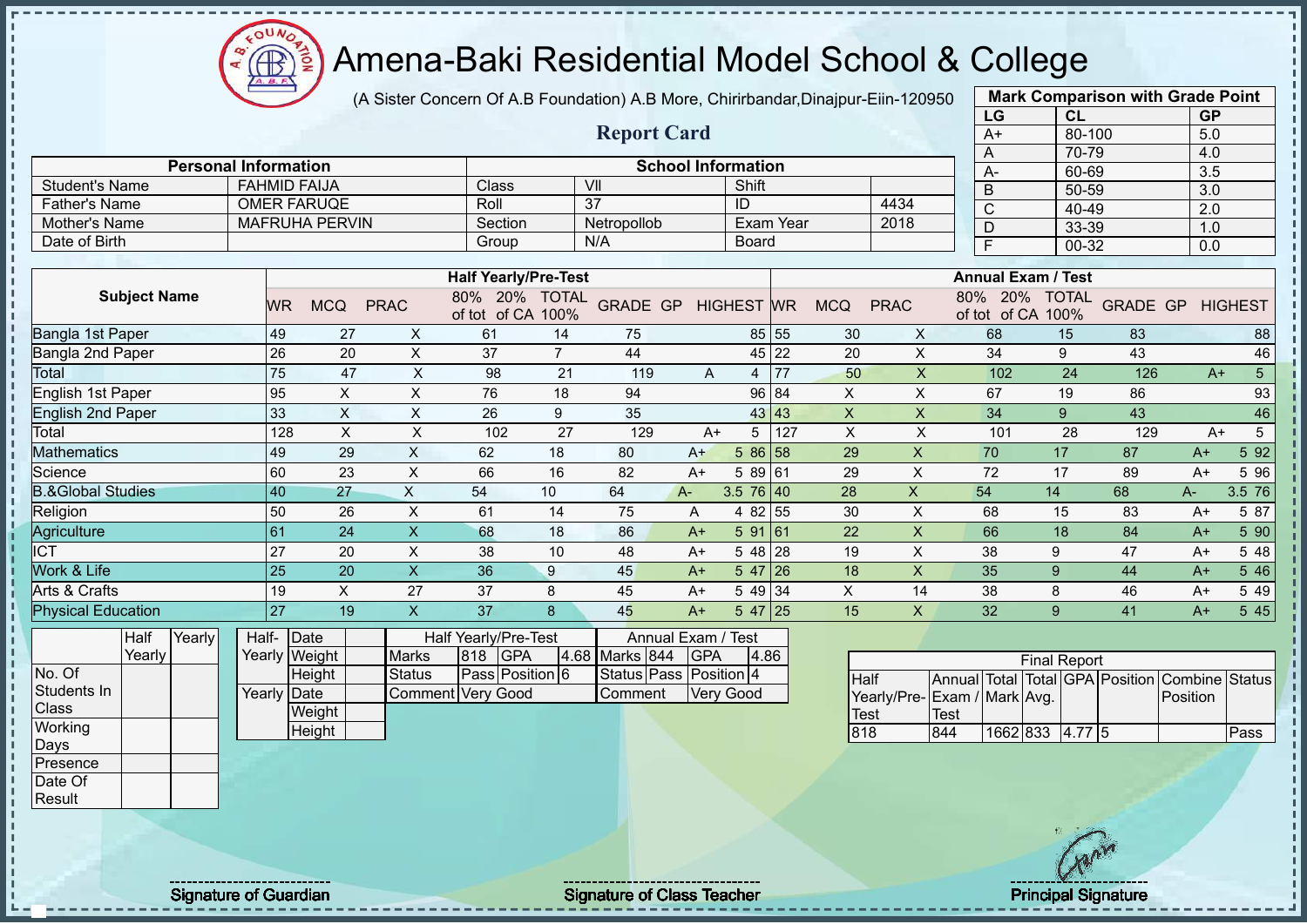$O<sub>O</sub>$ Æ

# Amena-Baki Residential Model School & College

(A Sister Concern Of A.B Foundation) A.B More, Chirirbandar,Dinajpur-Eiin-120950

|      |                                                                                                                                                                               |                                                                                                  |                                  |                                                                                   |                                             |                                                                                        |                                                |                                                         |                                                                                                                                                                                 |                         | LG                                                                      | CL           |                               |                                                                                                                                  |          |                                                                                                                                               |
|------|-------------------------------------------------------------------------------------------------------------------------------------------------------------------------------|--------------------------------------------------------------------------------------------------|----------------------------------|-----------------------------------------------------------------------------------|---------------------------------------------|----------------------------------------------------------------------------------------|------------------------------------------------|---------------------------------------------------------|---------------------------------------------------------------------------------------------------------------------------------------------------------------------------------|-------------------------|-------------------------------------------------------------------------|--------------|-------------------------------|----------------------------------------------------------------------------------------------------------------------------------|----------|-----------------------------------------------------------------------------------------------------------------------------------------------|
|      |                                                                                                                                                                               |                                                                                                  |                                  |                                                                                   |                                             |                                                                                        |                                                |                                                         |                                                                                                                                                                                 |                         | $A+$                                                                    |              |                               |                                                                                                                                  |          |                                                                                                                                               |
|      |                                                                                                                                                                               |                                                                                                  |                                  |                                                                                   |                                             |                                                                                        |                                                |                                                         |                                                                                                                                                                                 |                         | A                                                                       |              |                               |                                                                                                                                  |          |                                                                                                                                               |
|      |                                                                                                                                                                               |                                                                                                  |                                  |                                                                                   |                                             |                                                                                        |                                                |                                                         |                                                                                                                                                                                 |                         | A-                                                                      |              |                               |                                                                                                                                  |          |                                                                                                                                               |
|      |                                                                                                                                                                               |                                                                                                  |                                  |                                                                                   |                                             |                                                                                        |                                                |                                                         |                                                                                                                                                                                 |                         | B                                                                       |              |                               |                                                                                                                                  |          |                                                                                                                                               |
|      |                                                                                                                                                                               |                                                                                                  |                                  |                                                                                   |                                             |                                                                                        |                                                |                                                         |                                                                                                                                                                                 |                         | C                                                                       |              |                               |                                                                                                                                  |          |                                                                                                                                               |
|      |                                                                                                                                                                               |                                                                                                  |                                  |                                                                                   |                                             |                                                                                        |                                                |                                                         |                                                                                                                                                                                 |                         | D                                                                       |              |                               |                                                                                                                                  |          |                                                                                                                                               |
|      |                                                                                                                                                                               |                                                                                                  |                                  |                                                                                   |                                             |                                                                                        |                                                |                                                         |                                                                                                                                                                                 |                         | E                                                                       |              |                               |                                                                                                                                  |          |                                                                                                                                               |
|      |                                                                                                                                                                               |                                                                                                  |                                  |                                                                                   |                                             |                                                                                        |                                                |                                                         |                                                                                                                                                                                 |                         |                                                                         |              |                               |                                                                                                                                  |          |                                                                                                                                               |
|      |                                                                                                                                                                               |                                                                                                  |                                  |                                                                                   |                                             |                                                                                        |                                                |                                                         |                                                                                                                                                                                 |                         |                                                                         |              |                               |                                                                                                                                  |          |                                                                                                                                               |
|      |                                                                                                                                                                               |                                                                                                  | 80%<br>20%                       | <b>TOTAL</b><br>100%                                                              |                                             |                                                                                        |                                                |                                                         | <b>MCQ</b>                                                                                                                                                                      |                         | 80%<br>20%                                                              | <b>TOTAL</b> |                               |                                                                                                                                  |          |                                                                                                                                               |
|      | 27                                                                                                                                                                            | X                                                                                                | 60                               | 13                                                                                | 73                                          |                                                                                        |                                                |                                                         | 29                                                                                                                                                                              | X                       | 63                                                                      | 14           | 77                            |                                                                                                                                  |          | 88                                                                                                                                            |
|      | 18                                                                                                                                                                            | X                                                                                                | 34                               | 8                                                                                 | 42                                          |                                                                                        |                                                |                                                         | 20                                                                                                                                                                              | X                       | 34                                                                      | 8            | 42                            |                                                                                                                                  |          | 46                                                                                                                                            |
|      | 45                                                                                                                                                                            | X                                                                                                | 94                               | 21                                                                                | 115                                         | A                                                                                      | $\overline{4}$                                 | 72                                                      | 49                                                                                                                                                                              | $\overline{\mathsf{X}}$ | 97                                                                      | 22           | 119                           |                                                                                                                                  | A        | $\overline{4}$                                                                                                                                |
|      | Χ                                                                                                                                                                             | X                                                                                                | 77                               | 18                                                                                | 95                                          |                                                                                        | 96                                             | 86                                                      | $\sf X$                                                                                                                                                                         | X                       | 69                                                                      | 19           | 88                            |                                                                                                                                  |          | 93                                                                                                                                            |
|      | $\mathsf{X}$                                                                                                                                                                  | X                                                                                                | 29                               | 9                                                                                 | 38                                          |                                                                                        |                                                |                                                         | X                                                                                                                                                                               | X                       | 35                                                                      | 8            | 43                            |                                                                                                                                  |          | 46                                                                                                                                            |
|      | $\times$                                                                                                                                                                      | X                                                                                                | 106                              | 27                                                                                | 133                                         |                                                                                        | 5                                              | 130                                                     | X                                                                                                                                                                               | X                       | 104                                                                     | 27           | 131                           |                                                                                                                                  | $A+$     | $5\phantom{.0}$                                                                                                                               |
|      | 28                                                                                                                                                                            | X                                                                                                | 59                               | 16                                                                                | 75                                          | A                                                                                      | 4 8 6                                          | 53                                                      | 28                                                                                                                                                                              | X                       | 65                                                                      | 16           | 81                            |                                                                                                                                  |          | 5 92                                                                                                                                          |
|      | 23                                                                                                                                                                            | $\mathsf X$                                                                                      | 62                               | 17                                                                                | 79                                          | A                                                                                      | 4 8 9                                          | 59                                                      | 27                                                                                                                                                                              | X                       | 69                                                                      | 18           | 87                            |                                                                                                                                  |          | 5 96                                                                                                                                          |
|      | 28                                                                                                                                                                            | $\pmb{\times}$                                                                                   |                                  | 11                                                                                |                                             |                                                                                        |                                                |                                                         | 25                                                                                                                                                                              | X                       |                                                                         |              |                               | A-                                                                                                                               |          | 3.5 76                                                                                                                                        |
|      |                                                                                                                                                                               |                                                                                                  | 60                               | 17                                                                                | 77                                          | A                                                                                      |                                                |                                                         | 29                                                                                                                                                                              | X                       |                                                                         |              |                               |                                                                                                                                  |          | 5 87                                                                                                                                          |
|      | 22                                                                                                                                                                            | $\mathsf X$                                                                                      | 62                               | 17                                                                                | 79                                          | A                                                                                      |                                                |                                                         | 19                                                                                                                                                                              | $\pmb{\mathsf{X}}$      | 59                                                                      | 18           | 77                            | A                                                                                                                                |          | 4 90                                                                                                                                          |
|      | 18                                                                                                                                                                            | X                                                                                                | 34                               | 10                                                                                | 44                                          | $A+$                                                                                   |                                                |                                                         | 19                                                                                                                                                                              | X                       | 35                                                                      | 10           | 45                            |                                                                                                                                  |          | 5 48                                                                                                                                          |
|      | 20                                                                                                                                                                            | $\times$                                                                                         | 37                               | 9                                                                                 | 46                                          | $A+$                                                                                   |                                                |                                                         | 18                                                                                                                                                                              | X                       | 36                                                                      | 9            | 45                            |                                                                                                                                  |          | 5 4 6                                                                                                                                         |
|      | X                                                                                                                                                                             | 26                                                                                               | 35                               | 8                                                                                 | 43                                          | $A+$                                                                                   | 5 4 9                                          | 32                                                      | X                                                                                                                                                                               | 12                      | 35                                                                      | 6            | 41                            |                                                                                                                                  |          | 5 4 9                                                                                                                                         |
|      | 18                                                                                                                                                                            | X                                                                                                | 35                               | 9                                                                                 | 44                                          | $A+$                                                                                   |                                                |                                                         | 15                                                                                                                                                                              | X                       | 34                                                                      | 9            | 43                            |                                                                                                                                  |          | 5 4 5                                                                                                                                         |
| Date |                                                                                                                                                                               |                                                                                                  |                                  |                                                                                   |                                             |                                                                                        |                                                |                                                         |                                                                                                                                                                                 |                         |                                                                         |              |                               |                                                                                                                                  |          |                                                                                                                                               |
|      |                                                                                                                                                                               |                                                                                                  |                                  |                                                                                   |                                             |                                                                                        |                                                |                                                         |                                                                                                                                                                                 |                         |                                                                         |              |                               |                                                                                                                                  |          |                                                                                                                                               |
|      | <b>Personal Information</b><br><b>NUR NAHAR</b><br><b>WR</b><br>48<br>24<br>72<br>96<br>36<br>132<br>46<br>54<br>$\overline{37}$<br>51<br>56<br>25<br>26<br>18<br>26<br>Half- | <b>MARUFA PERVEJ</b><br><b>MASUD PERVEJ</b><br><b>MCQ</b><br>24<br>Yearly Weight<br>$L_{\alpha}$ | <b>PRAC</b><br>X<br><b>Marks</b> | Class<br>Roll<br>Section<br>Group<br>52<br>798<br><b>GPA</b><br>$P_{\text{tath}}$ | of tot of CA<br><b>Half Yearly/Pre-Test</b> | VII<br>38<br>Netropollob<br>N/A<br><b>Half Yearly/Pre-Test</b><br>63<br>4.41 Marks 813 | <b>Report Card</b><br><b>GRADE GP</b><br>$A -$ | Shift<br>ID<br>$A+$<br>Annual Exam / Test<br><b>GPA</b> | <b>School Information</b><br>Board<br><b>HIGHEST WR</b><br>85 50<br>45<br>22<br>43 44<br>$3.5 \ 76 \ 38$<br>53<br>4 8 2<br>4 91 55<br>5 48 25<br>$547$   27<br>$547$ 28<br>4.68 | Exam Year               | 4435<br>2018<br><b>PRAC</b><br>Dese Desition 46 Ctotus Dess Desition 17 | 50<br>66     | of tot of CA 100%<br>12<br>16 | 80-100<br>70-79<br>60-69<br>$50 - 59$<br>40-49<br>33-39<br>00-32<br><b>Annual Exam / Test</b><br>62<br>82<br><b>Final Report</b> | GRADE GP | <b>GP</b><br>5.0<br>4.0<br>3.5<br>$\overline{3.0}$<br>2.0<br>1.0<br>0.0<br><b>HIGHEST</b><br>$A+$<br>A+<br>$A+$<br>$A+$<br>$A+$<br>A+<br>$A+$ |

No. Of Students In Class **Working** Days Presence Date Of

**Result** 

- II  $\mathbf{I}$  $\mathbf{I}$  $\blacksquare$  $\blacksquare$  $\blacksquare$  $\mathbf{I}$  $\mathbf{I}$ п  $\mathbf{I}$ 

- II

Height Yearly Date **Weight Height** Status | Pass Position | 16 Comment Good **Status Pass Position 17** Comment Very Good

|                             |      |                  | <b>Final Report</b> |  |                                                |      |
|-----------------------------|------|------------------|---------------------|--|------------------------------------------------|------|
| <b>I</b> Half               |      |                  |                     |  | Annual Total Total GPA Position Combine Status |      |
| Yearly/Pre-Exam / Mark Avg. |      |                  |                     |  | Position                                       |      |
| <b>Test</b>                 | Test |                  |                     |  |                                                |      |
| 798                         | 813  | 1611 808 4.55 17 |                     |  |                                                | Pass |

**Mark Comparison with Grade Point**

Signature of Guardian Signature of Class Teacher Number of Class Teacher Principal Signature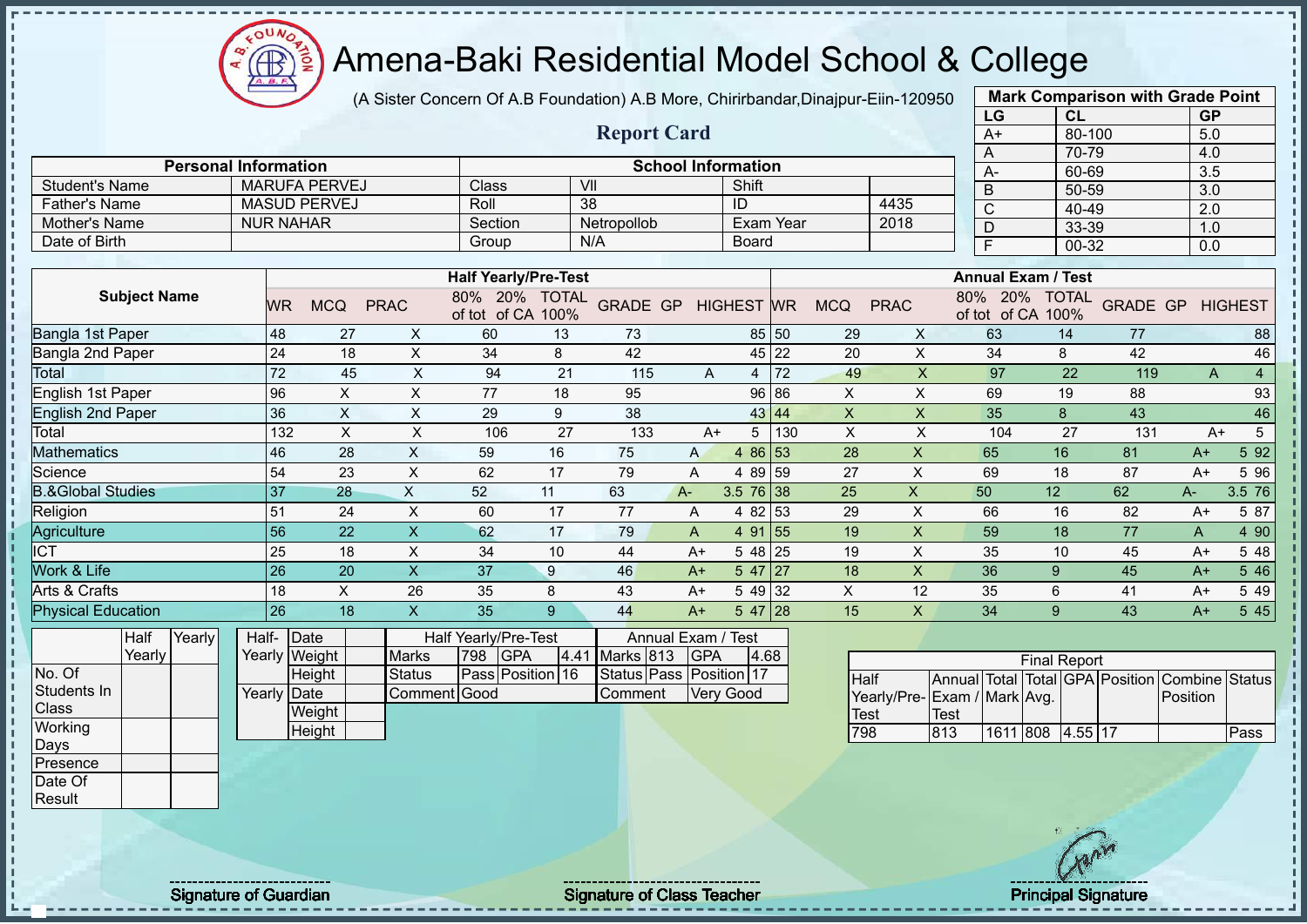$\Omega$ Æ

# Amena-Baki Residential Model School & College

(A Sister Concern Of A.B Foundation) A.B More, Chirirbandar,Dinajpur-Eiin-120950

|                              |                     |                             |                 |                       |             |                           |                     |                                                            |               |                           |                  |                  |                |                           |                  | LG             | CL                                                             |                                 | <b>GP</b>        |                |
|------------------------------|---------------------|-----------------------------|-----------------|-----------------------|-------------|---------------------------|---------------------|------------------------------------------------------------|---------------|---------------------------|------------------|------------------|----------------|---------------------------|------------------|----------------|----------------------------------------------------------------|---------------------------------|------------------|----------------|
|                              |                     |                             |                 |                       |             |                           |                     |                                                            |               | <b>Report Card</b>        |                  |                  |                |                           |                  | $A+$           |                                                                | 80-100                          | 5.0              |                |
|                              |                     |                             |                 |                       |             |                           |                     |                                                            |               |                           |                  |                  |                |                           |                  | Α              | 70-79                                                          |                                 | 4.0              |                |
|                              |                     | <b>Personal Information</b> |                 |                       |             |                           |                     |                                                            |               | <b>School Information</b> |                  |                  |                |                           |                  | A۰             | 60-69                                                          |                                 | $\overline{3.5}$ |                |
| <b>Student's Name</b>        |                     |                             |                 | <b>FAHIMA TASNIM</b>  |             |                           | Class               |                                                            | VII           |                           | Shift            |                  |                |                           |                  | B              | 50-59                                                          |                                 | 3.0              |                |
| <b>Father's Name</b>         |                     |                             |                 | <b>MAKHAN MRIDHA</b>  |             |                           | Roll                |                                                            | 39            |                           | ID               |                  |                | 4436                      |                  | $\overline{C}$ | 40-49                                                          |                                 | $\overline{2.0}$ |                |
| Mother's Name                |                     |                             |                 | <b>FARHA DIVA IVA</b> |             |                           | Section             |                                                            | Netropollob   |                           |                  | <b>Exam Year</b> |                | 2018                      |                  | D              | 33-39                                                          |                                 | 1.0              |                |
| Date of Birth                |                     |                             |                 |                       |             |                           | Group               |                                                            | N/A           |                           | Board            |                  |                |                           |                  | F              | 00-32                                                          |                                 | 0.0              |                |
|                              |                     |                             |                 |                       |             |                           |                     |                                                            |               |                           |                  |                  |                |                           |                  |                |                                                                |                                 |                  |                |
|                              | <b>Subject Name</b> |                             | WR              | <b>MCQ</b>            | <b>PRAC</b> |                           | 80%<br>of tot of CA | <b>Half Yearly/Pre-Test</b><br>20%<br><b>TOTAL</b><br>100% |               | GRADE GP HIGHEST WR       |                  |                  | <b>MCQ</b>     | <b>PRAC</b>               | 80%              | 20%            | <b>Annual Exam / Test</b><br><b>TOTAL</b><br>of tot of CA 100% | <b>GRADE GP</b>                 |                  | <b>HIGHEST</b> |
| Bangla 1st Paper             |                     |                             | 42              | 25                    |             | X                         | 54                  | 12                                                         | 66            |                           |                  | 85 55            | 29             | X                         |                  | 67             | 15                                                             | 82                              |                  | 88             |
| Bangla 2nd Paper             |                     |                             | $\overline{23}$ | 16                    |             | $\pmb{\times}$            | 31                  | 8                                                          | 39            |                           | 45               | 25               | 20             | X                         |                  | 36             | 8                                                              | 44                              |                  | 46             |
| Total                        |                     |                             | 65              | 41                    |             | $\times$                  | 85                  | 20                                                         | 105           | A                         | $\overline{4}$   | 80               | 49             | $\overline{\mathsf{X}}$   |                  | 103            | 23                                                             | 126                             | $A+$             | 5              |
| English 1st Paper            |                     |                             | 92              | $\pmb{\times}$        |             | X                         | 74                  | 18                                                         | 92            |                           | 96               | 88               | $\pmb{\times}$ | $\pmb{\times}$            |                  | 70             | 17                                                             | 87                              |                  | 93             |
| <b>English 2nd Paper</b>     |                     |                             | $\overline{34}$ | $\mathsf X$           |             | $\times$                  | 27                  | 8                                                          | 35            |                           | 43               | 40               | $\mathsf{X}$   | $\mathsf{x}$              |                  | 32             | $\overline{7}$                                                 | 39                              |                  | 46             |
| Total                        |                     |                             | 126             | $\mathsf X$           |             | X                         | 101                 | 26                                                         | 127           |                           | 5<br>$A+$        | 128              | X              | X                         |                  | 102            | 24                                                             | 126                             |                  | 5<br>$A+$      |
| Mathematics                  |                     |                             | 42              | 25                    |             | $\boldsymbol{\mathsf{X}}$ | 54                  | 15                                                         | 69            | A-                        | 3.5 86 51        |                  | 27             | X                         |                  | 62             | 13                                                             | 75                              | A                | 4 9 2          |
| Science                      |                     |                             | 60              | 23                    |             | X                         | 66                  | 15                                                         | 81            | $A+$                      |                  | 5 89 61          | 24             | X                         |                  | 68             | 17                                                             | 85                              | $A+$             | 5 9 6          |
| <b>B.&amp;Global Studies</b> |                     |                             | 38              | 27                    |             | $\mathsf X$               | 52                  | 11                                                         | 63            | $A -$                     | $3.5 \ 76 \ 40$  |                  | 26             | $\boldsymbol{\mathsf{X}}$ |                  | 53             | 13                                                             | 66                              | A-               | 3.5 76         |
| Religion                     |                     |                             | 45              | 25                    |             | X                         | 56                  | 13                                                         | 69            | $A-$                      | $3.582$ 51       |                  | 30             | X                         |                  | 65             | 15                                                             | 80                              | $A+$             | 5 87           |
| Agriculture                  |                     |                             | 63              | 19                    |             | $\boldsymbol{\mathsf{X}}$ | 66                  | 18                                                         | 84            | $A+$                      | 5 91             | 62               | 18             | $\pmb{\times}$            |                  | 64             | 18                                                             | 82                              | $A+$             | 5 90           |
| <b>ICT</b>                   |                     |                             | 23              | 18                    |             | X                         | 33                  | 10                                                         | 43            | $A+$                      |                  | 5 48 28          | 18             | X                         |                  | 37             | 9                                                              | 46                              | $A+$             | 5 48           |
| Work & Life                  |                     |                             | 26              | 19                    |             | $\boldsymbol{\mathsf{X}}$ | 36                  | 9                                                          | 45            | $A+$                      | 5 47             | 26               | 18             | $\pmb{\times}$            |                  | 35             | 9                                                              | 44                              | $A+$             | 5 4 6          |
| Arts & Crafts                |                     |                             | 18              | $\mathsf X$           |             | 23                        | 33                  | 8                                                          | 41            | $A+$                      | 5 4 9            | 32               | X              | 12                        |                  | 35             | 8                                                              | 43                              | $A+$             | 5 4 9          |
| <b>Physical Education</b>    |                     |                             | 23              | 17                    |             | $\boldsymbol{\mathsf{X}}$ | 32                  | 9 <sup>°</sup>                                             | 41            | $A+$                      |                  | $547$ 23         | 17             | X                         |                  | 32             | 8                                                              | 40                              | $A+$             | 5 4 5          |
|                              | Half                | Yearly                      | Half-           | Date                  |             |                           |                     | Half Yearly/Pre-Test                                       |               | Annual Exam / Test        |                  |                  |                |                           |                  |                |                                                                |                                 |                  |                |
|                              | Yearly              |                             |                 | Yearly Weight         |             | <b>Marks</b>              | 768                 | GPA                                                        | 4.5 Marks 813 | <b>GPA</b>                |                  | 4.77             |                |                           |                  |                | <b>Final Report</b>                                            |                                 |                  |                |
| No. Of                       |                     |                             |                 | Height                |             | <b>Status</b>             |                     | Pass Position 15                                           |               | Status Pass Position 13   |                  |                  |                | Half                      |                  |                |                                                                | Annual Total Total GPA Position | Combine Status   |                |
| Students In                  |                     |                             |                 | Yearly Date           |             | Comment                   | <b>Very Good</b>    |                                                            | Comment       |                           | <b>Very Good</b> |                  |                | Yearly/Pre-               | Exam / Mark Avg. |                |                                                                |                                 | Position         |                |
| Class                        |                     |                             |                 | Weight                |             |                           |                     |                                                            |               |                           |                  |                  |                | <b>Test</b>               | Test             |                |                                                                |                                 |                  |                |
| Working                      |                     |                             |                 | <b>Height</b>         |             |                           |                     |                                                            |               |                           |                  |                  |                | <b>768</b>                | $\overline{R}$   |                | $1581$ 702 $A$ 64 15                                           |                                 |                  | <b>Dace</b>    |

**813 1581 792 4.64 15** Pass

**Mark Comparison with Grade Point**

**Height** 

Days Presence Date Of Result

Signature of Guardian Signature of Class Teacher Principal Signature of Class Teacher Principal Signature of Class Teacher Principal Signature of Class Teacher Principal Signature of Class Teacher Principal Signature of Cl

 $\frac{1281}{768}$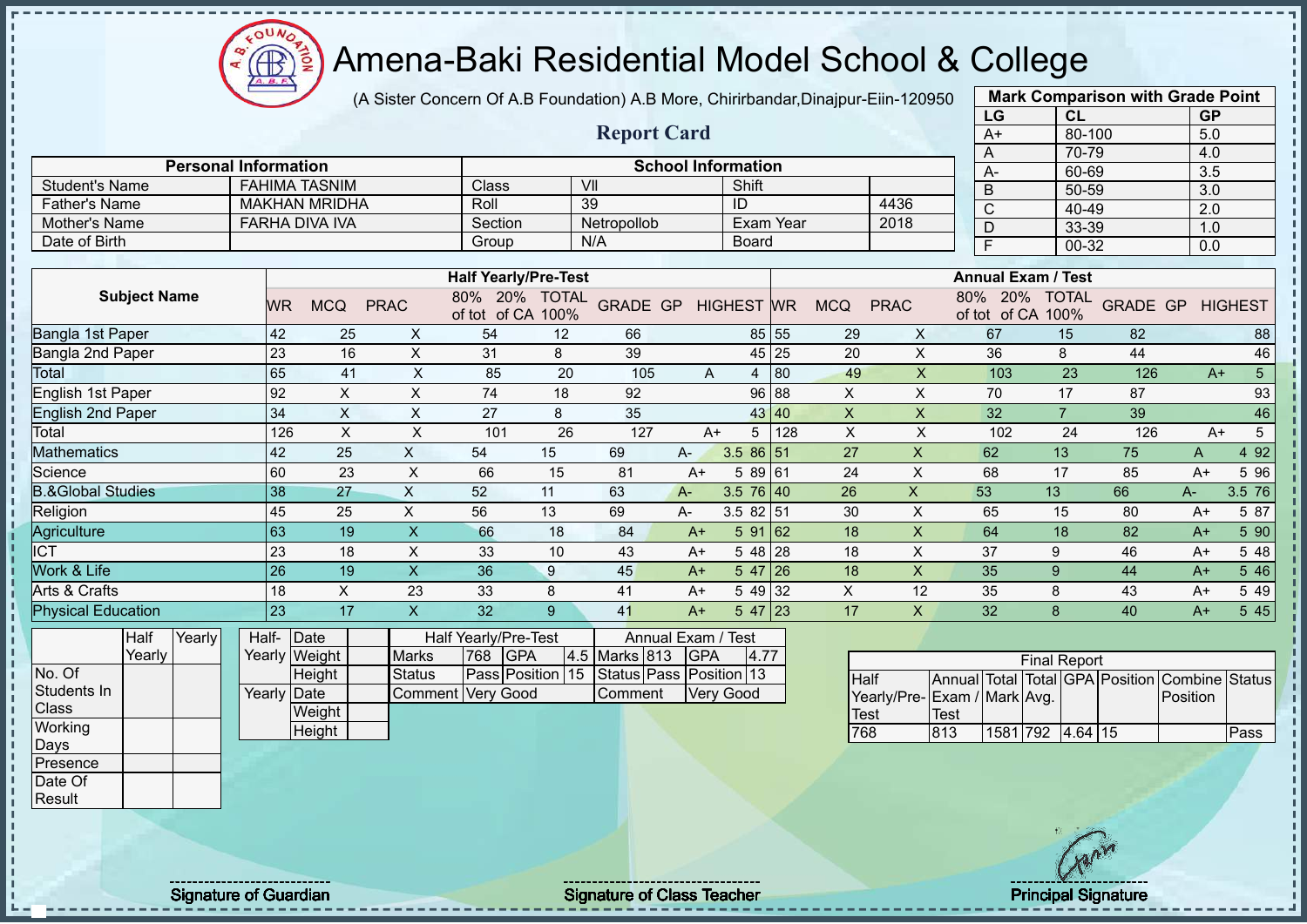Æ ó

# Amena-Baki Residential Model School & College

(A Sister Concern Of A.B Foundation) A.B More, Chirirbandar,Dinajpur-Eiin-120950

|                              |        |        |                 |                             |                           |                          |                                    |                        |                           |                   |              |                           |                           | LG                                             |                                    | CL                  |                 | <b>GP</b>        |                 |
|------------------------------|--------|--------|-----------------|-----------------------------|---------------------------|--------------------------|------------------------------------|------------------------|---------------------------|-------------------|--------------|---------------------------|---------------------------|------------------------------------------------|------------------------------------|---------------------|-----------------|------------------|-----------------|
|                              |        |        |                 |                             |                           |                          |                                    | <b>Report Card</b>     |                           |                   |              |                           |                           | $A+$                                           |                                    | 80-100              |                 | 5.0              |                 |
|                              |        |        |                 |                             |                           |                          |                                    |                        |                           |                   |              |                           |                           | A                                              |                                    | 70-79               |                 | 4.0              |                 |
|                              |        |        |                 | <b>Personal Information</b> |                           |                          |                                    |                        | <b>School Information</b> |                   |              |                           |                           | $A-$                                           |                                    | 60-69               |                 | $\overline{3.5}$ |                 |
| <b>Student's Name</b>        |        |        |                 | <b>TABASSUM RAHMAN</b>      |                           |                          | Class                              | VII                    |                           |                   | Shift        |                           |                           | B                                              |                                    | $50 - 59$           |                 | $\overline{3.0}$ |                 |
| <b>Father's Name</b>         |        |        |                 | <b>MD.TOABUR RAHMAN</b>     |                           |                          | Roll                               | 40                     |                           | ID                |              |                           | 4464                      | $\mathsf{C}$                                   |                                    | 40-49               |                 | $\overline{2.0}$ |                 |
| Mother's Name                |        |        |                 | <b>MST.KOHINOOR BEGUM</b>   |                           |                          | Section                            | Netropollob            |                           |                   | Exam Year    |                           | 2018                      | $\mathsf D$                                    |                                    | 33-39               |                 | 1.0              |                 |
| Date of Birth                |        |        |                 |                             |                           |                          | Group                              | N/A                    |                           |                   | <b>Board</b> |                           |                           | $\overline{F}$                                 |                                    | 00-32               |                 | 0.0              |                 |
|                              |        |        |                 |                             |                           |                          |                                    |                        |                           |                   |              |                           |                           |                                                |                                    |                     |                 |                  |                 |
|                              |        |        |                 |                             |                           |                          | <b>Half Yearly/Pre-Test</b>        |                        |                           |                   |              |                           |                           | <b>Annual Exam / Test</b>                      |                                    |                     |                 |                  |                 |
| <b>Subject Name</b>          |        |        | WR              | <b>MCQ</b>                  | <b>PRAC</b>               |                          | 80% 20% TOTAL<br>of tot of CA 100% | <b>GRADE GP</b>        |                           | <b>HIGHEST</b> WR |              | <b>MCQ</b>                | <b>PRAC</b>               |                                                | 80% 20% TOTAL<br>of tot of CA 100% |                     | <b>GRADE GP</b> |                  | <b>HIGHEST</b>  |
| <b>Bangla 1st Paper</b>      |        |        | 48              | 25                          | X                         | 58                       | 14                                 | 72                     |                           |                   | 85 55        | 30                        | X                         | 68                                             |                                    | 15                  | 83              |                  | 88              |
| Bangla 2nd Paper             |        |        | 25              | 19                          | $\boldsymbol{\mathsf{X}}$ | 35                       | 9                                  | 44                     |                           |                   | 45 25        | 18                        | $\pmb{\times}$            | 34                                             |                                    | 9                   | 43              |                  | 46              |
| Total                        |        |        | 73              | 44                          | $\pmb{\times}$            | 93                       | 23                                 | 116                    | A                         | 4                 | 80           | 48                        | X                         | 102                                            |                                    | 24                  | 126             | $A+$             | $5\phantom{.0}$ |
| English 1st Paper            |        |        | 96              | X                           | X                         | 77                       | 19                                 | 96                     |                           |                   | 96 73        | X                         | X                         | 58                                             |                                    | 19                  | 77              |                  | 93              |
| <b>English 2nd Paper</b>     |        |        | 38              | $\pmb{\times}$              | $\pmb{\times}$            | 30                       | 9                                  | 39                     |                           |                   | 43 44        | $\boldsymbol{\mathsf{X}}$ | $\pmb{\times}$            | 35                                             |                                    | 8                   | 43              |                  | 46              |
| Total                        |        |        | 134             | $\boldsymbol{\mathsf{X}}$   | $\times$                  | 107                      | 28                                 | 135                    | $A+$                      | 5                 | 117          | $\mathsf X$               | $\boldsymbol{\mathsf{X}}$ | 93                                             |                                    | 27                  | 120             | $A+$             | $5\overline{)}$ |
| <b>Mathematics</b>           |        |        | 45              | 27                          | X                         | 58                       | 19                                 | 77                     | A                         |                   | 4 86 60      | 28                        | $\mathsf{X}$              | 70                                             |                                    | 16                  | 86              | $A+$             | 5 9 2           |
| Science                      |        |        | $\overline{57}$ | 19                          | $\boldsymbol{\mathsf{X}}$ | 61                       | $\overline{16}$                    | $\overline{77}$        | A                         |                   | 4 89 63      | 26                        | $\mathsf{x}$              | 71                                             |                                    | 18                  | 89              | $A+$             | 5 9 6           |
| <b>B.&amp;Global Studies</b> |        |        | 40              | 27                          | $\boldsymbol{\mathsf{X}}$ | 54                       | 13                                 | 67                     | $A -$                     | $3.5 \ 76 \ 45$   |              | 24                        | $\pmb{\times}$            | 55                                             |                                    | 14                  | 69              | $A-$             | 3.5 76          |
| Religion                     |        |        | 53              | 28                          | $\times$                  | 65                       | 15                                 | 80                     | $A+$                      |                   | 5 82 53      | 30                        | $\times$                  | 66                                             |                                    | 16                  | 82              | $A+$             | 5 87            |
| Agriculture                  |        |        | 62              | 21                          | $\boldsymbol{\mathsf{X}}$ | 66                       | 18                                 | 84                     | $A+$                      | 591 63            |              | 23                        | $\pmb{\times}$            | 69                                             |                                    | 18                  | 87              | $A+$             | 5 90            |
| <b>ICT</b>                   |        |        | 27              | 13                          | $\times$                  | 32                       | 10                                 | 42                     | $A+$                      |                   | 5 48 28      | 20                        | $\mathsf{X}$              | 38                                             |                                    | 10                  | 48              | $A+$             | 5 48            |
| Work & Life                  |        |        | 27              | 20                          | $\boldsymbol{\mathsf{X}}$ | 38                       | 9                                  | 47                     | $A+$                      |                   | $547$  26    | 19                        | $\times$                  | 36                                             |                                    | 9                   | 45              | $A+$             | 5 4 6           |
| Arts & Crafts                |        |        | 18              | $\pmb{\times}$              | 27                        | 36                       | 9                                  | 45                     | $A+$                      | 5 49 31           |              | $\boldsymbol{\mathsf{X}}$ | 11                        | 34                                             |                                    | $\overline{7}$      | 41              | $A+$             | 5 4 9           |
| <b>Physical Education</b>    |        |        | 27              | 19                          | $\boldsymbol{\mathsf{X}}$ | 37                       | 9                                  | 46                     | $A+$                      | $547$  26         |              | 19                        | X                         | 36                                             |                                    | 9                   | 45              | $A+$             | 5 4 5           |
|                              | Half   | Yearly |                 | Half- Date                  |                           | Half Yearly/Pre-Test     |                                    |                        | Annual Exam / Test        |                   |              |                           |                           |                                                |                                    |                     |                 |                  |                 |
|                              | Yearly |        |                 | Yearly Weight               | Marks                     | 816                      | <b>GPA</b>                         | 4.59 Marks 838         | <b>GPA</b>                |                   | 4.86         |                           |                           |                                                |                                    | <b>Final Report</b> |                 |                  |                 |
| No. Of                       |        |        |                 | Height                      | <b>Status</b>             |                          | Pass Position 9                    | Status Pass Position 5 |                           |                   |              | Half                      |                           | Annual Total Total GPA Position Combine Status |                                    |                     |                 |                  |                 |
| Students In                  |        |        |                 | Yearly Date                 |                           | <b>Comment Very Good</b> |                                    | Comment                |                           | <b>Very Good</b>  |              |                           |                           | Yearly/Pre-Exam / Mark Avg.                    |                                    |                     |                 | Position         |                 |
| Class                        |        |        |                 | Weight                      |                           |                          |                                    |                        |                           |                   |              | <b>Test</b>               |                           | <b>Test</b>                                    |                                    |                     |                 |                  |                 |
| Working                      |        |        |                 | Height                      |                           |                          |                                    |                        |                           |                   |              | 816                       |                           | 838                                            | 1654 828                           | $4.73$ 7            |                 |                  | Pass            |
| Days                         |        |        |                 |                             |                           |                          |                                    |                        |                           |                   |              |                           |                           |                                                |                                    |                     |                 |                  |                 |
| Presence                     |        |        |                 |                             |                           |                          |                                    |                        |                           |                   |              |                           |                           |                                                |                                    |                     |                 |                  |                 |
| Date Of                      |        |        |                 |                             |                           |                          |                                    |                        |                           |                   |              |                           |                           |                                                |                                    |                     |                 |                  |                 |
| Result                       |        |        |                 |                             |                           |                          |                                    |                        |                           |                   |              |                           |                           |                                                |                                    |                     |                 |                  |                 |

**Mark Comparison with Grade Point**

Signature of Guardian Signature of Class Teacher Principal Signature Principal Signature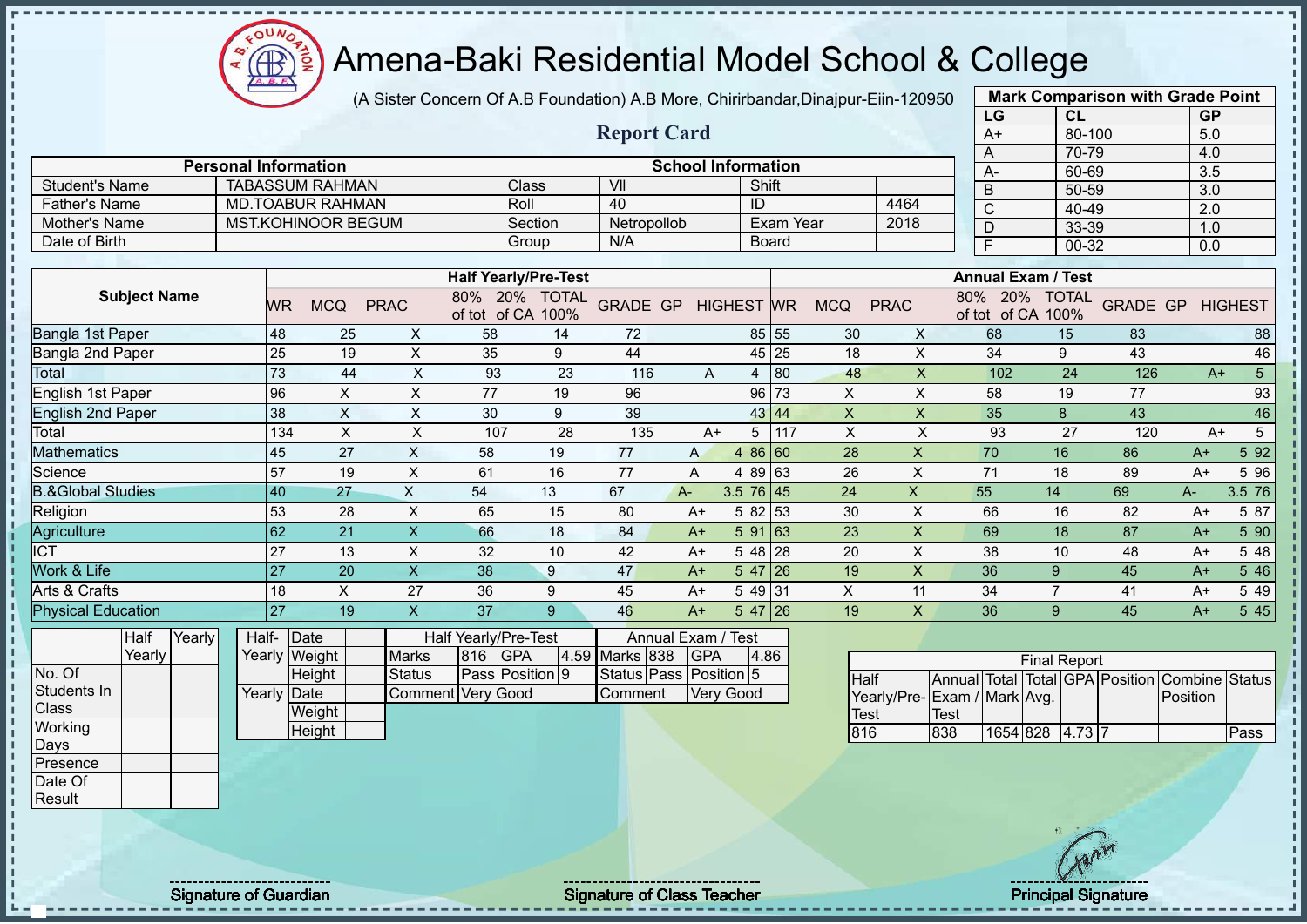$\Omega$ Æ

# Amena-Baki Residential Model School & College

(A Sister Concern Of A.B Foundation) A.B More, Chirirbandar,Dinajpur-Eiin-120950

**Report Card**

|                 | <b>Mark Comparison with Grade Point</b> |           |
|-----------------|-----------------------------------------|-----------|
| LG              | CL                                      | <b>GP</b> |
| $A+$            | 80-100                                  | 5.0       |
| A               | 70-79                                   | 4.0       |
| A-              | 60-69                                   | 3.5       |
| B               | 50-59                                   | 3.0       |
| $\bar{\bar{c}}$ | 40-49                                   | 2.0       |
| D               | 33-39                                   | 1.0       |
| F               | 00-32                                   | 0.0       |
|                 |                                         |           |

|                | <b>Personal Information</b> |              | <b>School Information</b> |            |      |  |
|----------------|-----------------------------|--------------|---------------------------|------------|------|--|
| Student's Name | KAKULI AKTER                | <b>Class</b> | VII                       | Shift      |      |  |
| Father's Name  | ABUL KALAM AZAD             | Roll         | $\overline{4}$            | ID         | 4509 |  |
| Mother's Name  | <b>MARTUJA BEGUM</b>        | Section      | <b>Netropollob</b>        | ⊪Exam Year | 2018 |  |
| Date of Birth  |                             | Group        | N/A                       | Board      |      |  |

|                              |     |            |             | <b>Half Yearly/Pre-Test</b>   |                      |                 |      |                   |       |            |             | <b>Annual Exam / Test</b>     |                      |          |      |                |
|------------------------------|-----|------------|-------------|-------------------------------|----------------------|-----------------|------|-------------------|-------|------------|-------------|-------------------------------|----------------------|----------|------|----------------|
| <b>Subject Name</b>          | WR  | <b>MCQ</b> | <b>PRAC</b> | 20%<br>80%<br>of CA<br>of tot | <b>TOTAL</b><br>100% | <b>GRADE GP</b> |      | <b>HIGHEST</b> WR |       | <b>MCQ</b> | <b>PRAC</b> | 20%<br>80%<br>of CA<br>of tot | <b>TOTAL</b><br>100% | GRADE GP |      | <b>HIGHEST</b> |
| Bangla 1st Paper             | 54  | 27         | X           | 65                            | 11                   | 76              |      |                   | 85 58 | 29         | X           | 70                            | 15                   | 85       |      | 88             |
| Bangla 2nd Paper             | 25  | 20         | x           | 36                            | 8                    | 44              |      |                   | 45 26 | 20         | X           | 37                            | 9                    | 46       |      | 46             |
| Total                        | 79  | 47         | X           | 101                           | 19                   | 120             | $A+$ | 5                 | 84    | 49         | Χ           | 107                           | 24                   | 131      | $A+$ | 5              |
| English 1st Paper            | 92  | X          | Χ           | 74                            | 19                   | 93              |      |                   | 96 94 | $\times$   | X           | 75                            | 18                   | 93       |      | 93             |
| <b>English 2nd Paper</b>     | 34  | X          | Χ           | 27                            | 8                    | 35              |      |                   | 43 45 | X          | X           | 36                            | 8                    | 44       |      | 46             |
| Total                        | 126 | X          | X           | 101                           | 27                   | 128             | $A+$ | 5                 | 139   | X          | X           | 111                           | 26                   | 137      | $A+$ | 5              |
| <b>Mathematics</b>           | 56  | 28         | X           | 67                            | 19                   | 86              | $A+$ | 5 86 61           |       | 26         | X           | 70                            | 17                   | 87       | $A+$ | 5 9 2          |
| Science                      | 62  | 27         | X           | 71                            | 17                   | 88              | $A+$ | 58962             |       | 28         | X           | 72                            | 17                   | 89       | A+   | 5 96           |
| <b>B.&amp;Global Studies</b> | 44  | 28         | X           | 58                            | 13                   | 71              | A    | 4 76 44           |       | 29         | X           | 58                            | 14                   | 72       | A    | 4 76           |
| Religion                     | 49  | 25         | X           | 59                            | 16                   | 75              | A    | 4 82 56           |       | 29         | X           | 68                            | 15                   | 83       | $A+$ | 5 87           |
| Agriculture                  | 62  | 22         | X.          | 67                            | 18                   | 85              | $A+$ | 59163             |       | 24         | X           | 70                            | 18                   | 88       | $A+$ | 5 90           |
| <b>ICT</b>                   | 27  | 17         | X           | 35                            | 10                   | 45              | A+   | 5 48 29           |       | 19         | X           | 38                            | 10                   | 48       | $A+$ | 5 48           |
| Work & Life                  | 27  | 20         | X.          | 38                            | 9                    | 47              | $A+$ | $547$   27        |       | 18         | X           | 36                            | 9                    | 45       | $A+$ | 5 4 6          |
| Arts & Crafts                | 18  | X          | 27          | 36                            | 9                    | 45              | $A+$ | 5 49 32           |       | X          | 11          | 34                            | 8                    | 42       | A+   | 5 4 9          |
| <b>Physical Education</b>    | 27  | 19         |             | 37                            | 8                    | 45              | $A+$ | $547$ 26          |       | 19         | X           | 36                            | 9                    | 45       | $A+$ | 5 4 5          |

| Half   | Yearly | Half- Date  |               |                   |                | Half Yearly/Pre-Test   |                | Annual Exam / Test     |       |
|--------|--------|-------------|---------------|-------------------|----------------|------------------------|----------------|------------------------|-------|
| Yearly |        |             | Yearly Weight | <b>Marks</b>      | <b>835 GPA</b> |                        | 4.82 Marks 867 | <b>IGPA</b>            | 14.91 |
|        |        |             | Height        | <b>Status</b>     |                | <b>Pass Position 1</b> |                | Status Pass Position 3 |       |
|        |        | Yearly Date |               | Comment Very Good |                |                        | <b>Comment</b> | <b>Verv Good</b>       |       |
|        |        |             | Weight        |                   |                |                        |                |                        |       |
|        |        |             | Height        |                   |                |                        |                |                        |       |

|                              |      |                 | <b>Final Report</b> |  |                                                |      |
|------------------------------|------|-----------------|---------------------|--|------------------------------------------------|------|
| Half                         |      |                 |                     |  | Annual Total Total GPA Position Combine Status |      |
| Yearly/Pre- Exam / Mark Avg. |      |                 |                     |  | Position                                       |      |
| <b>Test</b>                  | Test |                 |                     |  |                                                |      |
| 835                          | 867  | 1702 852 4.86 1 |                     |  |                                                | Pass |

No. Of Students In **Class Working** Days Presence Date Of Result

J. - II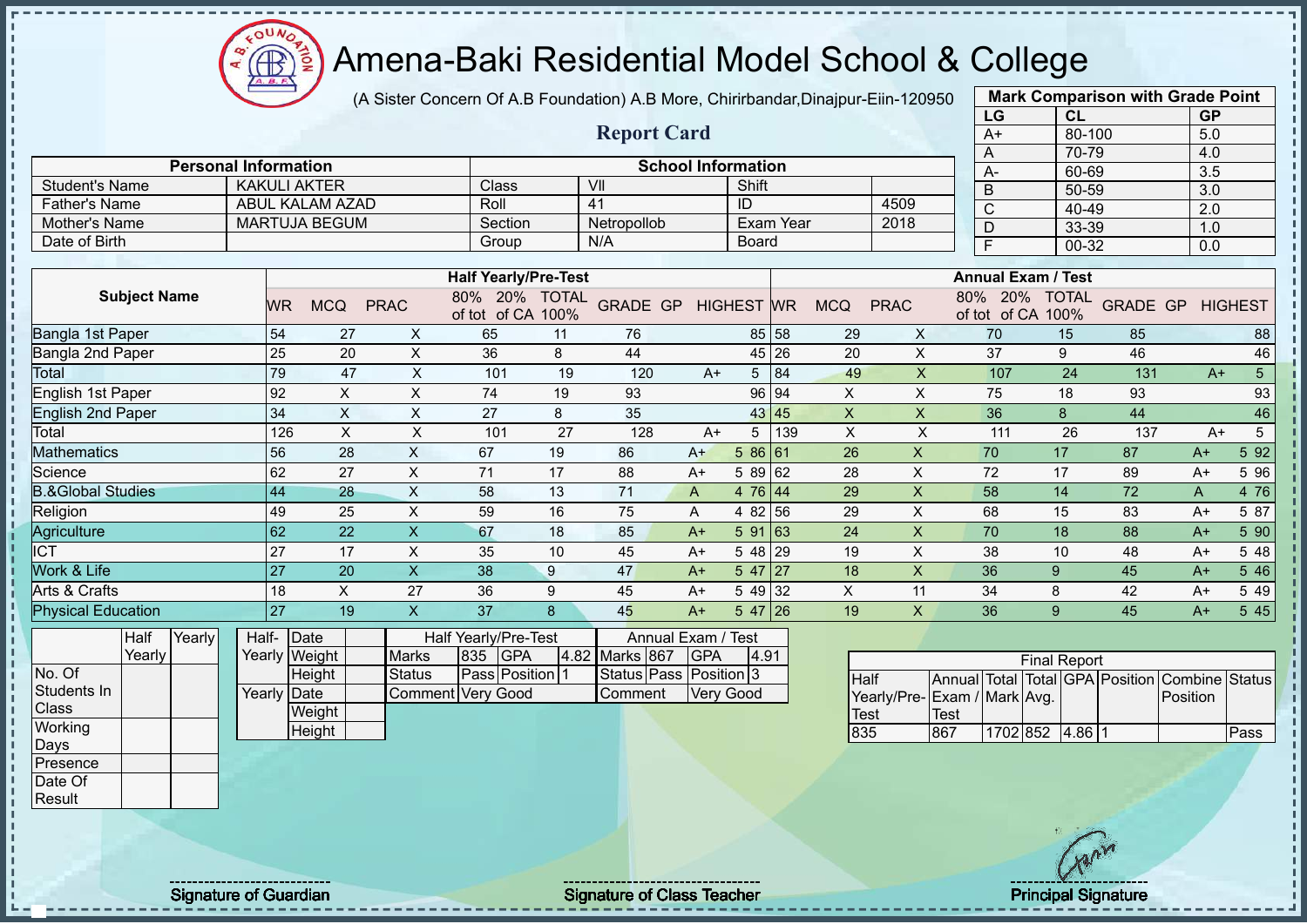

(A Sister Concern Of A.B Foundation) A.B More, Chirirbandar,Dinajpur-Eiin-120950 **Mark Comparison with Grade Point**

|                              |                             |           |                           |                           |                             |                | <b>Report Card</b> |      |                           |           |                           |                           | LG<br>A+ |                           | CL<br>80-100         |                 | GP<br>5.0 |                |
|------------------------------|-----------------------------|-----------|---------------------------|---------------------------|-----------------------------|----------------|--------------------|------|---------------------------|-----------|---------------------------|---------------------------|----------|---------------------------|----------------------|-----------------|-----------|----------------|
|                              | <b>Personal Information</b> |           |                           |                           |                             |                |                    |      | <b>School Information</b> |           |                           |                           | A        |                           | 70-79                |                 | 4.0       |                |
|                              |                             |           |                           |                           |                             |                |                    |      |                           |           |                           |                           | А-       |                           | 60-69                |                 | 3.5       |                |
| <b>Student's Name</b>        |                             |           | <b>TASNUVA MEHJABIN</b>   |                           | <b>Class</b>                |                | VII                |      | Shift                     |           |                           |                           | B        |                           | 50-59                |                 | 3.0       |                |
| <b>Father's Name</b>         |                             |           | <b>REZAUL HAPUE</b>       |                           | Roll                        |                | 42                 |      | ID                        |           |                           | 4514                      | C        |                           | 40-49                |                 | 2.0       |                |
| Mother's Name                |                             |           | <b>AKTER JAHAN</b>        |                           | Section                     |                | Netropollob        |      |                           | Exam Year |                           | 2018                      | D        |                           | 33-39                |                 | 1.0       |                |
| Date of Birth                |                             |           |                           |                           | Group                       |                | N/A                |      | Board                     |           |                           |                           | E        |                           | 00-32                |                 | 0.0       |                |
|                              |                             |           |                           |                           |                             |                |                    |      |                           |           |                           |                           |          |                           |                      |                 |           |                |
|                              |                             |           |                           |                           | <b>Half Yearly/Pre-Test</b> |                |                    |      |                           |           |                           |                           |          | <b>Annual Exam / Test</b> |                      |                 |           |                |
| <b>Subject Name</b>          |                             | <b>WR</b> | <b>MCQ</b>                | <b>PRAC</b>               | 80%<br>of tot of CA 100%    | 20% TOTAL      | <b>GRADE GP</b>    |      | <b>HIGHEST WR</b>         |           | <b>MCQ</b>                | <b>PRAC</b>               | 80%      | 20%<br>of tot of CA       | <b>TOTAL</b><br>100% | <b>GRADE GP</b> |           | <b>HIGHEST</b> |
| Bangla 1st Paper             |                             | 46        | 25                        | X                         | 57                          | 14             | 71                 |      |                           | 85 52     | 30                        | $\times$                  | 66       |                           | 17                   | 83              |           | 88             |
| Bangla 2nd Paper             |                             | 25        | 20                        | X                         | 36                          | 8              | 44                 |      |                           | 45 22     | 20                        | X                         | 34       |                           | 8                    | 42              |           | 46             |
| Total                        |                             | 71        | 45                        | X                         | 93                          | 22             | 115                | A    |                           | 74        | 50                        | $\boldsymbol{\mathsf{X}}$ |          | 100                       | 25                   | 125             | $A+$      | 5 <sub>5</sub> |
| English 1st Paper            |                             | 96        | X                         | X                         | 77                          | 18             | 95                 |      | 96                        | 85        | X                         | X                         | 68       |                           | 16                   | 84              |           | 93             |
| <b>English 2nd Paper</b>     |                             | 38        | $\boldsymbol{\mathsf{X}}$ | X                         | 30                          | $\overline{7}$ | 37                 |      |                           | 43 40     | $\boldsymbol{\mathsf{X}}$ | X                         | 32       |                           | 8                    | 40              |           | 46             |
| Total                        |                             | 134       | $\boldsymbol{\mathsf{X}}$ | X                         | 107                         | 25             | 132                | $A+$ |                           | 125       | $\pmb{\times}$            | X                         |          | 100                       | 24                   | 124             | $A+$      | 5              |
| <b>Mathematics</b>           |                             | 41        | 27                        | $\boldsymbol{\mathsf{X}}$ | 54                          | 16             | 70                 | A    | 4 8 6                     | 52        | 25                        | $\overline{\mathsf{X}}$   | 62       |                           | 17                   | 79              | A         | 4 9 2          |
| Science                      |                             | 50        | 22                        | X                         | 58                          | 13             | 71                 | A    | 4 8 9                     | 55        | 25                        | X                         | 64       |                           | 18                   | 82              | $A+$      | 5 96           |
| <b>B.&amp;Global Studies</b> |                             | 39        | 27                        | X                         | 53                          | 12             | 65                 | $A-$ | $3.5 \ 76 \ 38$           |           | 27                        | X                         | 52       |                           | 13                   | 65              | A-        | 3.5 76         |
| Religion                     |                             | 45        | 23                        | X                         | 54                          | 14             | 68                 | А-   | $3.582$ 45                |           | 26                        | X                         | 57       |                           | 15                   | 72              | A         | 4 87           |
| Agriculture                  |                             | 52        | 18                        | $\pmb{\times}$            | 56                          | 16             | 72                 | A    | 4 91                      | 156       | 23                        | $\boldsymbol{\mathsf{X}}$ | 63       |                           | 18                   | 81              | $A+$      | 5 90           |
| <b>ICT</b>                   |                             | 25        | 18                        | $\pmb{\times}$            | 34                          | 9              | 43                 | $A+$ | 5 48 26                   |           | 17                        | X                         | 34       |                           | 9                    | 43              | $A+$      | 5 48           |
| Work & Life                  |                             | 27        | 19                        | $\sf X$                   | 37                          | 9              | 46                 | $A+$ | 5 47                      | 26        | 18                        | $\boldsymbol{\mathsf{X}}$ | 35       |                           | 9                    | 44              | $A+$      | 5 4 6          |
| Arts & Crafts                |                             | 19        | X                         | 28                        | 38                          | 8              | 46                 | $A+$ | 5 49 33                   |           | X                         | 11                        | 35       |                           | 9                    | 44              | $A+$      | 5 49           |

**Half** Yearly **Yearly** No. Of Students In Half-Physical Education 26 20 X 37 8 45 A+ 5 47 21 15 X 29 9 38 A 4 45

Class **Working** Days Presence Date Of **Result** 

Yearly Weight **Date Height** Yearly Date **Weight Height** Half Yearly/Pre-Test Marks 773 GPA 4.36 Status **Pass Position** 20 Comment Good Annual Exam / Test Marks 797 GPA 4.59 Status Pass Position 24 Comment Very Good

| <b>Final Report</b>         |      |                  |  |  |  |                                                |      |  |  |  |  |  |  |  |
|-----------------------------|------|------------------|--|--|--|------------------------------------------------|------|--|--|--|--|--|--|--|
| <b>Half</b>                 |      |                  |  |  |  | Annual Total Total GPA Position Combine Status |      |  |  |  |  |  |  |  |
| Yearly/Pre-Exam / Mark Avg. |      |                  |  |  |  | Position                                       |      |  |  |  |  |  |  |  |
| Test                        | Test |                  |  |  |  |                                                |      |  |  |  |  |  |  |  |
| <b>1773</b>                 | 797  | 1570 786 4.48 21 |  |  |  |                                                | Pass |  |  |  |  |  |  |  |

Signature of Guardian Signature of Class Teacher New York Class Teacher Principal Signature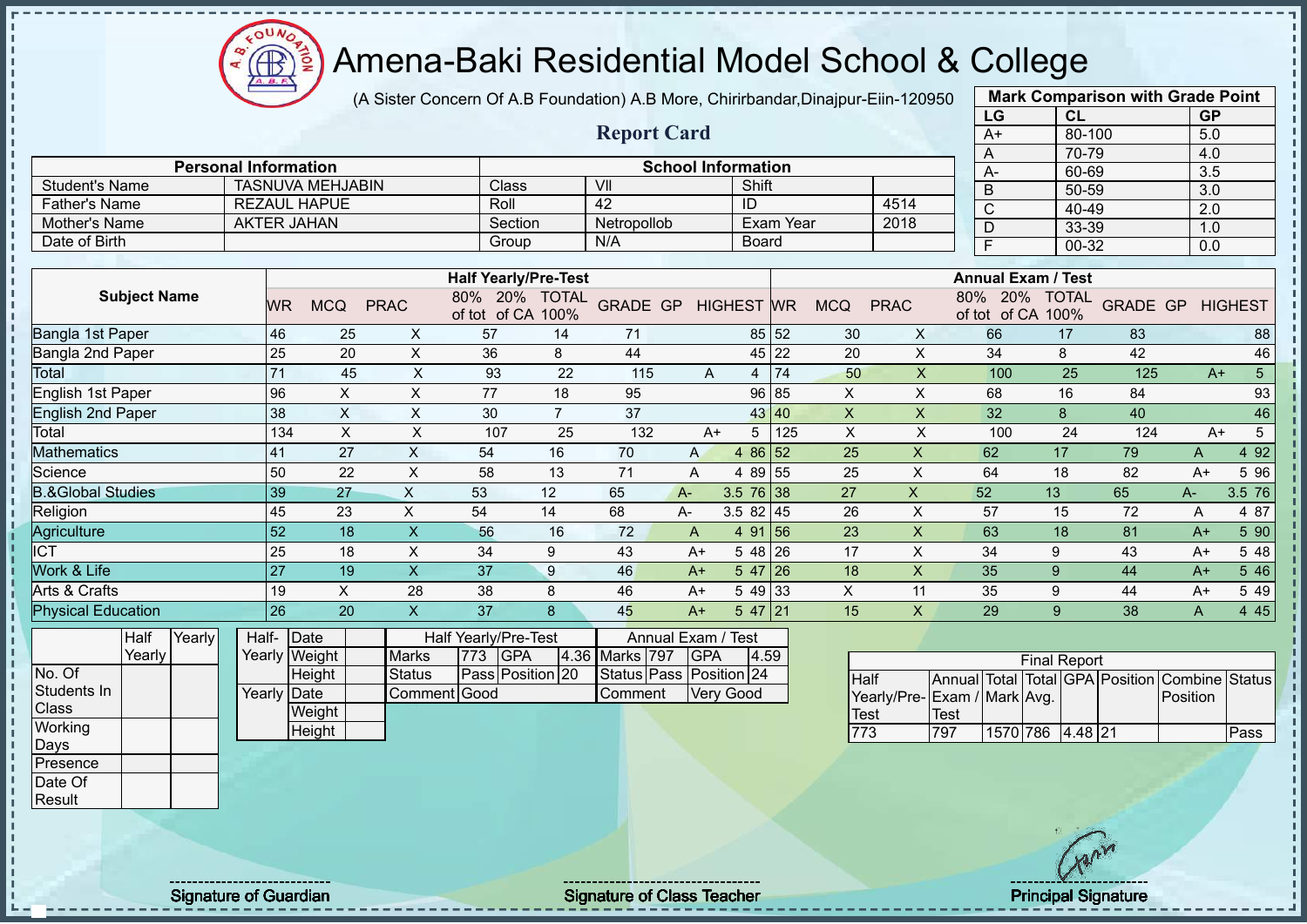(A Sister Concern Of A.B Foundation) A.B More, Chirirbandar,Dinajpur-Eiin-120950

|                              |        |                             |     |                                                     |                           |                                           |                             |                                 |                           |                   |                  |                           |                           | LG                              |                                    | <b>CL</b>           |                 | <b>GP</b>      |                 |
|------------------------------|--------|-----------------------------|-----|-----------------------------------------------------|---------------------------|-------------------------------------------|-----------------------------|---------------------------------|---------------------------|-------------------|------------------|---------------------------|---------------------------|---------------------------------|------------------------------------|---------------------|-----------------|----------------|-----------------|
|                              |        |                             |     |                                                     |                           |                                           |                             | <b>Report Card</b>              |                           |                   |                  |                           |                           | $A+$                            |                                    | 80-100              |                 | 5.0            |                 |
|                              |        |                             |     |                                                     |                           |                                           |                             |                                 |                           |                   |                  |                           |                           | A                               |                                    | 70-79               |                 | 4.0            |                 |
|                              |        | <b>Personal Information</b> |     |                                                     |                           |                                           |                             |                                 | <b>School Information</b> |                   |                  |                           |                           | A-                              |                                    | 60-69               |                 | 3.5            |                 |
| <b>Student's Name</b>        |        |                             |     | <b>FARIHA TASNIM TISHMA</b><br>FARHAD HOSSAIN MASUM |                           |                                           | Class                       | VII<br>43                       |                           |                   | Shift            |                           |                           | B                               |                                    | 50-59               |                 | 3.0            |                 |
| <b>Father's Name</b>         |        |                             |     |                                                     |                           |                                           | Roll                        |                                 |                           |                   | ID               |                           | 4568                      | C                               |                                    | 40-49               |                 | 2.0            |                 |
| Mother's Name                |        |                             |     | <b>JAHANARA KHATUN</b>                              |                           |                                           | Section                     | Netropollob                     |                           |                   | <b>Exam Year</b> |                           | 2018                      | D                               |                                    | 33-39               |                 | 1.0            |                 |
| Date of Birth                |        |                             |     |                                                     |                           |                                           | Group                       | N/A                             |                           |                   | <b>Board</b>     |                           |                           | F                               |                                    | 00-32               |                 | 0.0            |                 |
|                              |        |                             |     |                                                     |                           |                                           | <b>Half Yearly/Pre-Test</b> |                                 |                           |                   |                  |                           |                           |                                 | <b>Annual Exam / Test</b>          |                     |                 |                |                 |
| <b>Subject Name</b>          |        |                             | WR  | <b>MCQ</b>                                          | <b>PRAC</b>               | of tot of CA 100%                         | 80% 20% TOTAL               | <b>GRADE GP</b>                 |                           | <b>HIGHEST WR</b> |                  | <b>MCQ</b>                | <b>PRAC</b>               |                                 | 80% 20% TOTAL<br>of tot of CA 100% |                     | <b>GRADE GP</b> |                | <b>HIGHEST</b>  |
| Bangla 1st Paper             |        |                             | 51  | 26                                                  | X                         | 62                                        | 11                          | 73                              |                           |                   | 85 55            | 29                        | X                         | 67                              |                                    | 15                  | 82              |                | 88              |
| Bangla 2nd Paper             |        |                             | 26  | 16                                                  | $\times$                  | 34                                        | 8                           | 42                              |                           |                   | 45 21            | 20                        | $\boldsymbol{\mathsf{X}}$ | 33                              |                                    | 8                   | 41              |                | 46              |
| Total                        |        |                             | 77  | 42                                                  | $\pmb{\times}$            | 96                                        | 19                          | 115                             | A                         | 4                 | 76               | 49                        | $\mathsf X$               |                                 | 100                                | 23                  | 123             | $A+$           | $5\overline{)}$ |
| <b>English 1st Paper</b>     |        |                             | 92  | X                                                   | X                         | 74                                        | 18                          | 92                              |                           |                   | 96 77            | X                         | X                         | 62                              |                                    | 17                  | 79              |                | 93              |
| <b>English 2nd Paper</b>     |        |                             | 35  | $\boldsymbol{\mathsf{X}}$                           | $\boldsymbol{\mathsf{X}}$ | 28                                        | 8                           | 36                              |                           |                   | 43 41            | $\boldsymbol{\mathsf{X}}$ | $\boldsymbol{\mathsf{X}}$ | 33                              |                                    | 8                   | 41              |                | 46              |
| Total                        |        |                             | 127 | $\times$                                            | X                         | 102                                       | 26                          | 128                             | $A+$                      | 5                 | 118              | X                         | X                         | 95                              |                                    | 25                  | 120             | $A+$           | 5               |
| <b>Mathematics</b>           |        |                             | 56  | 29                                                  | $\mathsf X$               | 68                                        | 16                          | 84                              | $A+$                      | 5 86 49           |                  | 28                        | $\mathsf{X}$              | 62                              |                                    | 17                  | 79              | A              | 4 9 2           |
| Science                      |        |                             | 56  | 24                                                  | X                         | 64                                        | 13                          | 77                              | A                         | 4 89 59           |                  | 26                        | X                         | 68                              |                                    | 17                  | 85              | $A+$           | 5 9 6           |
| <b>B.&amp;Global Studies</b> |        |                             | 40  | 26                                                  | $\boldsymbol{\mathsf{X}}$ | 53                                        | 12                          | 65                              | $A -$                     | $3.5 \ 76 \ 40$   |                  | 24                        | $\boldsymbol{\mathsf{X}}$ | 51                              | 14                                 |                     | 65              | $A -$          | 3.5 76          |
| Religion                     |        |                             | 46  | 26                                                  | $\boldsymbol{\mathsf{X}}$ | 58                                        | 14                          | 72                              | A                         | 4 82 46           |                  | 28                        | $\times$                  | 59                              |                                    | 15                  | 74              | A              | 4 87            |
| Agriculture                  |        |                             | 61  | 23                                                  | $\mathsf X$               | 67                                        | 16                          | 83                              | $A+$                      | 59161             |                  | 22                        | X                         | 66                              |                                    | 18                  | 84              | $A+$           | 5 90            |
| $\overline{ICT}$             |        |                             | 27  | 16                                                  | X                         | 34                                        | 8                           | 42                              | $A+$                      | $548$ 27          |                  | 19                        | X                         | 37                              |                                    | 10                  | 47              | $A+$           | 5 48            |
| Work & Life                  |        |                             | 26  | 20                                                  | $\overline{\mathsf{X}}$   | 37                                        | 9                           | 46                              | $A+$                      | $547$ 26          |                  | 18                        | $\boldsymbol{\mathsf{X}}$ | 35                              |                                    | 9                   | 44              | $A+$           | 5 4 6           |
| Arts & Crafts                |        |                             | 18  | $\pmb{\times}$                                      | 29                        | 38                                        | 9                           | 47                              | $A+$                      |                   | 5 49 36          | $\boldsymbol{\mathsf{X}}$ | 11                        | 38                              |                                    | 9                   | 47              | $A+$           | 5 4 9           |
| <b>Physical Education</b>    |        |                             | 26  | 16                                                  | $\overline{\mathsf{X}}$   | 34                                        | 8                           | 42                              | $A+$                      | $547$ 28          |                  | 15                        | $\mathsf{X}$              | 34                              |                                    | 9                   | 43              | $A+$           | 545             |
| Half<br>Yearly               | Yearly | Half-                       |     | Date<br>Yearly Weight                               | <b>Marks</b>              | Half Yearly/Pre-Test<br><b>GPA</b><br>801 | 4.59                        | Annual Exam / Test<br>Marks 811 | <b>GPA</b>                |                   | 4.68             |                           |                           |                                 |                                    | <b>Final Report</b> |                 |                |                 |
| No. Of                       |        |                             |     | Height                                              | <b>Status</b>             |                                           | Pass Position 10            | Status Pass Position 18         |                           |                   |                  | Half                      |                           | Annual Total Total GPA Position |                                    |                     |                 | Combine Status |                 |
| Students In                  |        | Yearly Date                 |     |                                                     |                           | <b>Comment Very Good</b>                  |                             | Comment                         |                           | <b>Very Good</b>  |                  |                           | Yearly/Pre-               | Exam / Mark Avg.                |                                    |                     |                 | Position       |                 |
| Class                        |        |                             |     | Weight                                              |                           |                                           |                             |                                 |                           |                   |                  | Test                      |                           | <b>Test</b>                     |                                    |                     |                 |                |                 |
| Working                      |        |                             |     | Height                                              |                           |                                           |                             |                                 |                           |                   |                  | 801                       |                           | 811                             | 1612 807                           | 4.64 14             |                 |                | Pass            |
| Days                         |        |                             |     |                                                     |                           |                                           |                             |                                 |                           |                   |                  |                           |                           |                                 |                                    |                     |                 |                |                 |
| Presence                     |        |                             |     |                                                     |                           |                                           |                             |                                 |                           |                   |                  |                           |                           |                                 |                                    |                     |                 |                |                 |
| Date Of                      |        |                             |     |                                                     |                           |                                           |                             |                                 |                           |                   |                  |                           |                           |                                 |                                    |                     |                 |                |                 |
| Result                       |        |                             |     |                                                     |                           |                                           |                             |                                 |                           |                   |                  |                           |                           |                                 |                                    |                     |                 |                |                 |

**Mark Comparison with Grade Point**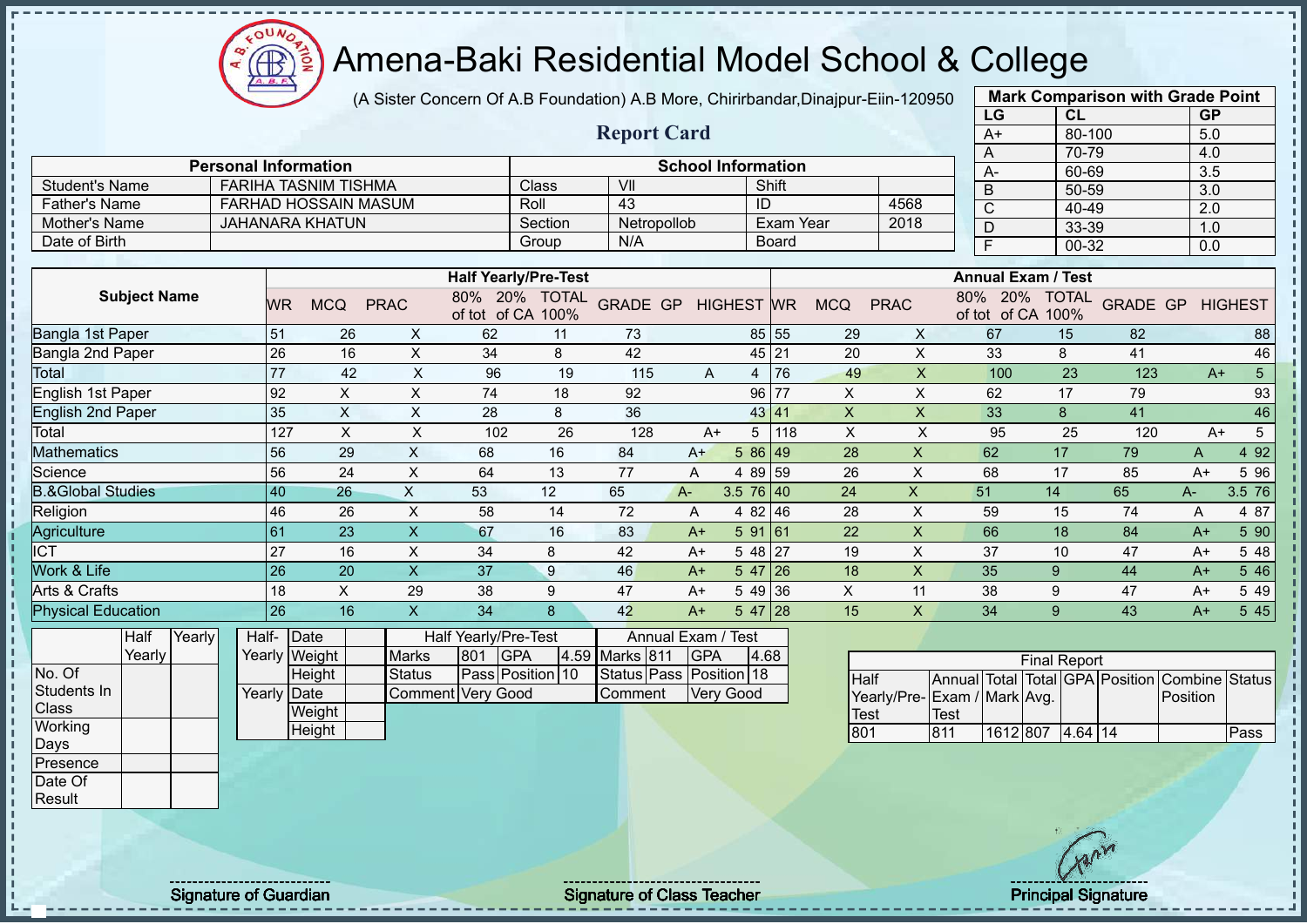Æ

# Amena-Baki Residential Model School & College

(A Sister Concern Of A.B Foundation) A.B More, Chirirbandar,Dinajpur-Eiin-120950

|                              |                             |                 |                            |                           |                      |                             |                         |                           |                   |                  |                           |                |              | LG                           | CL                  |                    | <b>GP</b>        |                |
|------------------------------|-----------------------------|-----------------|----------------------------|---------------------------|----------------------|-----------------------------|-------------------------|---------------------------|-------------------|------------------|---------------------------|----------------|--------------|------------------------------|---------------------|--------------------|------------------|----------------|
|                              |                             |                 |                            |                           |                      |                             | <b>Report Card</b>      |                           |                   |                  |                           |                |              | $A+$                         | 80-100              |                    | 5.0              |                |
|                              |                             |                 |                            |                           |                      |                             |                         |                           |                   |                  |                           |                |              | A                            | 70-79               |                    | 4.0              |                |
|                              | <b>Personal Information</b> |                 |                            |                           |                      |                             |                         | <b>School Information</b> |                   |                  |                           |                |              | $A -$                        | 60-69               |                    | $\overline{3.5}$ |                |
| <b>Student's Name</b>        |                             |                 | <b>SANJIDA AKTER JUTHI</b> |                           | Class                |                             | VII                     |                           | Shift             |                  |                           |                |              | B                            | 50-59               |                    | 3.0              |                |
| <b>Father's Name</b>         |                             |                 | MD.ZIAURRAHAMAN            |                           | Roll                 |                             | 44                      |                           | ID                |                  |                           | 4572           |              | $\mathsf C$                  | 40-49               |                    | 2.0              |                |
| Mother's Name                | <b>MST.AYSHA</b>            |                 |                            |                           |                      | Section                     | Netropollob             |                           |                   | <b>Exam Year</b> |                           | 2018           |              | D                            | 33-39               |                    | 1.0              |                |
| Date of Birth                |                             |                 |                            |                           | Group                |                             | N/A                     |                           |                   | <b>Board</b>     |                           |                |              | $\overline{\mathsf{F}}$      | 00-32               |                    | 0.0              |                |
|                              |                             |                 |                            |                           |                      | <b>Half Yearly/Pre-Test</b> |                         |                           |                   |                  |                           |                |              | <b>Annual Exam / Test</b>    |                     |                    |                  |                |
| <b>Subject Name</b>          |                             |                 |                            |                           | 80% 20% TOTAL        |                             |                         |                           |                   |                  |                           |                |              | 80% 20% TOTAL                |                     |                    |                  |                |
|                              |                             | <b>WR</b>       | <b>MCQ</b>                 | <b>PRAC</b>               | of tot of CA 100%    |                             | <b>GRADE GP</b>         |                           | <b>HIGHEST WR</b> |                  | <b>MCQ</b>                | <b>PRAC</b>    |              | of tot of CA 100%            |                     | <b>GRADE GP</b>    |                  | <b>HIGHEST</b> |
| Bangla 1st Paper             |                             | 51              | 27                         | X                         | 62                   | 12                          | 74                      |                           |                   | 85 50            | 30                        | X              |              | 64                           | 14                  | 78                 |                  | 88             |
| Bangla 2nd Paper             |                             | 23              | 15                         | X                         | 30                   | $\overline{7}$              | 37                      |                           |                   | 45 25            | 19                        | X              |              | 35                           | 8                   | 43                 |                  | 46             |
| Total                        |                             | 74              | 42                         | $\boldsymbol{\mathsf{X}}$ | 92                   | 19                          | 111                     | A                         | 4                 | 75               | 49                        | X              |              | 99                           | 22                  | 121                | $A+$             | $\overline{5}$ |
| English 1st Paper            |                             | 92              | $\sf X$                    | $\pmb{\times}$            | 74                   | 19                          | 93                      |                           | 96                | 88               | $\boldsymbol{\mathsf{X}}$ | $\pmb{\times}$ |              | 70                           | 18                  | 88                 |                  | 93             |
| <b>English 2nd Paper</b>     |                             | 35              | $\sf X$                    | $\times$                  | 28                   | $\overline{7}$              | 35                      |                           |                   | 43 43            | $\boldsymbol{\mathsf{X}}$ | $\mathsf X$    |              | 34                           | $6\phantom{1}6$     | 40                 |                  | 46             |
| Total                        |                             | 127             | $\mathsf X$                | $\mathsf X$               | 102                  | 26                          | 128                     | $A+$                      | 5                 | 131              | $\times$                  | X              |              | 104                          | 24                  | 128                | $A+$             | 5              |
| <b>Mathematics</b>           |                             | 34              | 27                         | X                         | 49                   | 11                          | 60                      | A-                        | 3.5 86 48         |                  | 25                        | X              |              | 58                           | 18                  | 76                 | A                | 4 9 2          |
| Science                      |                             | 54              | 24                         | $\mathsf X$               | 62                   | 14                          | 76                      | A                         | 4 89 59           |                  | 20                        | $\times$       |              | 63                           | 18                  | 81                 | $A+$             | 5 96           |
| <b>B.&amp;Global Studies</b> |                             | 39              | 24                         | X                         | 50                   | 12                          | 62                      | A-                        | $3.5 \ 76 \ 43$   |                  | 23                        | $\mathsf{X}$   | 53           |                              | 13                  | 66                 | A-               | 3.5 76         |
| Religion                     |                             | 41              | 24                         | X                         | 52                   | 12                          | 64                      | А-                        | $3.582$ 52        |                  | 27                        | X              |              | 63                           | 16                  | 79                 | Α                | 4 87           |
| Agriculture                  |                             | 59              | 24                         | $\overline{\mathsf{X}}$   | 66                   | 17                          | 83                      | $A+$                      | 591 60            |                  | 19                        | X              |              | 63                           | 18                  | 81                 | $A+$             | 5 90           |
| $\overline{ICT}$             |                             | 27              | 16                         | $\mathsf X$               | 34                   | 9                           | 43                      | $A+$                      | $548$ 27          |                  | 18                        | X              |              | 36                           | 10                  | 46                 | $A+$             | 5 48           |
| Work & Life                  |                             | $\overline{26}$ | $\overline{19}$            | $\overline{\mathsf{x}}$   | 36                   | 9                           | 45                      | $A+$                      | $547$ 25          |                  | 18                        | X              |              | 34                           | 9                   | 43                 | $A+$             | 5 4 6          |
| Arts & Crafts                |                             | 19              | X                          | 29                        | 38                   | 9                           | 47                      | $A+$                      | 5 49 36           |                  | X                         | 11             |              | 38                           | 9                   | 47                 | $A+$             | 5 4 9          |
| <b>Physical Education</b>    |                             | 26              | 18                         | $\overline{\mathsf{X}}$   | 35                   | 8                           | 43                      | $A+$                      | $547$ 26          |                  | 15                        | X              |              | 33                           | 8                   | 41                 | $A+$             | 5 4 5          |
| Yearly<br>Half               | Half-                       | Date            |                            |                           | Half Yearly/Pre-Test |                             |                         | Annual Exam / Test        |                   |                  |                           |                |              |                              |                     |                    |                  |                |
| Yearly                       |                             | Yearly Weight   |                            | <b>Marks</b>              | 762<br>GPA           | 4.41                        | Marks 809               | <b>GPA</b>                | 4.68              |                  |                           |                |              |                              | <b>Final Report</b> |                    |                  |                |
| No. Of                       |                             |                 | Height                     | <b>Status</b>             | Pass Position 19     |                             | Status Pass Position 19 |                           |                   |                  | <b>Half</b>               |                | Annual Total |                              |                     | Total GPA Position | <b>Combine</b>   | <b>Status</b>  |
| Students In                  |                             | Yearly Date     |                            | Comment Good              |                      |                             | Comment                 |                           | <b>Very Good</b>  |                  |                           |                |              | Yearly/Pre- Exam / Mark Avg. |                     |                    | Position         |                |
| Class                        |                             |                 | Weight                     |                           |                      |                             |                         |                           |                   |                  | <b>Test</b>               |                | <b>Test</b>  |                              |                     |                    |                  |                |
| Working                      |                             |                 | Height                     |                           |                      |                             |                         |                           |                   |                  | 762                       |                | 809          | 1571 787 4.55 19             |                     |                    |                  | Pass           |
| Days                         |                             |                 |                            |                           |                      |                             |                         |                           |                   |                  |                           |                |              |                              |                     |                    |                  |                |
| Presence                     |                             |                 |                            |                           |                      |                             |                         |                           |                   |                  |                           |                |              |                              |                     |                    |                  |                |

**Mark Comparison with Grade Point**

Date Of Result

- II

 $\blacksquare$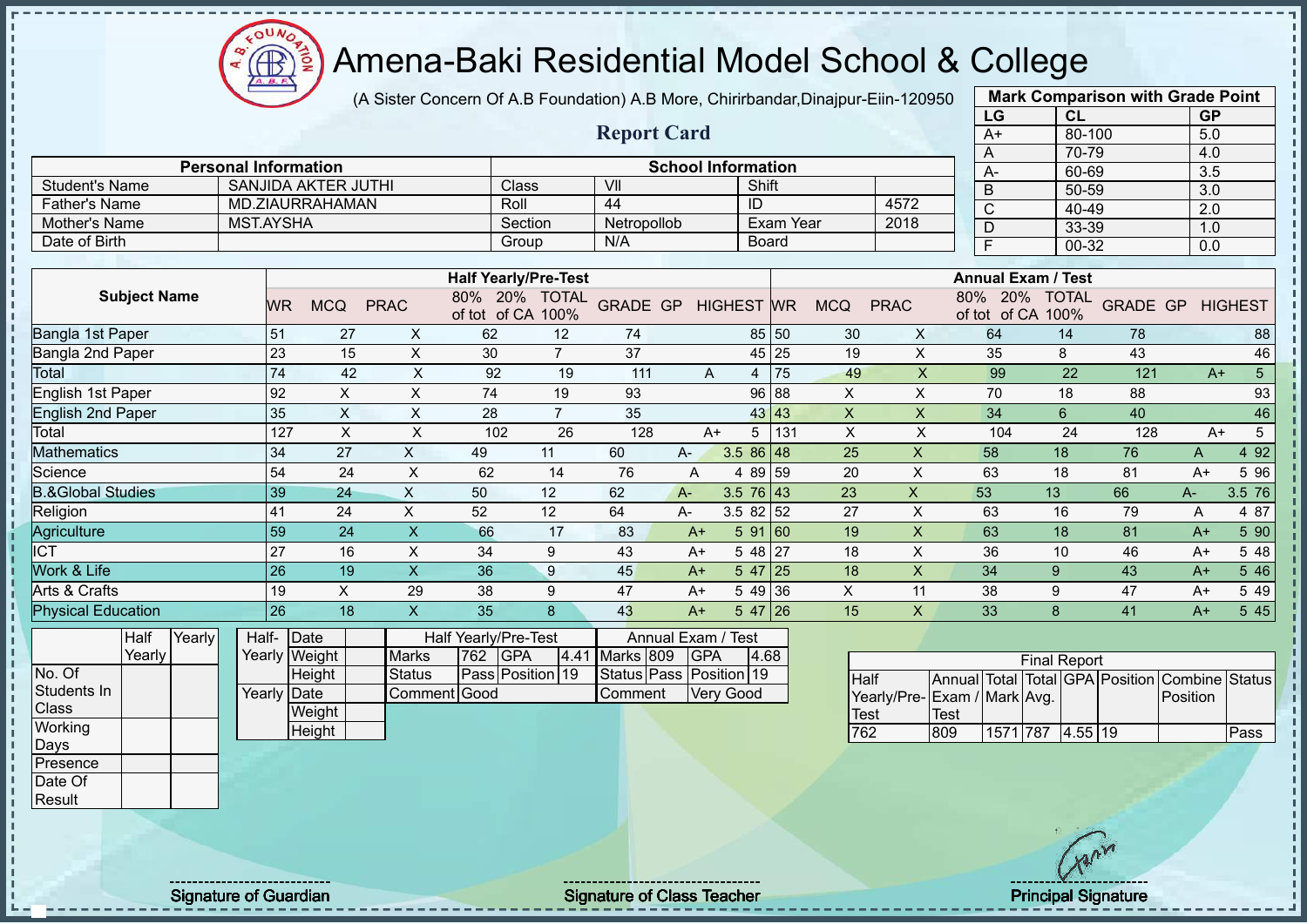$\mathbf{a}$ Æ

# Amena-Baki Residential Model School & College

(A Sister Concern Of A.B Foundation) A.B More, Chirirbandar,Dinajpur-Eiin-120950

**Report Card**

|      | <b>Mark Comparison with Grade Point</b> |                  |
|------|-----------------------------------------|------------------|
| LG   | CL                                      | <b>GP</b>        |
| $A+$ | 80-100                                  | 5.0              |
| A    | 70-79                                   | 4.0              |
| A-   | 60-69                                   | 3.5              |
| B    | 50-59                                   | $3.\overline{0}$ |
| C    | 40-49                                   | 2.0              |
| D    | 33-39                                   | 1.0              |
| F    | 00-32                                   | 0.0              |

|                      | <b>Personal Information</b> |         | <b>School Information</b> |              |      |
|----------------------|-----------------------------|---------|---------------------------|--------------|------|
| Student's Name       | KAZI CHOWDHURY ZARIN SUBAH  | Class   | VII                       | Shift        |      |
| <b>Father's Name</b> | KAZI SHUVO RAHMAN CHOWDHURY | Roll    | 46                        |              | 4613 |
| Mother's Name        | KISMOT ARA SHOMA            | Section | <b>Netropollob</b>        | Exam Year    | 2018 |
| Date of Birth        |                             | Group   | N/A                       | <b>Board</b> |      |

|                              |           |            |             | <b>Half Yearly/Pre-Test</b>   |                      |                 |              |                   |       |            |             | <b>Annual Exam / Test</b>     |                      |                 |      |                |
|------------------------------|-----------|------------|-------------|-------------------------------|----------------------|-----------------|--------------|-------------------|-------|------------|-------------|-------------------------------|----------------------|-----------------|------|----------------|
| <b>Subject Name</b>          | <b>WR</b> | <b>MCQ</b> | <b>PRAC</b> | 80%<br>20%<br>of CA<br>of tot | <b>TOTAL</b><br>100% | <b>GRADE GP</b> |              | <b>HIGHEST WR</b> |       | <b>MCQ</b> | <b>PRAC</b> | 80%<br>20%<br>of CA<br>of tot | <b>TOTAL</b><br>100% | <b>GRADE GP</b> |      | <b>HIGHEST</b> |
| <b>Bangla 1st Paper</b>      | 37        | 26         | X.          | 50                            | 10                   | 60              |              |                   | 85 46 | 28         | X           | 59                            | 14                   | 73              |      | 88             |
| Bangla 2nd Paper             | 24        | 11         | X.          | 28                            |                      | 35              |              |                   | 45 25 | 20         | X           | 36                            | 9                    | 45              |      | 46             |
| Total                        | 61        | 37         | X.          | 78                            | 17                   | 95              | A-           | 3.5               | 71    | 48         | X           | 95                            | 23                   | 118             | A    |                |
| English 1st Paper            | 93        | X          | X           | 74                            | 17                   | 91              |              |                   | 96 83 | X          | Χ           | 66                            | 15                   | 81              |      | 93             |
| <b>English 2nd Paper</b>     | 29        | X          | X           | 23                            | 8                    | 31              |              |                   | 43 41 | X          | Χ           | 33                            | $\overline{7}$       | 40              |      | 46             |
| Total                        | 122       | X          | X           | 97                            | 25                   | 122             | $A+$         | 5                 | 124   | X          | X           | 99                            | 22                   | 121             | $A+$ | 5              |
| <b>Mathematics</b>           | 50        | 26         | X.          | 61                            | 14                   | 75              | $\mathsf{A}$ | 4 86 46           |       | 26         | X           | 58                            | 17                   | 75              | A    | 4 9 2          |
| Science                      | 53        | 24         | X           | 62                            | 14                   | 76              | A            | 4 89 62           |       | 24         | X           | 69                            | 18                   | 87              | $A+$ | 5 9 6          |
| <b>B.&amp;Global Studies</b> | 29        | 28         | X           | 46                            | 11                   | 57              | B.           | 376 43            |       | 25         | X.          | 54                            | 13                   | 67              | $A-$ | 3.5 76         |
| Religion                     | 36        | 24         | X           | 48                            | 13                   | 61              | A-           | 3.58250           |       | 26         | X.          | 61                            | 16                   | 77              | A    | 4 87           |
| Agriculture                  | 55        | 25         | X.          | 64                            | 17                   | 81              | $A+$         | 591 62            |       | 18         | X.          | 64                            | 17                   | 81              | $A+$ | 5 90           |
| <b>ICT</b>                   | 27        | 14         | X           | 33                            | 10                   | 43              | $A+$         | 5 48 27           |       | 18         | X           | 36                            | 10                   | 46              | $A+$ | 5 48           |
| Work & Life                  | 25        | 20         | X.          | 36                            | 9                    | 45              | $A+$         | $547$ 26          |       | 18         | X.          | 35                            | 9                    | 44              | $A+$ | 5 4 6          |
| Arts & Crafts                | 18        | X          | 27          | 36                            | 8                    | 44              | $A+$         | 5 49 35           |       | X          | 12          | 38                            |                      | 45              | $A+$ | 5 4 9          |
| <b>Physical Education</b>    | 26        | 18         | X.          | 35                            | 8                    | 43              | $A+$         | $547$   26        |       | 14         | X.          | 32                            | 9                    | 41              | $A+$ | 5 4 5          |
|                              |           |            |             |                               |                      |                 |              |                   |       |            |             |                               |                      |                 |      |                |

| Half   | Yearly | Half- Date  |               |               |          | <b>Half Yearly/Pre-Test</b> |                    | Annual Exam / Test      |       |
|--------|--------|-------------|---------------|---------------|----------|-----------------------------|--------------------|-------------------------|-------|
| Yearly |        |             | Yearly Weight | <b>Marks</b>  | 742 IGPA |                             | 4.36 Marks 802 GPA |                         | 14.59 |
|        |        |             | <b>Height</b> | <b>Status</b> |          | <b>Pass Position 21</b>     |                    | Status Pass Position 23 |       |
|        |        | Yearly Date |               | Comment Good  |          |                             | Comment            | <b>Verv Good</b>        |       |
|        |        |             | Weight        |               |          |                             |                    |                         |       |
|        |        |             | Height        |               |          |                             |                    |                         |       |

|                             |      |                  | <b>Final Report</b> |  |                                                |      |
|-----------------------------|------|------------------|---------------------|--|------------------------------------------------|------|
| Half                        |      |                  |                     |  | Annual Total Total GPA Position Combine Status |      |
| Yearly/Pre-Exam / Mark Avg. |      |                  |                     |  | Position                                       |      |
| <b>Test</b>                 | Test |                  |                     |  |                                                |      |
| 742                         | 802  | 1544 773 4.48 22 |                     |  |                                                | Pass |

No. Of Students In **Class Working** Days Presence Date Of Result

J. T.  $\mathbf{I}$  $\mathbf{I}$ j.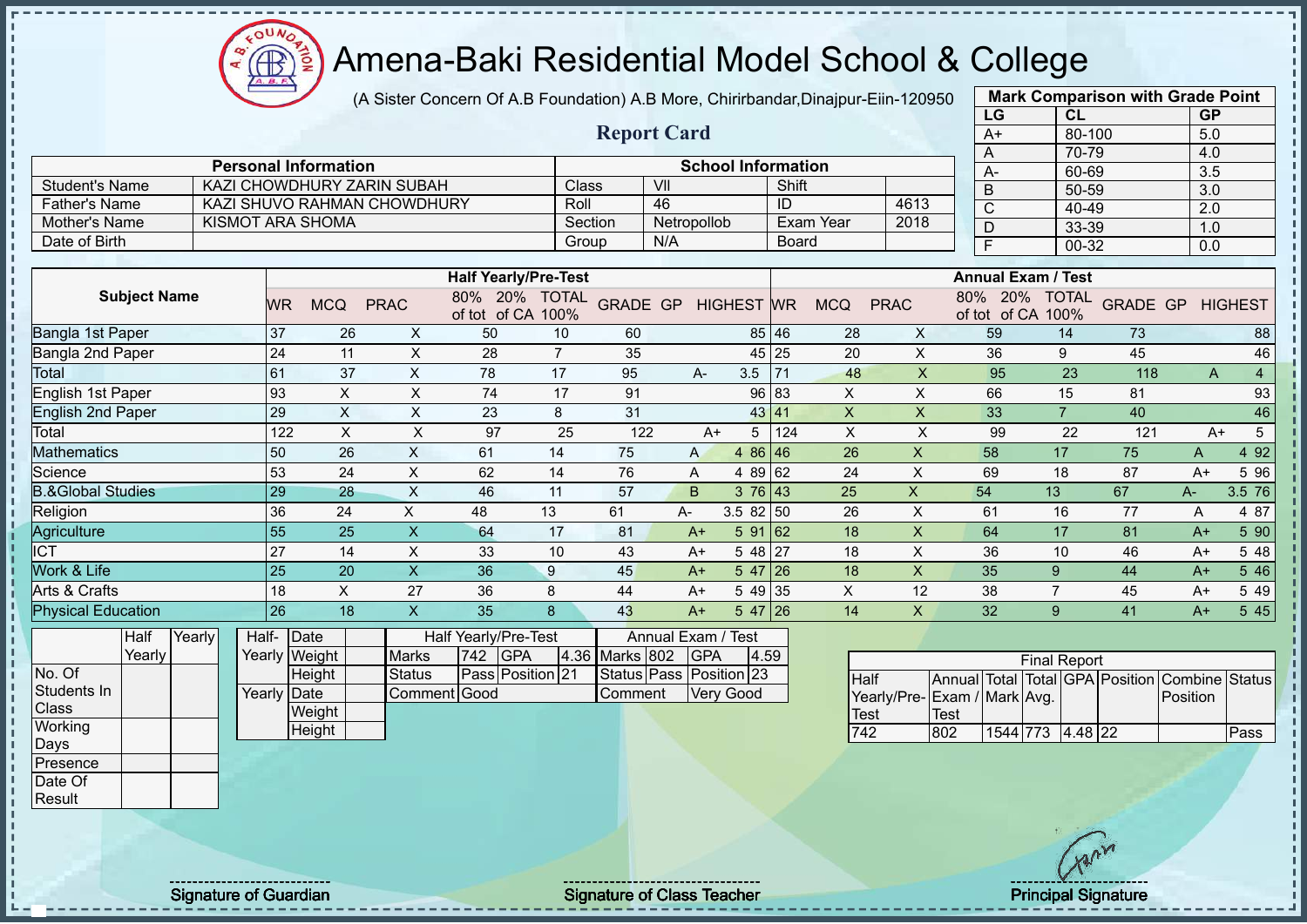(A Sister Concern Of A.B Foundation) A.B More, Chirirbandar,Dinajpur-Eiin-120950

|                              |                             |                                                                                                                                                                                                                                                                                                                                                                                      |            |                            |                             |                      | <b>Report Card</b>      |              |                           |              |            |             |                                      |                      |                 |                  |                |
|------------------------------|-----------------------------|--------------------------------------------------------------------------------------------------------------------------------------------------------------------------------------------------------------------------------------------------------------------------------------------------------------------------------------------------------------------------------------|------------|----------------------------|-----------------------------|----------------------|-------------------------|--------------|---------------------------|--------------|------------|-------------|--------------------------------------|----------------------|-----------------|------------------|----------------|
|                              |                             |                                                                                                                                                                                                                                                                                                                                                                                      |            |                            |                             |                      |                         |              |                           | $A+$         | 80-100     |             | 5.0                                  |                      |                 |                  |                |
|                              |                             |                                                                                                                                                                                                                                                                                                                                                                                      |            |                            |                             |                      |                         |              |                           |              |            |             | A                                    | 70-79                |                 | 4.0              |                |
|                              | <b>Personal Information</b> |                                                                                                                                                                                                                                                                                                                                                                                      |            |                            |                             |                      |                         |              | <b>School Information</b> |              |            |             | А-                                   | 60-69                |                 | 3.5              |                |
| <b>Student's Name</b>        | <b>NAFISA ULFAT</b>         |                                                                                                                                                                                                                                                                                                                                                                                      |            |                            |                             | Class                | $\overline{\mathsf{V}}$ |              |                           | Shift        |            |             | B                                    | $50 - 59$            |                 | $\overline{3.0}$ |                |
| <b>Father's Name</b>         |                             |                                                                                                                                                                                                                                                                                                                                                                                      |            | SHAH WAHIDUZZAMAN SIDDIQUE |                             | Roll                 | 47                      |              |                           | ID           |            | 4626        | C                                    | 40-49                |                 | 2.0              |                |
| <b>Mother's Name</b>         | <b>NILUFA YASMINE</b>       |                                                                                                                                                                                                                                                                                                                                                                                      |            |                            |                             | Section              |                         | Netropollob  |                           |              | Exam Year  | 2018        | D                                    | 33-39                |                 | 1.0              |                |
| Date of Birth                |                             |                                                                                                                                                                                                                                                                                                                                                                                      |            |                            |                             | Group                | N/A                     |              |                           | <b>Board</b> |            |             | E                                    | $00 - 32$            |                 | 0.0              |                |
|                              |                             |                                                                                                                                                                                                                                                                                                                                                                                      |            |                            |                             |                      |                         |              |                           |              |            |             |                                      |                      |                 |                  |                |
|                              |                             |                                                                                                                                                                                                                                                                                                                                                                                      |            |                            | <b>Half Yearly/Pre-Test</b> |                      |                         |              |                           |              |            |             | <b>Annual Exam / Test</b>            |                      |                 |                  |                |
| <b>Subject Name</b>          |                             | <b>WR</b>                                                                                                                                                                                                                                                                                                                                                                            | <b>MCQ</b> | <b>PRAC</b>                | 80% 20%<br>of tot of CA     | <b>TOTAL</b><br>100% | <b>GRADE GP</b>         |              | <b>HIGHEST WR</b>         |              | <b>MCQ</b> | <b>PRAC</b> | 80%<br><b>20%</b><br>of tot<br>of CA | <b>TOTAL</b><br>100% | <b>GRADE GP</b> |                  | <b>HIGHEST</b> |
| Bangla 1st Paper             |                             | 41                                                                                                                                                                                                                                                                                                                                                                                   | 26         | X                          | 54                          | 11                   | 65                      |              |                           | 85 49        | 27         | X           | 61                                   | 13                   | 74              |                  | 88             |
| Bangla 2nd Paper             |                             | 23                                                                                                                                                                                                                                                                                                                                                                                   | 16         | X                          | 31                          | 8                    | 39                      |              |                           | 45 22        | 19         | X           | 33                                   | 9                    | 42              |                  | 46             |
| Total                        |                             | 64                                                                                                                                                                                                                                                                                                                                                                                   | 42         | X                          | 85                          | 19                   | 104                     | A-           | 3.5                       | 71           | 46         | $\times$    | 94                                   | 22                   | 116             | A                | 4              |
| English 1st Paper            |                             | 90                                                                                                                                                                                                                                                                                                                                                                                   | X          | X                          | 72                          | 18                   | 90                      |              | 96                        | 80           | X          | X           | 64                                   | 18                   | 82              |                  | 93             |
| <b>English 2nd Paper</b>     |                             | 28                                                                                                                                                                                                                                                                                                                                                                                   | X          | X                          | 22                          | 9                    | 31                      |              | 43                        | 39           | X          | $\times$    | 31                                   | $\overline{7}$       | 38              |                  | 46             |
| Total                        |                             | 118                                                                                                                                                                                                                                                                                                                                                                                  | X          | X                          | 94                          | 27                   | 121                     | $A+$         | 5                         | 119          | X          | X           | 95                                   | 25                   | 120             | $A+$             | 5              |
| <b>Aathematics</b>           |                             | 27                                                                                                                                                                                                                                                                                                                                                                                   | 18         | X                          | 36                          | 13                   | 49                      | $\mathsf{C}$ | 2 86 37                   |              | 22         | X           | 47                                   | 17                   | 64              | $A-$             | 3.5 92         |
| Science                      |                             | 50                                                                                                                                                                                                                                                                                                                                                                                   | 23         | X                          | 58                          | 12                   | 70                      | A            | 4 89 58                   |              | 21         | X           | 63                                   | 17                   | 80              | $A+$             | 5 96           |
| <b>B.&amp;Global Studies</b> |                             | 28                                                                                                                                                                                                                                                                                                                                                                                   | 26         | X.                         | 43                          | 12                   | 55                      | B.           | $376$ 38                  |              | 25         | X           | 50                                   | 12                   | 62              | $A-$             | 3.5 76         |
| Religion                     |                             | 35                                                                                                                                                                                                                                                                                                                                                                                   | 25         | X                          | 48                          | 13                   | 61                      | $A -$        | $3.582$ 45                |              | 29         | X           | 59                                   | 16                   | 75              | A                | 4 87           |
| Agriculture                  |                             | 56                                                                                                                                                                                                                                                                                                                                                                                   | 21         | $\boldsymbol{\mathsf{X}}$  | 62                          | 15                   | 77                      | A            | 491 62                    |              | 21         | X           | 66                                   | 17                   | 83              | $A+$             | 5 90           |
| $\overline{ICT}$             |                             | 24                                                                                                                                                                                                                                                                                                                                                                                   | 14         | $\pmb{\times}$             | 30                          | 9                    | 39                      | Α            | 4 48 26                   |              | 19         | X           | 36                                   | 10                   | 46              | $A+$             | 5 48           |
| Work & Life                  |                             | 27                                                                                                                                                                                                                                                                                                                                                                                   | 20         | $\boldsymbol{\mathsf{X}}$  | 38                          | 9                    | 47                      | $A+$         | 5 47                      | 26           | 18         | X           | 35                                   | 9                    | 44              | $A+$             | 5 4 6          |
| Arts & Crafts                |                             | 17                                                                                                                                                                                                                                                                                                                                                                                   | X          | 24                         | 33                          | 8                    | 41                      | A+           | 5 49                      | 33           | X          | 11          | 35                                   | $\overline{7}$       | 42              | $A+$             | 5 4 9          |
| <b>Physical Education</b>    |                             | 24                                                                                                                                                                                                                                                                                                                                                                                   | 19         | X.                         | 34                          | 8                    | 42                      | $A+$         | 5 47                      | 25           | 15         | X           | 32                                   | 8                    | 40              | $A+$             | 5 4 5          |
| $\overline{\phantom{a}}$     |                             | $\overline{1}$ $\overline{1}$ $\overline{1}$ $\overline{1}$ $\overline{1}$ $\overline{1}$ $\overline{1}$ $\overline{1}$ $\overline{1}$ $\overline{1}$ $\overline{1}$ $\overline{1}$ $\overline{1}$ $\overline{1}$ $\overline{1}$ $\overline{1}$ $\overline{1}$ $\overline{1}$ $\overline{1}$ $\overline{1}$ $\overline{1}$ $\overline{1}$ $\overline{1}$ $\overline{1}$ $\overline{$ |            |                            |                             |                      |                         |              |                           |              |            |             |                                      |                      |                 |                  |                |

|             | Half<br>Yearly | Yearly |  |
|-------------|----------------|--------|--|
| No. Of      |                |        |  |
| Students In |                |        |  |
| Class       |                |        |  |
| Working     |                |        |  |
| Days        |                |        |  |
| Presence    |                |        |  |
| Date Of     |                |        |  |
| Result      |                |        |  |

| Half- Date  |               |               |                | Half Yearly/Pre-Test                     |               | Annual Exam / Test |       |
|-------------|---------------|---------------|----------------|------------------------------------------|---------------|--------------------|-------|
|             | Yearly Weight | <b>Marks</b>  | <b>706 GPA</b> |                                          | Marks 772 GPA |                    | 14.55 |
|             | Height        | <b>Status</b> |                | Pass Position 29 Status Pass Position 26 |               |                    |       |
| Yearly Date |               | Comment Good  |                |                                          | Comment       | Very Good          |       |
|             | Weight        |               |                |                                          |               |                    |       |

| <b>Final Report</b>          |      |                  |  |  |  |                                                |      |  |  |  |  |
|------------------------------|------|------------------|--|--|--|------------------------------------------------|------|--|--|--|--|
| <b>IHalf</b>                 |      |                  |  |  |  | Annual Total Total GPA Position Combine Status |      |  |  |  |  |
| Yearly/Pre- Exam / Mark Avg. |      |                  |  |  |  | <b>IPosition</b>                               |      |  |  |  |  |
| <b>Test</b>                  | Test |                  |  |  |  |                                                |      |  |  |  |  |
| 706                          | 772  | 1478 740 4.27 28 |  |  |  |                                                | Pass |  |  |  |  |

**Mark Comparison with Grade Point LG CL GP**

Signature of Guardian Signature of Class Teacher Principal Signature of Guardian Signature of Class Teacher Principal Signature Principal Signature

**Height**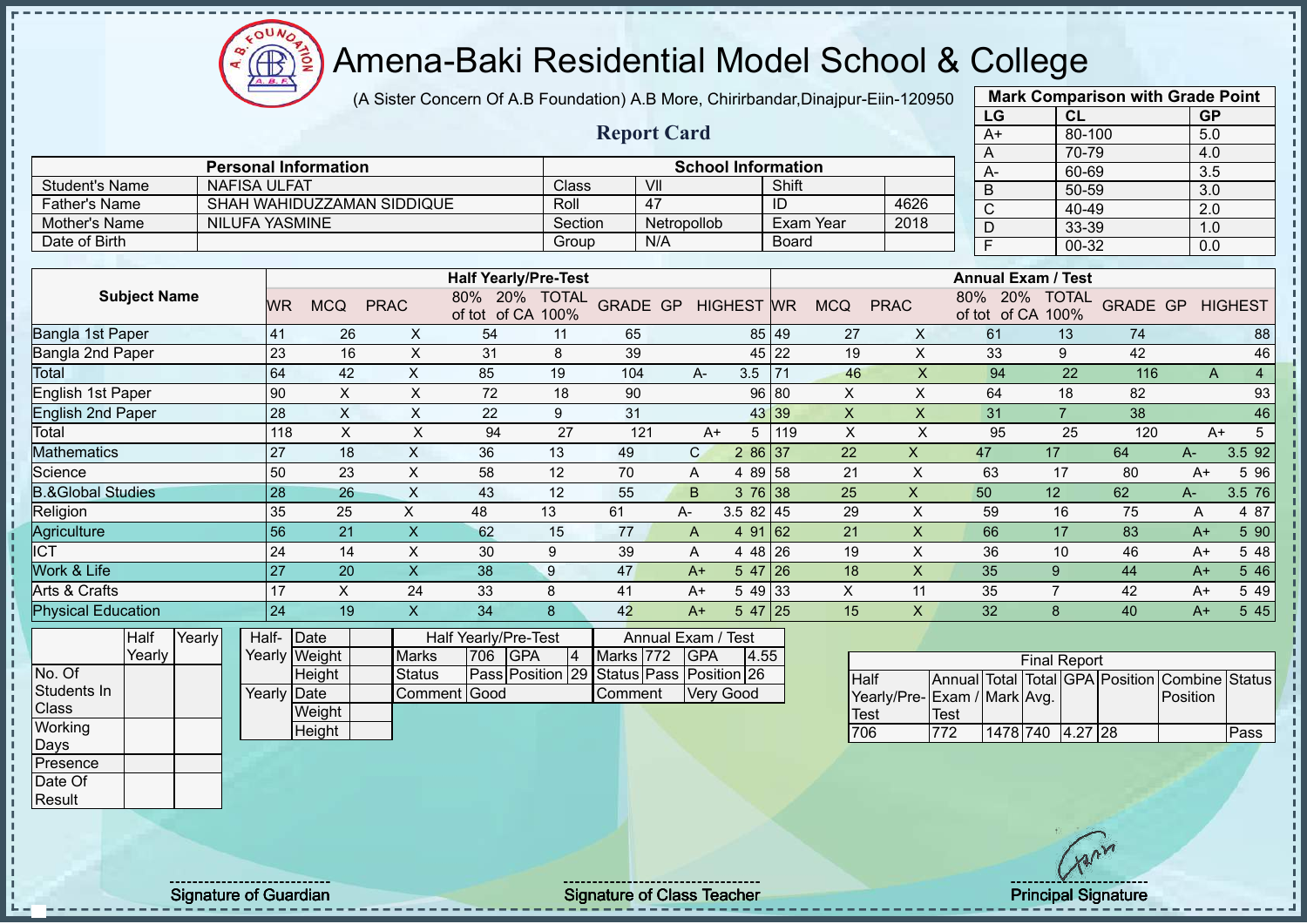

(A Sister Concern Of A.B Foundation) A.B More, Chirirbandar,Dinajpur-Eiin-120950 **Mark Comparison with Grade Point**

**Report Card**

| יוו⊐-ווווכµוווכµ          |                                    | $m$ an $\sim$ onnoan son with orae i omt |     |
|---------------------------|------------------------------------|------------------------------------------|-----|
|                           | LG                                 | <b>CL</b>                                | GP  |
|                           | $A+$                               | 80-100                                   | 5.0 |
|                           | A                                  | 70-79                                    | 4.0 |
|                           | A-                                 | 60-69                                    | 3.5 |
|                           | B                                  | 50-59                                    | 3.0 |
| 4627                      | C                                  | 40-49                                    | 2.0 |
| 2018                      | D                                  | 33-39                                    | 1.0 |
|                           | F                                  | 00-32                                    | 0.0 |
|                           |                                    |                                          |     |
|                           | <b>Annual Exam / Test</b>          |                                          |     |
| <b>PRAC</b><br><b>MCQ</b> | 80% 20% TOTAL<br>of tot of CA 100% | <b>GRADE GP HIGHEST</b>                  |     |
| $\checkmark$<br>$\Omega$  | $\sim$                             | 71<br>$\overline{10}$                    | 00  |

|                       | <b>Personal Information</b> |                    | <b>School Information</b> |              |      | $A-$ |
|-----------------------|-----------------------------|--------------------|---------------------------|--------------|------|------|
| <b>Student's Name</b> | RAFIA KHATUN                | Class <sup>®</sup> | VII                       | Shift        |      | B    |
| <b>Father's Name</b>  | ROFIQUL ISLAM               | Roll               | 48                        | ID           | 4627 |      |
| Mother's Name         | <b>ANZUMAN ARA</b>          | Section            | Netropollob               | Exam Year    | 2018 |      |
| Date of Birth         |                             | Group              | N/A                       | <b>Board</b> |      |      |

|                           |           |            |             | <b>Half Yearly/Pre-Test</b> |                      |                 |      |                   |       |            |             | <b>Annual Exam / Test</b> |                            |                 |      |                |
|---------------------------|-----------|------------|-------------|-----------------------------|----------------------|-----------------|------|-------------------|-------|------------|-------------|---------------------------|----------------------------|-----------------|------|----------------|
| <b>Subject Name</b>       | <b>WR</b> | <b>MCQ</b> | <b>PRAC</b> | 20%<br>80%<br>of tot of CA  | <b>TOTAL</b><br>100% | <b>GRADE GP</b> |      | <b>HIGHEST</b> WR |       | <b>MCQ</b> | <b>PRAC</b> | 80%<br>20%<br>of tot      | <b>TOTAL</b><br>of CA 100% | <b>GRADE GP</b> |      | <b>HIGHEST</b> |
| Bangla 1st Paper          | $37$      | 18         | X.          | 44                          | 9                    | 53              |      | 85 49             |       | 29         | X           | 62                        | 12                         | 74              |      | 88             |
| Bangla 2nd Paper          | 23        | 18         | X           | 33                          | 9                    | 42              |      | 45 25             |       | 20         | X           | 36                        |                            | 43              |      | 46             |
| Total                     | 60        | 36         | X           | 77                          | 18                   | 95              | A-   | 3.5               | 74    | 49         | X           | 98                        | 19                         | 117             | A    | $\overline{4}$ |
| English 1st Paper         | 77        | X          | X           | 62                          | 17                   | 79              |      | 96 69             |       | X.         | X           | 55                        | 14                         | 69              |      | 93             |
| <b>English 2nd Paper</b>  | 26        | Χ          | X           | 21                          | 8                    | 29              |      |                   | 43 36 | X.         | X           | 29                        |                            | 36              |      | 46             |
| Total                     | 103       | X          | X           | 83                          | 25                   | 108             | Α    | 4                 | 105   | X          | Χ           | 84                        | 21                         | 105             | A    |                |
| <b>Mathematics</b>        | 32        | 17         | X           | 39                          | 16                   | 55              | B.   | 3 86 29           |       | 22         | X           | 41                        | 11                         | 52              | B.   | 3 9 2          |
| Science                   | 29        | 13         | X           | 34                          | 12                   | 46              | C    | 2 89 62           |       | 24         | X           | 69                        | 13                         | 82              | $A+$ | 5 96           |
| 8.&Global Studies         | 31        | 23         | X           | 43                          | 10                   | 53              | B.   | $376$ 37          |       | 21         | X           | 46                        | 10                         | 56              | B    | 3 76           |
| Religion                  | 39        | 21         | X           | 48                          | 12                   | 60              | A-   | $3.582$ 46        |       | 23         | X.          | 55                        | 14                         | 69              | А-   | 3.5 87         |
| Agriculture               | 58        | 17         | X           | 60                          | 14                   | 74              | A    | 4 91 59           |       | 13         | X           | 58                        | 17                         | 75              | A    | 4 90           |
| ICT                       | 26        | 12         | X           | 30                          | 8                    | 38              | A    | 4 48 29           |       | 18         | х           | 38                        | 9                          | 47              | A+   | 5 48           |
| <b>Nork &amp; Life</b>    | 27        | 16         | X           | 34                          | 9                    | 43              | $A+$ | $547$   25        |       | 19         | X           | 35                        | 9                          | 44              | $A+$ | 5 4 6          |
| Arts & Crafts             | 17        | Χ          | 18          | 28                          |                      | 35              | A    | 4 49 30           |       | X          | 10          | 32                        | 5                          | 37              | Α    | 4 4 9          |
| <b>Physical Education</b> | 21        | 13         | X           | 27                          |                      | 34              | A-   | $3.5$ 47 21       |       | 19         | X           | 32                        |                            | 39              | A    | 4 4 5          |

|             | Half     | Yearlvl | Half- Date  |               |               |     | <b>Half Yearly/Pre-Test</b> |                 | Annual Exam / Test      |      |
|-------------|----------|---------|-------------|---------------|---------------|-----|-----------------------------|-----------------|-------------------------|------|
|             | Yearlv l |         |             | Yearly Weight | <b>Marks</b>  | 641 | IGPA                        | 3.59 Marks 723  | <b>IGPA</b>             | 4.05 |
| No. Of      |          |         |             | Height        | <b>Status</b> |     | <b>Pass Position 40</b>     |                 | Status Pass Position 34 |      |
| Students In |          |         | Yearly Date |               | Comment Good  |     |                             | <b>IComment</b> | <b>Verv Good</b>        |      |
| Class       |          |         |             | Weight        |               |     |                             |                 |                         |      |
| Working     |          |         |             | Height        |               |     |                             |                 |                         |      |

| <b>Final Report</b>         |       |                  |  |  |  |                                                |      |  |  |  |  |  |
|-----------------------------|-------|------------------|--|--|--|------------------------------------------------|------|--|--|--|--|--|
| <b>Half</b>                 |       |                  |  |  |  | Annual Total Total GPA Position Combine Status |      |  |  |  |  |  |
| Yearly/Pre-Exam / Mark Avg. |       |                  |  |  |  | Position                                       |      |  |  |  |  |  |
| <b>Test</b>                 | lTest |                  |  |  |  |                                                |      |  |  |  |  |  |
| 641                         | 723   | 1364 684 3.82 40 |  |  |  |                                                | Pass |  |  |  |  |  |

**Class Working** Days Presence Date Of **Result** 

Signature of Guardian Signature Signature of Class Teacher Number of Class Teacher Principal Signature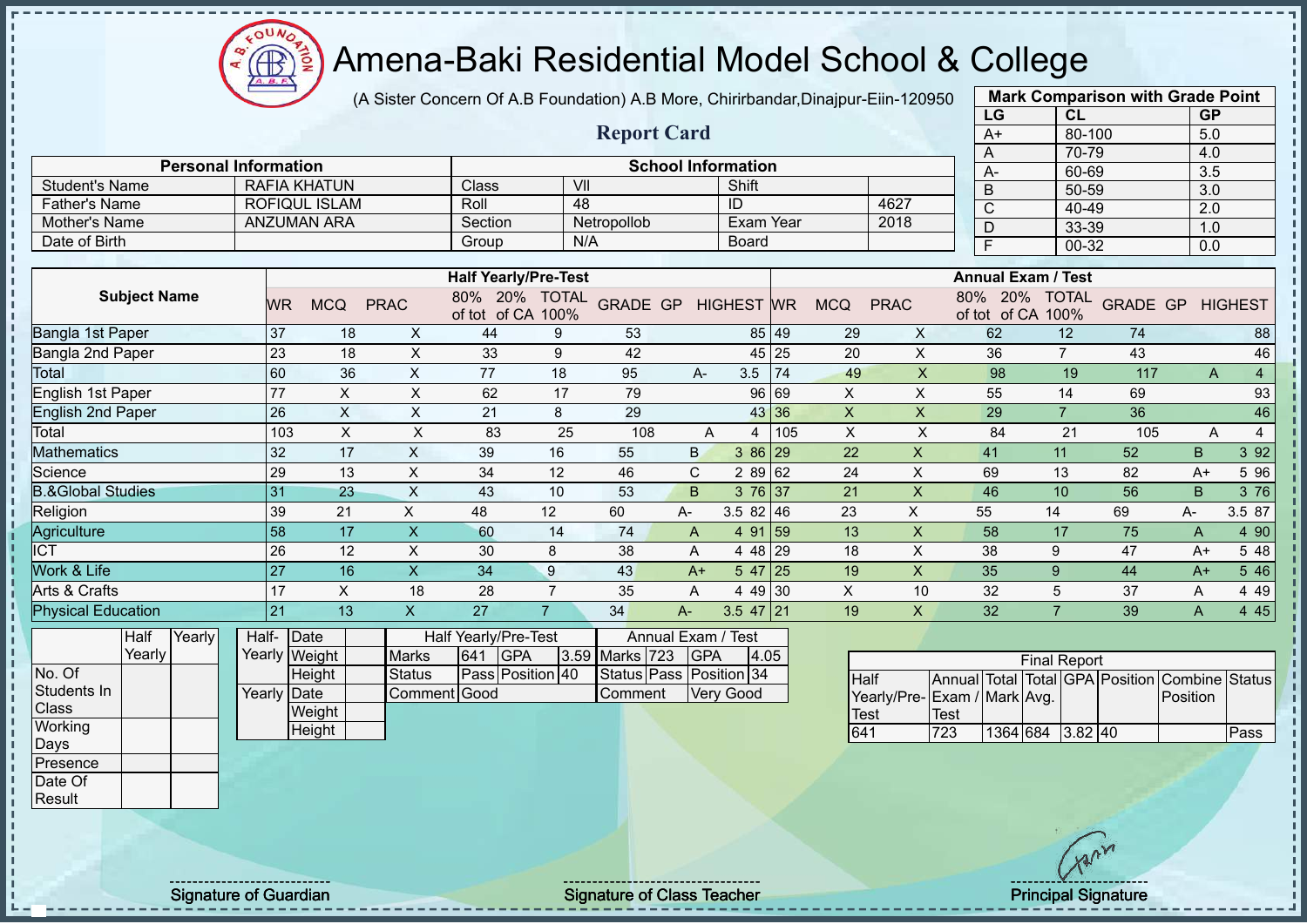$\Omega$  $\bigoplus$ 

# Amena-Baki Residential Model School & College

|                                             |                                            |                                   |    | (A Sister Concern Of A.B Foundation) A.B More, Chirirbandar, Dinajpur-Eiin-120950 |                                            |                             |                         |                           |                 |                  |            |                         |                           |                | <b>Mark Comparison with Grade Point</b> |             |                |
|---------------------------------------------|--------------------------------------------|-----------------------------------|----|-----------------------------------------------------------------------------------|--------------------------------------------|-----------------------------|-------------------------|---------------------------|-----------------|------------------|------------|-------------------------|---------------------------|----------------|-----------------------------------------|-------------|----------------|
|                                             |                                            |                                   |    |                                                                                   |                                            |                             |                         |                           |                 |                  |            |                         | LG                        | <b>CL</b>      |                                         | <b>GP</b>   |                |
|                                             |                                            |                                   |    |                                                                                   |                                            |                             | <b>Report Card</b>      |                           |                 |                  |            |                         | $A+$                      | 80-100         |                                         | 5.0         |                |
|                                             |                                            |                                   |    |                                                                                   |                                            |                             |                         |                           |                 |                  |            |                         | А                         | 70-79          |                                         | 4.0         |                |
|                                             | <b>Personal Information</b>                |                                   |    |                                                                                   |                                            |                             |                         | <b>School Information</b> |                 |                  |            |                         | $A-$                      | 60-69          |                                         | 3.5         |                |
| <b>Student's Name</b>                       |                                            | <b>ESRAT JAHAN ESHA</b>           |    |                                                                                   | Class                                      |                             | $\overline{\mathsf{V}}$ |                           | Shift           |                  |            |                         | B                         | 50-59          |                                         | 3.0         |                |
| <b>Father's Name</b>                        |                                            | <b>AWUWAL KABIR</b>               |    |                                                                                   | Roll                                       |                             | 49                      |                           | ID              |                  |            | 4640                    | C                         | 40-49          |                                         | 2.0         |                |
| Mother's Name                               |                                            | <b>ANJU AKHTER</b>                |    |                                                                                   | Section                                    |                             | Netropollob             |                           |                 | <b>Exam Year</b> |            | 2018                    | D                         | 33-39          |                                         | 1.0         |                |
| Date of Birth                               |                                            |                                   |    |                                                                                   | Group                                      |                             | N/A                     |                           | Board           |                  |            |                         | F                         | 00-32          |                                         | 0.0         |                |
|                                             |                                            |                                   |    |                                                                                   |                                            | <b>Half Yearly/Pre-Test</b> |                         |                           |                 |                  |            |                         | <b>Annual Exam / Test</b> |                |                                         |             |                |
| <b>Subject Name</b>                         |                                            |                                   |    |                                                                                   |                                            | 80% 20% TOTAL               |                         |                           |                 |                  |            |                         | 20%<br>80%                | <b>TOTAL</b>   |                                         |             |                |
|                                             | <b>WR</b>                                  | <b>MCQ</b>                        |    | <b>PRAC</b>                                                                       | of tot of CA 100%                          |                             | <b>GRADE GP</b>         |                           | <b>HIGHEST</b>  | <b>WR</b>        | <b>MCQ</b> | <b>PRAC</b>             | of tot of CA 100%         |                | <b>GRADE GP</b>                         |             | <b>HIGHEST</b> |
| Bangla 1st Paper                            | 44                                         |                                   | 29 | X                                                                                 | 58                                         | 8                           | 66                      |                           | 85 49           |                  | 28         | $\times$                | 62                        | 15             | 77                                      |             | 88             |
| Bangla 2nd Paper                            | 24                                         |                                   | 18 | X                                                                                 | 34                                         | 8                           | 42                      |                           | 45 23           |                  | 15         | X                       | 30                        | 8              | 38                                      |             | 46             |
| Total                                       | 68                                         |                                   | 47 | X                                                                                 | 92                                         | 16                          | 108                     | A                         | 4               | 72               | 43         | $\overline{\mathsf{X}}$ | 92                        | 23             | 115                                     | A           | $\overline{4}$ |
| English 1st Paper                           | 92                                         |                                   | X  | X                                                                                 | 74                                         | 16                          | 90                      |                           | 96              | 174              | X          | X                       | 59                        | 16             | 75                                      |             | 93             |
| <b>English 2nd Paper</b>                    | 30                                         |                                   | X  | $\times$                                                                          | 24                                         | 8                           | 32                      |                           | 43 39           |                  | X          | X                       | 31                        | $\overline{7}$ | 38                                      |             | 46             |
| Total                                       |                                            | 122                               | X  | X                                                                                 | 98                                         | 24                          | 122                     | $A+$                      | 5               | 113              | $\times$   | X                       | 90                        | 23             | 113                                     | A           | 4              |
| <b>Mathematics</b>                          | 23                                         |                                   | 20 | X                                                                                 | 34                                         | 10                          | 44                      | $\mathsf{C}$              | $286$ 48        |                  | 18         | X                       | 53                        | 17             | 70                                      | A           | 4 9 2          |
| Science                                     | 51                                         |                                   | 26 | $\pmb{\times}$                                                                    | 62                                         | 13                          | 75                      | A                         | 4 89 59         |                  | 25         | X                       | 67                        | 18             | 85                                      | $A+$        | 5 9 6          |
| <b>B.&amp;Global Studies</b>                | 35                                         |                                   | 28 | X                                                                                 | 50                                         | 11                          | 61                      | $A -$                     | $3.5 \ 76 \ 38$ |                  | 26         | X                       | 51                        | 12             | 63                                      | $A -$       | 3.5 76         |
| Religion                                    | 37                                         |                                   | 23 | X                                                                                 | 48                                         | 13                          | 61                      | A-                        | $3.582$ 42      |                  | 28         | X                       | 56                        | 15             | 71                                      | Α           | 4 87           |
| Agriculture                                 | 58                                         |                                   | 25 | $\mathsf{x}$                                                                      | 66                                         | 14                          | 80                      | $A+$                      | 591 60          |                  | 21         | X                       | 65                        | 17             | 82                                      | $A+$        | 5 90           |
| <b>ICT</b>                                  | 25                                         |                                   | 15 | X                                                                                 | 32                                         | 9                           | 41                      | A+                        | 5 48 26         |                  | 17         | X                       | 34                        | 8              | 42                                      | $A+$        | 5 48           |
| Work & Life                                 | 25                                         |                                   | 19 | $\mathsf{X}$                                                                      | 35                                         | $\boldsymbol{9}$            | 44                      | $A+$                      | $547$   26      |                  | $\bf 8$    | $\mathsf{x}$            | 27                        | 9              | 36                                      | $\mathsf A$ | 4 4 6          |
| Arts & Crafts                               | 17                                         |                                   | X  | 26                                                                                | 34                                         | $\overline{7}$              | 41                      | $A+$                      | 5 49 31         |                  | X          | 13                      | 35                        | 8              | 43                                      | $A+$        | 5 4 9          |
| <b>Physical Education</b>                   | 26                                         |                                   | 18 | X                                                                                 | 35                                         | 8                           | 43                      | $A+$                      | 5 47 26         |                  | 15         | $\mathsf X$             | 33                        | 8              | 41                                      | $A+$        | 5 4 5          |
| Half<br>Yearly<br>$\sqrt{2}$ and $\sqrt{2}$ | Half-<br>$\overline{V}$ and $\overline{V}$ | $\vert$ Date<br>$\sqrt{111 + 11}$ |    | $\overline{M}$                                                                    | Half Yearly/Pre-Test<br>$500 \overline{})$ |                             | $10711$ $70100$         | Annual Exam / Test        | $\overline{A}$  |                  |            |                         |                           |                |                                         |             |                |

Yearly No. Of Students In **Class Working** Days Presence

Date Of Result

Yearly Weight **Height** Yearly Date **Weight Height** Marks | 720 | GPA | 4.27 | Marks | 761 | GPA | 4.41 Status **Pass Position** 25 Comment Good Status Pass Position 28 Comment Very Good

| <b>Final Report</b>         |      |                  |  |  |  |                                                |      |  |  |  |  |
|-----------------------------|------|------------------|--|--|--|------------------------------------------------|------|--|--|--|--|
| Half                        |      |                  |  |  |  | Annual Total Total GPA Position Combine Status |      |  |  |  |  |
| Yearly/Pre-Exam / Mark Avg. |      |                  |  |  |  | <b>IPosition</b>                               |      |  |  |  |  |
| <b>Test</b>                 | Test |                  |  |  |  |                                                |      |  |  |  |  |
| 720                         | 761  | 1481 742 4.34 26 |  |  |  |                                                | Pass |  |  |  |  |

Signature of Guardian Signature of Class Teacher Principal Signature of Class Teacher Principal Signature